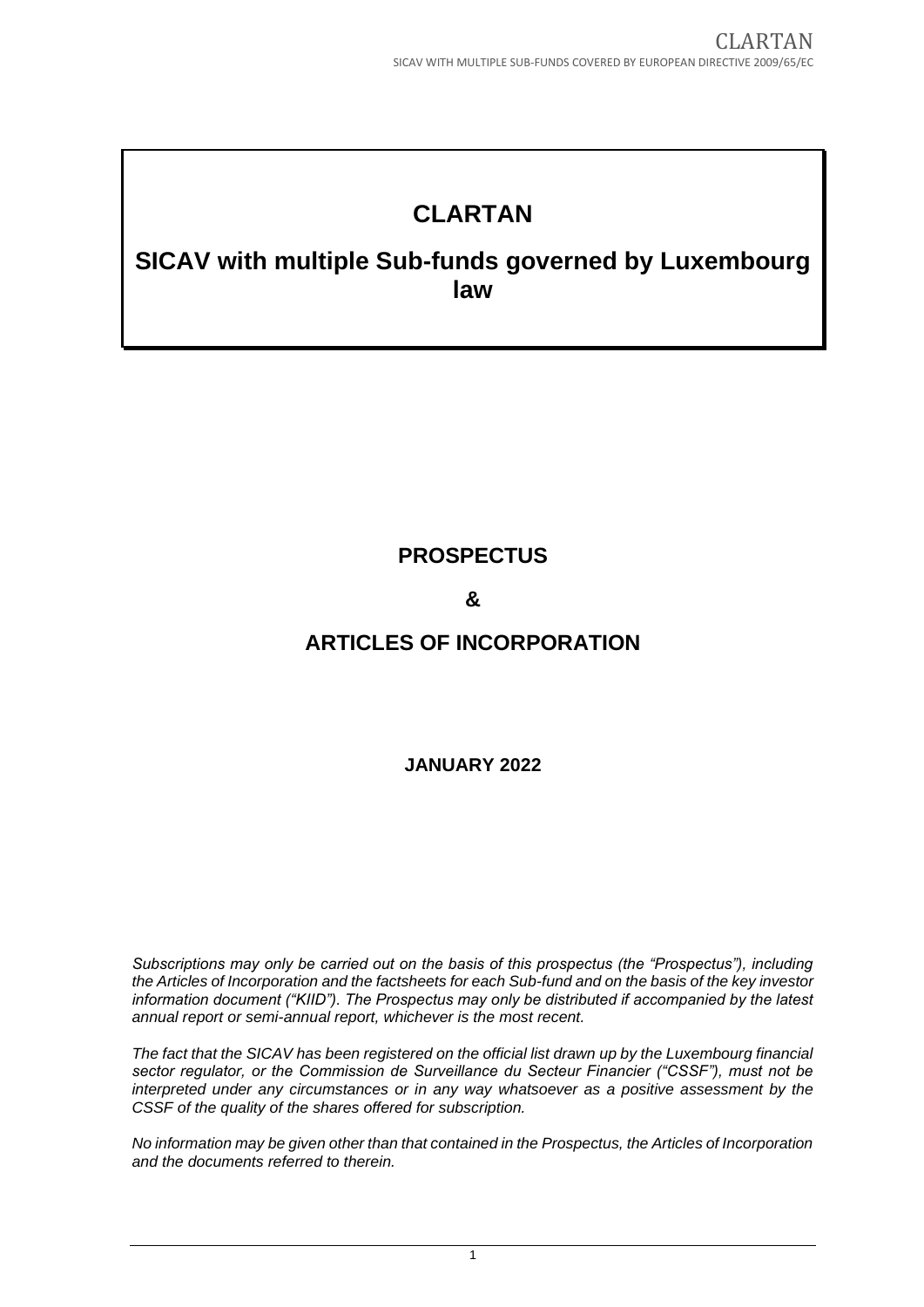# **CONTENTS**

| 1.  |                                                                  |  |  |  |
|-----|------------------------------------------------------------------|--|--|--|
| 2.  |                                                                  |  |  |  |
| 3.  |                                                                  |  |  |  |
| 4.  |                                                                  |  |  |  |
| 5.  |                                                                  |  |  |  |
| 6.  |                                                                  |  |  |  |
| 7.  |                                                                  |  |  |  |
| 8.  |                                                                  |  |  |  |
| 9.  |                                                                  |  |  |  |
| 10. |                                                                  |  |  |  |
| 11. |                                                                  |  |  |  |
| 12. | DESCRIPTION OF THE SHARES, SHAREHOLDERS' RIGHTS AND THE DIVIDEND |  |  |  |
| 13. |                                                                  |  |  |  |
| 14. | SUBSCRIPTIONS, REDEMPTIONS, CONVERSIONS AND TRANSFERS  34        |  |  |  |
| 15. |                                                                  |  |  |  |
| 16. |                                                                  |  |  |  |
| 17. |                                                                  |  |  |  |
| 18. |                                                                  |  |  |  |
| 19. |                                                                  |  |  |  |
| 20. |                                                                  |  |  |  |
| 21. |                                                                  |  |  |  |
|     |                                                                  |  |  |  |
|     |                                                                  |  |  |  |
|     |                                                                  |  |  |  |
|     |                                                                  |  |  |  |
|     |                                                                  |  |  |  |
|     |                                                                  |  |  |  |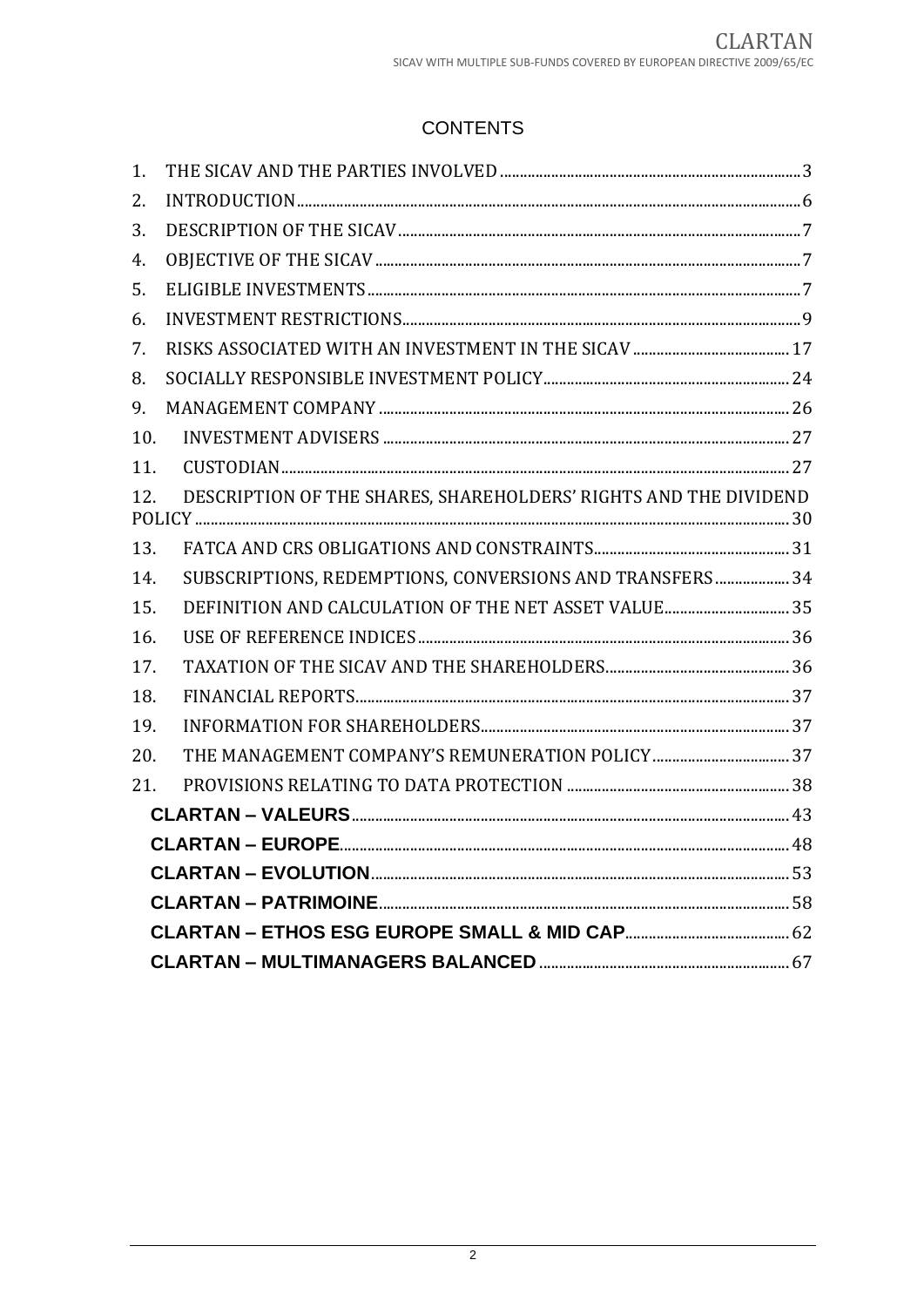# <span id="page-2-0"></span>1. THE SICAV AND THE PARTIES INVOLVED

| <b>Name of the SICAV</b><br><b>Registered office of the SICAV</b> | <b>CLARTAN</b><br>14, boulevard Royal<br>L-2449 Luxembourg                                                                                                                                                                                         |
|-------------------------------------------------------------------|----------------------------------------------------------------------------------------------------------------------------------------------------------------------------------------------------------------------------------------------------|
| Luxembourg Trade and Companies R.C.S. B 189673<br>Register number |                                                                                                                                                                                                                                                    |
| Legal form                                                        | A Luxembourg Société d'Investissement à Capital Variable<br>(SICAV – open-ended investment company) with multiple sub-<br>funds subject to Part I of the law of 17 December 2010 on<br>undertakings for collective investment (the "Law of 2010"). |
| <b>Board of Directors of the SICAV</b>                            | Guillaume ROUVIER<br>Lieu-dit La Barre<br>F-28270 Les Châtelets<br>Chairman                                                                                                                                                                        |
|                                                                   | Nicolas JORDAN<br>Fund manager<br><b>CLARTAN ASSOCIES SUISSE, Sàrl</b><br>Avenue de Mon Repos 14<br>CH-1005 Lausanne<br><b>Director</b>                                                                                                            |
|                                                                   | Marc de ROUALLE<br><b>Chief Operating Officer</b><br><b>CLARTAN ASSOCIES</b><br>11, avenue Myron Herrick<br><b>F-75008 Paris</b><br>Director                                                                                                       |
|                                                                   | Elizabeth de SAINT LEGER<br><b>Financial Manager</b><br><b>CLARTAN ASSOCIES</b><br>11, avenue Myron Herrick<br><b>F-75008 Paris</b><br>Director                                                                                                    |
| Management Company of the SICAV CLARTAN ASSOCIES                  | Société par Actions Simplifiée (simplified joint stock company)<br>11, avenue Myron Herrick<br>F-75008 Paris                                                                                                                                       |
|                                                                   |                                                                                                                                                                                                                                                    |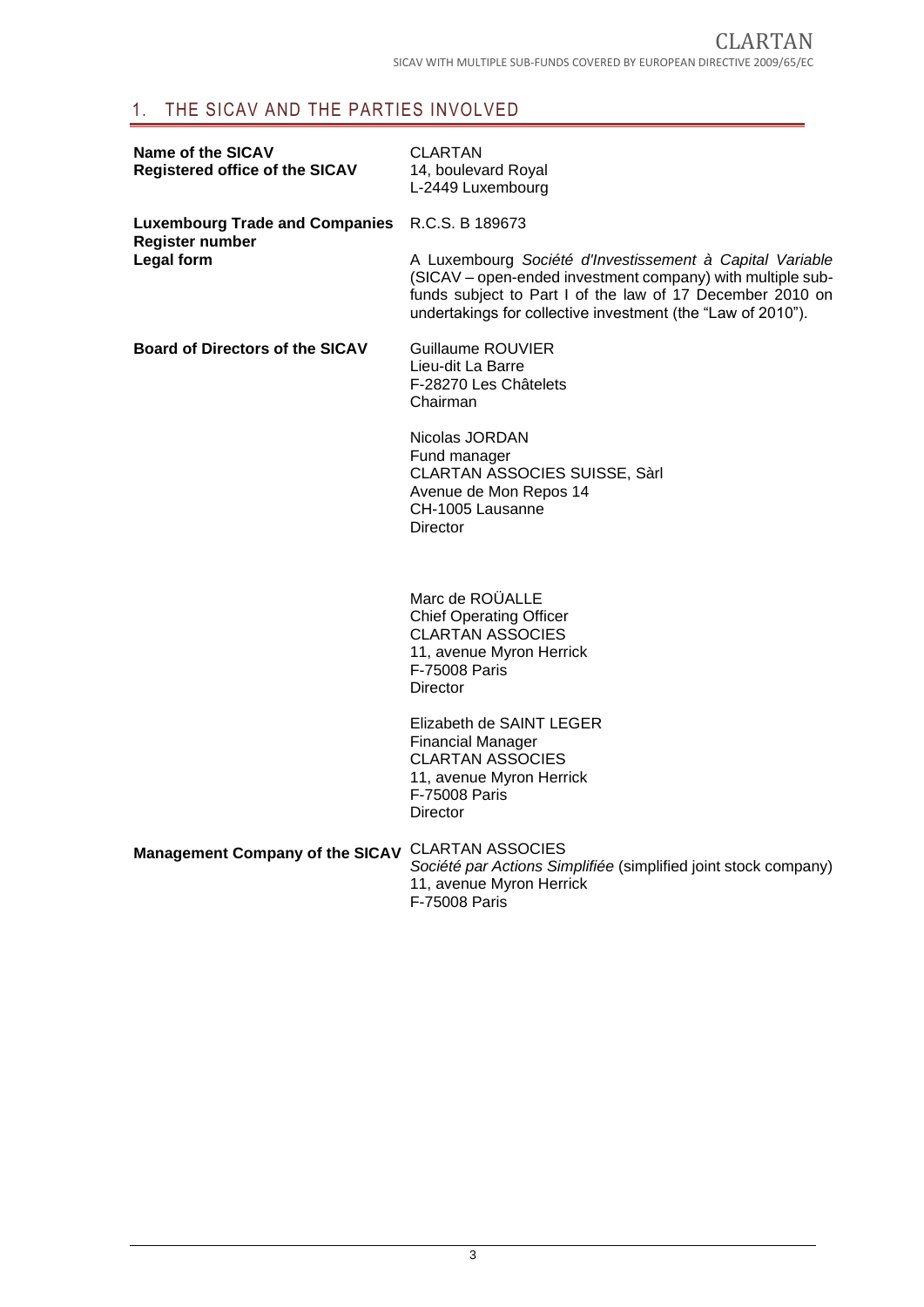| <b>Corporate Officers of the</b><br><b>Management Company</b> | Jean-Baptiste CHAUMET<br>11, avenue Myron Herrick<br>F-75008 Paris<br>Chairman                                                          |
|---------------------------------------------------------------|-----------------------------------------------------------------------------------------------------------------------------------------|
|                                                               | Guillaume BRISSET<br>11, avenue Myron Herrick<br>F-75008 Paris<br><b>Chief Executive Officer</b>                                        |
|                                                               | Marc de ROÜALLE<br>11, avenue Myron Herrick<br><b>F-75008 Paris</b><br><b>Chief Operating Officer</b>                                   |
| <b>Global Distributor</b>                                     | <b>CLARTAN ASSOCIES</b><br>Société par Actions Simplifiée (simplified joint stock company)<br>11, avenue Myron Herrick<br>F-75008 Paris |
| <b>Domiciliary agent</b>                                      | <b>BANQUE DE LUXEMBOURG</b><br>Société Anonyme<br>14, boulevard Royal<br>L-2449 Luxembourg                                              |
| <b>Custodian and Principal Paying</b><br>Agent                | <b>BANQUE DE LUXEMBOURG</b><br>Société Anonyme<br>14, boulevard Royal<br>L-2449 Luxembourg                                              |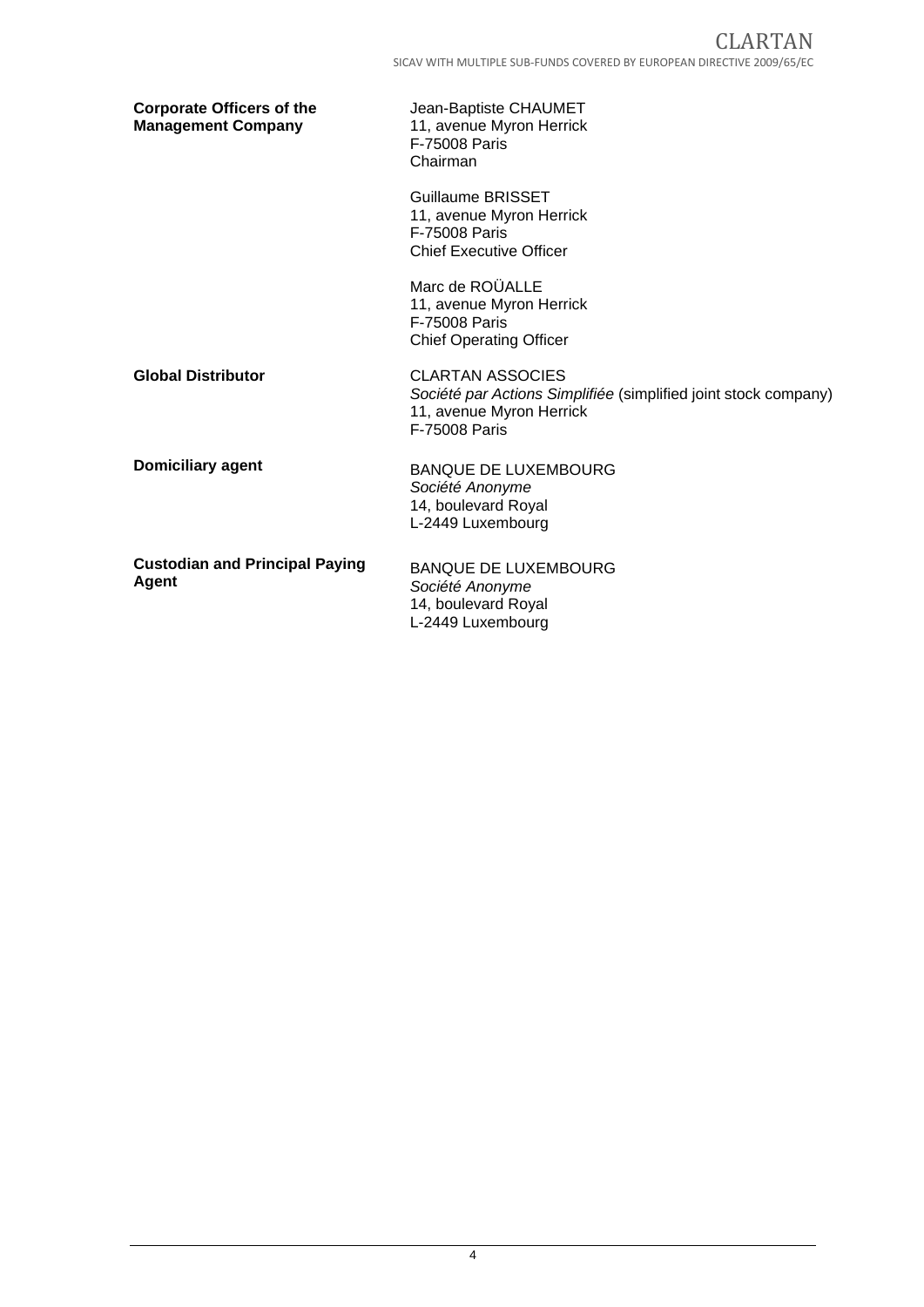### **Central Administrative Agent** BANQUE DE LUXEMBOURG

*Société Anonyme* 14, boulevard Royal L-2449 Luxembourg

**Sub-Agent of the Central Administration**

EUROPEAN FUND ADMINISTRATION *Société Anonyme* 2, rue d'Alsace B.P. 1725 L-1017 Luxembourg

**Approved Independent Auditor (***Réviseur d'entreprises agréé***)**

PRICEWATERHOUSECOOPERS 2, rue Gerhard Mercator B.P. 1443 L-1014 Luxembourg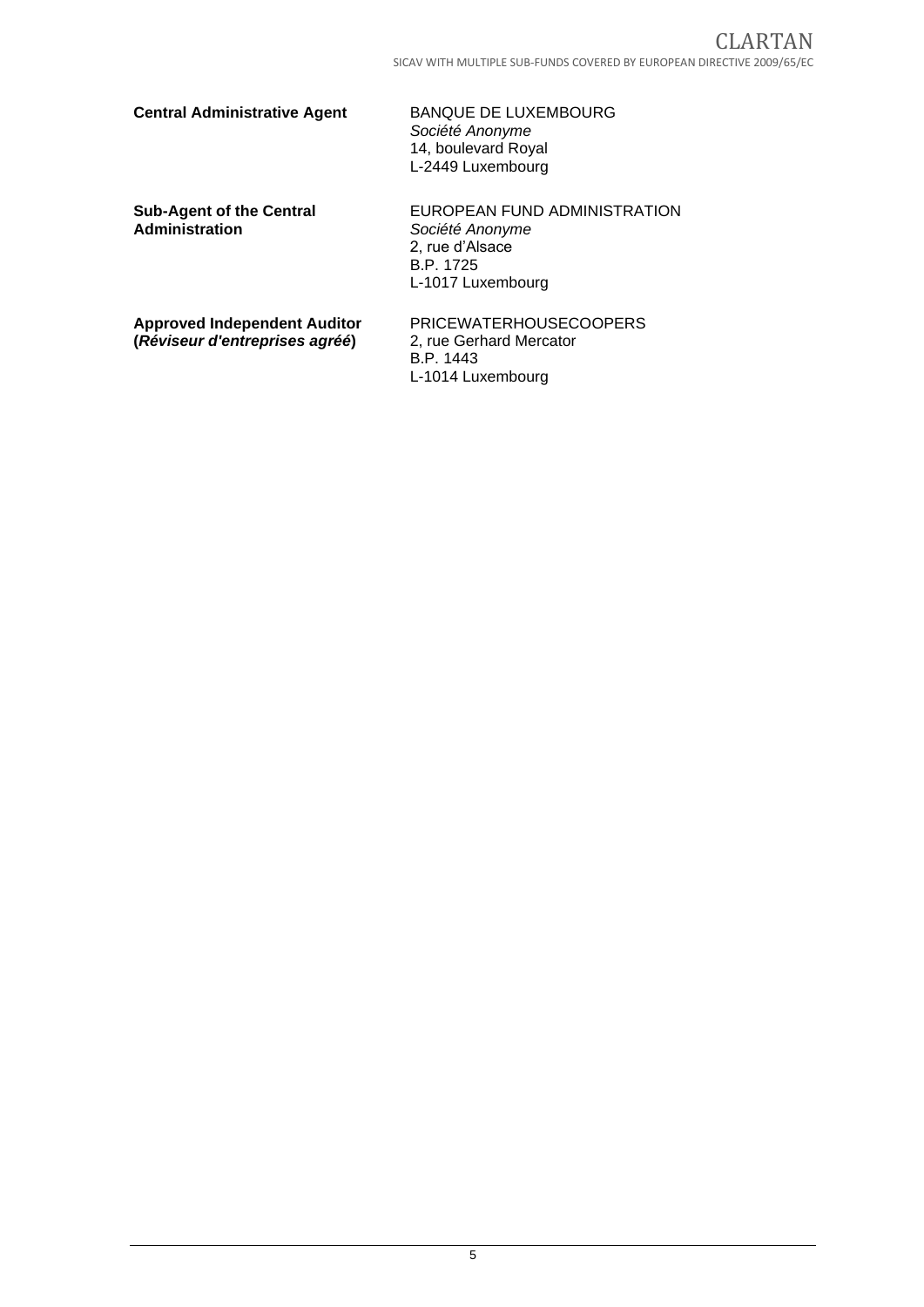# <span id="page-5-0"></span>2. INTRODUCTION

Nobody is authorised to provide information, make declarations or give confirmations in relation to the offer, distribution, subscription, sale, conversion or redemption of shares of the SICAV other than those indicated herein. However, if such information, declarations or confirmations are given, they cannot be regarded as having been authorised by the SICAV. Neither delivery of the Prospectus nor the supply, investment, conversion, transfer, subscription or issue of shares in the SICAV imply or create any guarantee that the information contained in the Prospectus remains correct after the date of delivery of said Prospectus or the supply, investment, conversion, transfer, subscription or issue of shares in the SICAV.

Investing in shares of the SICAV entails risks, such as they are described in section 7. "Risks associated with an investment in the SICAV".

The providing of the Prospectus and the offering or purchase of the SICAV's shares may be prohibited or restricted in some jurisdictions. The Prospectus does not constitute an offer, invitation or solicitation to subscribe or purchase shares of the SICAV in any jurisdiction in which such an offer, invitation or solicitation is unauthorised or would be illegal. Any person in any jurisdiction whatsoever who receives the Prospectus shall not regard the fact of being given the Prospectus as constituting an offer, invitation or solicitation to subscribe or purchase shares of the SICAV unless, in the jurisdiction concerned, such an offer, invitation or solicitation is authorised without application of legal or regulatory restrictions. Any person in possession of the Prospectus and any person wishing to subscribe or purchase shares of the SICAV shall be responsible for familiarising themselves and complying with the legal and regulatory provisions in the jurisdictions concerned.

#### **Data protection**

Pursuant to the obligations arising from the law of 2 August 2002 on the protection of individuals as regards the processing of personal data, as amended ("Law of 2 August 2002"), shareholders are advised that the SICAV, or any person authorised by it, shall take reasonable measures to ensure that the necessary formalities prior to processing data are followed.

Note that in this regard, European Fund Administration ("EFA") processes personal data relating to the SICAV's shareholders on the SICAV's behalf. The EFA processes personal data relating to the SICAV's shareholders using a computer database so that it can perform its mission and, in particular:

- open, close and freeze accounts in the name of the SICAV's shareholders;
- manage share subscriptions, redemptions, conversions and transfers by the SICAV's shareholders;
- send transaction confirmations to the SICAV's shareholders;
- pay dividends to the SICAV's shareholders;
- handle inheritance matters for the SICAV's deceased shareholders.

This personal data is not used for marketing purposes.

This personal data may be transferred to third parties only on the written instructions of the SICAV's Board of Directors, if Luxembourg law so requires, or on the written instructions of the shareholder.

Shareholders are informed that they have the right to view this personal data and ask for it to be corrected if there is an error.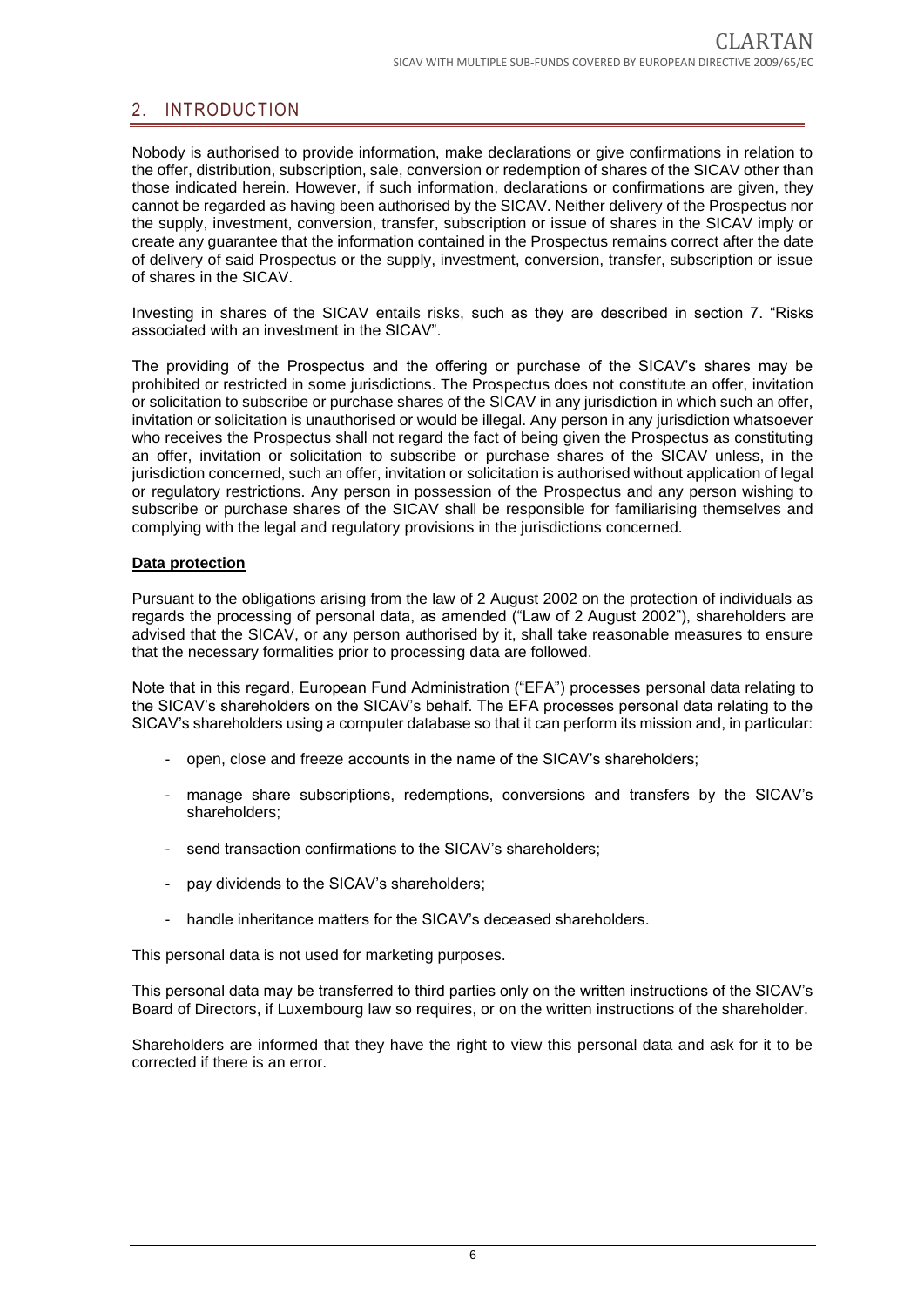# <span id="page-6-0"></span>3. DESCRIPTION OF THE SICAV

CLARTAN is a variable capital investment company ("SICAV") with multiple sub-funds governed by Luxembourg law, subject to Part I of the Law of 2010.

It was created for an indefinite period on 20 August 2014 and its Articles of Incorporation were published on 26 August 2014.

The consolidation currency is the euro. The minimum share capital of the SICAV is one million two hundred and fifty thousand euro (EUR 1,250,000.00), or the equivalent amount in another currency. The minimum share capital must be reached within a period of six months of the SICAV's approval. The SICAV's financial year shall end on 31 December each year.

The following Sub-funds are currently available for subscription:

| <b>Name</b>                                | Reference currency |
|--------------------------------------------|--------------------|
| CLARTAN – VALEURS                          | EUR                |
| CLARTAN – EUROPE                           | EUR                |
| CLARTAN - EVOLUTION                        | EUR                |
| CLARTAN - PATRIMOINE                       | EUR                |
| CLARTAN - ETHOS ESG EUROPE SMALL & MID CAP | EUR                |
| CLARTAN - MULTIMANAGERS BALANCED           | EUR                |

The SICAV reserves the right to create new Sub-funds. In this case the Prospectus shall be updated accordingly.

The SICAV forms a single legal entity. The assets of a Sub-fund correspond exclusively to the rights of shareholders of that Sub-fund and to those of creditors whose claim arose when the Sub-fund was launched, operated or liquidated.

# <span id="page-6-1"></span>4. OBJECTIVE OF THE SICAV

The objective of the SICAV is to provide shareholders with the opportunity to benefit from the professional management of portfolios of transferable securities and/or other financial assets as defined in the investment policy of each Sub-fund (see Sub-fund factsheets).

An investment in the SICAV must be regarded as a medium to long-term investment. There is no guarantee that the SICAV will achieve its investment objectives.

The SICAV's investments are subject to the market's normal fluctuations and to the risks inherent in any investment; there is no guarantee that the SICAV's investments will be profitable. The SICAV intends to maintain a diversified investment portfolio in order to limit investment risks.

## <span id="page-6-2"></span>5. ELIGIBLE INVESTMENTS

- 1. The SICAV's investments comprise one or more of the following items:
	- a. transferable securities and money market instruments listed or traded on a regulated market within the meaning of Directive 2004/39/EC of the European Parliament and Council of 21 April 2004 concerning markets in financial instruments;
	- b. transferable securities and money market instruments traded on another market of a Member State of the European Union that operates regularly and is regulated, recognised and open to the public;
	- c. transferable securities and money market instruments officially listed on a stock exchange of a state outside of the European Union or traded on another market of a state outside of the European Union that operates regularly and is regulated, recognised and open to the public;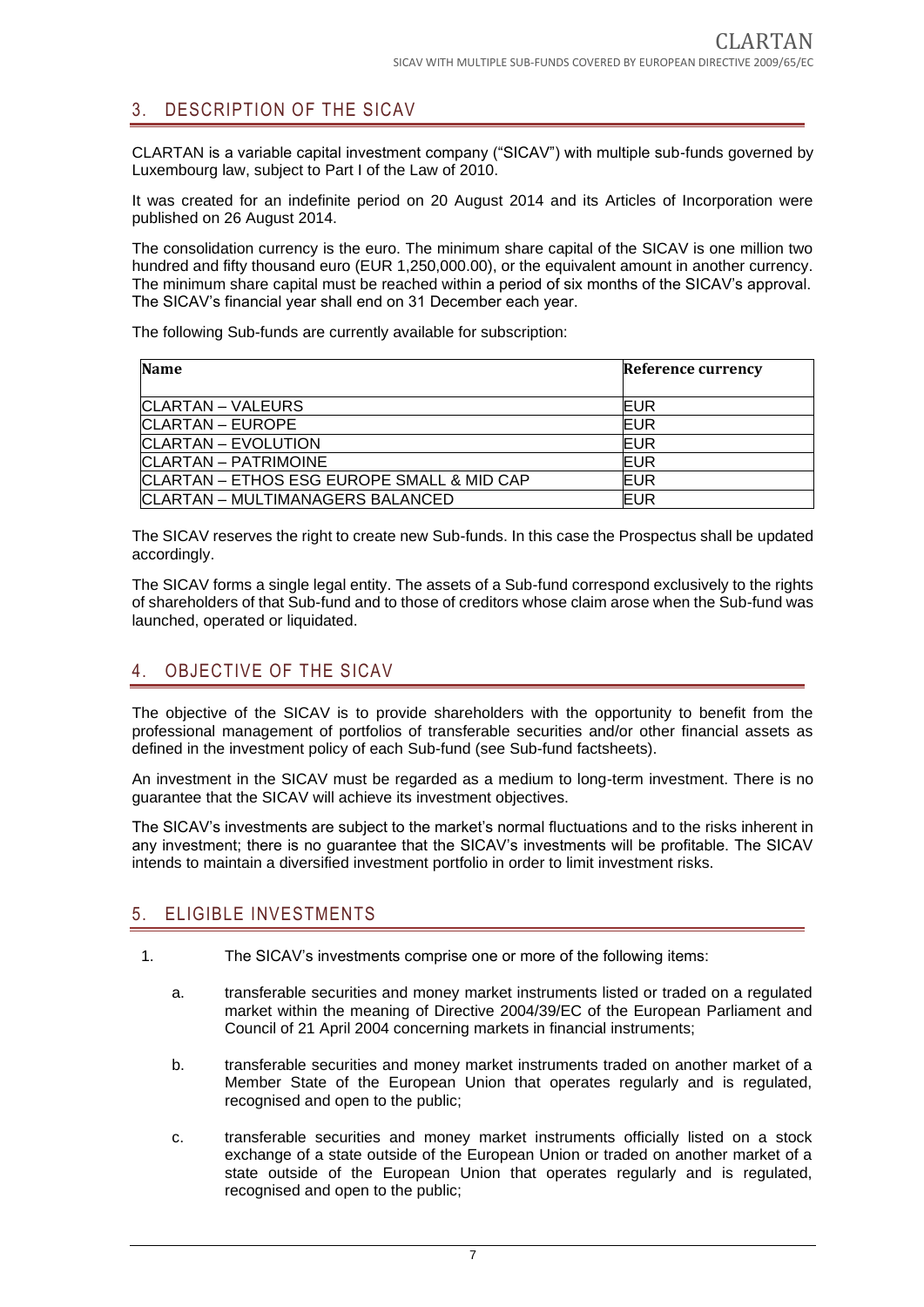- d. newly issued transferable securities and money market instruments, provided that:
	- the issue conditions include the obligation to apply for admission to official listing on a stock exchange or to trading on another regulated market that is recognised, open to the public and operates regularly; and
	- a listing is obtained at the latest within one year from the issue date;
- e. units of UCITS approved in accordance with directive 2009/65/EC ("UCITS") and/or other undertakings for collective investment ("UCI") within the meaning of article 1 paragraph (2), points a) and b) of directive 2009/65/EC, whether situated in a European Union Member State or not ("other UCI"), provided that:
	- such other UCIs are authorised under laws which provide that they are subject to supervision considered by the Commission de Surveillance du Secteur Financier (CSSF – Luxembourg Financial Supervisory Authority) to be equivalent to that laid down in Community law, and that cooperation between the authorities is sufficiently ensured;
	- the level of protection for unitholders of the other UCIs is equivalent to the level of protection for the unitholders of a UCITS and, in particular, the rules regarding the segregation of assets, borrowing, lending and short selling of securities and moneymarket instruments are equivalent to the requirements of Directive 2009/65/EC;
	- the business activity of the other UCI is subject to semi-annual and annual reports that enable an assessment to be made of the assets and liabilities, income and operations over the reporting period;
	- the UCITS or other UCIs, the units of which are to be acquired, may, according to their management regulations or Articles of Incorporation, invest a maximum of 10% of their net assets in units of other UCITS or other UCIs;
- f. deposits with credit institutions which are repayable on demand or can be withdrawn, and maturing in no more than 12 months, provided that the credit institution has its registered office in a Member State of the European Union or, if the registered office of the credit institution is situated in a non-Member State, provided that it is subject to prudential rules considered by the Luxembourg supervisory authority (CSSF) as equivalent to those laid down by community legislation;
- g. financial derivative instruments, including equivalent cash-settled instruments, that are traded on a regulated market referred to under a), b) and c) and/or financial derivative instruments traded over the counter (OTC derivatives), provided that:
	- the underlyings take the form of instruments as defined in paragraph 1 or of financial indices, interest rates, foreign exchange rates or currencies in which the SICAV may invest in accordance with the investment objectives set out in this Prospectus and its Articles of Incorporation;
	- the counterparties to OTC derivatives transactions are institutions subject to prudential supervision and belonging to categories approved by the CSSF; and
	- the OTC derivatives are subject to reliable and verifiable valuation on a daily basis, and can be sold, liquidated or closed by an offsetting transaction at any time at their fair value at the SICAV's initiative;
- h. money market instruments other than those traded on a regulated market and mentioned in article 1 of the Law of 2010, provided that the issue or the issuer of these instruments is itself subject to regulations intended to protect investors and their savings and that these instruments are:
	- issued or guaranteed by a central, regional or local government administration, by a central bank of a European Union Member State, by the European Central Bank, by the European Union or by the European Investment Bank, by another country or, in the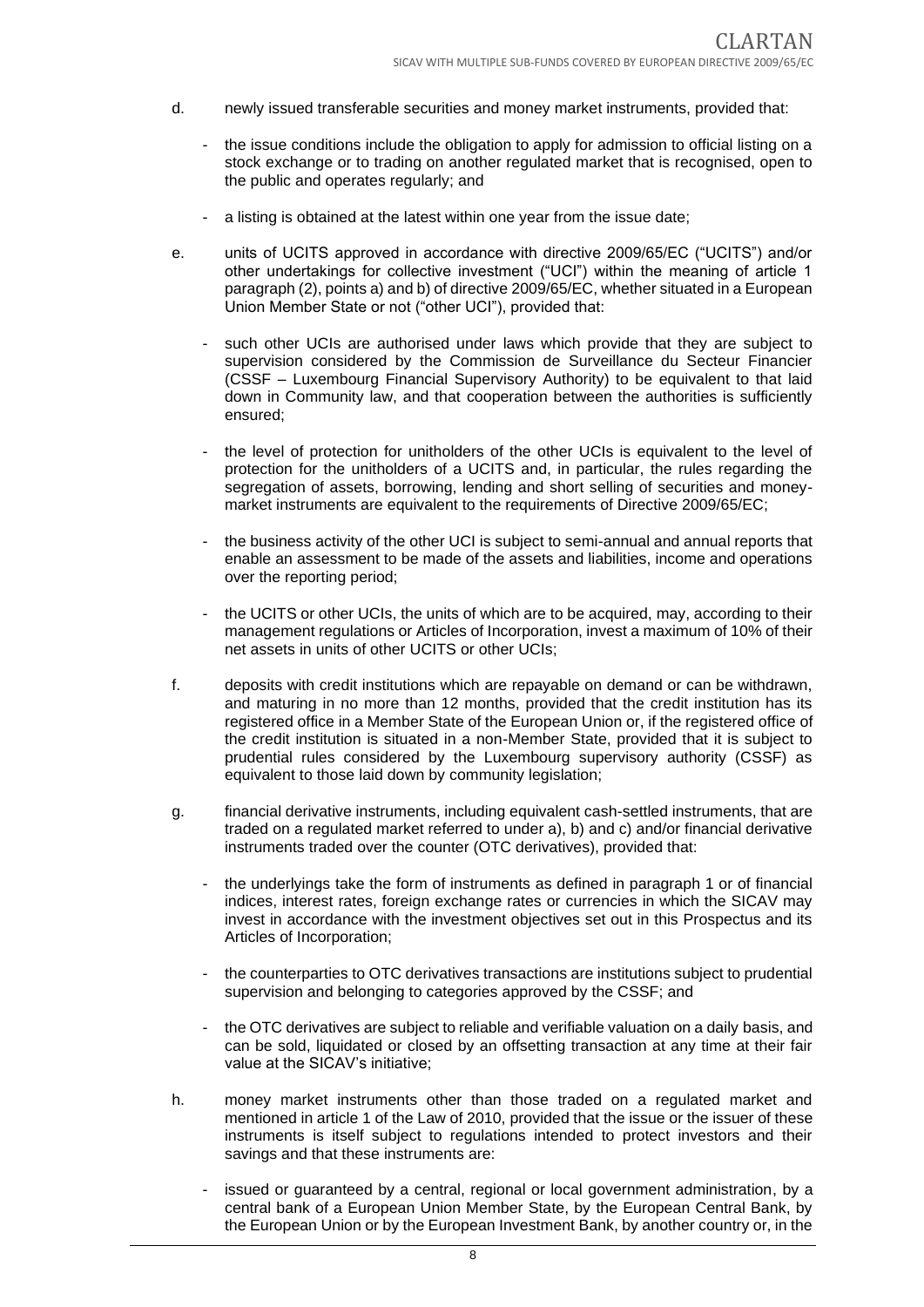case of a federal state, by a member of the federation, or by an international public body to which one or several Member States belong, or

- issued by an undertaking whose securities are traded on the regulated markets referred to under a), b) or c), or by an establishment that is subject to supervision in accordance with criteria defined by Community law or by an establishment that is subject to and complies with supervisory laws considered by the CSSF to be at least as stringent as those laid down by Community law, or
- issued by other issuers that belong to a category that has been approved by the CSSF, insofar as investor protection rules are applicable to investment in such instruments that are equivalent to those under indents one, two and three and insofar as the issuer is either an undertaking with capital and reserves of at least ten million euro (EUR 10,000,000) that prepares its annual financial statements according to the rules of the 4th Directive 78/660/EEC, or a legal entity which, within a group of companies comprising one or more listed companies, is responsible for the financing of such group, or a legal entity that is to finance the securitisation of liabilities through the use of a credit line granted by a bank.
- 2. However, the SICAV may not:
	- a. invest more than 10% of its net assets in transferable securities and money market instruments other than those specified in point 1. of this section;
- b. purchase precious metals or certificates representing precious metals. 3. The SICAV may:
	- a. acquire movable and immovable property essential for the direct pursuit of business;
	- b. hold ancillary liquid assets.

#### <span id="page-8-0"></span>6. INVESTMENT RESTRICTIONS

The following criteria and restrictions must be adhered to by each of the SICAV's Sub-funds:

#### **Restrictions with regard to transferable securities and money market instruments**

- 1. a. The SICAV may invest up to 10% of its net assets in transferable securities or money market instruments of a single issuer. The SICAV may invest up to 20% of its net assets in deposits made with the same entity. The counterparty risk in transactions with OTC derivatives must not exceed 10% of the SICAV's net assets if the counterparty is a credit institution as defined in Section 5., point 1.f. hereunder or 5% in other cases.
	- b. The total value of securities and money market instruments of issuers with which the SICAV has invested more than 5% of its net assets in each case may not exceed 40% of the value of the SICAV's net assets. This restriction shall not apply to deposits made with financial institutions subject to prudential supervision and OTC derivative transactions carried out with these institutions.
	- c. Notwithstanding the individual limits laid down under point 1.a., the SICAV may not combine several of the following items if to do so would result in it investing more than 20% of its net assets in a single entity:
		- investments in transferable securities or money market instruments issued by said entity;
		- deposits with said entity, or
		- risk arising from OTC derivative transactions undertaken with said entity;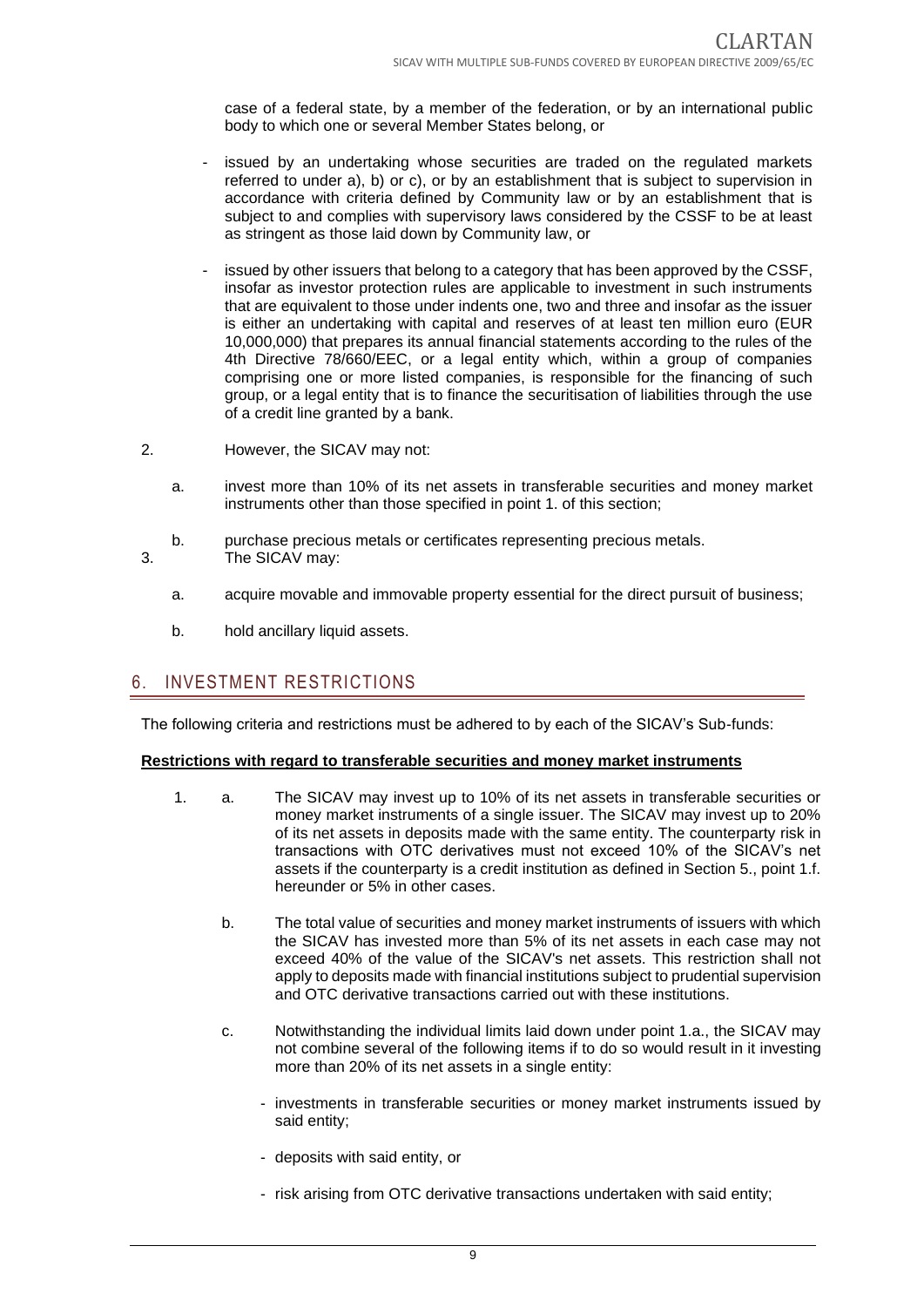- d. The limit stated under point 1.a., sentence 1 shall be increased to a maximum of 35% if the transferable securities or money market instruments are issued or guaranteed by a Member State of the European Union or by its local authorities, by a third state or by public international bodies to which one or more Member States belong.
- e. The limit stated under point 1.a., sentence 1 shall be increased to a maximum of 25% in the case of certain bonds where these are issued by a credit institution that has its registered office in a Member State and is subject by law to special official supervision designed to protect bondholders. In particular, income from the issue of these bonds must be invested in accordance with the statutory provisions in assets that, throughout the term of the bonds, provide sufficient cover for the claims arising from the bonds and that, in the event of the issuer defaulting, would be used on a priority basis for the reimbursement of the principal and payment of the accrued interest.

If the SICAV invests more than 5% of its net assets in the bonds referred to in the subparagraph above and issued by the same issuer, the total value of such investments may not exceed 80% of the value of the net assets of the SICAV.

f. The transferable securities and money market instruments referred to under 1.d. and 1.e. shall not be taken into account for the purpose of applying the 40% limit referred to under 1.b.

The limits referred to under points 1.a., 1.b., 1.c., 1.d. and 1.e. may not be combined. Therefore, investments in transferable securities or money market instruments of the same issuer or in deposits with this same issuer or in derivatives with the same issuer made in accordance with 1.a., 1.b., 1.c., 1.d. and 1.e. may not exceed 35% of the SICAV's net assets.

Companies which are included in the same group for the purposes of consolidated accounts, within the meaning of Directive 83/349/EEC or according to the recognised International Accounting Standards, are to be viewed as a single entity when calculating the investment limits set out in this article.

The SICAV may, on a cumulative basis, invest up to 20% of its net assets in transferable securities or money market instruments of a single group of companies.

- 2. a. Notwithstanding the investment limits laid down under point 5, the limits for investment in equities and/or debt securities stated under 1. of one and the same issuer are raised to a maximum of 20% if, in accordance with the Articles of Incorporation, the investment policy aims to track a particular equity or debt security index recognised by the CSSF, provided that:
	- the composition of the index is sufficiently diversified;
	- the index represents an adequate benchmark for the market to which it relates;
	- it is published in an appropriate manner.
	- b. The limit specified under 2.a. is raised to 35% if this is justified on the basis of exceptional market conditions, in particular in the case of regulated markets on which particular securities or money market instruments dominate. An investment up to this limit shall only be permitted for a single issuer.
- 3. **The SICAV may, observing the principle of risk diversification, invest up to 100% of its net assets in transferable securities and money market instruments of various issues issued or guaranteed by an EU Member State or its local authorities, by a state which is a Member State of the OECD or by public international authorities to which one or more EU Member States belong, or by a non-EU member state approved by the CSSF, including Singapore, Brazil, Russia and Indonesia, provided that such securities**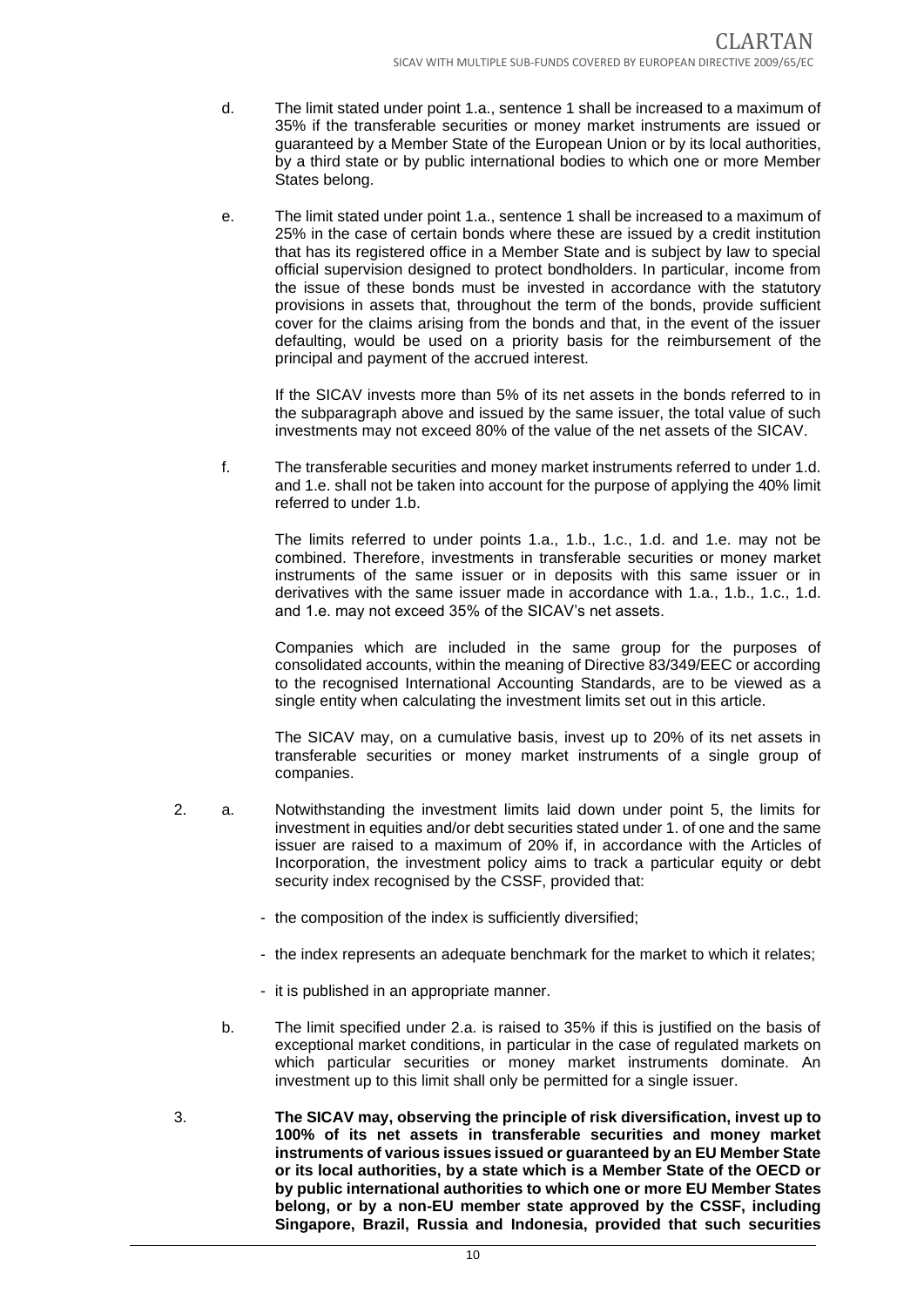**have been issued within the framework of at least six different issues, whereby securities from one and the same issue may not exceed 30% of the total amount.**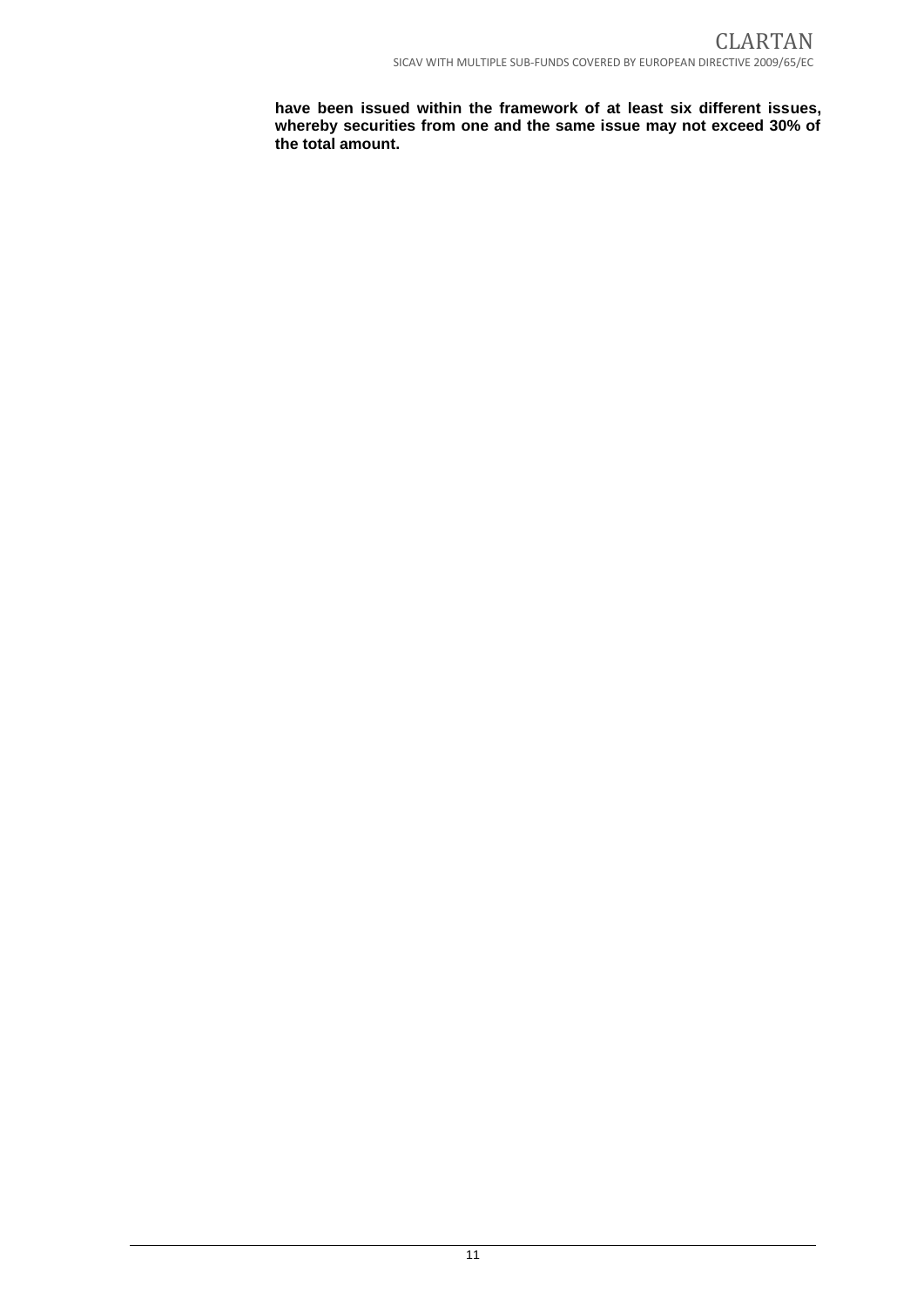#### **Restrictions with regard to investments in UCITS and other UCIs**

4. a. Unless it is stipulated in its factsheet that a given Sub-fund may not invest more than 10% of its net assets in units of UCITS and/or UCIs, the SICAV may purchase units of UCITS and/or other UCIs mentioned in section 5., point 1.e. ("other UCIs"), provided that it does not invest more than 20% of its net assets in a single UCITS or other UCI.

> For the purposes of this investment limit, each Sub-fund of a UCI with multiple Sub-funds shall be viewed as an independent issuer provided that the segregation of liabilities of the Sub-funds in relation to third parties is assured.

b. Investments in units of other UCIs may not exceed a total of 30% of the SICAV's net assets.

In instances where the SICAV has acquired units of UCITS and/or other UCIs, the assets of the UCITS or other UCIs in question are not combined in terms of the limits set out under point 1.

- c. When the SICAV acquires units of other UCITS and/or other UCIs that are managed directly or by delegation by the same Management Company or by a company with which the Management Company is linked by common management or control, or by a substantial direct or indirect holding (each referred to as a "Linked UCI"), the Management Company or other company may not charge subscription or redemption fees for the SICAV's investments in units of other Linked UCIs.
- d. If the SICAV invests a major portion of its assets in other Linked UCIs, the maximum level of management fees that may be charged both to the Sub-funds concerned and to the other Linked UCIs in which the Sub-funds concerned intend to invest shall not exceed 4% of assets under management. The annual report of the SICAV shall indicate the maximum proportion of management fee rates borne by the Sub-funds concerned and by the UCITS and/or other UCIs in which the Sub-funds concerned invest.
- e. A Sub-fund of the SICAV ("Investing Sub-fund) may subscribe, purchase and/or hold shares issued or to be issued by one or more other Sub-funds of the SICAV (each referred to as a "Target Sub-fund"). The SICAV shall not, however, be subject to the requirements laid down by the Law of 10 August 1915 on commercial companies, as amended, with regard to a company's subscription, purchase and or holding of its own shares, provided that:
	- the Target Sub-fund does not in turn invest in the Investing Sub-fund that has invested in the Target Sub-fund;
	- the proportion of net assets that the Target Sub-funds that are to be purchased may invest overall, in accordance with their factsheets, in the shares of other Target Sub-funds of the SICAV must not exceed 10%;
	- any voting right attached to the shares held by the Investing Sub-fund in the Target Sub-fund is suspended for as long as they are held by the Investing Subfund in question, without prejudice to the appropriate recognition in the accounts and periodic reports;
	- in any event, and as long as the Target Sub-fund's shares are held by the Investing Sub-fund, their value is not taken into account when calculating the SICAV's net assets for the purposes of checking the minimum asset level imposed by the Law of 2010;
- f. As an exception to the risk diversification principle, in section 5., section 6. points 1. and 5.b. third bullet point, and the abovementioned restrictions, but in compliance with the applicable legislation and regulations, each of the SICAV's Sub-funds (hereinafter referred to as a "feeder fund") may be authorised to invest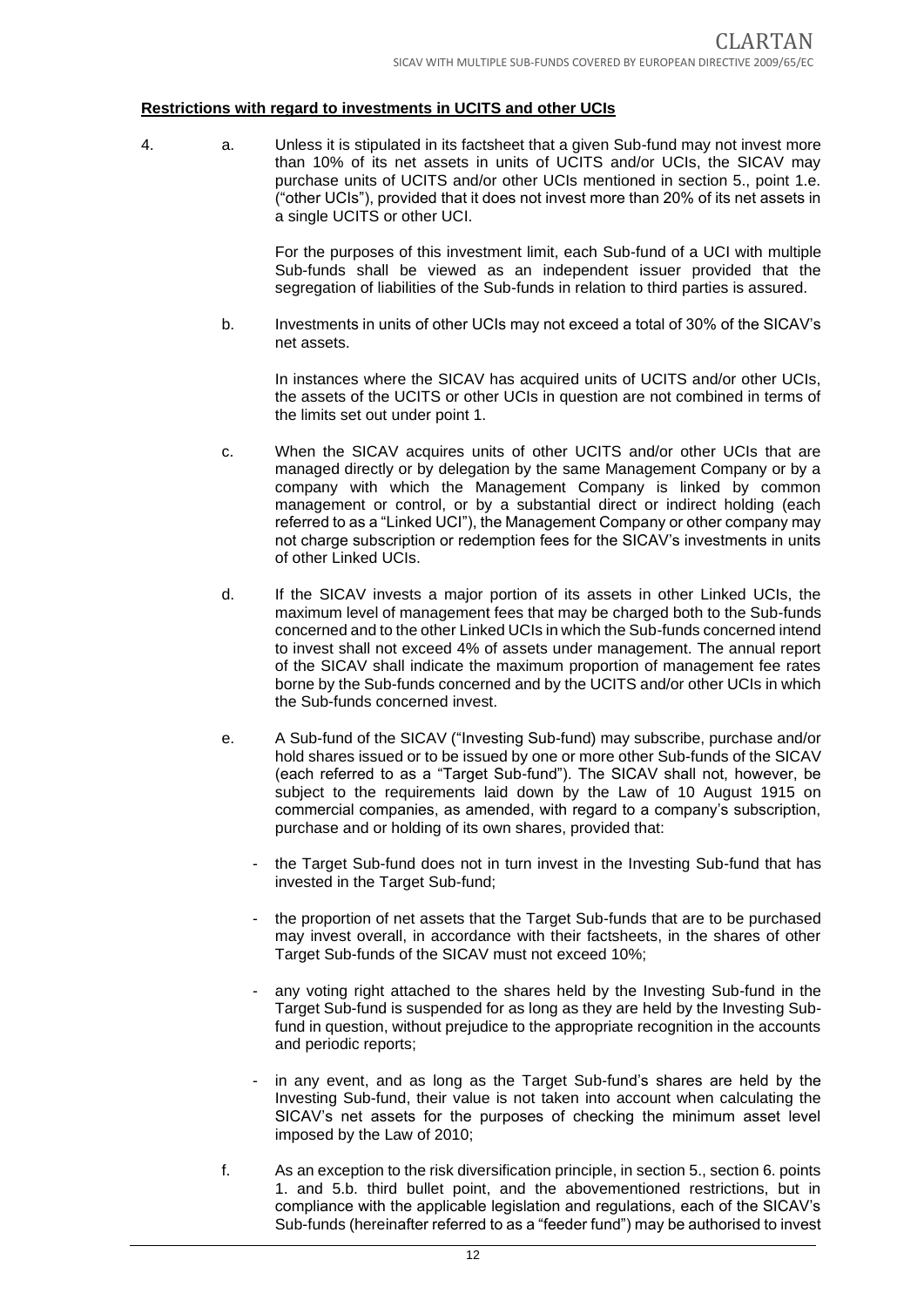at least 85% of its net assets in units of another UCITS or one of its investment Sub-funds (hereinafter referred to as a "master fund"). A feeder fund may invest up to 15% of its net assets in one or more of the following:

- ancillary liquid assets in accordance with section 5., point 3.;
- financial derivatives, which can be used solely for hedging, in accordance with section 5., point 1.g. and section 6., points 10. and 11.;
- movable and immovable property essential for the direct pursuit of business;

To comply with section 6, point 10., the feeder fund calculates its overall exposure to derivative instruments by adding its own direct exposure as defined in point f., first paragraph, second indent, with:

- either the master fund's actual risk relating to derivatives, in proportion to the feeder fund's investments in the master fund; or
- the master fund's potential overall maximum risk relating to the financial derivatives provided for in the master fund's management regulations or Articles of Incorporation, in proportion to the feeder fund's investment in the master fund.
- g. In the broadest sense of the applicable legislation and regulations, and in compliance with the terms and conditions thereof, a Sub-fund of the SICAV may be created, or converted into a master fund as described in article 77(3) of the Law of 2010.

#### **Restrictions with regard to influence**

- 5. a. The SICAV may not acquire any shares with voting rights on a scale that would enable it to exert significant influence on the management of an issuer.
	- b. Moreover, the SICAV may acquire no more than:
		- 10% of the non-voting shares of a single issuer;
		- 10% of the debt securities of a single issuer;
		- 25% of the units of a single UCITS and/or other UCI;
		- 10% of the money market instruments of a single issuer.

The investment limits set out in the second, third and fourth indents may be disregarded if the gross amount of the bonds or money market instruments or the net amount of the units issued cannot be calculated at the time of acquisition.

- c. Points a. and b. shall not apply in the case of:
	- transferable securities and money market instruments issued or guaranteed by a Member State of the European Union or by its regional public authorities;
	- transferable securities and money market instruments issued or guaranteed by a state outside the European Union;
	- transferable securities and money market instruments issued by international public bodies to which one or more Member States of the European Union belong;
	- shares held by the SICAV in a company established in a state outside the European Union that invests its assets primarily in securities of issuers from that state if this is the only way, taking into account the legal regulations in the state concerned, that the SICAV can invest in securities of issuers of this state. This exception shall only apply, however, if the company established in the state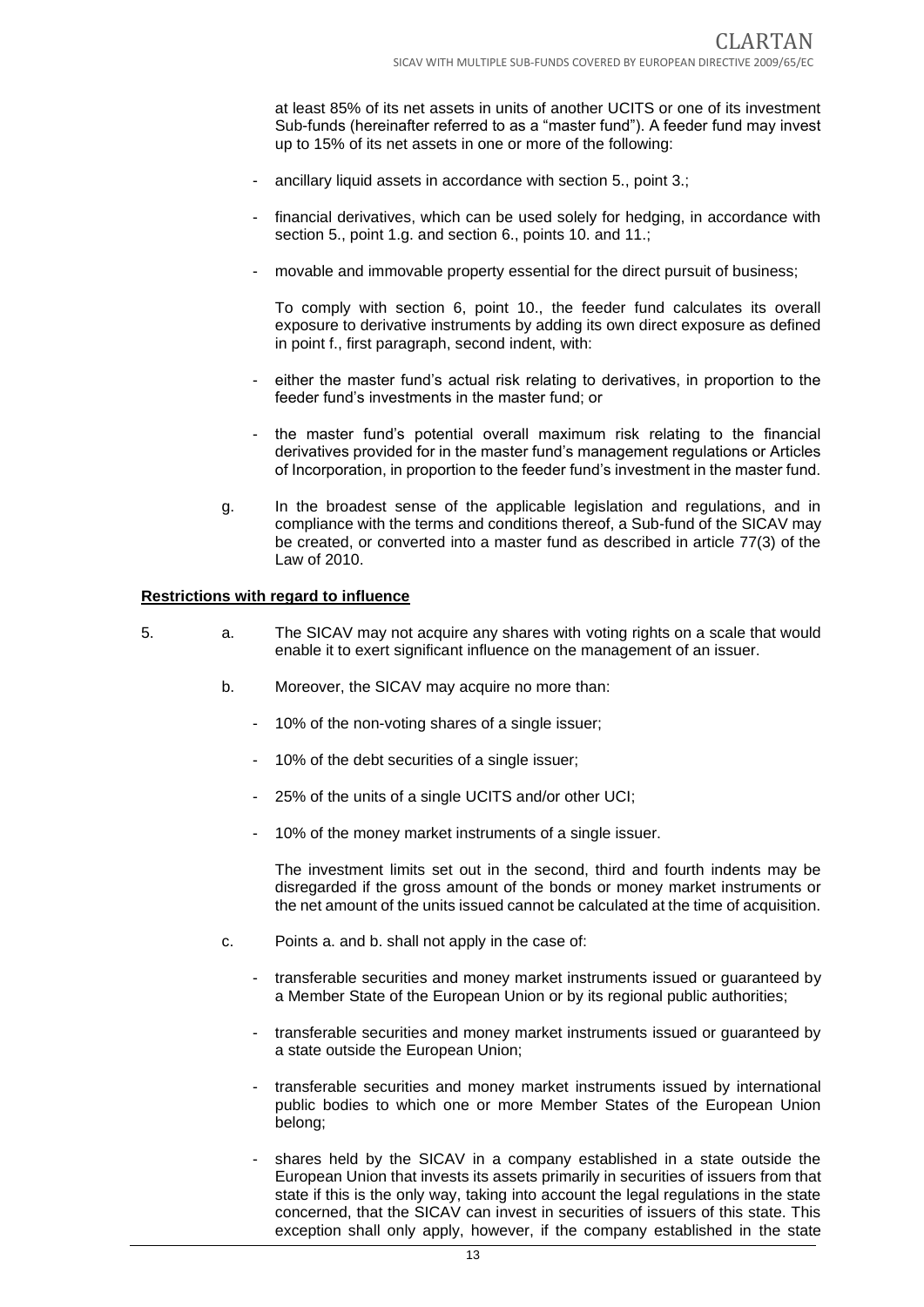outside the European Union adheres in its investment policy to the limits set out under points 1., 4., 5.a. and 5.b. Point 6. shall apply *mutatis mutandis* in the event that the limits set out under points 1. and 4. are exceeded;

- shares held by the SICAV in the capital of subsidiary companies carrying out management, advisory and marketing activities in the country in which the subsidiary is located, with regard to the redemption of shares at shareholders' request exclusively for its own account or for their account.

#### **Exceptions**

- 6. a. The SICAV need not comply with the investment limits laid down in this section with regard to the exercising of subscription rights attached to transferable securities or money market instruments forming part of its assets. While ensuring observance of the principle of risk diversification, the SICAV may deviate from the provisions set out under points 1., 2., 3. and 4.a., b., c. and d. for a period of six months following the date of its authorisation.
	- b. In the event that the limits set out under point 6.a. are exceeded by the SICAV unintentionally or following the exercise of subscription rights, the SICAV must make it its priority with regard to its selling transactions to normalise the situation with due consideration for the interests of the shareholders.

#### **Restrictions with regard to borrowing, lending and short selling**

- 7. The SICAV may not borrow, with the following exceptions:
	- a. the purchase of currencies using back-to-back loans;
	- b. loans of up to 10% of its assets provided that they are short-term loans;
	- c. loans of up to 10% of its assets provided that such loans are to be used to enable the SICAV to acquire property that is required for the direct pursuit of its business. In such a case, these loans and those referred to under point 7.b. may not together exceed 15% of the SICAV's net assets.
- 8. Irrespective of the application of the provisions set out in section 5. hereunder and in section 6. points 10. and 11., the SICAV may not grant loans or act as guarantor for third parties. This restriction shall not however prevent the acquisition by the SICAV of transferable securities, money market instruments or other financial instruments referred to in section 5., points 1.e., 1.g. and 1.h which are not fully paid up.
- 9. The SICAV may not engage in the short selling of transferable securities, money market instruments or other financial instruments referred to in section 5., points 1.e., 1.g. and 1.h.

#### **Restrictions with regard to instruments and effective portfolio management techniques, and derivative financial instruments**

10. Derivative financial instruments, including derivative financial instruments in the form of total return swaps, may be used in connection with the investment, hedging and effective management of the portfolio. The SICAV may use securities lending and firm or optional repurchase agreements, including securities financing transactions as defined by EU Regulation 2015/2365 of the European Parliament and of the Council of 25 November 2015 on the transparency of securities financing transactions (the "SFTR Regulation), to manage the portfolio more effectively. Additional restrictions or exemptions may apply to some Sub-funds, as described in the factsheets of the Sub-funds concerned. For Sub-funds using total return swaps and other financing transactions defined by the SFTR Regulation in accordance with the investment policy and objective, the maximum proportion and the envisaged proportion of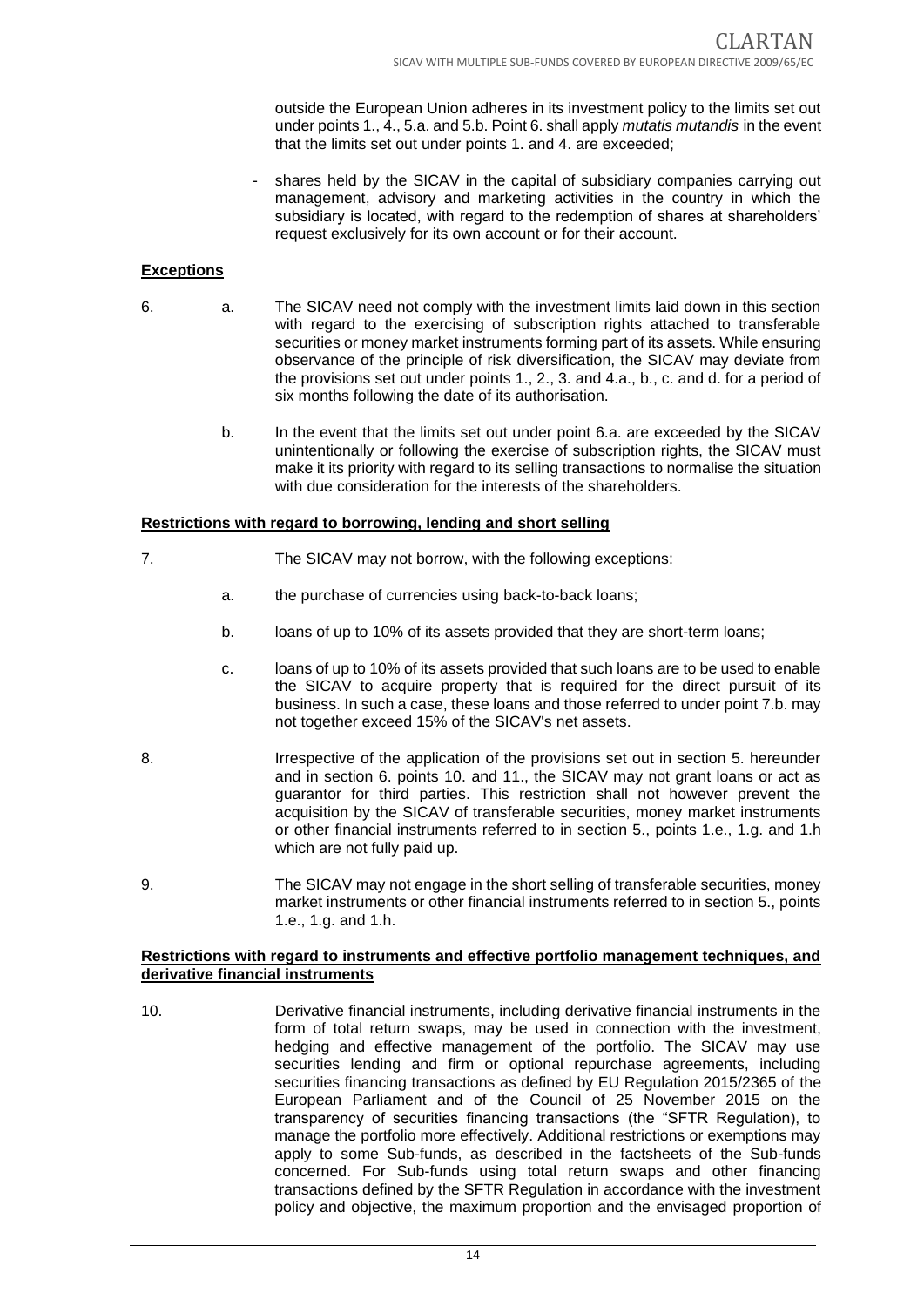assets under management coming under such swaps or transactions will be detailed in the factsheet of the one or more Sub-funds concerned.

A total return swap is a contract whereby a party (the payer of the total return) transfers the total economic performance of a benchmark bond to another party (the beneficiary of the total return). The total economic performance might include the revenues generated by interest, charges, gains or losses linked to market movements and credit losses. The total return swap may or may not be financed. A financed total return swap is a contract whereby the beneficiary of the total return pays an initial amount as a counterpart to the return of the benchmark asset. This type of contract may therefore prove more costly than an unfinanced contract because of the initial payment required. All revenues generated by total return swaps, net of operating costs and direct and indirect charges, will be allocated to the Sub-funds concerned.

Unless indicated otherwise in the factsheets of the Sub-funds concerned, the total risk incurred by each Sub-fund's investments in derivatives, including total return swaps, may not exceed the total net asset value of the Sub-fund in question.

The risks are calculated by taking into account the current value of the underlying assets, the counterparty risk, the foreseeable evolution of the markets and the time available to liquidate positions.

As part of its investment strategy, the SICAV may invest in derivatives within the limits stipulated under 1.f. provided that the total risk of the underlying assets does not exceed the investment limits stipulated under point 1. Investments of the SICAV in index-based derivatives need not be taken into account with regard to the investment limits under point 1.

If a derivative is linked to a transferable security or money market instrument, it must be taken into account with regard to compliance with the provisions stipulated under this point.

The counterparties used in securities financing transactions as defined by the SFTR Regulation and derivative financial instruments, including derivative financial instruments such as total return swaps, are credit institution counterparties of countries of the OECD or which have a credit rating at least equivalent to BBB- by Standard & Poor's or equivalent.

The assets received in consideration of the securities financing transactions as defined by the SFTR Regulation and derivative financial instruments, including derivative financial instruments such as total return swaps, are considered collateral within the meaning of the Law of 2010. The SICAV will only receive cash as collateral. Liquid assets will be held with the selected counterparties for derivative financial instrument transactions. Any asset other than cash received as collateral will be deposited with the Custodian Bank.

If the SICAV concludes transactions involving OTC derivative financial instruments and/or uses efficient portfolio management techniques, including the use of total return swaps, all financial guarantees serving to reduce exposure to counterparty risk must, at all times, respect the criteria set out below:

- Liquidity: any financial guarantee received other than in cash must be highly liquid and traded on a regulated market or in a multilateral trading system at transparent prices, such that it may be rapidly sold at a price close to the pre-sale valuation. The financial guarantees received must also satisfy the provisions of article 56 of Directive 2009/65/EC.
- Valuation: the financial guarantees received must be subject to valuation at a minimum daily frequency and assets demonstrating a high price volatility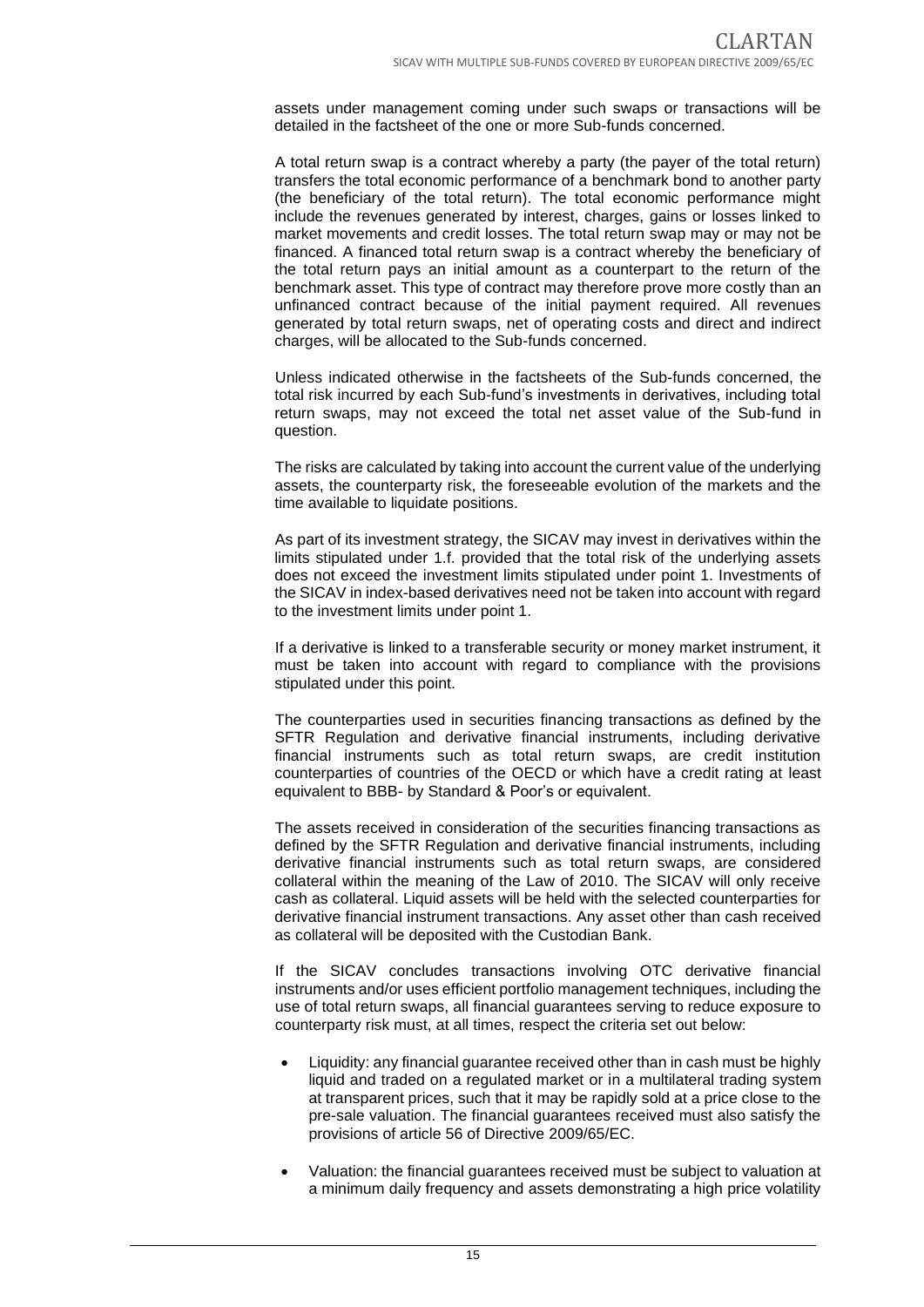must not be accepted as financial guarantees, unless sufficiently prudent discounting has been applied.

- Issuer credit quality: the financial guarantees received must be of an excellent quality.
- Correlation: the financial guarantees received by the SICAV must be issued by an entity independent of the counterparty, and reputed to be highly correlated with the performance of the counterparty.
- Diversification of the financial guarantees (concentration of assets): the financial guarantees must be sufficiently diversified in terms of countries, markets and issuers. The sufficient diversification criterion in terms of issuer concentration will be considered to be fulfilled if the SICAV receives from a counterparty, within the context of efficient portfolio management techniques and transactions involving OTC derivative financial instruments, a basket of financial guarantees presenting an exposure to a single issuer of a maximum of 20% of its net asset value. If the SICAV is exposed to different counterparties, the different baskets of financial guarantees must be aggregated to calculate the 20% exposure limit to a single issuer.

By way of derogation from this sub-paragraph, the SICAV may be wholly guaranteed by different transferable securities and money market instruments issued or guaranteed by a Member State, one or more of its local authorities, a third party country or a public international body to which one or more Member States belong. In this case, the SICAV should then receive transferable securities of at least six different issues, but the transferable securities of a single issue must not represent more than 30% of its net asset value. If the SICAV wishes to be wholly guaranteed by transferable securities issued or guaranteed by a Member State, mention of this must be made in its prospectus. The SICAV must also identify the Member States, local authorities or international public bodies issuing or guaranteeing the transferable securities acceptable as a guarantee representing more than 20% of its net asset value.

- The risks associated with the management of the financial guarantees, such as operational and legal risks, must be identified, managed and mitigated by the risk management process.
- The financial quarantees received by way of ownership transfers must be held by the Custodian of the SICAV. For other types of financial guarantee contracts, the financial guarantees may be held by a third party custodian subject to prudential supervision and which has no link with the provider of the financial guarantees.
- The financial guarantees received must be able to be fully executed by the SICAV at any time, and without consulting or obtaining the approval of the counterparty.
- The financial guarantees other than cash must not be sold, reinvested or pledged.
- The financial quarantees received in cash must only be:
	- placed on deposit with the entities specified in article 50, point f) of Directive 2009/65/EC;
	- invested in high-quality government bonds;
	- used in reverse repurchase transactions, provided these transactions are concluded with credit institutions subject to prudential supervision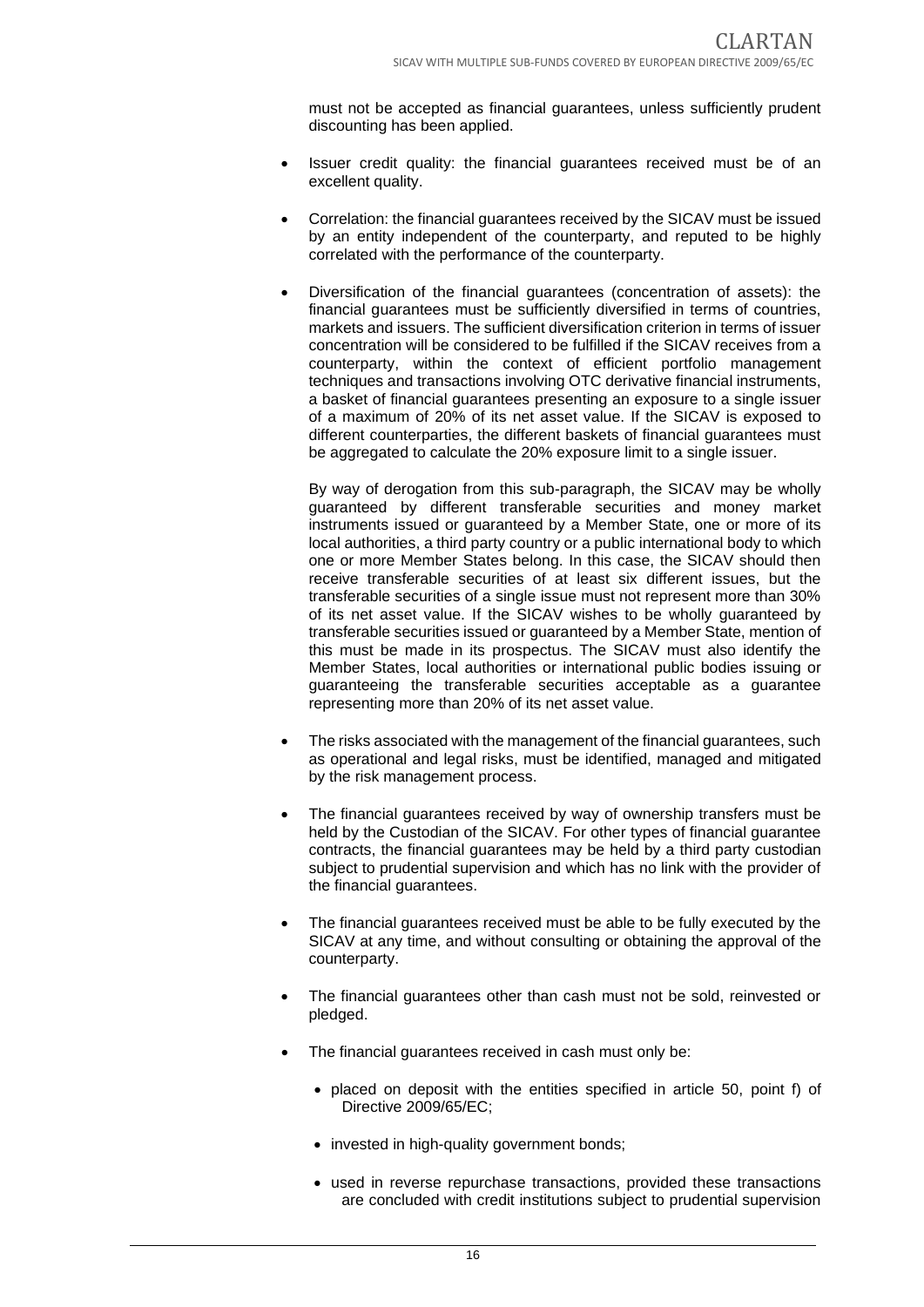and provided the SICAV can recall the total amount of liquid assets at any time accounting for the interest accrued;

• invested short-term in money market UCITS according to the common European definition of a money market UCITS within the meaning of the CESR (now ESMA) conduct of business rules 10-049.

The SICAV is not intended to enter into securities lending transactions, optional repurchase agreements or repurchase or reverse repurchase agreements, or use derivative financial instruments for which the SICAV would receive financial guarantees as collateral from its counterparties. Therefore, the implementation of a policy to evaluate financial guarantees received as collateral is not currently under consideration.

The SICAV and its Sub-funds do not currently enter into the repurchase transactions, securities or commodities lending transactions, securities or commodities borrowing transactions, purchase/resale transactions, sell/buyback transactions and/or margin lending transactions set out in the SFTR Regulation. If the Board of Directors of the SICAV decides to allow these transactions, this Prospectus will be updated in accordance with the requirements of the SFTR Regulation before this decision becomes effective.

The SICAV will ensure that the majority of the revenues generated from securities financing transactions and total return swaps, as set out in the SFTR Regulation, net of direct and indirect operating costs, will be allocated to the SICAV.

#### **Risk management**

11. The Management Company shall use a risk management technique enabling it to monitor and assess at all times the risk associated with positions, including the positions associated with securities financing transactions and total return swaps as set out in the SFTR Regulation, and the contribution of these to the overall risk profile of the portfolio and to use a technique that provides an accurate and independent assessment of the value of the OTC derivatives. The risk management method used depends on the investment policy of each Subfund. Unless stipulated otherwise for a particular Sub-fund in the corresponding factsheet, the commitment-based approach will be used to measure overall risk. In accordance with Circular CSSF 14/592 and the SFTR Regulation, the risk management method of the Management Company takes into account the risks associated with the management of the guarantees received as collateral, such as operational, liquidity, counterparty, custody and legal risks.

## <span id="page-16-0"></span>7. RISKS ASSOCIATED WITH AN INVESTMENT IN THE SICAV

Before making a decision on whether to subscribe shares in the SICAV, investors should carefully read the information shown in the Prospectus and take into account their current or future personal financial and tax position. All investors must take careful note of the risks described in this section, the factsheets and in the KIID. The risk factors described above may, individually or jointly, reduce the return on an investment in the SICAV's shares and could result in investors losing part or all of their investment in the SICAV's shares.

The SICAV wishes to draw investors' attention to the fact that investors shall only be able to fully exercise their rights in direct relation to the SICAV (particularly the right to participate in general meetings of shareholders) if they are listed in their own name in the register of shareholders of the SICAV. In the event that an investor invests in the SICAV by way of an intermediary investing in the SICAV in its own name but on behalf of the investor, certain rights associated with shareholder status may not necessarily be exercised by the investor in direct relation to the SICAV. Investors are advised to seek information regarding their rights.

The value of an investment in the SICAV's shares may rise or fall and is not guaranteed in any manner whatsoever. Shareholders run the risk that the redemption price of their shares or the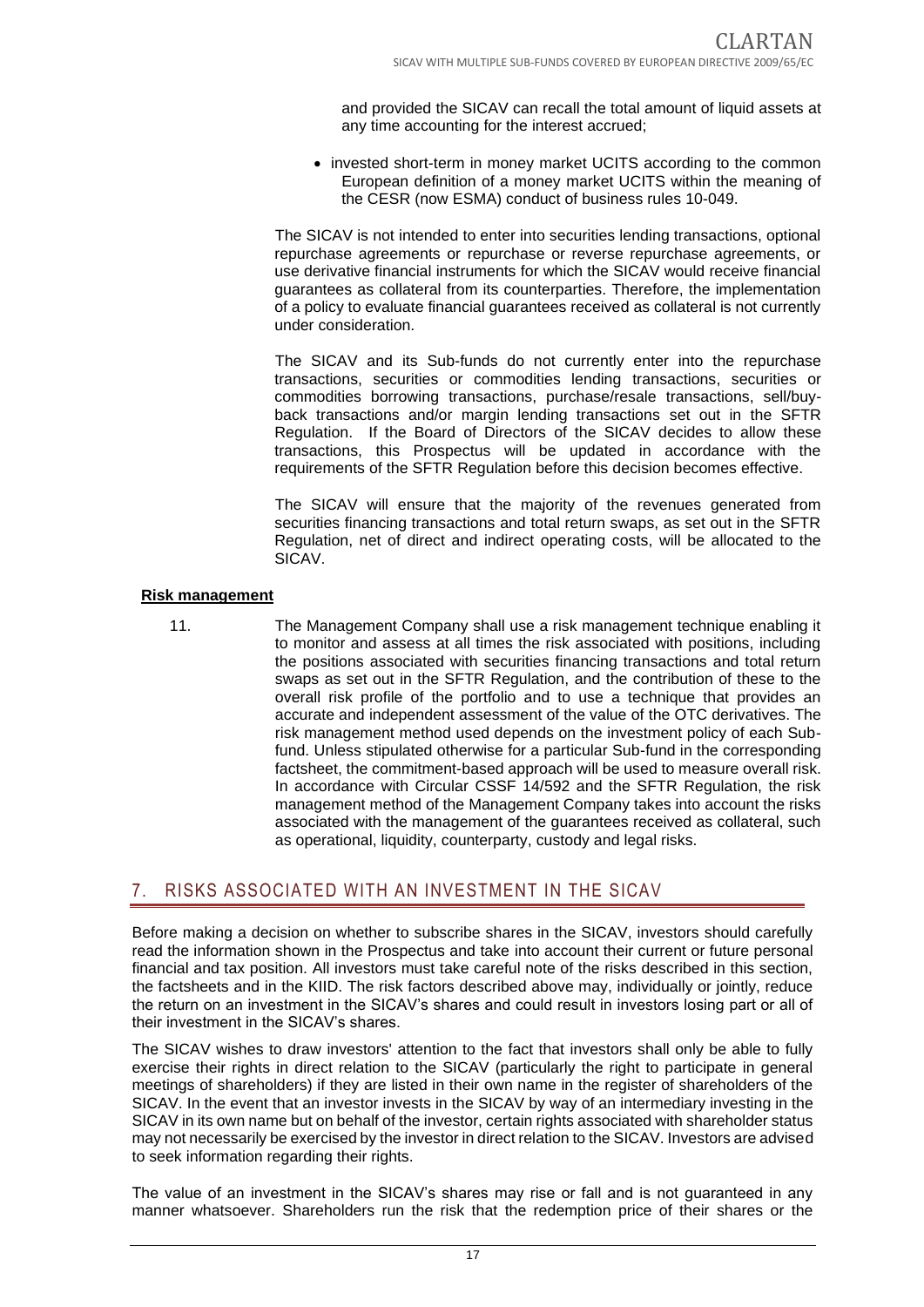proceeds of the liquidation of their shares may be significantly less than the price paid to subscribe the SICAV's shares or to purchase the SICAV's shares in some other manner.

An investment in the SICAV's shares is exposed to risks that may include or be linked to equity risk, bond risk, currency risk, interest rate risk, credit risk, counterparty risk and volatility risk, as well as political risks and the risk of a force majeure event occurring. Each of these types of risk may also occur in conjunction with other risks.

The risk factors listed in the Prospectus and KIID are not exhaustive. There may be other risks that investors should take into consideration, depending on their personal situations and particular circumstances now and in the future.

Before deciding to invest, investors should also be fully aware of the risks linked to an investment in the SICAV's shares and should engage the services of their legal, tax and financial advisers, auditors and other advisers in order to obtain comprehensive information on (i) the suitability of an investment in these shares given their personal financial and tax position and particular circumstances and (ii) the information in the Prospectus, factsheets and KIIDs.

The diversification of the Sub-funds' portfolios and the conditions and limits set out in sections 5. and 6. seek to manage and limit risk, but do not eliminate it entirely. There is no guarantee that an investment strategy used successfully by the SICAV in the past will be equally successful in the future. Similarly, there is no guarantee that the past performance of the investment strategy used by the SICAV will be replicated in the future. The SICAV cannot therefore guarantee that the Sub-funds will achieve their objectives and that investors will recoup their original investment.

#### **Market Risk**

This is a general risk that affects all types of investment. Changes in the prices of transferable securities and other instruments are mainly determined by changes in the financial markets and by economic developments affecting issuers, which are themselves affected by the general situation of the global economy and by the economic and political conditions prevailing in their countries.

#### **Risk linked to equity markets**

The risks associated with investing in equities (and equivalent instruments) include significant price fluctuations, negative information relating to issuers or the market, and the subordinate rank of shares in comparison to bonds issued by the same company. Moreover, fluctuations are often amplified in the short term. The risk that the shares of one or more companies may post a fall or fail to rise may have a negative impact on the portfolio's overall performance at a given time.

Some Sub-funds may invest in companies carrying out an Initial Public Offering. The risk in such cases is that the price of a share that has just been floated may be highly volatile as a result of factors such as the lack of a previous public market, non-seasonal transactions, the limited number of securities in circulation and a lack of information about the issuer.

Sub-funds that invest in growth stocks may be more volatile than the market as a whole and may react differently to economic, political and market developments and factors specific to the issuer. Growth stocks tend to be more volatile than other stocks, especially in the very short term. These stocks may also be more expensive in relation to their earnings than the market in general. Consequently, growth stocks may react more abruptly to changes in their earnings growth.

#### **Risk linked to investments in bonds, debt securities, fixed income products (including highyield securities), convertible bonds and contingent convertible bonds**

For Sub-funds that invest in bonds or other debt securities, the value of these investments will depend on market interest rates, the issuer's credit quality and liquidity considerations. The net asset value of a Sub-fund that invests in debt securities will fluctuate in line with interest rates, perception of issuers' credit quality, market liquidity and exchange rates (if the currency of investment is different from the reference currency of the Sub-fund holding the investment). Some Sub-funds may invest in high-yield debt securities whose level of income may be relatively high, in comparison to an investment in higher quality debt securities. However, the risk of capital depreciation and losses on such debt securities will be higher than on lower-yielding debt securities.

Investments in convertible bonds are sensitive to fluctuations in the price of the underlying shares (a convertible bond's "equity component") while offering a certain degree of protection of part of the capital (a convertible bond's "bond floor"). The larger the equity component, the lower the level of capital protection. As a corollary of this, a convertible bond whose market value has risen significantly in line with the price of the underlying share will have a risk profile closer to that of a share. Conversely, a convertible bond whose market value has fallen to the level of its bond floor in line with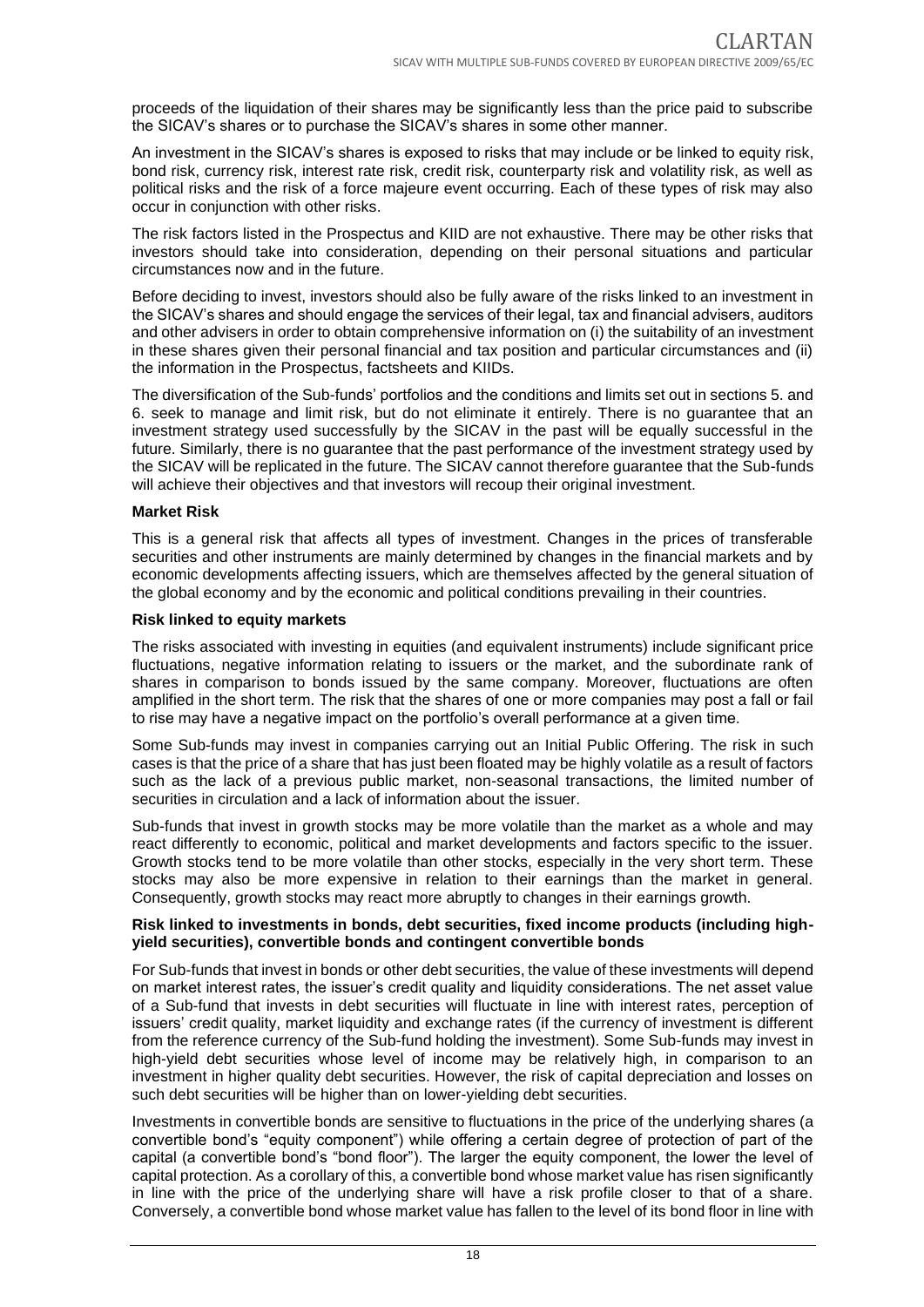a fall in the price of the underlying share will, based on that level, have a risk profile closer to that of a traditional bond.

Like all other bonds, convertible bonds are exposed to the risk that issuers may be unable to meet their obligations in terms of interest payments and/or repayment of the principal on maturity (credit risk). If the market perceives an increased probability of this risk materialising for a given issuer, the market value of the bond may fall significantly and consequently the protection afforded by the fixed income component of the convertible bond. Bonds are also exposed to the risk that their market value may fall if reference interest rates rise (interest rate risk).

#### **Risk arising from investments in the emerging markets**

Payment moratoriums and suspensions of payments in developing countries can result from various factors such as political instability, lax financial management, a lack of foreign currency reserves, capital flight, domestic conflicts or the lack of political will to continue servicing debt contracted previously.

The capacity of corporate issuers to meet their obligations may also be affected by these factors. Moreover, these issuers are subject to decrees, laws and regulations enacted by government authorities. These may include, inter alia, changes to exchange controls and the legal and regulatory regime, expropriation and nationalisation and new or increased taxes, such as withholding taxes.

Settlement or clearing systems are often less well organised than in developed markets. There is therefore a risk that the settlement or clearing of transactions may be delayed or cancelled. Market practices may require payment in advance of delivery of the securities or other instruments purchased, or delivery of the securities or other instruments sold before payment is received. In these circumstances, a default by the counterparty through which the transaction is executed or settled may result in a loss for a Sub-fund investing in these markets.

Uncertainties linked to an opaque legal environment, and the impossibility of establishing clear rights of ownership and legal rights may also be determining factors. The lack of reliable sources of information in these countries, accounting methods that do not meet international standards and the lack of financial or commercial controls are additional determining factors.

#### **Specific risks linked to investments in China**

Investments in shares of Chinese companies (including China A-shares) are subject to specific risks of a political, social, economic, legal and regulatory nature.

#### Political and social risks

Investments in China are sensitive to political, social and diplomatic developments which may take place in or in relation to China. Any change in China's domestic or external policy factors may have an adverse impact on the securities market in China and consequently on the performance of the sub-funds concerned.

#### *Economic risks*

The economy of China differs from the economies of most developed countries in many respects, particularly as regards government involvement in its economy, the level of development, growth rate and control of foreign exchange. The regulatory and legal framework for capital markets in China is not fully developed or comparable with those of developed countries.

The economy in China has experienced rapid growth spurts in recent years. However, such growth may or may not continue, and may not apply evenly across different sectors of China's economy. These changes in economic growth may have an impact on the performance of the sub-funds concerned.

#### *Risks linked to the renminbi*

The renminbi ("RMB") is not currently a freely convertible currency, as it is subject to exchange control and tax policies of the Chinese government and to restrictions on repatriation imposed by it. There is currently no limit on repatriation affecting a sub-fun. If such policies change in the future, the position of the sub-fund or the shareholders could be affected. There is no guarantee that the RMB will not be devalued, in which case the value of investments in RMB will be affected. If investors wish or intend to convert the proceeds of a redemption or of dividends paid by the sub-fund or sales proceeds into a different currency, they will expose themselves to the corresponding exchange risk and might incur losses as a result of such conversion, as well as the associated fees and commissions.

*Legal and regulatory risks*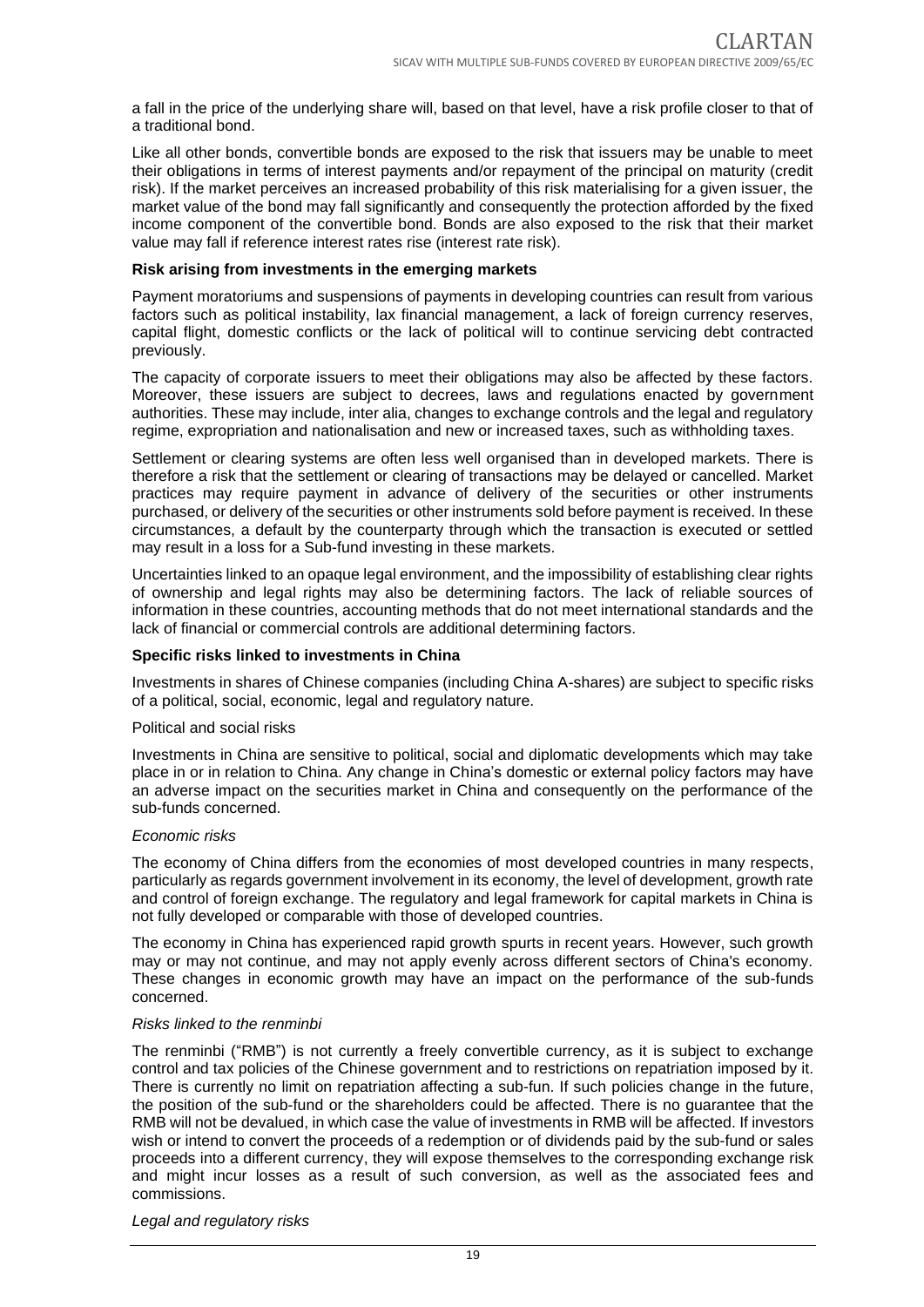China's legal system is based on written laws and regulations. However, some of these laws and regulations are still untested and the enforceability of such laws and regulations remains unclear. In particular, the regulations governing currency exchange are recent and their continued application is uncertain. These regulations empower the China Securities Regulatory Commission and the State Administration of Foreign Exchange to exercise their entire discretion in their respective interpretation of the regulations, which may result in increased uncertainties as regards their application.

#### *China A-shares*

China A-shares are listed and traded on mainland Chinese domestic stock exchanges (as defined below), including the Shanghai Stock Exchange ("SSE"), Shenzhen Stock Exchange ("SzSE") and other similar stock exchanges in the People's Republic of China ("PRC"). Buying and holding China A-shares is generally limited to Chinese investors, being accessible to foreign investors only on certain regulatory conditions laid down by the PRC. When a sub-fund invests in the PRC capital market, repatriating funds from the PRC may be subject to applicable local regulations in force. There is a degree of uncertainty surrounding the application of PRC local regulations, and there is no guarantee that restrictions on repatriating funds will lifted in the future.

Additionally, the existence of quotas on the purchase of China A-shares in companies listed in the PRC may limit a sub-fund's ability to invest on this market.

#### **Specific risks linked to China Connect**

A sub-fund may invest in and have access to eligible China A-shares directly through the Shanghai-Hong Kong Stock Connect or the Shenzhen Hong Kong Stock Connect (jointly referred to as "China Connect"). China Connect is a programme linking the stock exchanges and clearing systems developed by The Stock Exchange of Hong Kong Limited ("SEHK"), SSE, SzSE, Hong Kong Securities Clearing Company Limited ("HKSCC") and China Securities Depository and Clearing Corporation Limited ("ChinaClear"), the aim being to develop mutual access to stock exchanges between the PRC excluding Hong Kong, Macau and Taiwan ("Mainland China"), and Hong Kong SAR. Further to a joint opinion given by the Securities and Futures Commission ("SFC") and the China Securities Regulatory Commission ("CSRC") on 10 November 2014, trading on the Shanghai Hong Kong Stock Connect (the precursor to the China Connect programme) began on 17 November 2014.

China Connect includes a Northbound Trading Link for investments in China A-shares, whereby investors, through their brokers in Hong Kong and a transaction services company set up by SEHK can trade eligible securities listed and exchanged on the SSE, the SzSE and other similar stock exchanges in the PRC by sending orders to the SSE or the SzSE, as applicable.

China Connect allows international investors, including the sub-funds concerned, to trade China Ashares listed and exchanged on the SSE ("SSE Securities") or the SzSE ("SzSE Securities") via the Northbound Trading Link. SSE Securities and SzSE Securities include the shares that make up the SSE 180 and SSE 380 indices, as well as all China A-shares listed on the SSE and which are not part of the aforementioned indices and which have H-shares listed on the SEHK, and shares making up the SzSE and SzSE Small/Mid Cap Innovation index with a market capitalisation of more than RMB 6 billion, with the exception of (i) shares listed on the SSE and the SzSE that are not quoted in Renminbi (RMB) and (ii) shares listed on the SSE and the SzSE appearing on the risk alert board. The list of negotiable securities is subject to change, depending on the review and approval of the PRC regulator concerned. A change to the list of negotiable securities may affect the composition of the relevant sub-fund's portfolio.

More information on China Connect can be found on the following website:

http://www.hkex.com.hk/eng/market/sec\_tradinfra/chinaconnect/chinaconnect.htm

Furthermore, investments made through China Connect are also subject to other risks, in particular:

#### *Risks associated with quotas*

China Connect is subject to quotas on the net value of all purchases made through the ("Aggregate Quota") platform. China Connect is also subject to quotas calculated daily on the net value of purchases made through the platform on any given day ("Daily Quota"). The Aggregate Quota and the Daily Quota may change without prior warning. The quotas may therefore have an impact on the ability of the sub-funds concerned to invest in SSE Securities and SzSE Securities, and influence the development of the investment strategy. The sub-funds concerned may sell their SSE Securities and SzSE Securities irrespective of the level of the Aggregate Quota and Daily Quota.

*Differences in trading days*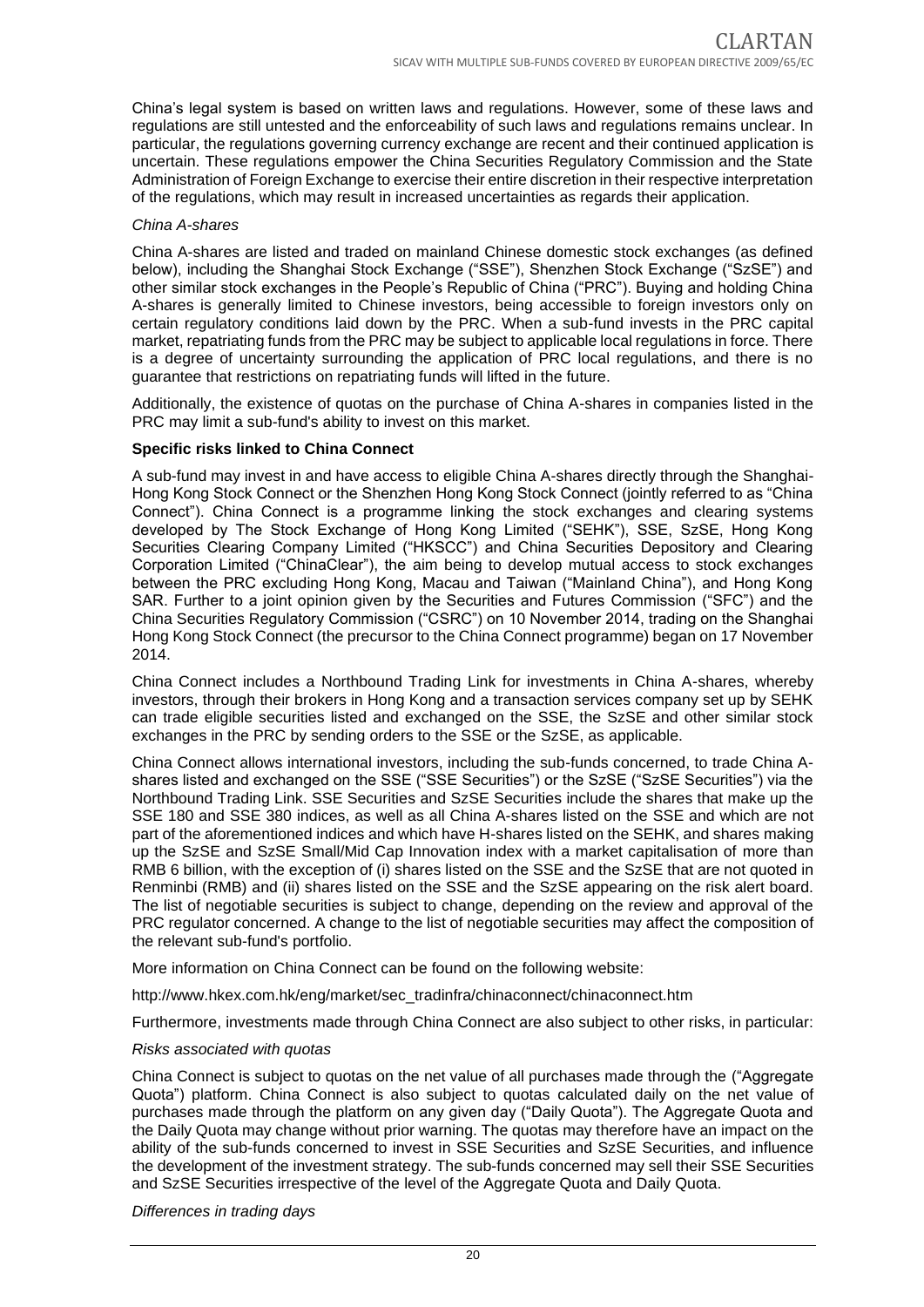China Connect is operational on the days when mainland Chinese and Hong Kong markets are open, and when these markets' banks are open for settlement. There may be some days when mainland Chinese markets are open without international investors (such as sub-funds of the SICAV) being able to trade through China Connect. The sub-funds may therefore be subject to the risk of changes in the prices of SSE Securities and SzSE Securities during the period in which China Connect is closed.

#### *Risk of securities being suspended from trading*

The SEHK, SSE and SzSE each reserve the right to suspend securities from trading if this is necessary to ensure that the market works properly and fairly, and to manage risk carefully. Suspension from trading may negatively affect the sub-fund's access to the PRC market.

#### *Restrictions on holding of shares in Chinese companies by foreign investors*

Under mainland Chinese law, foreign investors may not hold more than a certain percentage of the shares issued by a company listed on the SSE and/or SzSE. These shareholding limits apply to securities traded on the SSE or the SzSE and also to those traded through China Connect. When the prescribed limits are reached, the SSE, SzSE and China Connect may suspend purchases of the stock concerned.

#### *Operational risk*

China Connect offers a new way for Hong Kong and foreign investors, such as the sub-funds concerned, to access China A-shares.

China Connect depends on market participants' operating systems running smoothly. Participation in the China Connect programme is subject to conditions regarding technological capacities, risk management and other prerequisites as specified by stock exchanges and clearing houses.

The connectivity of the China Connect programme also requires orders to be passed across borders unhindered. These trades require the development of new information technology for SEHK and participants (i.e. a new order routing system, "China Stock Connect System") through which participants can trade and communicate. For trading to run smoothly, the system must constantly be adapted to changes and developments on both markets. If the system fails to run smoothly, trading on each market through the China Connect programme may be compromised.

#### *Holding China A-shares through a nominee account*

The SSE Securities and SzSE Securities acquired by a sub-fund will be held by the sub-custodian in an account with HKSCC. HKSCC holds the SSE Securities and SzSE Securities as a nominee on a securities account held with China Clear.

The sub-fund is the beneficial owner of the SSE Securities and SzSE Securities under mainland Chinese law. This is explicitly stipulated in the rules laid down by China Connect and the CSRC, which recognise that HKSCC is acting as nominee and that international investors, such as the subfunds concerned, hold the rights and interests attached to SSE Securities and SzSE Securities.

However, the exact nature of the rights, as well as the procedure for exercising the rights and interests of the sub-funds concerned under mainland Chinese law, is uncertain given the small number of precedents and minimal case law involving nominee accounts.

Furthermore, HKSCC will not be obliged to defend the rights of the sub-funds concerned before the mainland Chinese courts. If a sub-fund wishes to exercise its rights as beneficial owner before the courts of mainland China, it will have to take into account the legal difficulties involved and pursue its own case.

#### *Investor compensation*

Investments by the sub-funds concerned through the Northbound Trading Link on China Connect are not covered by the Hong Kong investor compensation fund. The Hong Kong investor compensation fund was put in place to compensate investors of any nationality who suffer a financial loss resulting from the bankruptcy of a licensed intermediary or authorised financial institution in relation to financial products traded on the Hong Kong stock exchange. Given that any failure during trade through the Northbound Trading Link on China Connect would not involve products listed or traded on the SEHK or Hong Kong Futures Exchange Limited, these investments will not be covered by the investor compensation fund.

Furthermore, as the sub-funds concerned trade their investments through the Northbound Trading Link with brokers in Hong Kong, and not the PRC, investors in PRC securities are not protected by the investor protection fund either.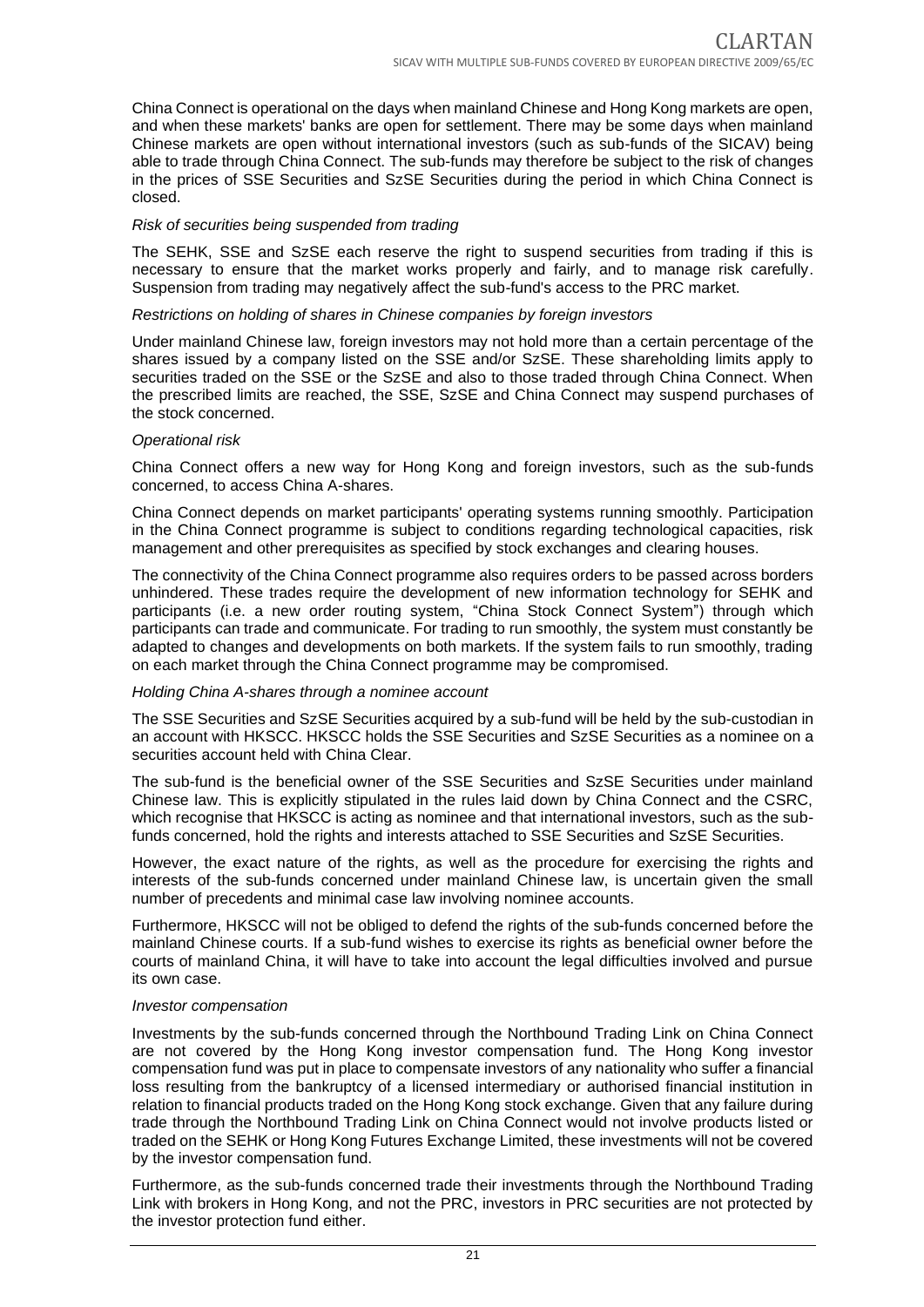#### *Regulatory risk*

CSRC rules on China Connect are departmental rules having a legal effect in the PRC. However, the application of these rules has not been tested, and there is no guarantee that they will be recognised by PRC courts, especially in cases of corporate bankruptcy in the PRC.

China Connect is new by its nature and subject to regulations drawn up by the relevant regulatory authorities, and implemented by stock exchanges in the PRC and Hong Kong. Regulators may introduce new regulations from time to time, relating to cross-border operations and trading in securities through China Connect. The cross-border implementation of rules may have negative implications and bring added complexity or risks for the sub-funds concerned.

#### *Taxation*

On 14 November 2014, the Ministry of Finance, State Tax Administration and the CSRC issued a joint circular on the tax rules applicable to investments on China Connect, entitled Caishui 2014 No. 81 ("Circular No. 81"). According to Circular No. 81, corporation tax, personal income tax, and tax on trading activities will be temporarily waived for gains made in Hong Kong and on foreign investments (including the sub-funds concerned) through the trading of China A-shares on China Connect, effective from 17 November 2014. However, Hong Kong and foreign investors are required to pay tax on dividends and/or bonus shares at the rate of 10%, which will be withheld and paid to the competent authority.

These exemptions may be amended, discontinued or revoked in the future. In such cases the risk of retroactive taxation cannot be ruled out.

#### **Concentration risk**

Some Sub-funds may concentrate their investments in one or more countries, regions, business sectors, asset classes, types of instrument or currencies with the result that these Sub-funds may suffer a greater impact in the event of economic, social, political or fiscal incidents affecting these countries, regions, business sectors, asset classes, types of instrument or currencies.

#### **Interest rate risk**

The value of an investment may be affected by interest rate fluctuations. Interest rates may be influenced by a number of factors or events such as monetary policies, discount rates and inflation, etc. Investors are reminded that when interest rates rise, the value of investments in fixed income instruments and debt securities falls.

#### **Credit risk**

This refers to the risks that may arise from the downgrading of an issuer of bonds or debt securities. It may therefore cause the value of investments to fall. This risk is linked to an issuer's capacity to honour its debts.

The downgrading of the rating of an issue or an issuer may result in a fall in value of the debt securities in which the Sub-fund is invested. Bonds and debt securities issued by entities with a low rating are generally considered to be securities with a higher credit risk and greater risk of issuer default than those of issuers with a higher rating. If the issuer of bonds or debt securities encounters financial or economic difficulty, the value of the bonds or debt securities (which may become null and void) and the payments made on account of these bonds or debt securities (which may become null and void) may be affected.

#### **Currency risk**

If a Sub-fund holds assets denominated in currencies other than its reference currency, it may be affected by any fluctuations in the exchange rates between its reference currency and these other currencies, or by any changes that may be introduced with regard to exchange controls. If the currency in which a stock is denominated strengthens against the Sub-fund's reference currency, the counter-value of the stock in this reference currency will rise. Conversely, if this currency weakens, the exchange value of the stock will fall accordingly.

If a Sub-fund hedges its exchange risk, the effectiveness of such hedges cannot be guaranteed.

#### **Liquidity risk**

There is a risk that investments made in the Sub-funds become illiquid as a result of an extremely tight market (often resulting in very wide bid-ask spreads or price swings), or if their rating is downgraded or their financial situation deteriorates. As a result, it may be impossible to sell or buy these investments quickly enough to prevent or minimise these Sub-funds' losses. Lastly, there is a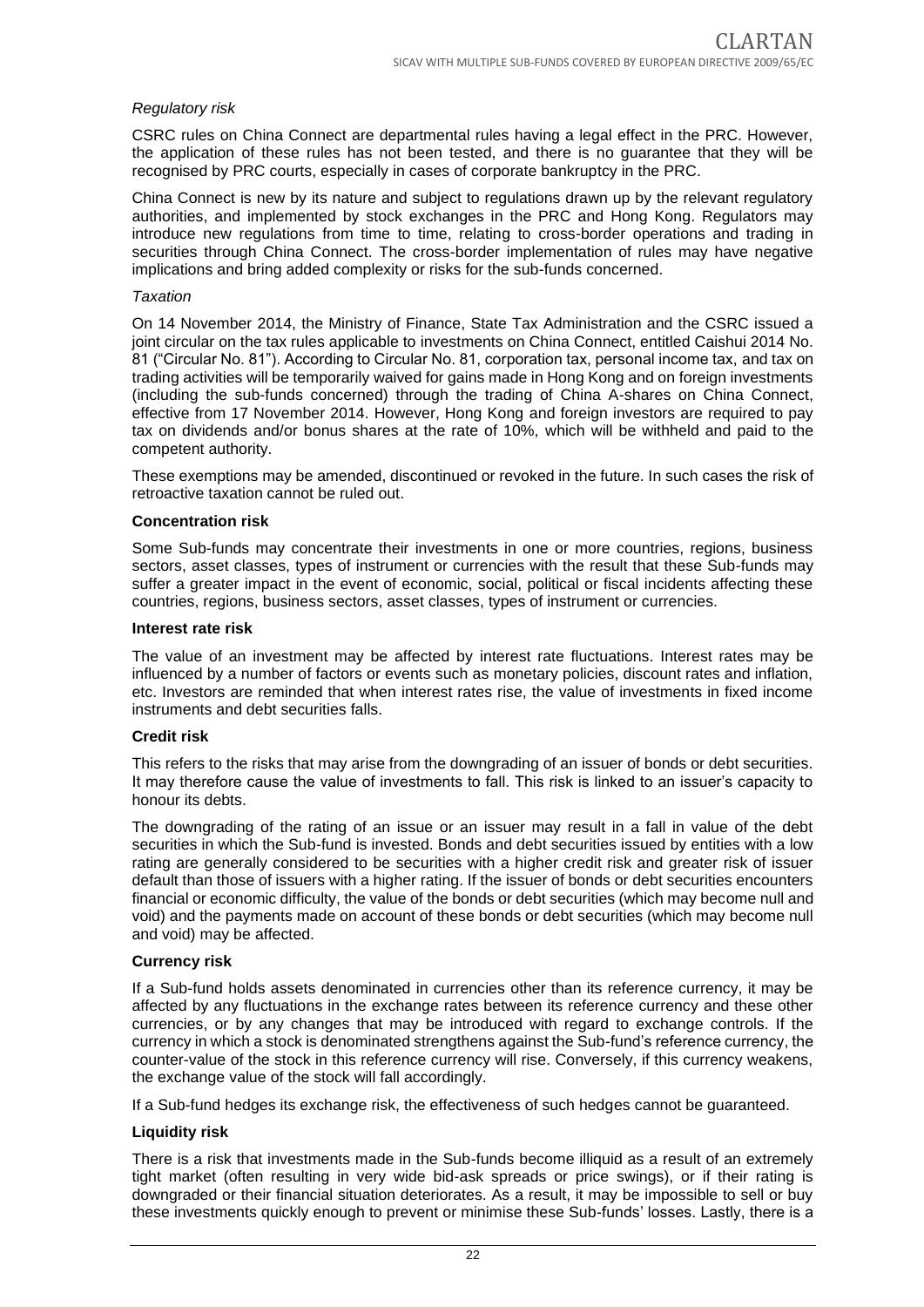risk that securities traded in a narrow market segment, such as the market for small caps, may be subject to significant price volatility.

#### **Counterparty risk**

When it enters into over-the-counter contracts, the SICAV may be exposed to risks linked to the solvency of its counterparties and their capacity to comply with the terms of these contracts. The SICAV may therefore enter into forward, option and swap contracts or use other derivative techniques, all of which involve a risk for the SICAV that the counterparty may fail to fulfil its obligations in connection with each contract.

#### **Risks linked to derivatives**

The SICAV may use financial derivatives as part of the investment policy described in each of the Sub-funds' factsheets. In addition to being used for hedging purposes, these instruments may also form an integral part of the investment strategy in order to optimise returns. Recourse to financial derivatives may be restricted by market conditions and applicable regulations and may involve risks and costs for the Sub-fund to which it would otherwise not be exposed. Risks inherent in the use of options, foreign currency contracts, swaps, futures contracts and options on these contracts include: (a) the fact that success depends on the ability of the portfolio manager(s) or sub-manager(s) to accurately predict trends in interest rates, stock prices and/or money market instrument prices and the currency markets; (b) the existence of an imperfect correlation between the prices of options, forward contracts and options on forward contracts and movements in the prices of hedged stocks, money market instruments or currencies; (c) the fact that the skills required to use these financial instruments differ from the skills required to select the stocks in the portfolio; (d) the possibility that a secondary market for a particular instrument may be illiquid at a given time; and (e) the risk that a Sub-fund is unable to buy or sell a stock in the portfolio during favourable periods or may have to sell an asset in the portfolio on unfavourable terms. When a Sub-fund enters into a swap transaction, it is exposed to counterparty risk. The use of derivative financial instruments also involves risk relating to leverage. Leverage occurs when a modest capital sum is invested in the purchase of derivatives in comparison with the cost of directly acquiring the underlying assets. The higher the leverage, the greater the variation in the price of the derivative in the event of a fluctuation in the price of the underlying asset (in comparison with the subscription price determined according to the conditions of the derivative). The potential and risks of derivatives thus increase in parallel with an increase in the leverage effect. Finally, there is no guarantee that the objective sought through the use of these derivative financial instruments will be achieved.

#### **Taxation**

Investors should be aware that (i) the income from the sale of securities on certain markets, or dividends or other income earned may be or may become subject to taxes, duties or other fees or charges levied by this market's authorities, including withholding tax and/or (ii) the Sub-fund's investments may be subject to specific taxes or charges levied by the authorities in certain markets. The tax legislation and the practice in certain countries in which the Sub-fund invests or may invest in the future have not been clearly established. It is therefore possible that the current interpretation of the legislation or the understanding of a practice may change, or that the legislation may change with retroactive effect. It is therefore possible that the Sub-fund may be subject to additional taxes in such countries, even though these taxes were not foreseen on the date of this Prospectus or on the date on which the investments were made, valued or sold.

#### **Risk arising from investments in units of UCIs**

The SICAV's investments in units of UCIs (including investments by some of the SICAV's Sub-funds in units of the SICAV's other Sub-funds) expose the SICAV to risks associated with the financial instruments that these UCIs hold in the portfolio and are described above. However, certain risks relate specifically to the SICAV's holding of units of UCIs. Some UCIs may use leverage, either through derivatives or by borrowing. The use of leverage increases the volatility of these UCIs and therefore the risk of capital loss. Most UCIs also provide for the possibility of suspending redemptions temporarily in exceptional circumstances. Investments in units of UCIs may therefore incur greater liquidity risk than a direct investment in a portfolio of transferable securities. On the other hand, investing in units of UCIs gives the SICAV flexible and efficient access to a range of professional investment styles and a means of diversifying its investments. A Sub-fund that invests mainly through UCIs will ensure that its portfolio of UCIs is sufficiently liquid for it to meet its own redemption obligations.

Investing in units of UCIs may involve a doubling up of certain charges as, in addition to the charges deducted in respect of the Sub-fund in which an investor has invested, the investor in question bears a portion of the charges deducted in respect of the UCI in which the Sub-fund is invested. The SICAV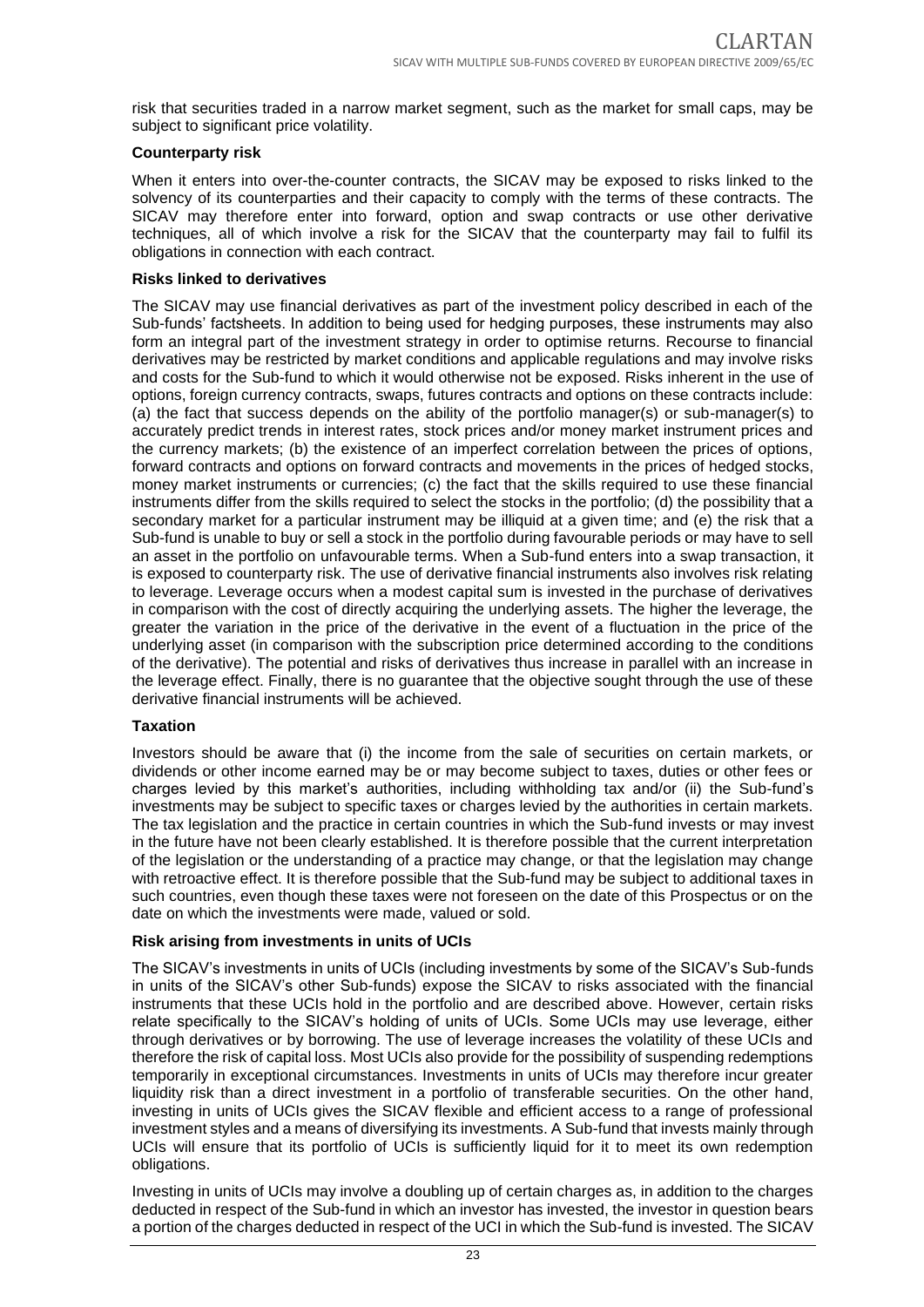offers investors a choice of portfolios that may present different levels of risk and therefore, in theory, a long-term overall return that corresponds to the level of risk accepted.

#### **Risks related to investments that meet environmental, social and governance ("ESG") criteria**

Investments made by the SICAV according to ESG criteria, including exclusion criteria, may lead to a deliberate restriction of the possible investment universe and, as a result, the waiver of investment opportunities, an underweighting of certain securities or a reduction in exposure resulting from the application of these non-financial criteria. The application of ESG criteria may in some cases result in more concentrated portfolios.

In addition, the adoption of ESG criteria, which is a factor of medium and long-term sustainability, may undermine short-term profit. As a result, ESG sub-funds may perform differently from similar sub-funds that do not follow these non-financial criteria. The application of ESG criteria and their evolution may lead the SICAV to have to sell a security held prematurely, despite the financial performance of the security.

When evaluating a security on the basis of ESG criteria, the Management Company may use information, reports, selections, ratings, analyses and ESG data received by a third party. These may be incomplete, inaccurate or even unavailable. Thus, the Management Company may evaluate a security on the basis of incomplete or inaccurate information, or, in the event of unavailability, may not be able to conduct such an evaluation. In addition, the Management Company may not correctly interpret or apply the relevant ESG criteria. Neither the SICAV nor the Management Company can guarantee, explicitly or implicitly, the fairness, accuracy, reasonableness or completeness of the evaluation of the ESG criteria.

Finally, investors should note that exclusions and restrictions on investments based on ESG criteria may not directly reflect their own subjective ethical views. For further information, investors should refer to the policy on socially responsible investment set out in chapter 8 of this prospectus.

Investors can consult the KIIDs to find out the level of risk for each share class available.

The higher the level of risk, the longer the investor's investment horizon should be and the more they should be ready to accept a significant loss of the capital invested.

### <span id="page-23-0"></span>8. SOCIALLY RESPONSIBLE INVESTMENT POLICY

#### **The unique character of CLARTAN ASSOCIES**

Clartan Associés, an independent portfolio management company, has been managing capital for its private and professional clients since 1986. Its objective is to offer a long-term return on the investment savings entrusted to its management.

Independence, collegiality and integrity are the company's founding values that all teams share on a daily basis. Clartan Associés is distinguished by a requirement of continuous application and collective ambition in the service of a long-term quality service. Within the various management committees and the college of partners, the "1 man = 1 vote" principle takes precedence.

The tools and means deployed have been perfected over time, but the vision and values have remained the same for more than 30 years. The managers' capital shareholding in the company employee profit sharing make it possible to align their interests with those of clients on a long-term basis.

Clartan Associés has developed an investment methodology designed and implemented by the partners and financial managers on a collegial basis.

This strategy, called "Quality & Value", is based on an internal financial analysis, identifying qualitative criteria on a strategic and financial level as well as an investment discipline that integrates valuation aspects.

In order to ensure its character in terms of durability and assets, this discipline combines the search for profitability and the assessment of risk over the long term.

In line with this long-term productive investment approach, Clartan Associés takes into account nonfinancial criteria in its management process. By taking into account Environment, Society and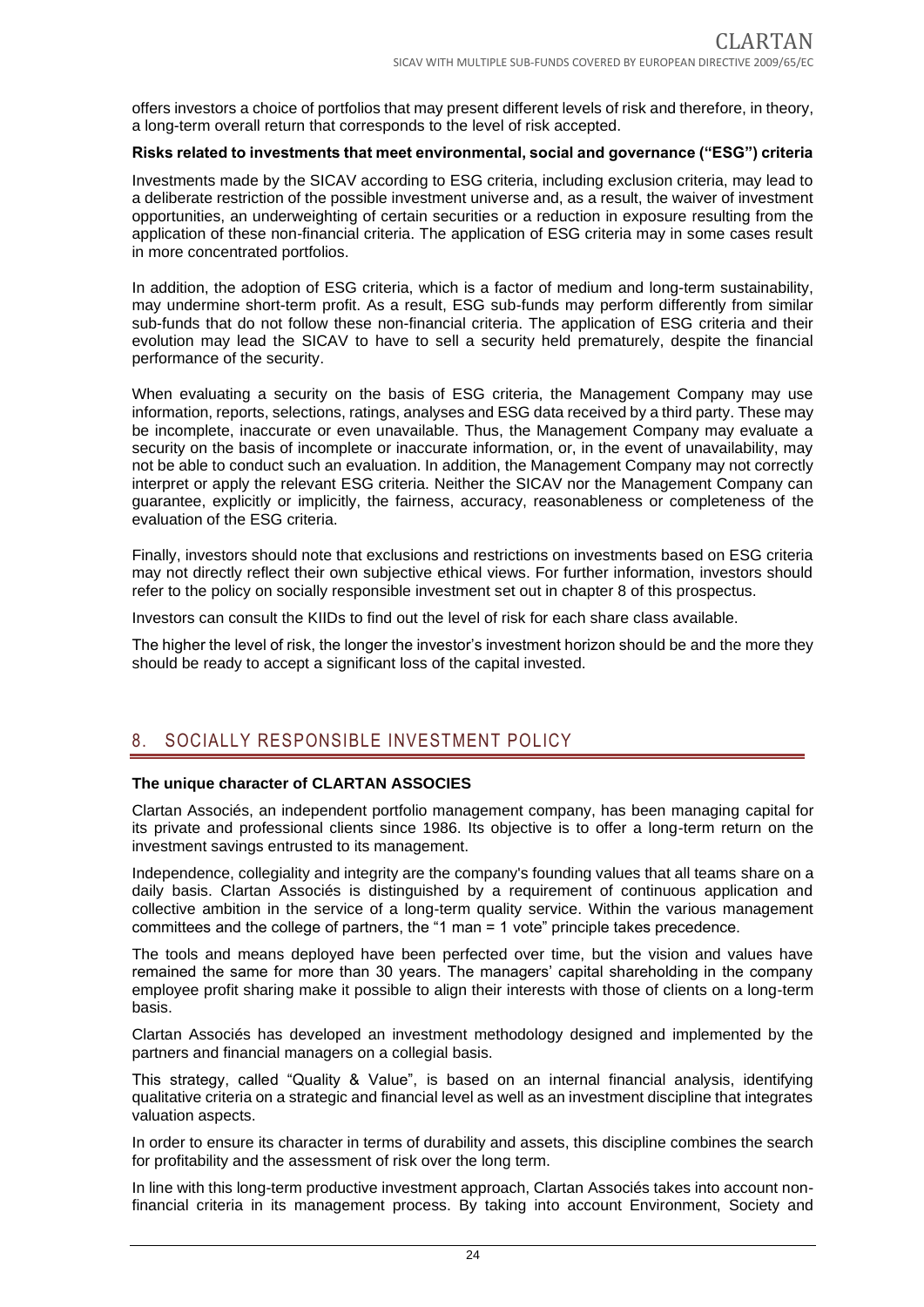Governance ("ESG") criteria in its analysis, Clartan Associés enriches its process of identifying the companies most likely to offer a performance deemed sustainable.

The aim is to identify companies that are in a position to create sustainable value that is shared between the shareholder and other economic agents, in other words, a form of societal exemplarity in the same way as financial performance.

Clartan Associates believes that the two objectives are inseparable because profitability is only sustainable if it is shared.

Clartan Associés believes that companies are entitled to take into consideration the ESG performance issues they face in order to control their future; this policy details the methodology followed by Clartan Associés to factor these non-financial aspects into the construction of its investment universe.

#### **Socially responsible investment methodology**

This methodology is based on three pillars.

#### *Exclusion*

Clartan Associés has decided to exclude from its investment universe companies operating in sectors whose products and/or services are costly in the long term for the human community and contrary to human dignity.

Thus, any company generating more than 5% of its revenue in the following sectors is excluded from the scope of analysis and investment:

- Tobacco production
- **Gambling**
- Pornography
- Unconventional weapons
- Non-therapeutic cannabis

In addition, any company that is the subject of controversy at the highest level will be systematically scrutinised and if necessary excluded (any continuation must be duly justified). This is analysed on case-by-case basis.

#### *Inclusion or "Best-in Class" approach*

Clartan Associates' selection process is focused on quality criteria. Indeed, Clartan Associates is committed to selecting mainly companies with competitive advantages that are considered sustainable in order to sustain high profitability in the long term.

Clartan Associates' commitment to responsible investing is to focus its portfolios on the bestperforming companies in their sector from an ESG perspective. Financial analysis exercises a qualitative filter in the study of companies in the investment universe.

In addition, Clartan Associates may rely on one or more external providers as its primary suppliers of ESG data and its ratings to build and validate the following positive filtering policy: 50% of assets invested in equities and corporate bonds rated by the provider(s) in the best rating categories.

#### *Active shareholding*

Through the exercise of voting rights, the asset manager can verify the correct application of rules of good governance as well as the consideration of environmental and social concerns in the strategy of the investee company. This right may be exercised during the general meeting of shareholders in which the manager participates.

Clartan Associates is also committed to establishing a dialogue on ESG issues with companies during one-to-one meetings with management on the degree to which ESG issues are taken into consideration.

Within the framework of voting at general meetings, Clartan Associés aims to vote on at least 50% of shares held by the SICAV.

#### **Scope of management**

Clartan Associés applies the above-mentioned exclusion policy to the following sub-funds of the SICAV:

- Clartan Patrimoine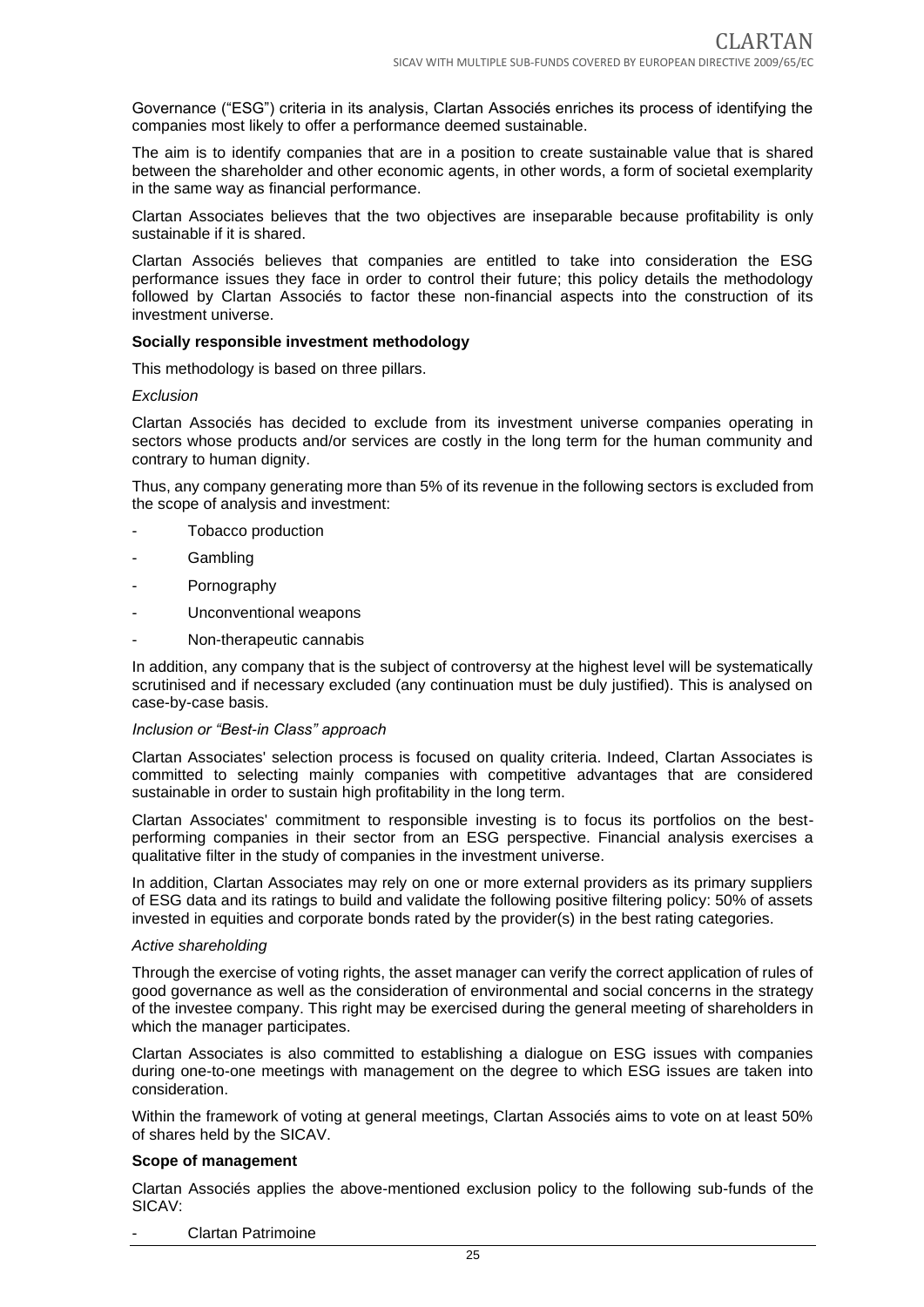- Clartan Évolution
- **Clartan Valeurs**
- Clartan Europe

The exclusion policy applies only to assets invested in shares of listed companies and corporate bonds.

Also, the sub-funds concerned by the positive screening policy/"Best-in-class" approach are as follows:

- Clartan Patrimoine
- Clartan Évolution
- **Clartan Valeurs**
- Clartan Europe

This policy applies only to assets invested in shares of listed companies and corporate bonds.

Clartan Associés applies the above-mentioned policy of active shareholding and dialogue to the following sub-funds of the SICAV:

- Clartan Patrimoine
- Clartan Évolution
- Clartan Valeurs
- Clartan Europe

The policy of active shareholding and dialogue applies only to assets invested in shares of listed companies.

This methodology does not apply to the Clartan Ethos ESG Europe Small & Mid Cap sub-fund, which applies the 8 Ethos Principles for Socially Responsible Investment, which are detailed in the subfund's factsheet nor does it apply to the Clartan Multimanagers Balanced sub-fund, which considers this methodology unessential for the purposes of achieving its objective.

For information on the environmental, social and governance (ESG) criteria applied, please visit the website www.clartan.com.

## <span id="page-25-0"></span>9. MANAGEMENT COMPANY

The SICAV has appointed CLARTAN ASSOCIES, a French *société par actions simplifiée* (simplified joint stock company), as its Management Company, which shall provide management, administration and distribution services. The Management Company is authorised by the French *Autorité des marchés financiers* as a Management Company in accordance with the provisions of Directive 2009/65/EC. The Management Company operates within the framework of the free provision of services as described in article 6 of Directive 2009/65/EC.

The Management Company delegates, under its responsibility and control, the central administration function to BANQUE DE LUXEMBOURG, which in turn delegates, under its responsibility, part of its activities to EFA.

The rates of the management fee payable to the Management Company and any performance fees are indicated in the Sub-funds' factsheets. The Management Company might also charge the Subfunds for the cost of the financial research undertaken by the Management Company within the context of managing the Sub-funds.

The Management Company may appoint one or more distributors to distribute the shares of one or more Sub-funds of the SICAV.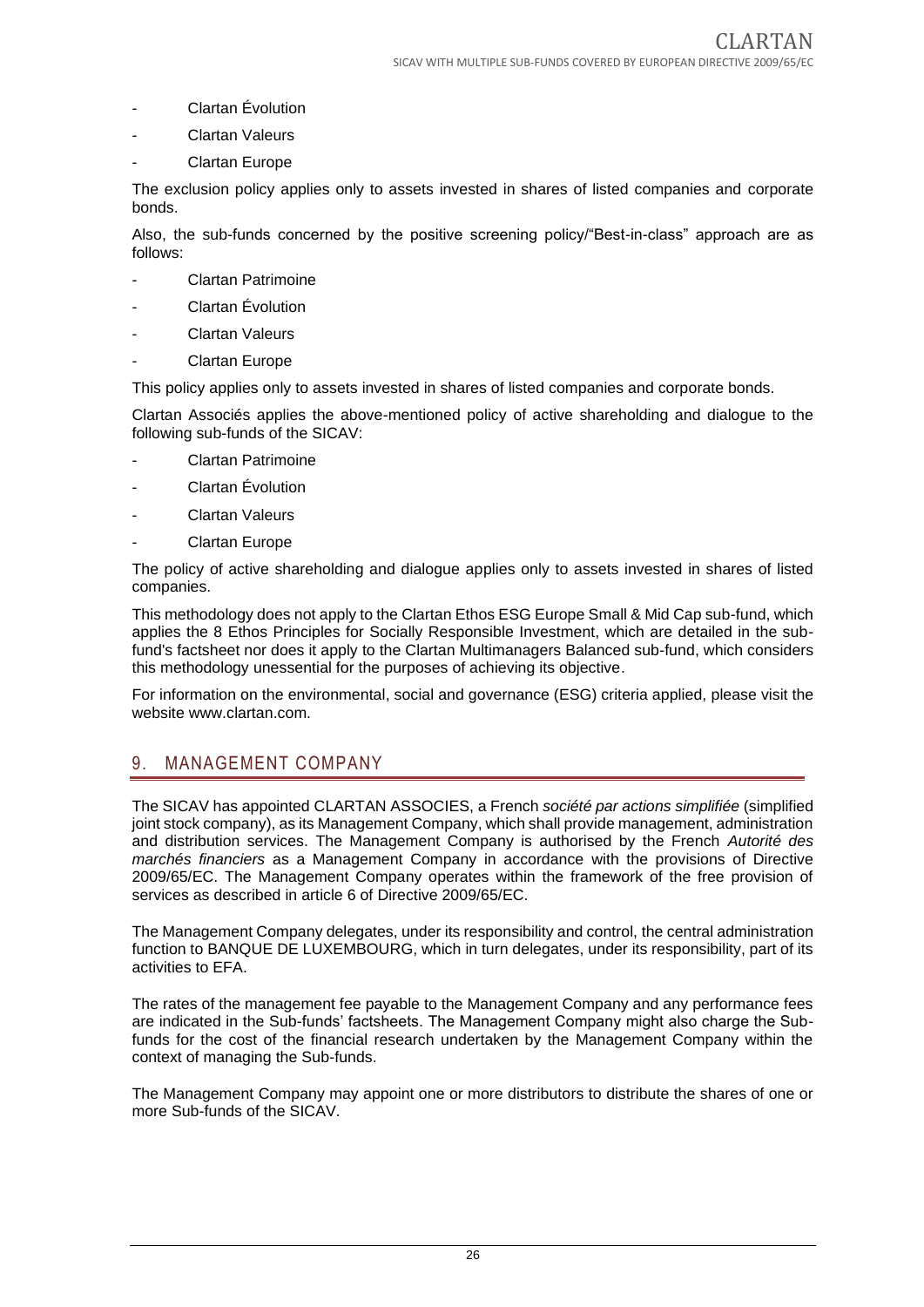### <span id="page-26-0"></span>10. INVESTMENT ADVISERS

The SICAV may use the services of one or more investment advisers ("Investment Advisers"), who will advise the SICAV on its investment policy and investments.

The names and a description of the Investment Advisers, as well as their remuneration, shall be indicated in the Sub-fund factsheets.

## <span id="page-26-1"></span>11. CUSTODIAN

Pursuant to a custodian agreement between the SICAV, the Management Company and the BANQUE DE LUXEMBOURG (the "Custodian Agreement"), the latter has been appointed as the custodian of the SICAV (the "Custodian") in respect of (i) holding the SICAV's assets, (ii) monitoring cash flows, (iii) supervision and (iv) any other service agreed at any time and stipulated in the Custodian Agreement.

The Custodian is a credit institution established in Luxembourg, with its registered office at 14, boulevard Royal, L-2449 Luxembourg, and which is registered in the Luxembourg trade and companies register under number B 5310. The Custodian is authorised to engage in banking activities pursuant to the Luxembourg law of 5 April 1993 on the financial sector, as amended. These activities include, *inter alia*, custody, fund administration and associated services.

#### **The role of the Custodian**

The role of the Custodian is to hold the assets of the SICAV. Financial instruments that may be held in custody in accordance with Article 22.5 (a) of the Directive 2009/65/EC, as amended (the "Assets Held in Custody"), may be held either directly by the Custodian or, to the extent permitted by the applicable laws and regulations, by other credit institutions or financial intermediaries acting as its correspondents, sub-custodian banks, nominees, agents or representatives. The Custodian shall also ensure that the cash flows of the SICAV are properly monitored.

Moreover, the Custodian shall:

- (i) ensure that the sale, issue, repurchase, redemption and cancellation of the SICAV's shares are carried out in accordance with the Law of 2010 and the Articles of Incorporation;
- (ii) ensure that the value of the SICAV's shares is calculated in accordance with the Law of 2010 and the Articles of Incorporation;
- (iii) carry out the SICAV's instructions, unless they conflict with the Law of 2010 or the Articles of Incorporation;
- (iv) ensure that in transactions involving the assets of the SICAV, any consideration is remitted to the SICAV within the usual time limits;
- (v) ensure that the income of the SICAV is applied in accordance with the Law of 2010 and the Articles of Incorporation.

#### **Delegation of functions**

By virtue of the provisions of the Law of 2010 and the Custodian Agreement, the Custodian delegates the custody of the SICAV's Assets Held in Custody to one or more third parties appointed by the Custodian.

The Custodian shall demonstrate all due care and diligence in the selection, appointment and monitoring of each third party to whom it has delegated tasks to ensure that such parties satisfy the provisions of the Law of 2010. Entrusting all or some of the assets it holds on behalf of the SICAV to such third parties has no bearing on the responsibility of the Custodian.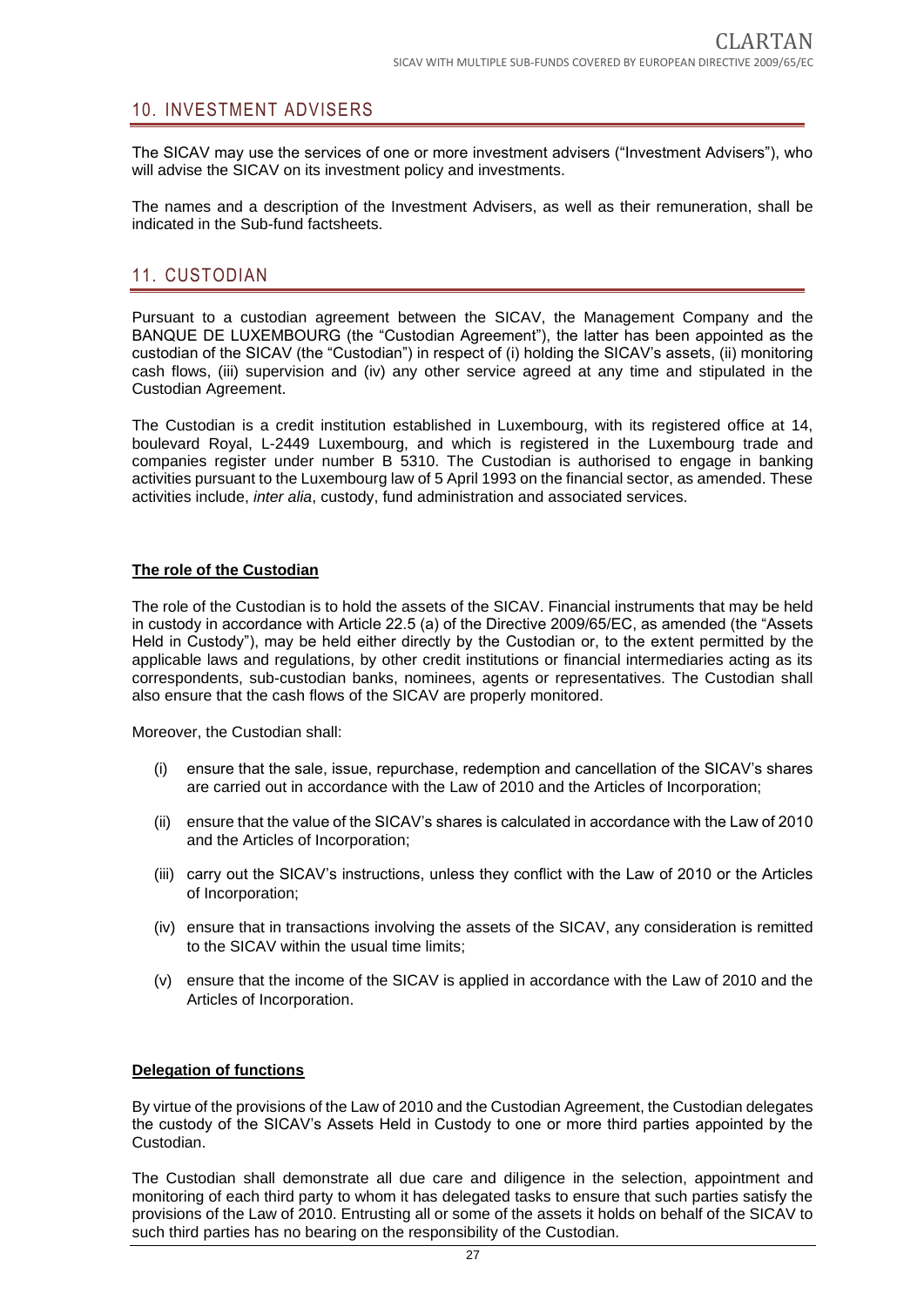In the case of a loss of one of the Assets Held in Custody, the Custodian shall return a financial instrument of an identical type or the corresponding amount to the SICAV without undue delay, unless the loss has arisen as a result of an external event beyond its reasonable control, the consequences of which would have been unavoidable despite all reasonable efforts to the contrary.

Pursuant to the Law of 2010, when the laws of a third country stipulate that certain financial instruments held by the SICAV must be held by a local entity and there are no local entities in the relevant third country subject to effective prudential supervision (including capital requirements), the delegation of custody tasks in respect of these financial instruments to such a local entity is subject (i) to an instruction from the SICAV to the Custodian to delegate the custody of the financial instruments in question to such a local entity, and (ii) on the condition that the SICAV's investors are duly informed, before they invest, that this delegation is necessary because of legal constraints in the third country, and are informed of the circumstances justifying this delegation and the inherent risks. It is the responsibility of the SICAV to fulfil condition (ii) above; the Custodian may rightfully refuse to accept the financial instruments in question for custody until it receives both the instruction referred to in point (i) above and written confirmation from the SICAV that condition (ii) has been met.

#### **Conflicts of interest**

While fulfilling its functions and obligations as the custodian of the SICAV, the Custodian will act with honesty, loyalty, professionalism and independence, in the exclusive interests of the SICAV and its shareholders.

As a multi-service bank, the Custodian is authorised to provide the SICAV with a wide array of banking services, including custody, either directly or indirectly through parties that are or are not linked to the Custodian.

The provision of additional banking services and/or the relationships between the Custodian and providers of key services to the SICAV may give rise to potential conflicts of interest in respect of the Custodian's functions and obligations vis-à-vis the SICAV. In particular, such potential conflicts of interest may arise from the following situations (the term "CM-CIC Group" refers to the banking group to which the Custodian belongs):

- the Custodian is also acting as the SICAV's central administrative agent;
- the Custodian owns a substantial holding in its capacity as a shareholder in the European Fund Administration in Luxembourg ("EFA") and certain CM-CIC Group staff members sit on the EFA board of directors;
- the Custodian delegates the custody of the SICAV's financial instruments to several subcustodians;
- the Custodian may provide additional banking services as well as custody services and/or act as the counterparty of the SICAV for OTC derivative transactions.

The following conditions should mitigate the risk of conflicts of interest arising from the situations listed above, and the impact resulting therefrom.

In its capacity as central administration agent, the Custodian delegates the execution of its central administration tasks to a separate legal entity; namely EFA, a specialist financial services provider subject to the regulation and supervision of the *Commission de Surveillance du Secteur Financier* (CSSF) in Luxembourg.

CM-CIC Group staff members sitting on the EFA board of directors do not influence the day-to-day management of EFA, which remains the sole preserve of the management and personnel of EFA. EFA's own staff carry out its functions and tasks in accordance with its own procedures and codes of conduct, and are subject to its own supervisory structure.

The process for selecting and monitoring sub-custodians complies with the Law of 2010 and is separate, regarding both functions and management structure, from any commercial relationships that may exist independently of the provision of sub-custodian services to the SICAV, and which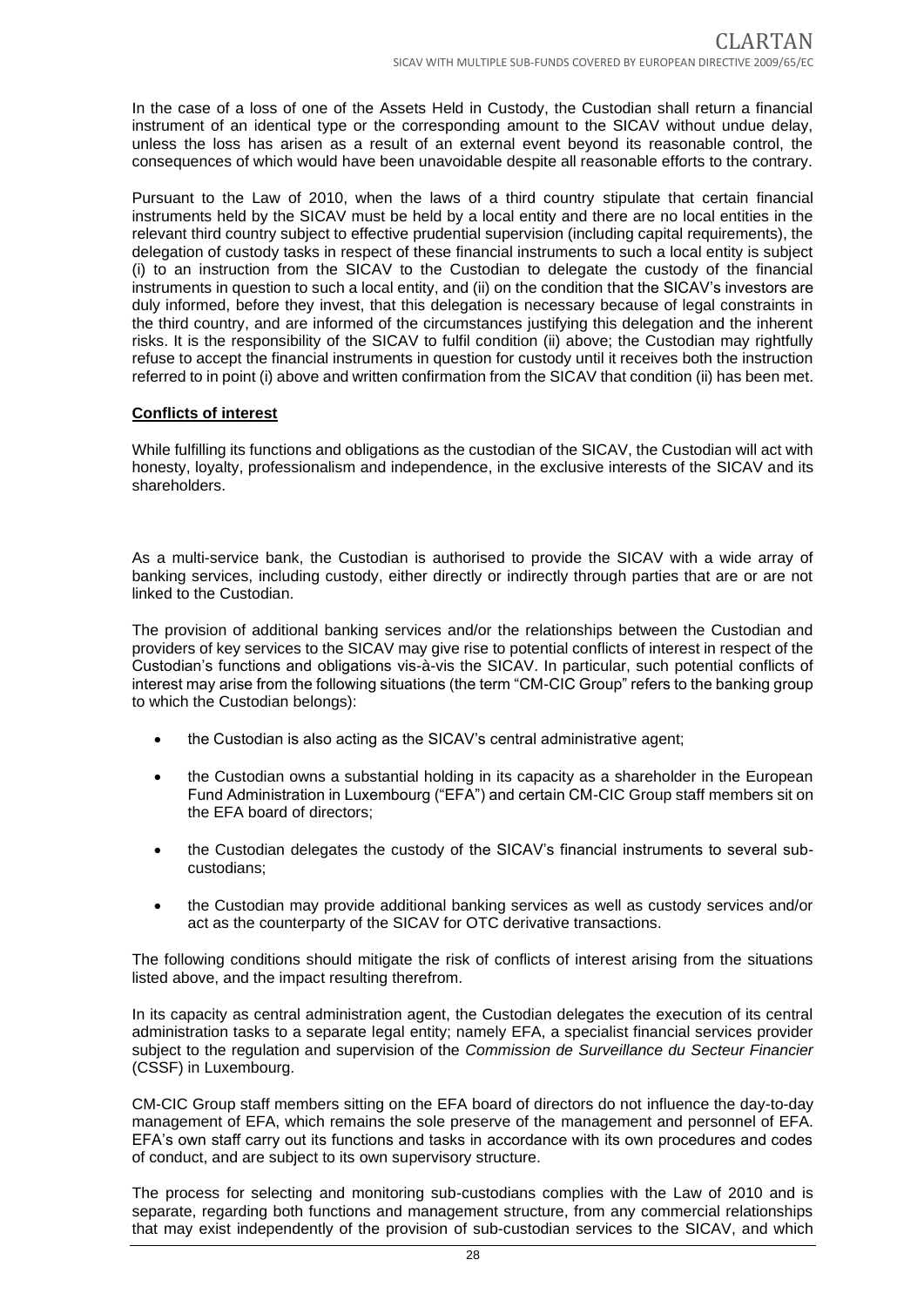have the potential to undermine the performance of the Custodian's selection and monitoring process. The risk of conflicts of interest arising, and the impact resulting therefrom, is mitigated even further by the fact that aside from a very specific class of financial instrument, no sub-custodians appointed by Banque de Luxembourg to provide custody for the financial instruments of the SICAV are members of the CM-CIC Group. The only exception is units held by the SICAV in French investment funds because, for operational reasons, the trading process is handled by and custody is delegated to *Banque Fédérative du Crédit Mutuel en France* ("BFCM"), acting as a specialist intermediary. BFCM is a member of the CM-CIC Group. BFCM's own staff carry out its functions and tasks in accordance with its own procedures and codes of conduct, and subject to its own supervisory structure.

The provision of additional banking services by the Custodian to the SICAV complies with the applicable legal and regulatory provisions and codes of conduct (including best execution policies) and the execution of such additional banking services and custody tasks are separate in terms of both functions and management structure.

If, despite the aforementioned conditions, a conflict of interest arises in connection with the Custodian, the Custodian shall constantly monitor its functions and obligations pursuant to the custodian agreement agreed with the SICAV and act accordingly. If, despite the measures taken to the contrary, in respect of its functions and obligations pursuant to the custodian agreement entered into with the SICAV, the Custodian finds it is unable to resolve a conflict of interest likely to have a significant negative impact on the SICAV or its shareholders, it will warn the SICAV and the latter will implement the necessary measures.

Given that the financial landscape and the SICAV's organisational structure may change over time, the nature and scope of possible conflicts of interest and the conditions in which conflicts of interest may arise in respect of the Custodian may also change.

Should the organisational structure of the SICAV or the scope of services provided by the Custodian to the SICAV undergo a major change, this change will be subject to evaluation and approval by the Custodian's internal approval committee. The Custodian's internal approval committee will evaluate, *inter alia*, the impact of such changes on the nature and scope of potential conflicts of interest with the Custodian's functions and obligations in respect of the SICAV and evaluate any necessary mitigation measures.

The SICAV's shareholders may contact the Custodian, at its registered office, for any information regarding any future amendments to the aforementioned principles.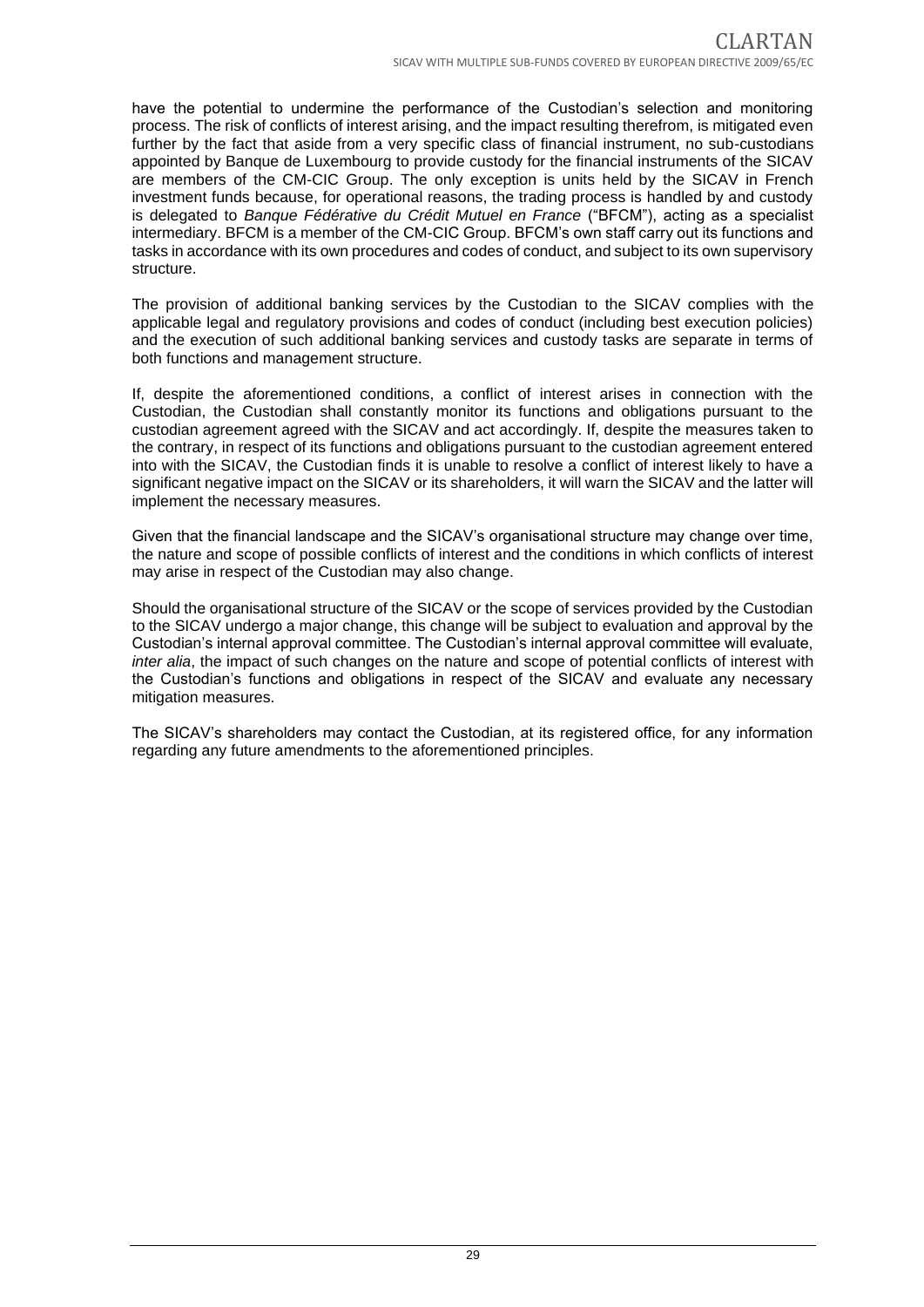#### **Miscellaneous**

Both the Custodian and the SICAV may terminate the Custodian Agreement at any time by providing notice in writing at least three (3) months in advance (or more quickly in cases of particular contraventions of the Custodian Agreement, including the insolvency of one of the parties to the Custodian Agreement). From the termination date onwards, the Custodian shall no longer act as the SICAV's custodian within the meaning of the Law of 2010. It shall therefore no longer have any of the associated rights and obligations, or be subject to the responsibilities laid down by the Law of 2010 in respect of any services it may provide after the termination date.

Up-to-date information regarding the list of third parties to whom functions have been delegated is available to investors at http://www.banquedeluxembourg.com/fr/bank/corporate/informationslegales.

As a Custodian, BANQUE DE LUXEMBOURG shall have the rights and obligations laid down by the Law of 2010 and the applicable regulatory provisions.

The Custodian has neither decision-making powers nor a duty to advise regarding the organisation and investments of the SICAV. The Custodian provides services to the SICAV and is not responsible for the preparation or contents of this prospectus. As a result, it accepts no liability for the accuracy and completeness of the information contained in this prospectus or for the validity of the SICAV's investment structure.

Investors are encouraged to view the Custodian Agreement for a better understanding of the limitations of the Custodian's rights and obligations.

### <span id="page-29-0"></span>12. DESCRIPTION OF THE SHARES, SHAREHOLDERS' RIGHTS AND THE DIVIDEND POLICY

The share capital of the SICAV equals the sum of the net assets of the different Sub-funds.

The following share classes may be issued for the Sub-funds currently available for subscription:

- **class C shares**: accumulation shares denominated in the reference currency of the Subfund which, in principle, do not entitle the holder to a dividend, but whose share of the amount to be distributed is accumulated in the Sub-fund to which these accumulation shares belong;
- **class D shares**: distribution shares denominated in the reference currency of the Sub-fund which, in principle, entitle the holder to receive a dividend, as described in the Articles of Incorporation appended to this Prospectus;
- **class I shares**: accumulation shares denominated in the reference currency of the Sub-fund, which differ from class C shares in that they are intended exclusively for institutional investors within the meaning of article 174 (2) of the Law of 2010 and have a different fee/commission structure. This share class is eligible for a reduced *taxe d'abonnement* (subscription tax) rate of 0.01%;
- **class E shares**: accumulation shares denominated in the sub-fund's reference currency, which differ from Class I shares in that they are exclusively intended for pension funds, taxexempt institutions or public utility institutions that are clients and/or members of Ethos and registered by the Management Company as such on the basis of a list provided by Ethos. Access to this class of shares by any investor not appearing on the said list is subject to the prior approval of the Management Company. In addition, investors in this share class accept that their identity be sent by their custodian bank to the central administration and accept that this identity be sent to Ethos Services SA and Clartan Associés. The transfer of shares of this class from one register account to another is not permitted. This class has its own fee and commission structure;
- **class Z shares**: accumulation shares denominated in the sub-fund's reference currency, which differ from Class E shares in that they are reserved for subscriptions in excess of EUR 25 million.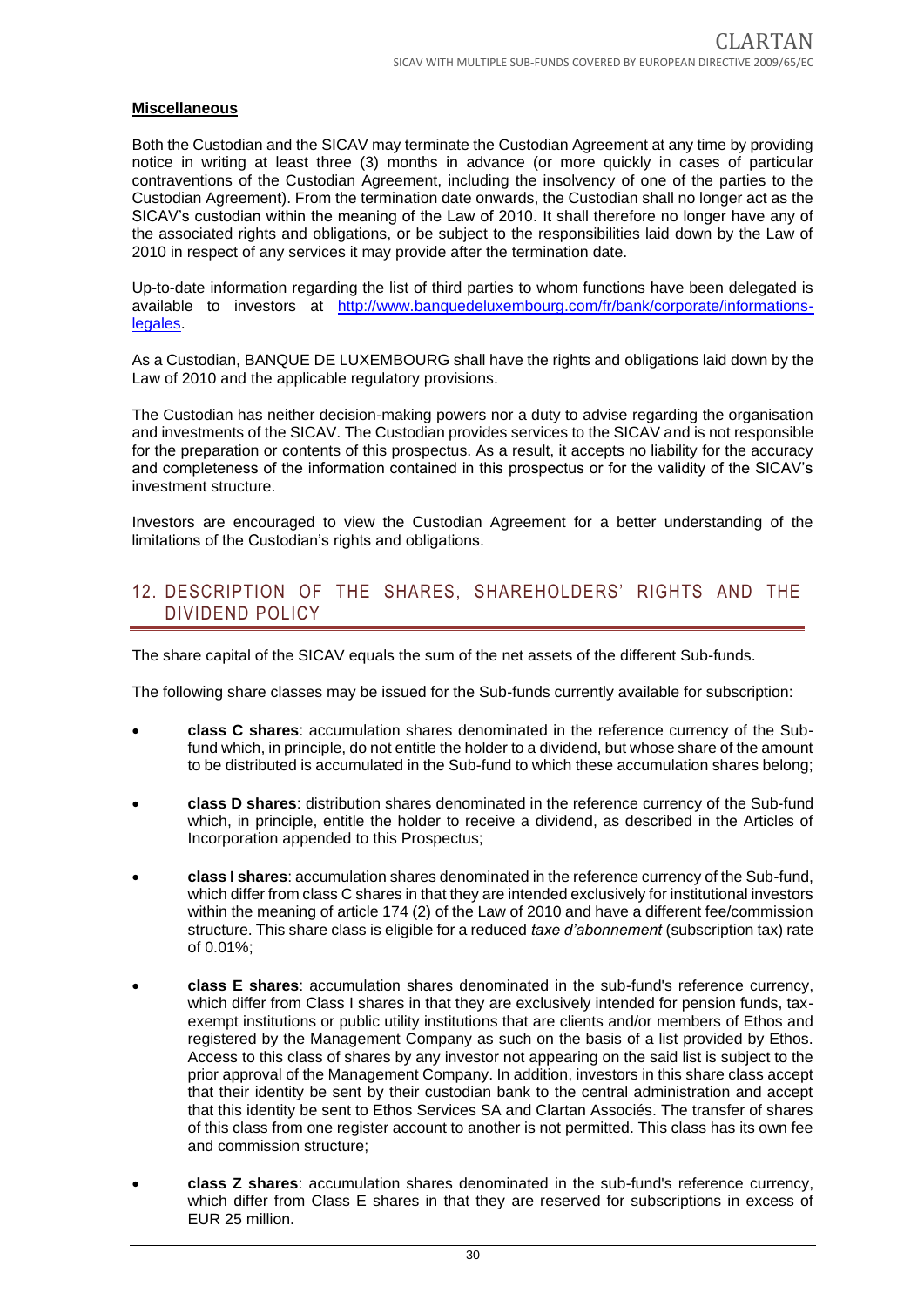The dividends payable in connection with any distribution class may be paid in cash or in the form of new shares of the class concerned, at the request of the shareholder in question.

The share classes available for each Sub-fund are listed in each Sub-fund factsheet.

### <span id="page-30-0"></span>13. FATCA AND CRS OBLIGATIONS AND CONSTRAINTS

This chapter provides general information on how the SICAV will be affected by two major regulations (FATCA and CRS), which aim to combat tax evasion. **Current and future investors in the SICAV** are advised **to consult their tax advisor to determine what the consequences of FATCA/CRS will be for their investment in the SICAV.**

#### **General introduction to FATCA obligations**

The Foreign Account Tax Compliance Act ("FATCA") requires non-US financial institutions ("Foreign Financial Institutions" or "FFIs") to provide information concerning particular US persons with accounts or investments on their books or who are the beneficial owners of such accounts or investments ("U.S. Reportable Accounts").

Pursuant to the Luxembourg law of 24 July 2015 transposing the Intergovernmental Agreement entered into on 28 March 2014 by the Grand Duchy of Luxembourg and the United States of America (the "Luxembourg FATCA Regulation"), Luxembourg FFIs must provide the *Administration des Contributions Directes* ("ACD", the Luxembourg tax authorities), on a yearly basis, with personal and financial information ("Information" as defined in the section entitled "Data protection") linked, in particular, to identifying assets held by and payments made to (i) "Specified U.S. Persons" as defined in the FATCA regulation, (ii) particular non-financial foreign entities ("NFFEs") in which specified US persons hold a substantial stake, and (iii) FFIs that do not comply with the applicable FATCA regulation ("Non-participating Foreign Financial Institutions" or "NPFFIs"). (Such persons are collectively referred to as "Reportable U.S. Persons").

The SICAV defines itself as a Luxembourg FFI and it is therefore subject to the provisions of the Luxembourg FATCA Regulation.

#### **General introduction to CRS obligations**

The Standard for the Automatic Exchange of Financial Account Information in Tax Matters (the "Common Reporting Standard" or "CRS") as defined in the Multilateral Competent Authority Agreement on the Automatic Exchange of Financial Account Information (the "MCAA"), signed by Luxembourg on 29 October 2014, and in the Luxembourg law of 18 December 2015 on CRS (collectively referred to as the "Luxembourg CRS Regulation") requires Luxembourg financial institutions ("Luxembourg FIs") to provide information on particular persons who are the account holders or beneficial owners of relevant accounts or investments ("CRS Reportable Persons").

In accordance with the Luxembourg CRS Regulation, Luxembourg financial institutions must annually provide the ACD with personal and financial information (the "Information" as defined in the section entitled "Data protection") linked, in particular, to identifying assets held by and payments made to (i) CRS Reportable Persons and (ii) persons in control of particular non-financial entities ("NFEs") that are CRS Reportable Persons in their own right.

The SICAV defines itself as a Luxembourg FI and it is therefore subject to the provisions of the Luxembourg CRS Regulation.

#### **The SICAV's FATCA and CRS status ("status of the SICAV")**

The SICAV is considered a "reporting Luxembourg financial institution" and is a reporting foreign financial institution ("Reporting FFI") within the meaning of the Luxembourg FATCA Regulation, and is considered a reporting financial institution ("Reporting FI") within the meaning of the Luxembourg CRS Regulation.

#### **How a SICAV's status affects current and future investors**

References to current and future investors' obligation to provide certain supporting information and documents to the SICAV should be understood as an obligation to provide such material to the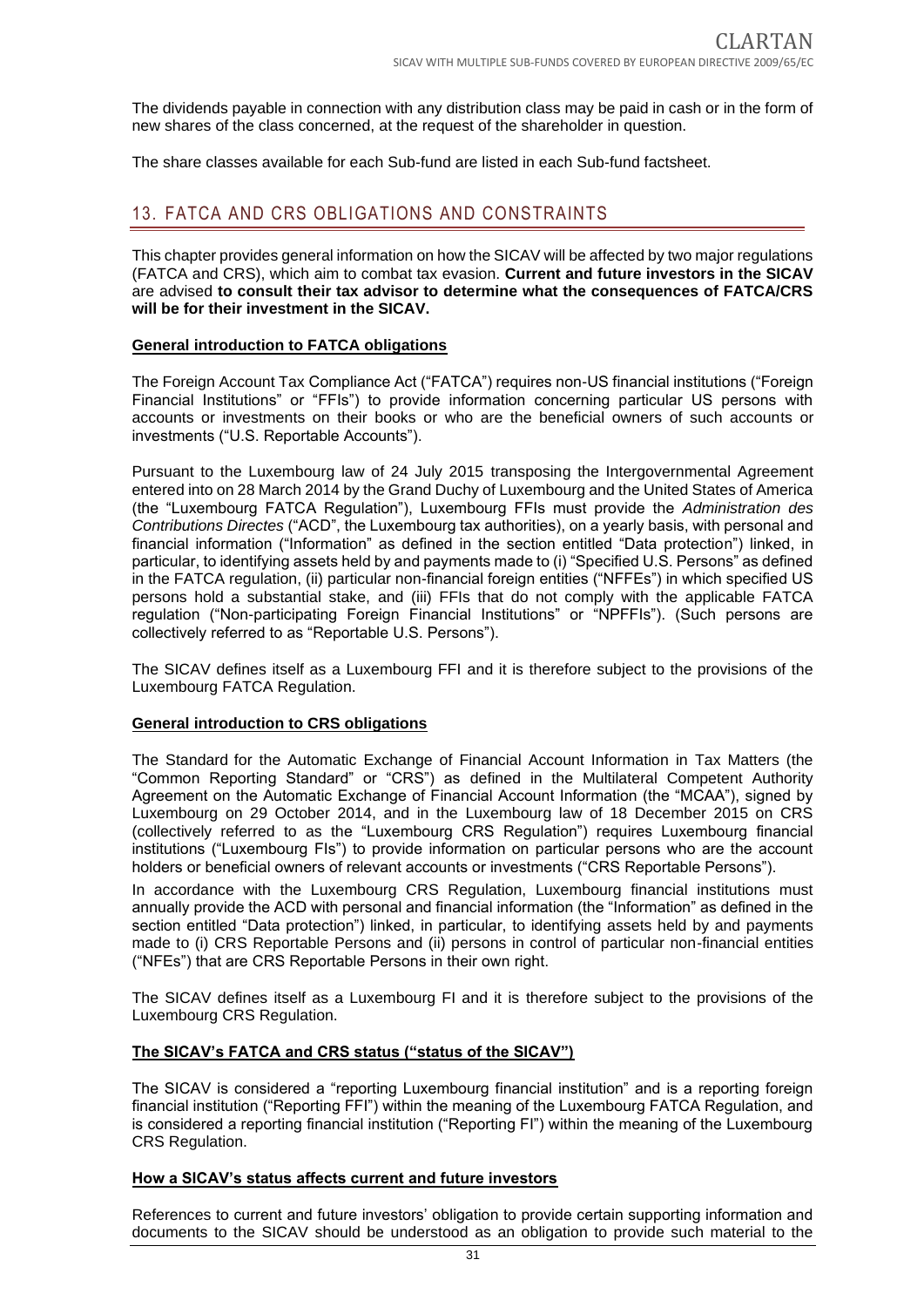SICAV or to the European Fund Administration, in its capacity as the representative of the SICAV's transfer agent and registrar.

The SICAV's ability to fulfil its obligations pursuant to the Luxembourg FATCA Regulation and/or the Luxembourg CRS Regulation depends on the ability of current and future investors to provide the Information and supporting documents to the SICAV so that it is able to, *inter alia*, determine the status of current and future investors from the perspective of FATCA and CRS.

The SICAV's status means that it will not accept investors unless they have provided the Information and supporting documents required by the Luxembourg FATCA Regulation and/or the Luxembourg CRS Regulation.

If an investor has not provided the SICAV with the Information and supporting documents when the SICAV receives his or her subscription request, the subscription request will not be accepted and it will be placed on hold for a limited time ("the grace period") until the SICAV receives the requisite Information and supporting documents. The subscription request will be accepted and deemed to have been received by the SICAV:

- (i) from the point at which the SICAV receives the requisite Information and supporting documents during the grace period; and
- (ii) when the SICAV has reviewed the requisite Information and supporting documents; and
- (iii) when the SICAV has accepted the investor.

As at the date of the prospectus, the grace period is 90 calendar days. However, this may be adjusted or cancelled at any time, at the discretion of the SICAV or pursuant to the applicable laws and regulations.

In such cases, once the investor has been accepted, the subscription request will be processed according to the procedure described in the SICAV's prospectus/issuance document.

Should the investor fail to provide the SICAV with the Information and supporting documents before the end of the grace period, the subscription request will be definitively cancelled. The investor will not be entitled to any compensation and no subscription fees shall be repaid to the investor.

Future investors are hereby informed that, in addition to the Information and supporting documents required by the Luxembourg FATCA Regulation and/or the Luxembourg CRS Regulation, supplementary information and supporting documents may be requested from them by virtue of other applicable laws and regulations, in particular the regulations fighting money laundering and terrorist financing.

Furthermore, the SICAV's status means that the SICAV has a duty to regularly review its investors' FATCA and CRS status. The SICAV will obtain and verify the Information and supporting documents relating to all of its investors. In this regard, each investor consents and agrees to provide certain Information and supporting documents as required by the Luxembourg FATCA Regulation and the Luxembourg CRS Regulation, in particular, for specific categories of NFFE/NFE, Information and supporting documents relating to persons in control of these NFFEs/NFEs. Similarly, each investor consents and agrees to actively inform the SICAV within 90 days of any change to the information provided or to the supporting documents (e.g. a new postal or residential address) that would be likely to alter the investor's FATCA or CRS status and, for certain NFFEs/NFEs, likely to alter the status of persons in control of these NFFEs/NFEs ("Controlling Persons"<sup>1</sup> ).

All Reportable U.S. Persons and/or CRS Reportable Persons will be reported to the ACD, which will subsequently transfer the Information to the competent tax authority. In particular, by virtue of FATCA, reports will be sent to the US Department of the Treasury.

If the SICAV does not receive the Information and supporting documents from the investor, it may choose of its own volition, or may be obliged, to implement certain measures to ensure compliance with the Luxembourg FATCA Regulation and Luxembourg CRS Regulation. Such measures (i) may

<sup>1</sup>The expression "Controlling Persons" refers to any natural persons who control an Entity. In the case of trusts, this expression refers to the settlor(s), the trustee(s), the person(s) tasked with monitoring the trustee (where applicable), the beneficiary(ies) or category(ies) of beneficiary, and any other natural person exercising executive control over the trust. For legal structures that are not trusts, the expression refers to the persons in analogous or equivalent roles. The expression "Controlling Persons" should be interpreted in accordance with the recommendations of the FATF.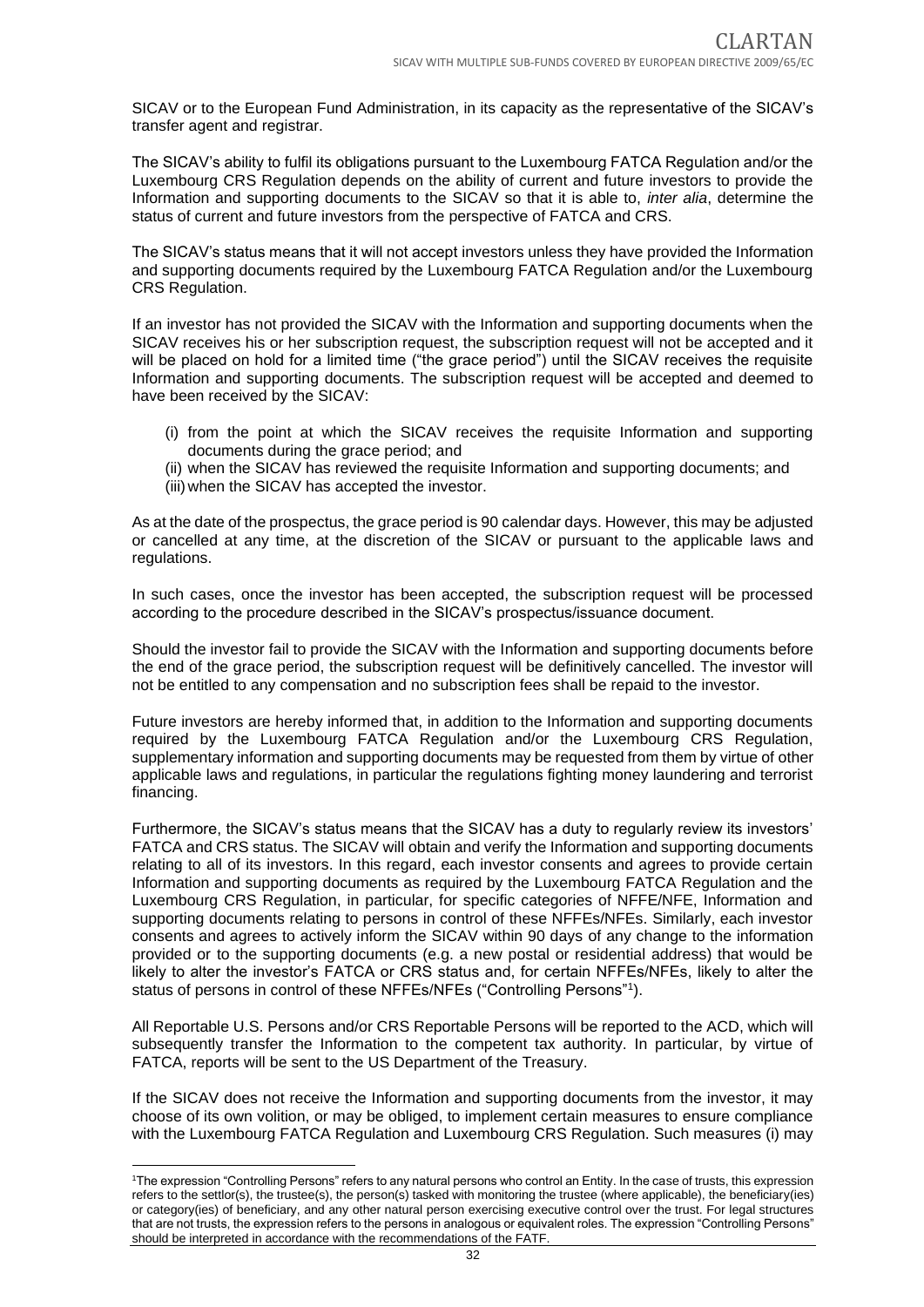include providing the ACD with Information pertaining to the investor in question and, where applicable, to particular Controlling Person(s) in relation to the investor and (ii) may involve debiting any tax or penalty incurred by the SICAV as a result of the investor's failure to provide the requisite Information and supporting documents.

In addition, the SICAV may, at its sole discretion, force the redemption of an investor's shares or reject subscription orders submitted by any investor it believes may jeopardise its status.

#### **Persons not eligible to invest in the SICAV**

Units in the SICAV cannot be offered, sold, transferred or held by NPFFIs.

If, in spite of everything, an investor comes to define him or herself as an NPFFI (for example, owing to a change in circumstances), the SICAV must take the necessary measures (i) to share Information regarding the investor in question with the ACD and (ii) to carry out a mandatory redemption of the shares held by the investor in question. This may render the relationship between the SICAV and the investor untenable.

#### **Data protection**

Pursuant to the law of 2 August 2002 on the protection of persons with regard to the processing of personal data, as amended, the SICAV, in its capacity as a data controller, uses electronic and other means to collect, store and process data provided by investors with a view to providing the services requested by investors and to comply with its legal obligations.

Personal data is likely to be transferred to the persons in charge of processing data for the SICAV (the "Processing Managers") including, in particular:

- The management company, located in France;
- The transfer agent and registrar, located in Luxembourg;
- The representative of the transfer agent and registrar, located in Luxembourg;
- The domiciliation agent, located in Luxembourg;
- The custodian, located in Luxembourg.

Processing Managers play a vitally important role in ensuring the proper functioning of the SICAV's business, in particular with regard to: processing share subscriptions, redemptions and conversions, payments in relation to redemptions, dividends and other investor income, and information regarding corporate transactions; updating the shareholder register; monitoring late trading and market timing practices; and due diligence in respect of the regulation on money laundering and terrorist financing, the Luxembourg FATCA Regulation and the Luxembourg CRS Regulation, and all other applicable laws and regulations. Information provided by investors and transferred to Processing Managers is solely intended to enable such individuals to fulfil their roles.

The SICAV will not transfer Information pertaining to an investor to any third party other than the Processing Manager, unless it is required to do so by the applicable laws and regulations and obtains prior consent from the investor.

Shareholders are hereby informed that their personal data will be sent to Processing Managers as a consequence of acquiring the shares.

The processed data includes personal information (surname, first name, date and place of birth, tax identification number, country(ies) of residence and residential address) and financial information (interest, dividends and other income generated by the assets held in the account or by payments made into the account, the account balances, proceeds from the sale or redemption of an asset paid into or credited to the account) and any other information required by the applicable laws (the "Information").

Investors are free to choose not to share the Information with the SICAV. In such cases, the SICAV may reject the share purchase request and end the business relationship between the SICAV and the investor.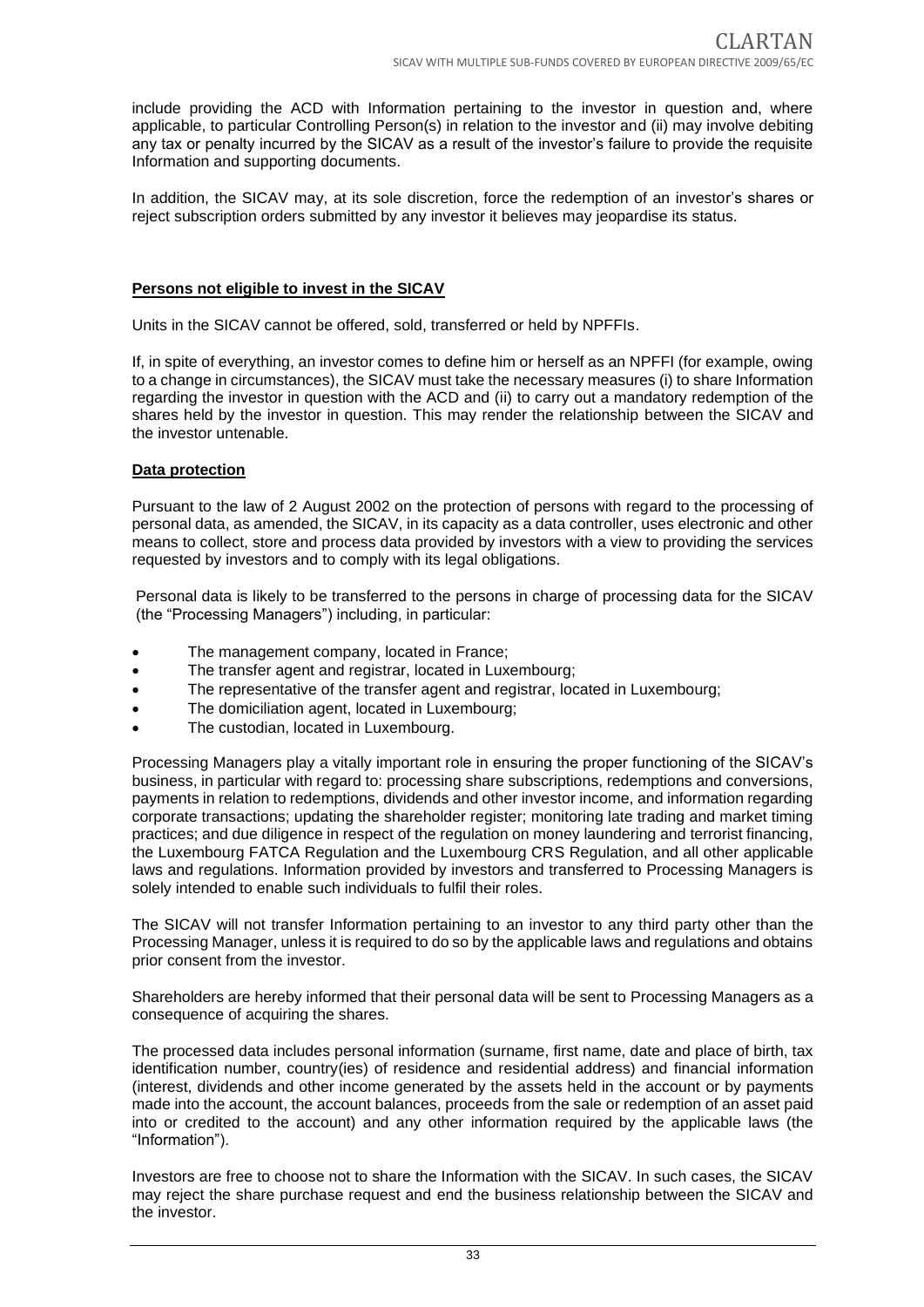All investors have the right to access their Information and to request that this Information be corrected if it is inaccurate or incomplete by writing to the SICAV at its registered office.

### <span id="page-33-0"></span>14. SUBSCRIPTIONS, REDEMPTIONS, CONVERSIONS AND TRANSFERS

#### **Subscriptions/redemptions/conversions/transfers**

Subscriptions, redemptions, conversions and transfers of the SICAV's shares are carried out in accordance with the provisions of the Articles of Incorporation attached to this Prospectus and as stated in the Sub-funds' factsheets.

Subscriptions, redemptions and conversions are executed in the currency of the share class in question, as described in the Sub-fund's factsheet.

Application forms for the subscription, redemption, conversion and transfer of shares are available on request:

- from EFA, the Central Administration Sub-Agent
- the registered office of the Management Company

SICAV subscription, redemption, conversion and transfer orders should be sent to EUROPEAN FUND ADMINISTRATION, 2 rue d'Alsace, P.O. Box 1725, L-1017 Luxembourg, faxed to +352 48 65 61 8002 or sent to organisations authorised to receive subscription, redemption, conversion and transfer orders on behalf of the SICAV in countries where shares of the SICAV are available for public subscription, in accordance with the terms and conditions stipulated in the factsheets of the relevant Sub-funds.

Subscribers are informed that certain Sub-funds or share classes may not be available to all investors. The SICAV therefore reserves the right to restrict subscriptions or purchases of Sub-funds or share classes to investors that meet the criteria set by the SICAV. These criteria may relate, for example, to an investor's country of residence, to enable the SICAV to comply with laws, customs, industry practices, tax implications or other considerations linked to the country in question, or to the type of investor, such as an institutional investor.

#### **Provisions relating to the fight against money laundering and financing of terrorism**

In accordance with the international rules and the laws and regulations in force in Luxembourg on the fight against money laundering and the financing of terrorism, financial sector professionals are bound by obligations intended to prevent the use of undertakings for collective investment for money laundering or the financing of terrorism. These provisions normally require the SICAV, the Central Administration or any duly authorised person to identify each investor, pursuant to the Luxembourg laws and regulations. The SICAV, Central Administration or any duly authorised person may ask subscribers to provide any document or other information that it deems necessary to identify them.

If a subscriber delays or fails to provide the documents or information required, the SICAV, Central Administration or any duly authorised person may refuse to accept the subscription (or redemption, conversion or transfer) request. The SICAV, Central Administration and any authorised person shall not be held liable for (1) refusing to accept a request, (2) a delay in processing a request or (3) the decision to suspend a payment in connection with an accepted request if the investor has not provided the requested documents or information or has provided incomplete documents or information.

Shareholders may also be asked to provide additional or up-to-date documents in accordance with ongoing control and supervision obligations in application of the laws and regulations in force.

#### **Restrictions on share subscriptions and transfers**

Distribution of shares in the SICAV may be restricted in some jurisdictions. Persons in possession of the Prospectus must consult the Management Company about such restrictions and must undertake to comply with them.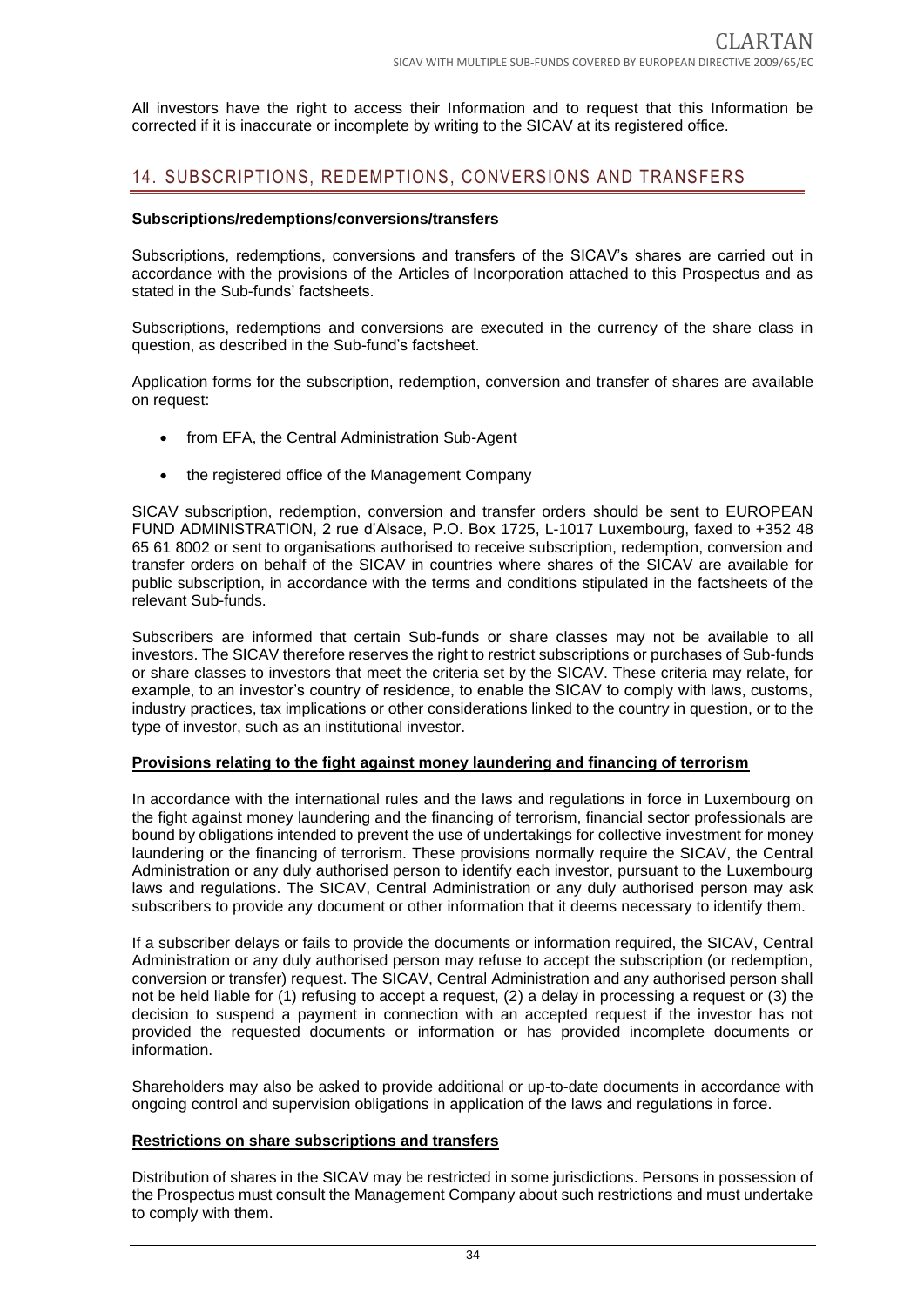The Prospectus does not constitute a public offer or a solicitation to purchase the SICAV's shares vis-à-vis persons in jurisdictions in which the SICAV is not authorised to offer its shares to the public, or if an offer to such persons could be considered to be unauthorised.

Moreover, the SICAV has the right:

- − to refuse subscription requests at its discretion,
- − to carry out forced redemptions of shares in accordance with the provisions of the Articles of Incorporation.

#### **Restrictions on share subscriptions and transfers applicable to US investors**

None of the Sub-funds have been or will be registered in application of the United States Securities Act of 1933 (the "Act of 1933") or any law on transferable securities of any State or political subdivisions of the United States of America or its territories, possessions or other regions subject to the jurisdiction of the United States of America, in particular the Commonwealth of Puerto Rico (the "United States"), and the shares of said Sub-funds may only be offered, sold or transferred in accordance with the provisions of the Act of 1933 and the laws on transferable securities in these and other States.

Certain restrictions are also applicable to any subsequent transfer of Sub-funds to the United States to or for the account of US persons (as defined in Regulation S of the Act of 1933, hereinafter "US Persons"), i.e. any US resident or any legal entity, partnership or other entity created or organised pursuant to the laws of the United States (including any assets of any entity created in the United States or organised pursuant to the laws of the United States). The SICAV is not and will not be registered in the USA pursuant to the United States Investment Company Act of 1940, as amended.

Shareholders must notify the SICAV immediately if they are or have become US Persons, or if they hold share classes for or on behalf of US Persons, or they hold share classes in violation of any legislation or regulations or under circumstances that have or may have detrimental regulatory or fiscal consequences for the Sub-fund or the shareholders, or are to the detriment of the SICAV's interests. If the Board of Directors learns that a shareholder (a) is a US Person or holds shares for or on behalf of a US Person, (b) holds share classes in violation of any legislation or regulations or under circumstances that have or may have detrimental regulatory or fiscal consequences for the Sub-fund or the shareholders, or are to the detriment of the SICAV's interests, the SICAV shall be entitled to force the redemption of the shares concerned in accordance with the provisions of the Articles of Incorporation.

Before deciding to subscribe or purchase shares of the SICAV, all investors are advised to consult their legal, tax or financial adviser, auditor or any other professional adviser.

#### **Market Timing/Late Trading**

In accordance with the applicable legal and regulatory provisions, the SICAV does not authorise practices associated with market timing or late trading. The SICAV reserves the right to reject subscription and conversion orders issued by an investor that the SICAV suspects of employing such practices, and the SICAV reserves the right to take the necessary measures to protect SICAV shareholders, where appropriate. Subscriptions, redemptions and conversions shall be carried out at an unknown net asset value.

## <span id="page-34-0"></span>15. DEFINITION AND CALCULATION OF THE NET ASSET VALUE

In accordance with the provisions of the Articles of Incorporation, the net assets of each of the SICAV's Sub-funds are valued and the Net Asset Value ("NAV") per share is calculated on each valuation day indicated in the Sub-fund's factsheet (the "Valuation Day").

Regardless of the Sub-fund or share class to which it belongs, a share's Net Asset Value shall be determined in the respective currency of that share class.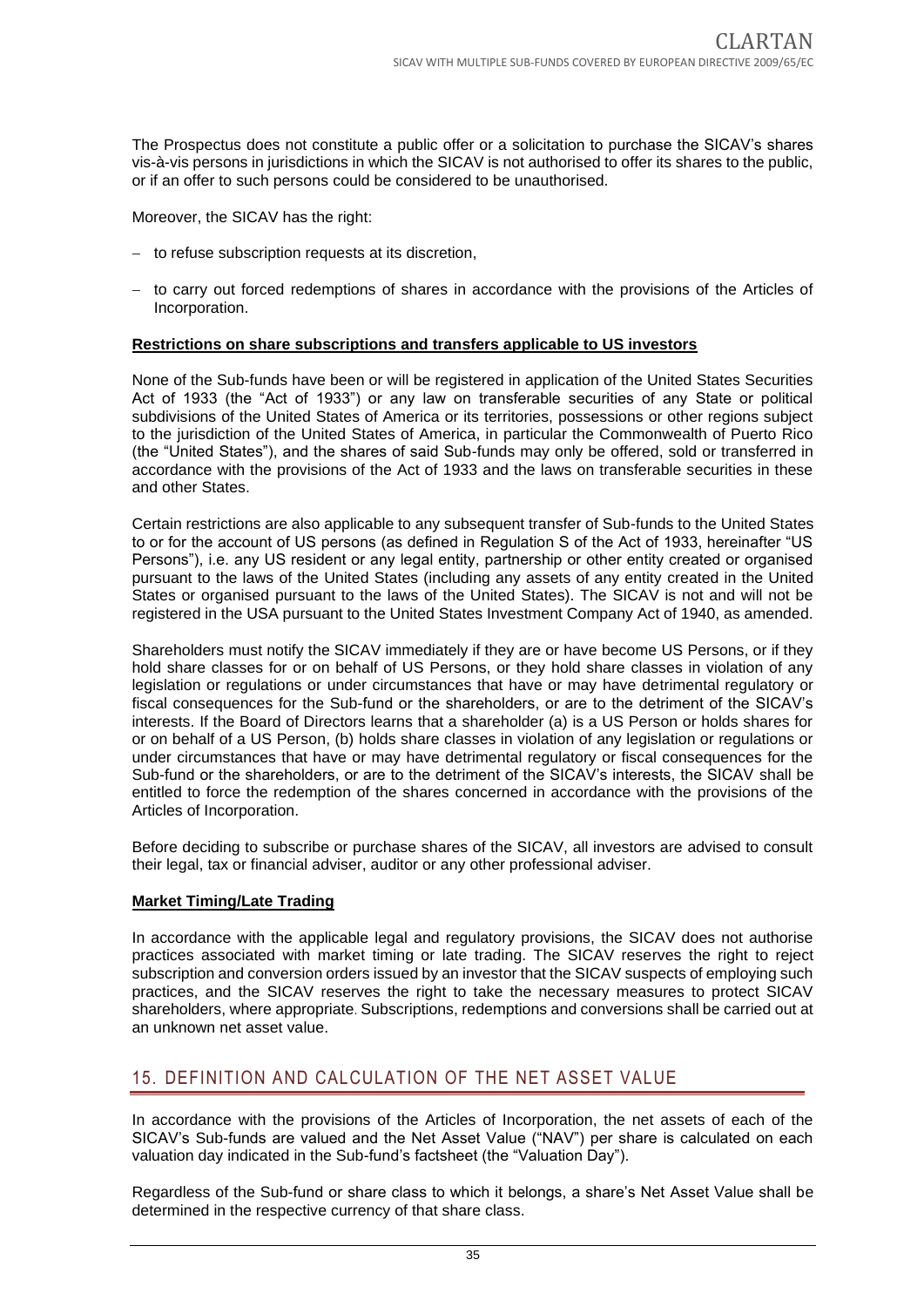# <span id="page-35-0"></span>16. USE OF REFERENCE INDICES

Regulation (EU) 2016/1011 of the European Parliament and of the Council of 8 June 2016 on indices used as benchmarks in financial instruments and financial contracts or to measure the performance of investment funds (hereinafter the "Benchmarks Regulation") is applicable from 1 January 2018.

In accordance with the requirements of the Benchmarks Regulation:

- sub-funds of the SICAV may use a benchmark ("reference index") or a combination of reference indices provided that each reference index used is provided by an administrator located in the European Union and included in the register referred to in Article 36 of the Benchmarks Regulation (hereinafter the "Register"), or is a reference index that is included in this Register.
- the Management Company has established and will keep up to date an emergency plan describing the measures it will take if one of its reference indices is subject to substantial changes or is no longer provided. Where practical and appropriate, this emergency plan will designate one or more alternative reference indices that could be used to substitute the reference index that is no longer provided, and indicate why this substitution is appropriate.

If any of the reference indices used by a sub-fund is subject to substantial changes or is no longer provided, the emergency plan decided upon by the Management Company provides for the substitution of each of these reference indices by one or more substitute reference indices.

The emergency plan is available to shareholders free of charge upon request at the registered office of the Management Company.

An explicit reference will be made in the factsheets of the sub-funds for which a Benchmark is an integral part of the investment policy. The sub-funds of the SICAV that do not use Benchmarks in order to establish any performance commission, either when allocating the investment portfolio of a sub-fund or as a tracker, are not deemed to be users of the Benchmark for the purposes of the Benchmark Regulation.

## <span id="page-35-1"></span>17. TAXATION OF THE SICAV AND THE SHAREHOLDERS

#### **Taxation of the SICAV**

Under the terms of the legislation currently in force, the SICAV is not subject to any tax in Luxembourg.

It is, however, subject to a *taxe d'abonnement* (subscription tax) of 0.05%, payable quarterly on the basis of the SICAV's net assets on the last day of each quarter. The net assets invested in UCIs that are already subject to the *taxe d'abonnement* are exempt from this tax. Share classes intended solely for institutional investors within the meaning of article 174 (2) of the Law of 2010 and as defined in the section "Description of the shares, shareholders' rights and dividend policy" of the Prospectus, are subject to a reduced *taxe d'abonnement* of 0.01%.

The SICAV may be required by other countries to pay withholding tax on income such as dividends and interest from investments in such countries without this being refunded.

Ultimately, the SICAV may be liable to pay other taxes arising from transactions and services for which it is invoiced in accordance with foreign laws.

The tax laws, regulations and rates applicable to the SICAV may be subject to change.

#### **Taxation of the shareholders**

The tax impact on potential shareholders wishing to subscribe to, purchase, hold, convert, sell, transfer or redeem shares in the SICAV depends on the laws and regulations prevailing in the applicable jurisdiction. The SICAV advises potential investors and shareholders to obtain the necessary information and, where appropriate, seek independent legal and tax advice on the laws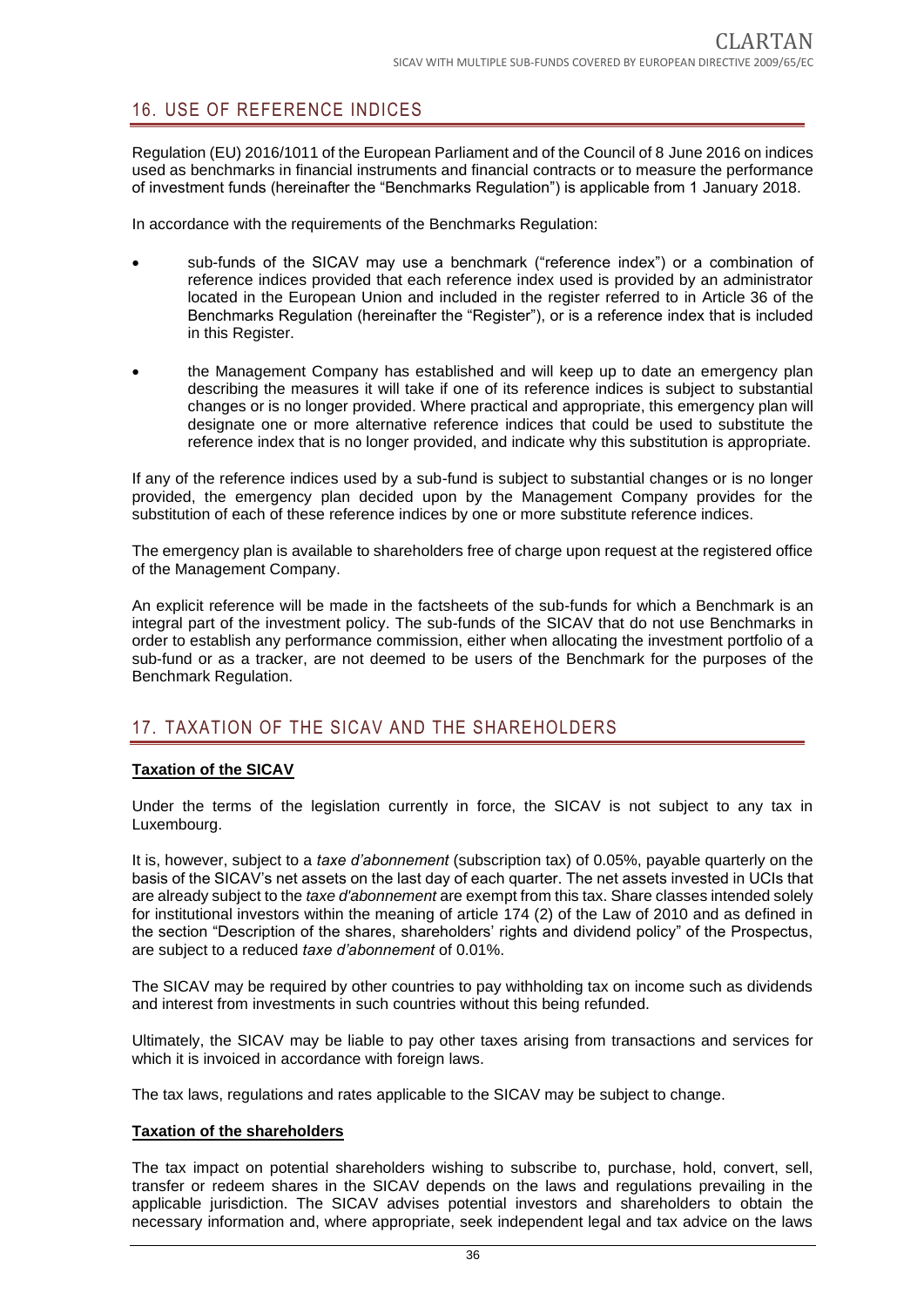and regulations that apply to them. The tax laws, regulations and rates applicable to the shareholders may be subject to change.

The above information is not legal or tax advice and must not be interpreted as such.

# 18. FINANCIAL REPORTS

Each year, the SICAV publishes an annual report to 31 December audited by the Approved Statutory Auditor, and an unaudited semi-annual report to 30 June.

The first audited annual report will be published on 31 December 2015. The first semi-annual report will be published on 30 June 2015. The first unaudited interim report will be published on 31 December 2014.

These financial reports will include information on the financial state of each individual Sub-fund. The consolidation currency is the euro.

# 19. INFORMATION FOR SHAREHOLDERS

The net asset value and the issue, redemption and conversion prices of each share class are available each full bank business day in Luxembourg from the registered office of the SICAV.

Amendments to the SICAV's Articles of Incorporation shall be published in the *Recueil Electronique des Sociétés et Associations* in Luxembourg.

If so required by the applicable legislation, invitations to attend General Meetings of Shareholders may be published in the *Recueil Electronique des Sociétés et Associations* and in one national publication in Luxembourg, as well as in one or more media distributed or published in other countries where the SICAV's shares are offered to the public for subscription.

Any other notices or information for shareholders required by Luxembourg law and the Luxembourg regulator will be sent in writing, or by any other means as required by Luxembourg law.

The following documents are available to the public at the registered offices of the SICAV and the Management Company:

- The SICAV's Prospectus, including the Articles of Incorporation and the factsheets,
- the SICAV's KIIDs (also published on the website www.clartan.com),
- the SICAV's financial reports.

A copy of the agreements that the SICAV has entered into with its Management Company, Investment Managers and Investment Advisers may be consulted free of charge at the SICAV's registered office.

# 20. THE MANAGEMENT COMPANY'S REMUNERATION POLICY

Pursuant to the Law of 2010, the Management Company has devised a remuneration policy for the various categories of staff, including management, risk takers, persons occupying a supervisory role, and all employees who, in respect of their overall remuneration, fall within the same remuneration bracket as management and risk takers whose professional activities have a substantial impact on the risk profile of the Management Company or the SICAV. This policy complies with the following principles:

a) the remuneration policy is compatible with, and promotes, healthy and effective risk management, and does not encourage risk-taking that would be incompatible with the SICAV's risk profile, management regulations or Articles of Incorporation;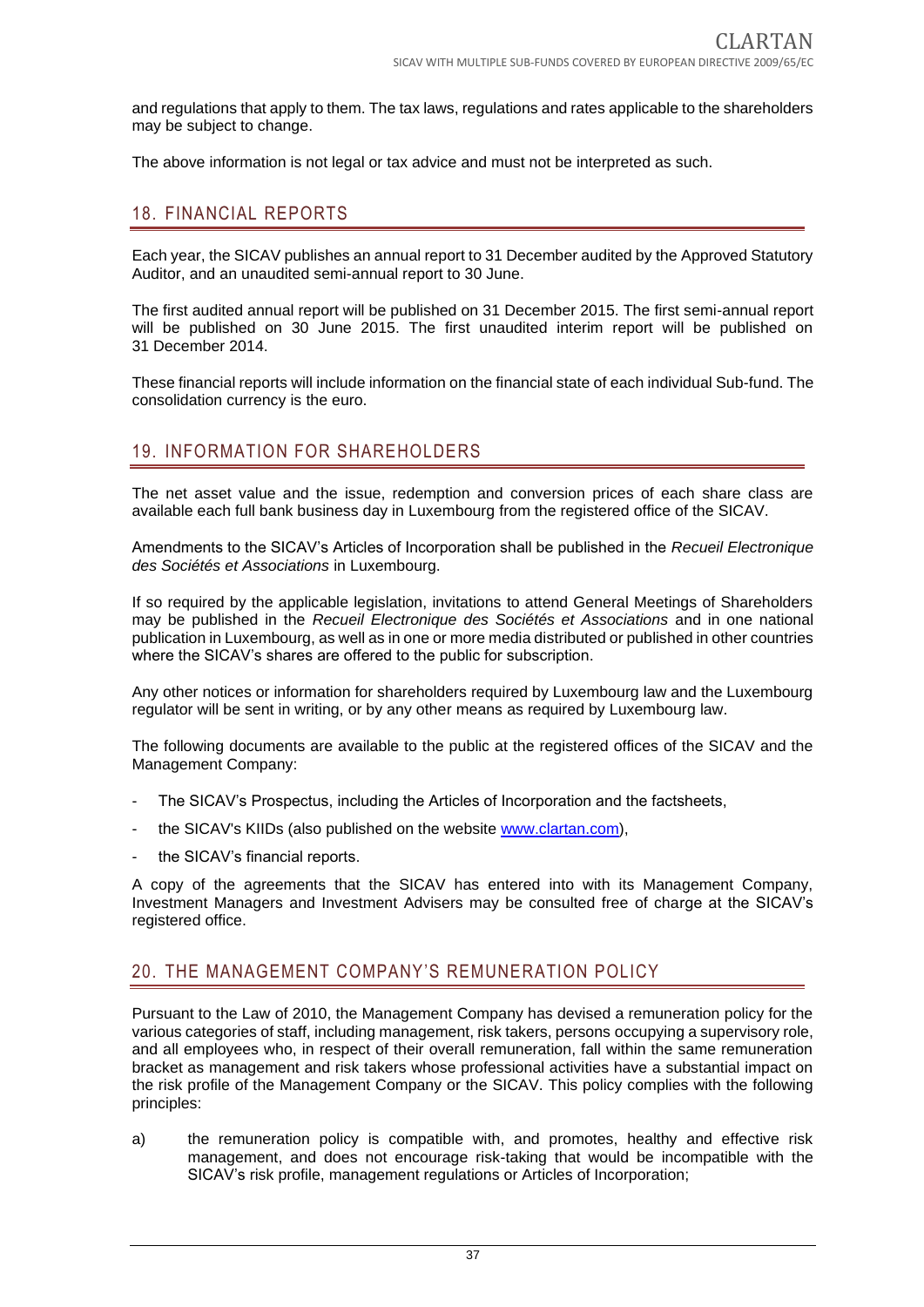- b) the remuneration policy complies with the economic strategy, objectives, values and interests of the Management Company and of the SICAV and with those of the SICAV's investors, and includes measures designed to prevent conflicts of interest;
- c) performance evaluation spans a multiyear period tailored to the investment horizon recommended to the SICAV's investors, in order to guarantee that it accurately reflects the long-term performance of the SICAV and its investment risks and that the actual payment of performance-dependent remuneration elements is spread over the same period;
- d) an appropriate balance is struck between the fixed and variable elements of overall remuneration, with the fixed component representing a sufficiently high proportion to ensure that a fully flexible policy may be implemented with regard to variable remuneration elements, including the possibility that no variable element will be paid.

The latest version of the Management Company's remuneration policy including, *inter alia*, a description of the way in which remuneration and benefits are calculated, and the identity of those responsible for setting remuneration levels is available at http://clartan.com/fr/informationsreglementaires. A paper copy is available free of charge upon request from the registered office of the Management Company.

# 21. PROVISIONS RELATING TO DATA PROTECTION

#### **Introduction**

These provisions relating to data protection aim to provide shareholders, potential investors and distribution partners of the SICAV (including contractual counterparties of the SICAV) together with persons related to those shareholders, potential investors and distribution partners ("**related persons**") with important information on the collection, recording, storage, use and transfer by the SICAV and/or its subcontractors (as defined in section 5) of personal data concerning those shareholders, potential investors, distribution partners and related persons (each referred to as a "**data subject**") and with regard to the existing or intended investment of said shareholders and potential investors in the SICAV or the relationship between said distribution partner and the SICAV.

In this context, a related person is an individual whose personal data has been provided to the SICAV and/or its subcontractors by or on behalf of a shareholder, potential investor or distribution partner, or has been obtained in another way by the SICAV and/or the subcontractors, and which concerns the existing or intended investment of said shareholder or potential investor in the SICAV or the relationship between said distribution partner and the SICAV. A related person may be an administrator, director, employee, controlling person, beneficial owner, representative or agent of an entity, trustee, founder of a trust or individual tasked with supervising the trustee, etc. In this context, it is understood that, with regards to the personal data of a related person that is provided to the SICAV and/or its subcontractors by or on behalf of a shareholder, potential investor or distribution partner, this shareholder, potential investor or distribution partner has duly notified the related person of the way the SICAV and/or the subcontractors will process their personal data pursuant to these provisions relating to data protection.

#### **Types of personal data processed**

The personal data collected, recorded, stored, used and transferred electronically or otherwise by the SICAV and/or its subcontractors relating to the existing or intended investment of a shareholder or potential investor in the SICAV or the relationship between a distribution partner and the SICAV ("**personal data**") includes:

- personal information on the data subjects (for example, surname, first name, gender, place and date of birth, residential address(es), postal address(es), telephone and fax number(s), email address(es) and other addresses used in electronic communication, information taken from passports or other personal ID documents issued by a government or state, nationality/nationalities, country of tax residence and tax identification number, bank details);
- professional information on the data subjects (for example, professional career, function, powers of representation);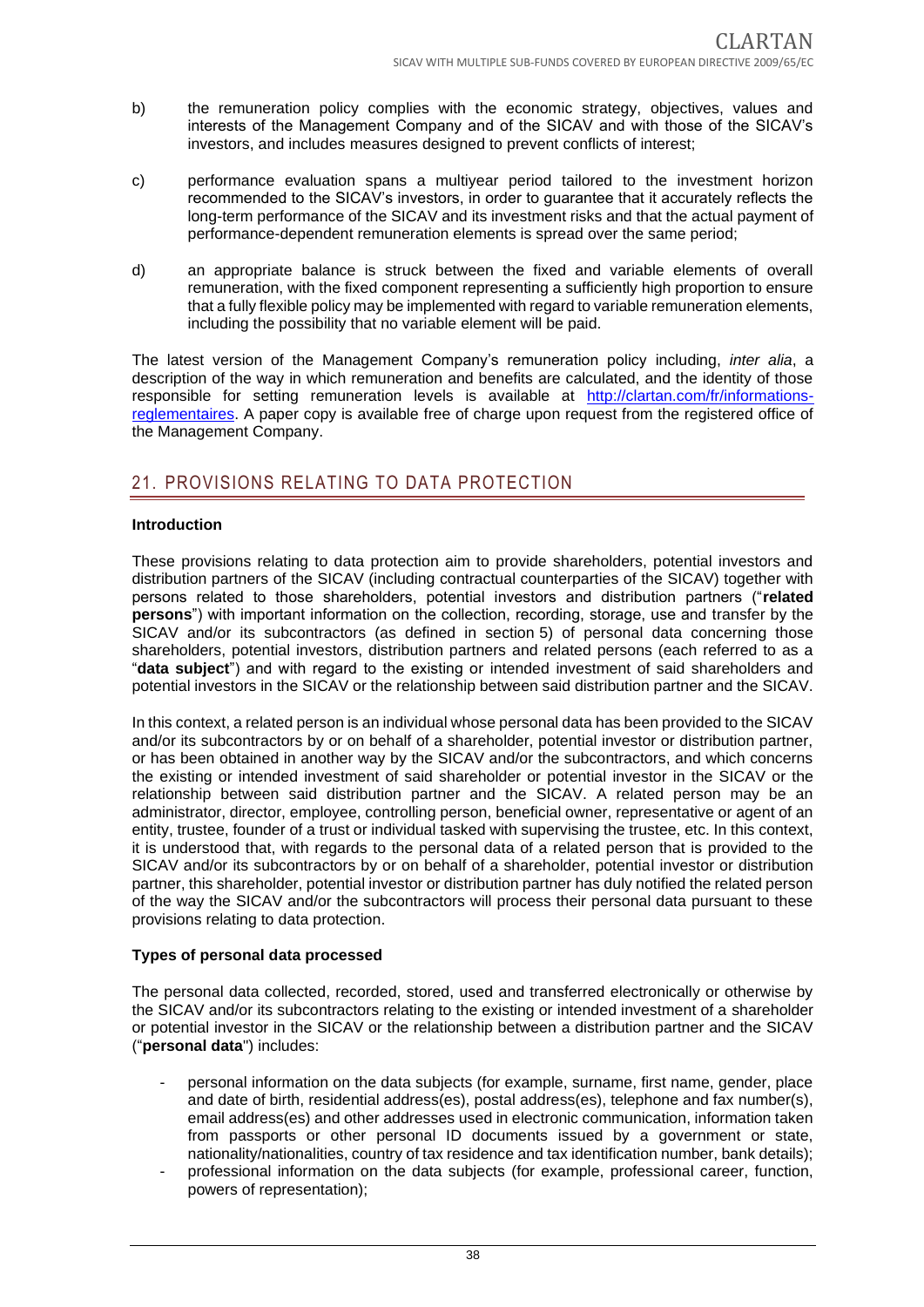- financial information on the data subjects (for example, information on subscriptions, redemptions, conversions and transfers of shares in the SICAV, distributed income or other distributions made in connection with the shares held in the SICAV);
- any other information on the data subjects that is required by applicable laws and regulations, including laws and regulations concerning anti-money laundering and counter-terrorism financing (for example, source of wealth, information on regulatory or other investigations or disputes to which the data subjects are, or have been, subject).

Under no circumstances do the SICAV or its subcontractors plan to actively process sensitive personal data, i.e., personal data disclosing the data subject's racial or ethnic origin, political opinions, religious or philosophical beliefs, membership of a trade union, genetic, biometric or medical data, or sexual orientation or practices. The SICAV and its subcontractors will implement all reasonable measures to limit the processing of such sensitive personal data, but data subjects must be aware that this data may be processed accidentally, for example, if the data subject provides this data to the SICAV and/or its subcontractors voluntarily (for example, if the data subject sends a communication such as an email including sensitive personal data) or if documents and information received or collected for one or several purposes (as defined below) include sensitive personal data.

#### **Data controller**

The SICAV acts as the data controller for the personal data of shareholders, potential investors or distribution partners processed in relation to an existing or intended investment by said shareholder or potential investor in the SICAV or to the relationship between said distribution partner and the SICAV.

#### **Processing of personal data**

Personal data may be processed for any of the following purposes: 1) to provide the services requested by shareholders and potential investors in relation to their existing or intended investment in the SICAV; 2) to provide services in connection with those mentioned in point 1) above concerning the existing or intended investment of shareholders or potential investors in the SICAV, if the SICAV and/or the subcontractors consider these related services indispensable for the purposes of the legitimate interest pursued by the SICAV and/or the subcontractors and providing that the interests or fundamental rights and freedoms of the data subjects do not take precedence over this interest; 3) to respect the contracts and other agreements concluded between the SICAV and its distribution partners; and 4) to comply with the legal and regulatory obligations applicable to the SICAV and/or its subcontractors.

In accordance with the preceding paragraph, personal data may be processed for the following purposes ("**purposes**"):

- to open and maintain the registered accounts of shareholders and to provide them with information and documents relating to their investment in the SICAV (for example, confirmation slips or portfolio statements);
- to process subscriptions, redemptions, conversions and transfers of shares in the SICAV, and to manage income and other distributions made in connection with the shares held by shareholders in the SICAV);
- to inform shareholders of securities transactions concerning the SICAV;
- to convene and organise shareholder meetings;
- to manage relationships, which includes responding to requests from shareholders, potential investors and distribution partners, and providing existing shareholders and potential investors with information and documentation on their existing or potential investment in the SICAV (for example, the Articles of Association, Prospectus, Key Investor Information Document, financial reports, factsheets and management reports of the SICAV);
- to handle shareholder complaints;
- to record communications (for example, telephone conversations and correspondence, including electronic correspondence) in order to manage and monitor relationships. These communications may be used as evidence or for compliance purposes;
- to check for abusive and market timing practices;
- to comply with contracts and other agreements concluded between the SICAV and its distribution partners;
- to implement due diligence and control procedures pursuant to applicable laws and regulations concerning anti-money laundering and counter-terrorism financing;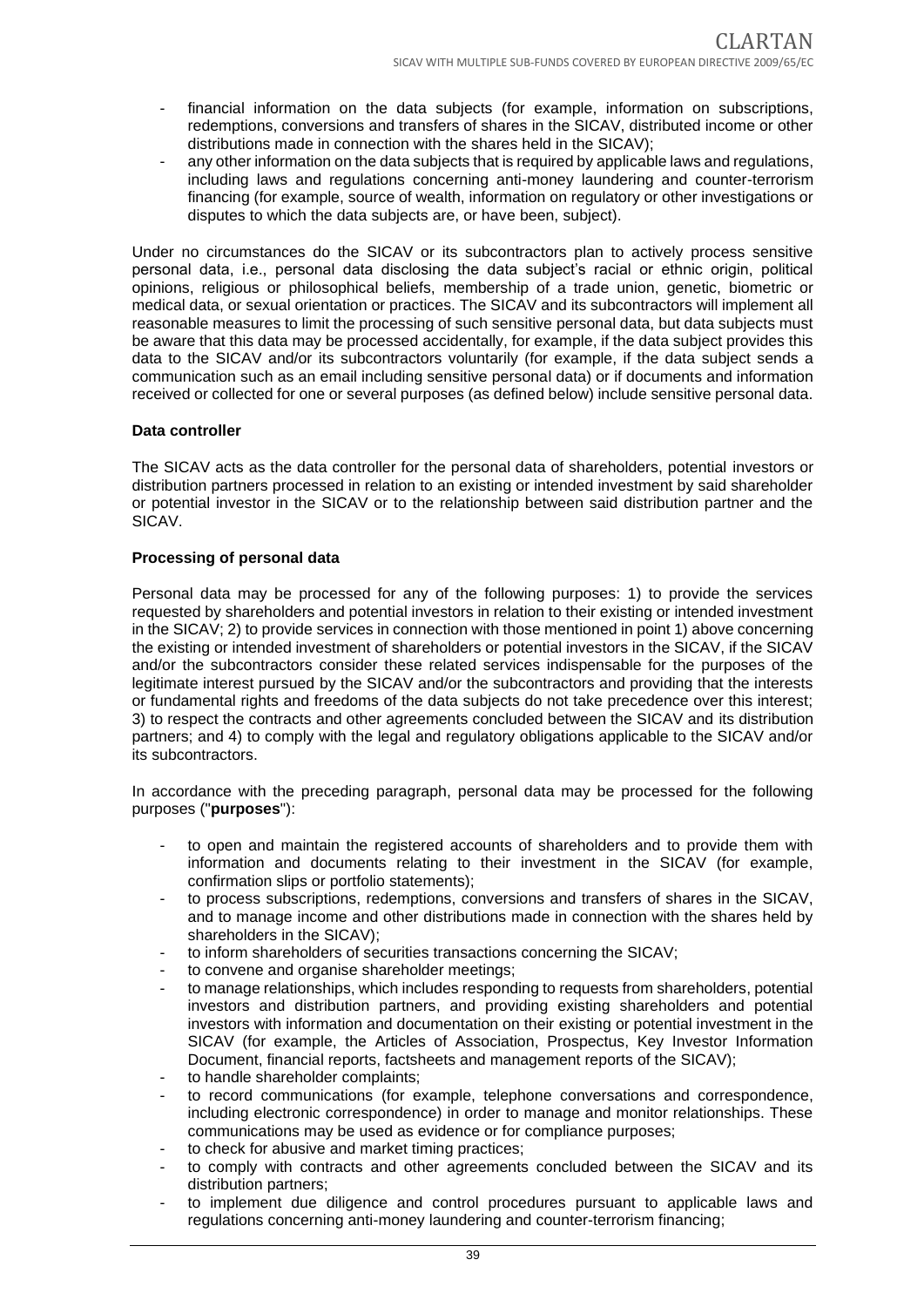- to disclose certain data to the competent authorities in accordance with the laws and regulations of Luxembourg and other countries (including those relating to FATCA and the CRS);
- to comply with the general terms and conditions of the SICAV or to protect the rights of the SICAV or its subcontractors (as defined hereinafter) as part of legal claims, disputes, arbitration or similar proceedings.

In order to achieve these various purposes, personal data may be collected or received directly from the data subjects, indirectly via external sources including all sources accessible to the public, or via third-party subscription services.

A shareholder or potential investor in the SICAV, a distribution partner of the SICAV or a related person of such a shareholder, potential investor or distribution partner may refuse to provide the personal data required by the SICAV or on its behalf. In this case, the SICAV may not be able, and may therefore refuse: 1) to provide the services requested by this shareholder or potential investor relating to their existing or intended investment in the SICAV; 2) to provide services in connection with those mentioned in point 1) above, which the SICAV and/or the subcontractors consider indispensable for the purposes of the legitimate interest pursued by the SICAV and/or the subcontractors in connection with the existing or potential investment of shareholders and potential investors in the SICAV; 3) to comply with contracts and other agreements concluded between the SICAV and its distribution partners; and 4) to continue the relationship between the SICAV and the shareholder or between the SICAV and the distribution partner.

Subject to applicable legal limitation periods, which may vary dependent on the purposes for which the personal data has been obtained, this personal data will not be held longer than necessary given the purposes for which it was obtained. Personal data will be erased or rendered anonymous (or the equivalent) once it is no longer required to achieve the purposes for which it was obtained, except if: (i) processing of the personal data for a longer period is required by applicable legal or regulatory provisions; or (ii) it is required in order to comply with the general terms and conditions of the SICAV or to protect the rights of the SICAV or its subcontractors as part of legal claims, disputes, arbitration or similar proceedings.

#### **Transfer of personal data**

To achieve the various purposes, the SICAV uses the services of representatives, subrepresentatives and service providers (such as the management company, the central administration agent or its representative, the domiciliation agent and the custodian of the SICAV) and may delegate the processing of personal data to these representatives, sub-representatives and service providers (the "**subcontractors**"), and may therefore transfer this personal data to them, subject to compliance with applicable laws and regulations.

The subcontractors may delegate the processing of personal data to one or more of their agents or representatives located in or outside of the European Economic Area ("**EEA**").

Subcontractors may also process personal data for their own purposes and outside of the scope of their role as subcontractor to the SICAV, in which case the subcontractors shall be considered as separate data controllers and shall be directly liable to the data subjects when processing the data for their own purposes.

To achieve the various purposes, the SICAV and its subcontractors may also transfer personal data: 1) in order to comply with applicable laws and regulations, including treaties or agreements concluded with or between Luxembourg and foreign governments (which includes laws relating to tax disclosures such as FATCA or the CRS), for example, authorities in Luxembourg or abroad, in order to respond to requests from public or government authorities such as tax authorities, or in order to cooperate with government or regulatory agencies or authorities or those responsible for the application of the law, securities exchanges and financial or other markets, or for other legal reasons, in which case said authorities or agencies could in turn transfer the personal data to equivalent authorities or agencies in other countries; 2) to central banks, regulators, approved central data repositories or reporting mechanisms located in Luxembourg or abroad; 3) to their external auditors; 4) to courts, counterparties in disputes, external or other legal advisors as part of legal claims, disputes, arbitration or other similar proceedings in order to comply with the general terms and conditions of the SICAV or to protect the rights of the SICAV or the subcontractors versus a data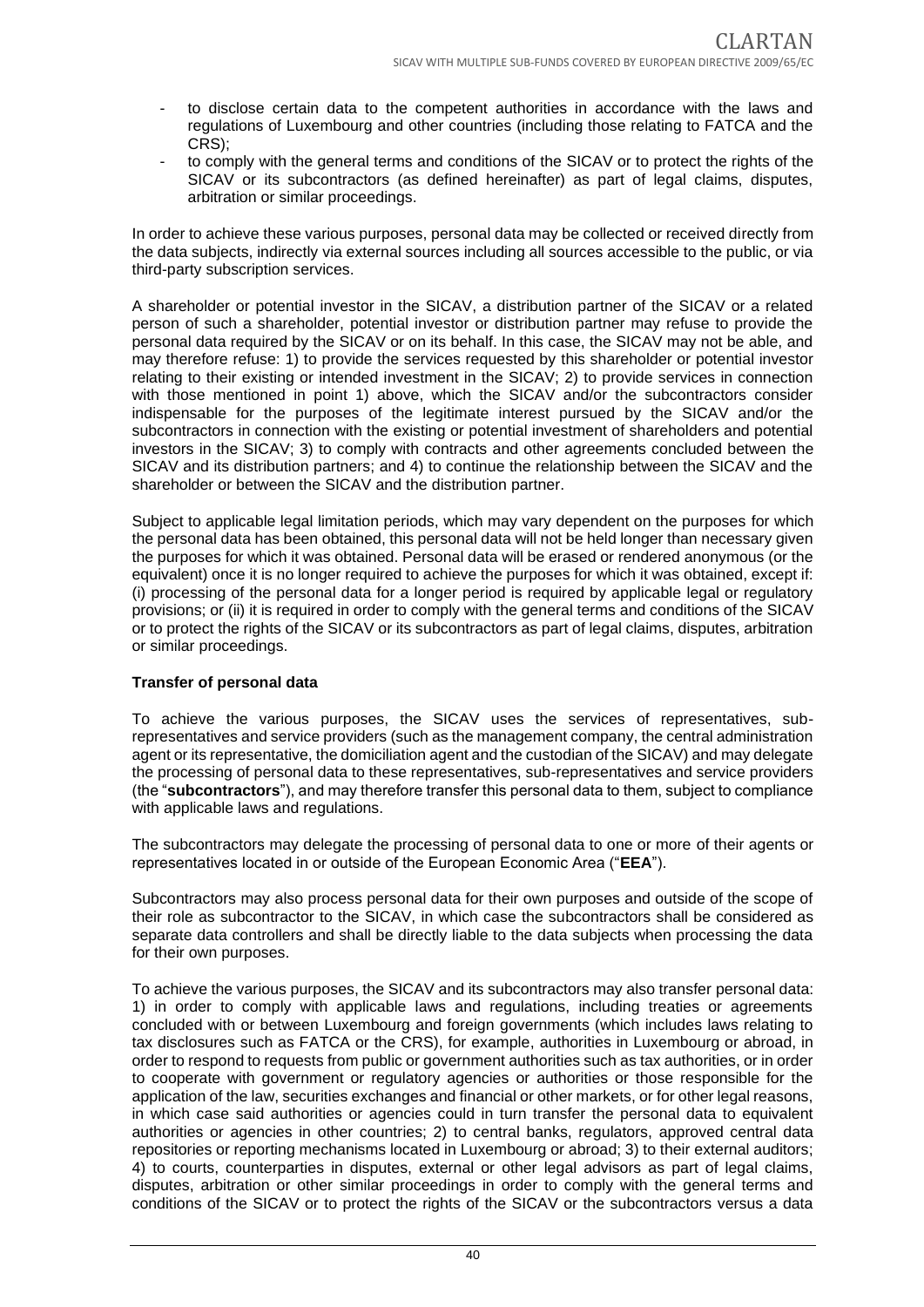subject; or 5) in order to grant legitimacy to third-parties in the event of a merger of the SICAV or a sub-fund of the SICAV.

Subcontractors may also transfer personal data to the SICAV and to other subcontractors of the SICAV in order to enable them to achieve the various purposes.

The transfer of personal data may include the transfer to jurisdictions within the EEA or to other jurisdictions provided: 1) that the European Union considers that these other jurisdictions provide an adequate level of protection; 2) appropriate safeguards have been implemented if the European Commission does not consider that these other jurisdictions offer an adequate level of protection; or 3) the transfer is covered by one of the derogations for specific situations as provided for by applicable laws and regulations.

#### **Rights of data subjects**

Subject to the laws and regulations applicable to the SICAV and/or its subcontractors, each data subject has:

- the right of access to their personal data;
- the right to rectification of their personal data if this data is inaccurate or incomplete;
- the right to withdraw any consent to the processing of personal data that has been given to the SICAV, it being understood that in order to achieve the various purposes, the SICAV and its subcontractors do not require the consent of data subjects to process their personal data;
- the right to erasure of their personal data in certain circumstances;
- the right to restriction of processing of his/her personal data, or the right to object to their processing in certain circumstances;
- the right to lodge a complaint with the relevant data protection agency;
- the right to receive their personal data in a structured, commonly used, machine-readable format, and to request its transfer to another data controller.

Should a data subject wish to exercise any of the rights outlined above, a request should be sent by mail to the registered office of the SICAV. Requests will be handled in accordance with applicable laws and regulations.

Even if a data subject objects to the processing of their personal data and requests its erasure, the SICAV and/or the subcontractors may nevertheless be authorised to continue to process this data if: i) this is required pursuant to the legal or regulatory obligations applicable to the SICAV or its subcontractors; ii) this is required in order to achieve one or several of the purposes, or the purposes as a whole; or iii) this is necessary to comply with the general terms and conditions of the SICAV or to protect the rights of the SICAV and/or the subcontractors as part of legal claims, disputes, arbitration or similar proceedings.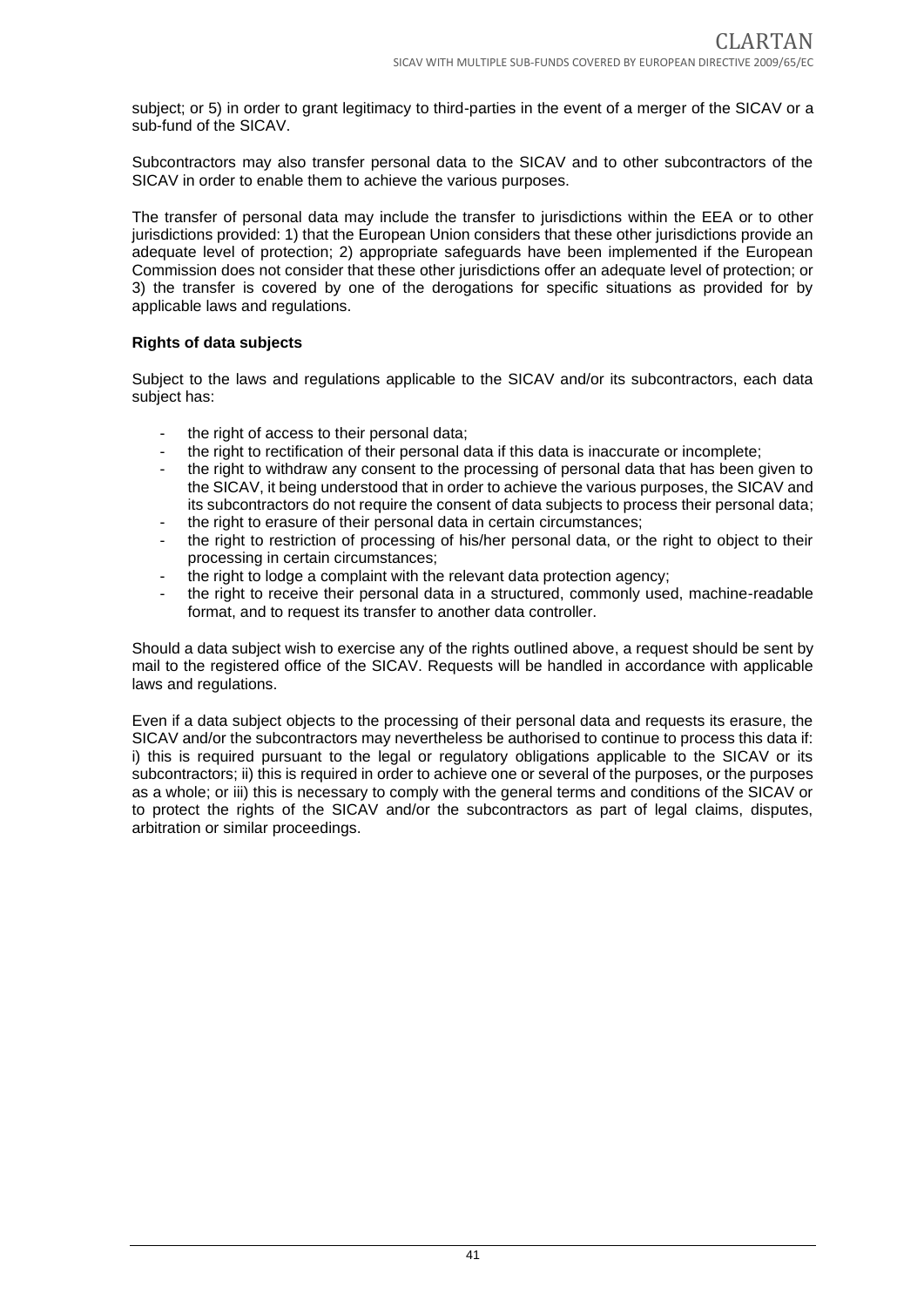# **CLARTAN**

# **Sub-fund factsheets**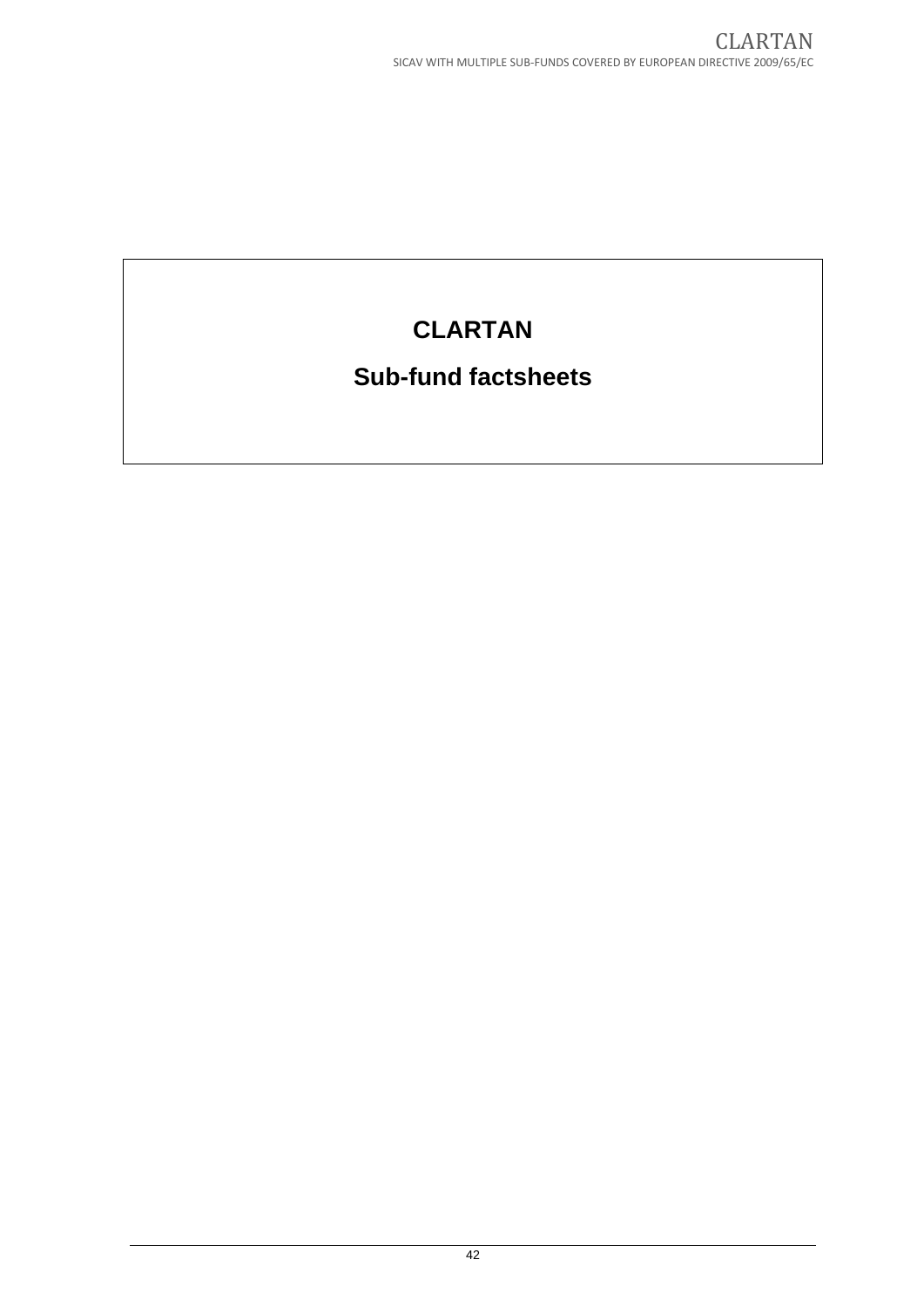# **CLARTAN – VALEURS**

|                             |        | <b>INVESTMENT POLICY</b>                                                                                                                                                                                                                                                                                                                                                                                                                                                                                                                                                                                                                                                                                                                                                                                                                                                                    |
|-----------------------------|--------|---------------------------------------------------------------------------------------------------------------------------------------------------------------------------------------------------------------------------------------------------------------------------------------------------------------------------------------------------------------------------------------------------------------------------------------------------------------------------------------------------------------------------------------------------------------------------------------------------------------------------------------------------------------------------------------------------------------------------------------------------------------------------------------------------------------------------------------------------------------------------------------------|
| Objective of the Sub-fund > |        | CLARTAN - VALEURS (the "Sub-fund") aims to deliver a positive<br>absolute performance and outperform the main global stock markets<br>(essentially the stock markets of OECD countries) over a period of<br>more than five years.<br>To achieve this, the fund mainly invests in the shares of companies<br>that are listed, for the most part, on the financial markets of OECD<br>countries, and in bonds rated AA or above by Standard & Poor's or<br>equivalent.                                                                                                                                                                                                                                                                                                                                                                                                                        |
| <b>Benchmark</b>            | $\geq$ | Investors' attention is drawn to the fact that as the management style<br>(see below) is discretionary, the composition of the portfolio will not<br>reflect the composition of a benchmark index at a geographic or<br>sector level. However, the Morningstar Developed Markets net return<br>index denominated in euro may be used as an ex-post performance<br>indicator.                                                                                                                                                                                                                                                                                                                                                                                                                                                                                                                |
|                             |        | Morningstar Developed Markets, which is calculated by the company<br>Morningstar and is denominated in euro, is an index of the equity<br>markets of the most developed countries, which measures the<br>performance of regional developed markets targeting 97% of the<br>most important securities in terms of stock market capitalisation, and<br>is calculated in euro each day by Morningstar based on closing<br>prices. One of the versions of the index reflects reinvested dividends<br>net of estimated tax deductions. Furthermore, this benchmark index<br>does not take account of the environmental, social and/or<br>governance (ESG) characteristics applied to the investment<br>methodology specific to the sub-fund. For more information on the<br>calculation<br>method<br>for<br>the<br>index<br>refer<br>please<br>the<br>to<br>website:www.indexes.morningstar.com. |
|                             |        | Monitoring this index on a daily basis may impede investor<br>understanding.                                                                                                                                                                                                                                                                                                                                                                                                                                                                                                                                                                                                                                                                                                                                                                                                                |
| <b>Investment strategy</b>  | >      | The Sub-fund has adopted a bottom-up strategy, which means that<br>the financial analysis of individual companies is more important in<br>making investment decisions than the perception of the financial<br>markets and the political and economic environment, which play a<br>secondary role.                                                                                                                                                                                                                                                                                                                                                                                                                                                                                                                                                                                           |
|                             |        | The management committee of the Sub-fund applies investment<br>rules involving the selection of listed companies according to both<br>qualitative criteria (which focus on long-term profitability) as well as<br>its own valuation criteria (which make it possible to determine the<br>discount required for investment).                                                                                                                                                                                                                                                                                                                                                                                                                                                                                                                                                                 |
|                             |        | The portfolio is concentrated on a few dozen companies. Close<br>monitoring of a small number of holdings enables a deeper<br>knowledge of each.                                                                                                                                                                                                                                                                                                                                                                                                                                                                                                                                                                                                                                                                                                                                            |
|                             |        | Moreover, adherence to the stock selection criteria may mean that<br>the Sub-fund is not entirely invested in equities. In this case,<br>investments may therefore be made in bonds rated AA or above by<br>Standard & Poor's or equivalent.                                                                                                                                                                                                                                                                                                                                                                                                                                                                                                                                                                                                                                                |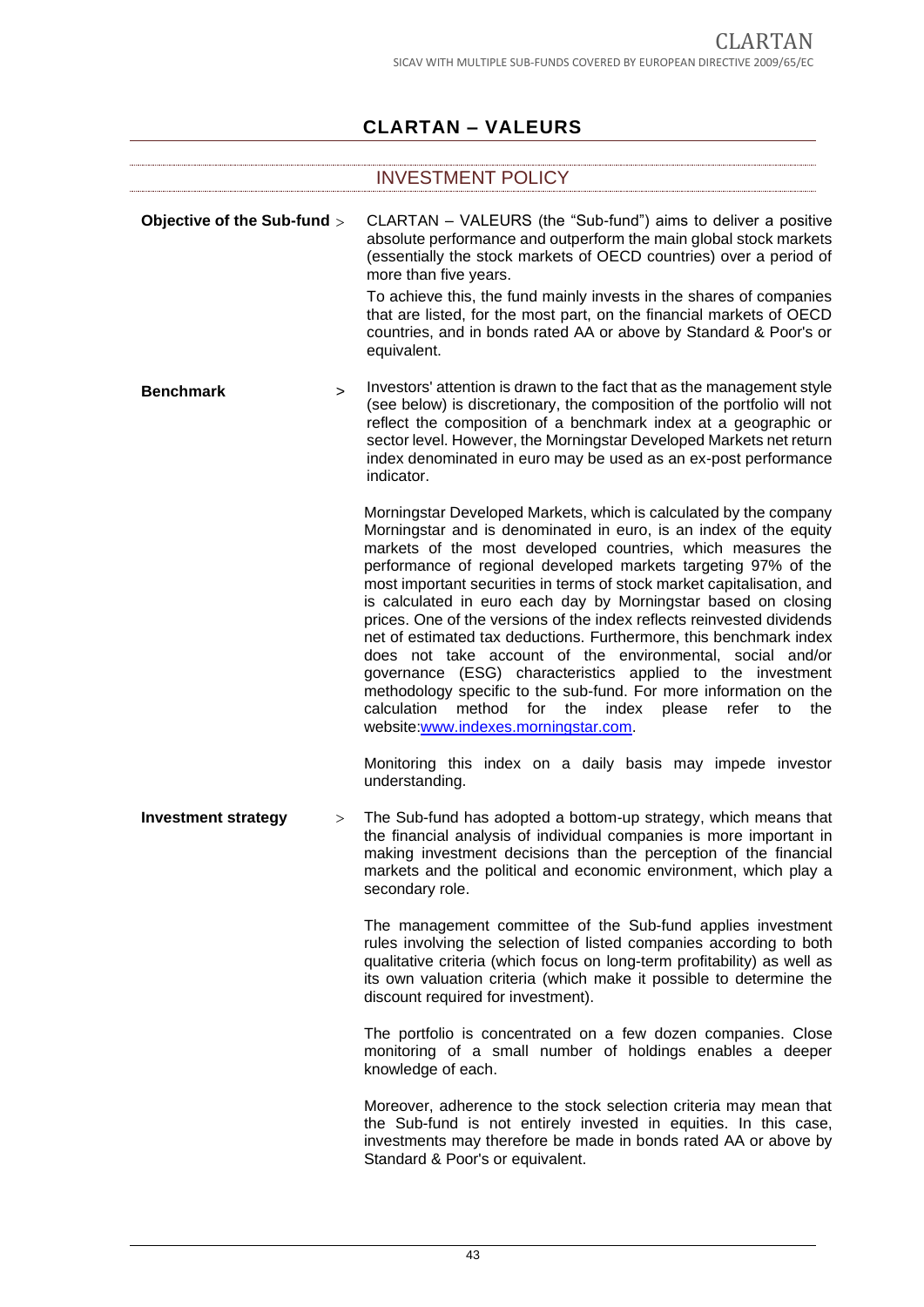The allocation of capital is driven by the expected actuarial performance of each stock as well as the goal of the reliable longterm performance of the portfolio.

The movement of share prices over time, estimates of long-term economic value and the visibility of corporate earnings may therefore lead to shifts within the Sub-fund.

The sub-fund applies a socially responsible investment policy as defined in chapter 8 of this prospectus, so integrating environmental, social and governance (ESG) factors. The environmental criteria applied to this Sub-fund do not correspond to sustainable investments or environmental objectives as defined by Regulation (EU) 2020/852. For more information on the integration of ESG factors and the application of the ESG methodology, investors may consult the aforementioned chapter or visit the website [www.clartan.com.](http://www.clartan.com/)

**Investment policy** > In this respect, a minimum of 75% of the Sub-fund's net assets will be invested in the equities of listed companies with their registered office in an OECD country.

> The Sub-fund may invest up to 100% of its net assets in the equities of companies outside the eurozone.

> On an occasional basis, the Sub-fund may invest up to 20% of its net assets:

- in the equities of listed companies in emerging countries outside the OECD;
- in equities of Chinese companies an in particular in China Ashares listed on the markets of the People's Republic of China through Shanghai-Hong Kong Stock Connect and Shenzhen-Hong Kong Stock Connect;
- ;in securities similar to equities or bonds, such as convertible bonds, warrants, preferred shares, investment certificates or participation certificates.

Equity exposure (after taking into account derivative financial instruments) may vary from 0% to 100%.

Investments in equities will be made without any restriction on sector, capitalisation or currency.

For the purpose of investing its cash holdings, the Sub-fund may invest up to 25% of its net assets in bonds of issuers rated at least AA by Standards & Poor's or equivalent. The Sub-fund does not invest in contingent convertible bonds ("CoCo bonds").

The Sub-fund may invest up to 10% of its net assets in UCITS and/or other UCIs, including money market UCITS.

*Markets in which the Sub-fund may operate:*

The Sub-fund may use derivative financial instruments (futures or options) traded on French and foreign regulated markets or over-thecounter.

*Risks that may be managed by the fund manager:*

The Sub-fund may hedge equity, interest rate and foreign exchange risk.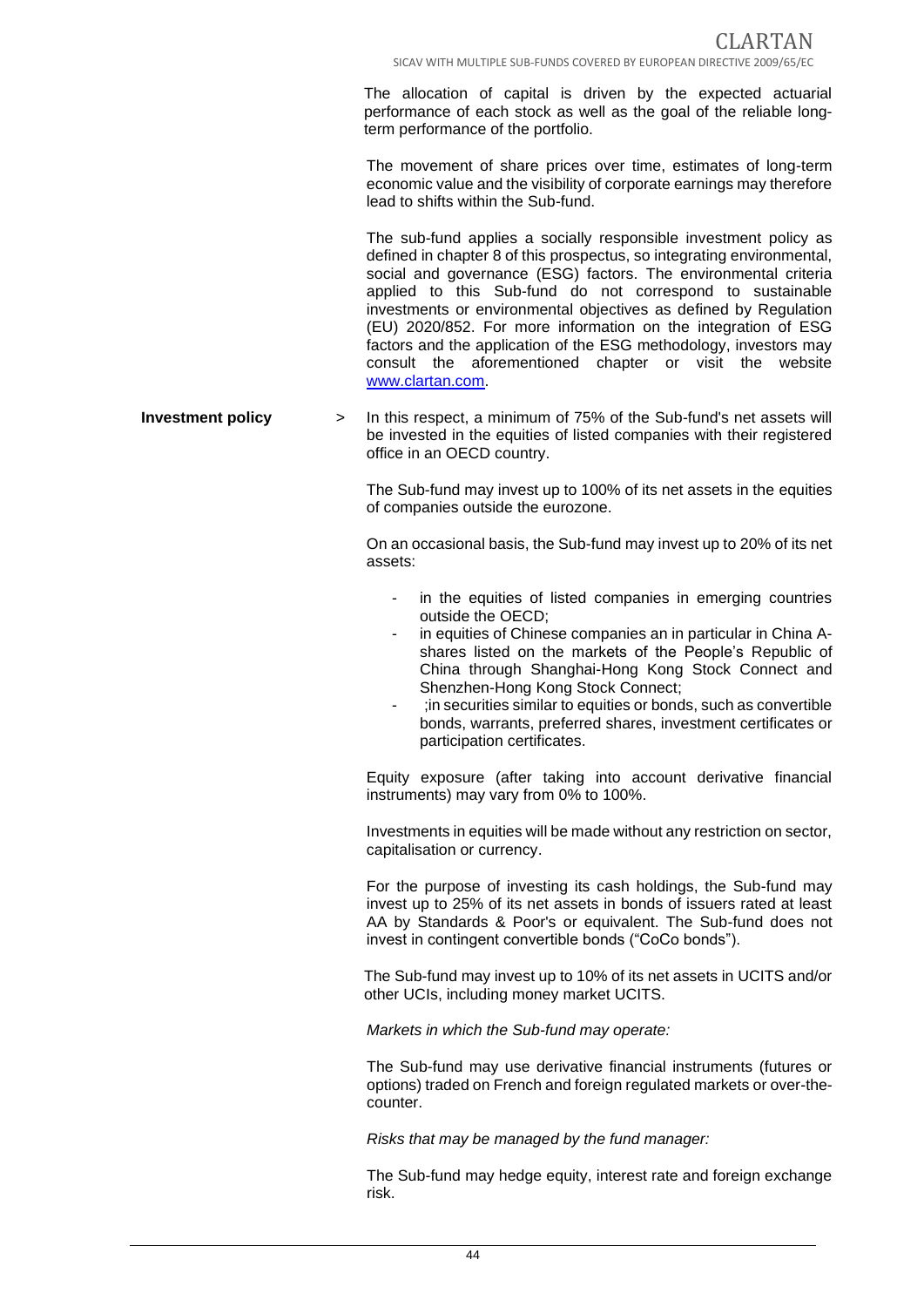#### *Type of management:*

The Sub-fund may take positions with a view to hedging all or part of the portfolio and/or achieving a performance objective.

#### *Type of instruments used:*

The derivative financial instruments that may be used are:

- call and put options, covered by securities held in the portfolio;
- short-term call options, with a maturity of less than two months, and put options on indices relevant to the composition of the equity portfolio, i.e. regional indices of OECD countries;
- call and put options, where the Sub-fund has the necessary cash available to exercise them and provided that the commitment ratios are respected;
- futures, where the Sub-fund has the necessary cash available (buyer) or covered by securities in the portfolio (seller) and provided that the commitment ratios are respected;
- futures (seller) on indices relevant to the composition of the equity portfolio, i.e. regional indices of OECD countries;
- currency options, currency swaps and forward foreign exchange contracts to hedge the Sub-fund's foreign currency commitments;
- interest rate swaps to hedge the Sub-fund's commitments in fixed income products;
- performance swaps.

*Strategy for using derivative financial instruments to achieve the investment objective:*

The use of forward derivative financial instruments will not generate any overexposure and may result in equity exposure representing 0% to 100% of the Sub-fund.

Derivative financial instruments may only be entered into with counterparties that are credit institutions selected by the Management Company in accordance with its best execution/best selection policy and its procedure for approving new counterparties.

The counterparty for the abovementioned forward derivative financial instruments will have no discretionary powers over the composition of the Sub-fund's investment portfolio or the assets underlying the forward derivative financial instruments.

The envisaged proportion of the Sub-fund's net asset value allocated to total return swaps is less than 3%. Under normal market conditions, the maximum proportion of the Sub-fund's net asset value allocated to total return swaps is less than 10%.

- **Reference currency**  $\rightarrow$  EUR
- **Investment horizon** > More than 5 years
- **Risk management** > Commitment approach.
- 
- **Risk factors** Investors are advised to consult section 7. of this Prospectus, "Risks associated with an investment in the SICAV", for information about the potential risks associated with an investment in this Sub-fund.

## INVESTMENT MANAGER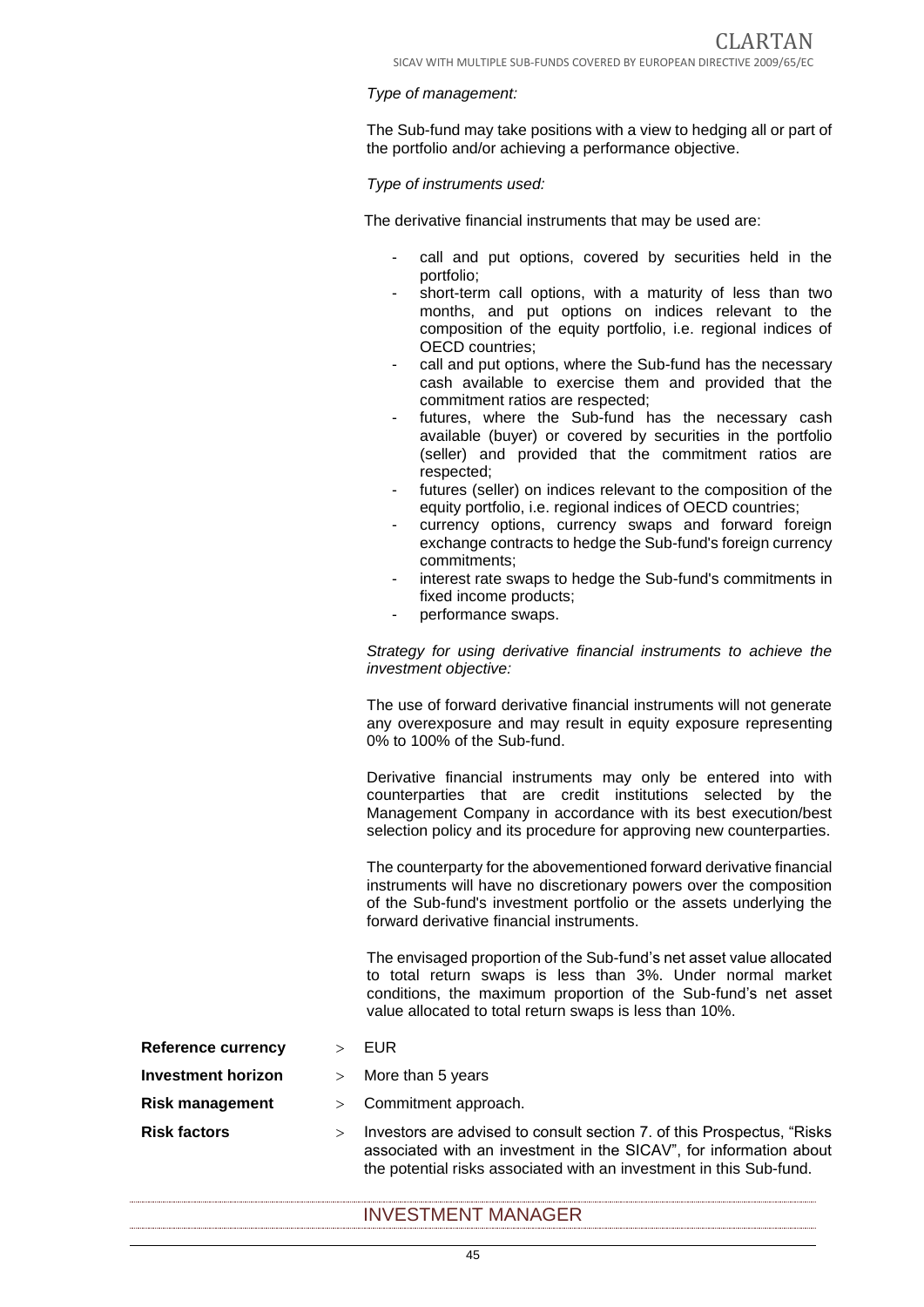#### **Management Company** CLARTAN ASSOCIES is subject to the supervision of the *Autorité des marchés financiers* (France).

# FEES AND CHARGES PAYABLE BY THE SHAREHOLDER

| <b>Subscription fee</b> | $\geq$ | No more than 3% of the subscription amount payable to entities<br>and agents involved in the marketing and investment of shares. |
|-------------------------|--------|----------------------------------------------------------------------------------------------------------------------------------|
|                         |        | No subscription fee will be charged for Class I shares.                                                                          |
| <b>Redemption fee</b>   |        | None.                                                                                                                            |
| <b>Conversion fee</b>   |        | None.                                                                                                                            |

### FEES AND EXPENSES PAYABLE BY THE SUB-FUND

| <b>Management Fee</b><br>$\geq$                                                              | For Class C shares:                                                                                                                                                                                                                          |
|----------------------------------------------------------------------------------------------|----------------------------------------------------------------------------------------------------------------------------------------------------------------------------------------------------------------------------------------------|
|                                                                                              | 1.80% per annum on the basis of the average net assets of the<br>relevant share class.                                                                                                                                                       |
|                                                                                              | For Class D shares:                                                                                                                                                                                                                          |
|                                                                                              | 1.80% per annum on the basis of the average net assets of the<br>relevant share class.                                                                                                                                                       |
|                                                                                              | For Class I shares:                                                                                                                                                                                                                          |
|                                                                                              | 1.20% per annum on the basis of the average net assets of the<br>relevant share class.                                                                                                                                                       |
|                                                                                              | In addition, the Management Company may charge the sub-fund<br>with the costs of financial research, and as from 12 October 2020<br>the costs of non-financial research used by the Management<br>Company in the management of the sub-fund. |
| Custodian fee (excluding><br>transaction<br>costs<br>and<br>correspondent bank fees)         | Holding fees up to a maximum of 0.04% p.a., on the basis of the<br>Sub-fund's average net assets.                                                                                                                                            |
|                                                                                              | Custody fees up to a maximum of 0.02% p.a., on the basis of the<br>Sub-fund's average net assets.                                                                                                                                            |
|                                                                                              | Cash flow monitoring fees up to a maximum of EUR 800 per month<br>for the Sub-fund.                                                                                                                                                          |
|                                                                                              | The aforementioned fees are expressed net of VAT.                                                                                                                                                                                            |
| <b>Other</b><br>Management><br><b>Company fees and Central</b><br><b>Administration fees</b> | Maximum of 0.15% per annum on the basis of the Sub-fund's<br>average net assets.                                                                                                                                                             |
| Other fees and expenses >                                                                    | The Sub-fund shall also pay other operating expenses, as<br>described in article 31 of the SICAV's Articles of Incorporation.                                                                                                                |

| <b>DISTRIBUTION OF SHARES</b>               |                    |                  |                 |  |
|---------------------------------------------|--------------------|------------------|-----------------|--|
| Share classes offered for ><br>subscription | <b>Share class</b> | <b>ISIN code</b> | <b>Currency</b> |  |
|                                             | IC shares          | LU1100076550     | EUR             |  |
|                                             | <b>D</b> shares    | LU1100076634     | EUR             |  |

**I** shares LU1100076717 EUR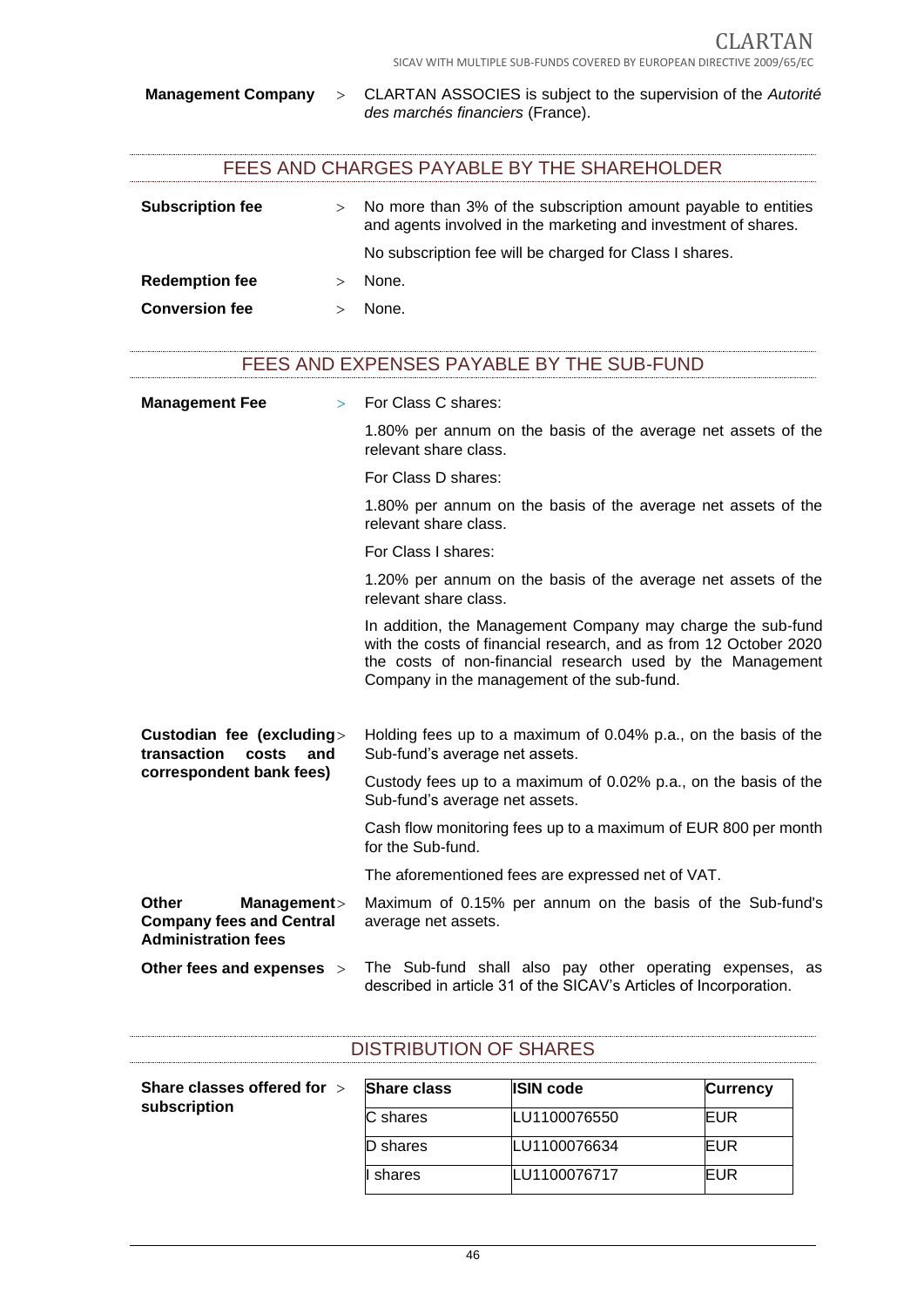CLARTAN SICAV WITH MULTIPLE SUB-FUNDS COVERED BY EUROPEAN DIRECTIVE 2009/65/EC

**Form of the shares** > Shares are issued in registered form by recording the investor's name on the register of shareholders. Shares may be held and traded via a recognised clearing system.

Fractions of shares may be issued, up to 0.0001 of a share.

| <b>Minimum initial</b>                                      | $\geq$ | <b>Share class</b>                                                                                             | Minimum initial investment                                                                                                                                                                                                                                                                                                                                       |
|-------------------------------------------------------------|--------|----------------------------------------------------------------------------------------------------------------|------------------------------------------------------------------------------------------------------------------------------------------------------------------------------------------------------------------------------------------------------------------------------------------------------------------------------------------------------------------|
| investment                                                  |        |                                                                                                                |                                                                                                                                                                                                                                                                                                                                                                  |
|                                                             |        | C shares                                                                                                       | <b>EUR 100</b>                                                                                                                                                                                                                                                                                                                                                   |
|                                                             |        | D shares                                                                                                       | <b>EUR 100</b>                                                                                                                                                                                                                                                                                                                                                   |
|                                                             |        | shares                                                                                                         | <b>EUR 1,000</b>                                                                                                                                                                                                                                                                                                                                                 |
|                                                             |        |                                                                                                                | The SICAV's Board of Directors may at its sole discretion decide to<br>accept all the subscription requests received on a given valuation<br>day without applying the minimum initial subscription requirement.                                                                                                                                                  |
| Subscriptions,<br>redemptions and<br>conversions            | >      |                                                                                                                | Subscription, redemption and conversion requests received by<br>EUROPEAN FUND ADMINISTRATION before 15:00 the day<br>before a Valuation Day are accepted at the NAV of that Valuation<br>Day, subject to the payment of fees indicated above in the sections<br>"FEES AND CHARGES PAYABLE BY THE SHAREHOLDER" and<br>"FEES AND CHARGES PAYABLE BY THE SUB-FUND". |
|                                                             |        |                                                                                                                | Subscriptions and redemptions must be paid up no later than three<br>bank business days in Luxembourg following the Valuation Day.                                                                                                                                                                                                                               |
| <b>Valuation Day</b>                                        | >      |                                                                                                                | All bank business days in Luxembourg and in France, or if not a<br>bank business day in both Luxembourg and France, on the next<br>bank business day common to both countries.                                                                                                                                                                                   |
| <b>Publication of the NAV</b>                               | $\geq$ | (www.clartan.com).                                                                                             | At the registered office of the SICAV, at the offices of the<br>Management Company and on the CLARTAN ASSOCIES website                                                                                                                                                                                                                                           |
|                                                             |        | POINTS OF CONTACT                                                                                              |                                                                                                                                                                                                                                                                                                                                                                  |
| Subscriptions,<br>redemptions, conversions<br>and transfers | $\geq$ | EUROPEAN FUND ADMINISTRATION<br>Fax: +352 48 65 61 8002                                                        |                                                                                                                                                                                                                                                                                                                                                                  |
| <b>Document request</b>                                     | $\geq$ | <b>CLARTAN ASSOCIES</b><br>Tel.: +33 (0)1 53 77 60 80<br>Email contact@clartan.com<br>Website: www.clartan.com | For information on the social, environmental and governance (ESG)<br>criteria applied, please visit the website www.clartan.com.                                                                                                                                                                                                                                 |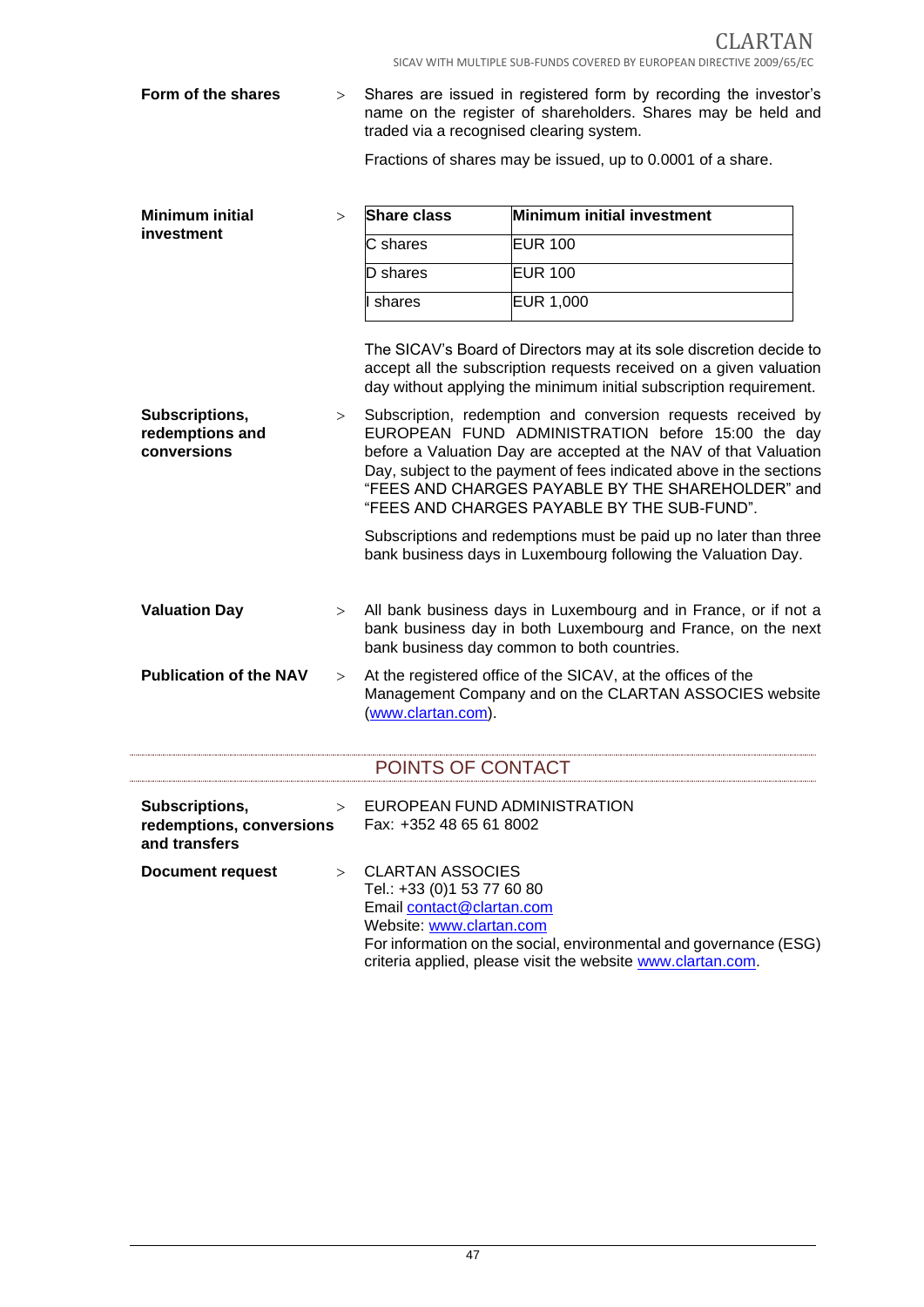# **CLARTAN – EUROPE**

|                             |          | <b>INVESTMENT POLICY</b>                                                                                                                                                                                                                                                                                                                                                                                                                                                                                                                                                                                                                                                                                                                                                                                                                                                                                                                                                        |
|-----------------------------|----------|---------------------------------------------------------------------------------------------------------------------------------------------------------------------------------------------------------------------------------------------------------------------------------------------------------------------------------------------------------------------------------------------------------------------------------------------------------------------------------------------------------------------------------------------------------------------------------------------------------------------------------------------------------------------------------------------------------------------------------------------------------------------------------------------------------------------------------------------------------------------------------------------------------------------------------------------------------------------------------|
|                             |          |                                                                                                                                                                                                                                                                                                                                                                                                                                                                                                                                                                                                                                                                                                                                                                                                                                                                                                                                                                                 |
| Objective of the Sub-fund > |          | The objective of CLARTAN - EUROPE (the "Sub-fund") is to<br>outperform the main European stock markets over a period of more<br>than five years.                                                                                                                                                                                                                                                                                                                                                                                                                                                                                                                                                                                                                                                                                                                                                                                                                                |
|                             |          | To achieve this objective, the Sub-fund invests a minimum of 75% of<br>its assets in the equities of companies listed on a financial market,<br>and with the registered office in, a Member State of the European<br>Union or a country in the European Economic Area, and a maximum<br>of 25% in equities of companies listed on a financial market, and with<br>the registered office in, a country belonging to the Council of Europe.                                                                                                                                                                                                                                                                                                                                                                                                                                                                                                                                       |
| <b>Benchmark</b>            | $\geq$   | Investors' attention is drawn to the fact that as the management style<br>(see below) is discretionary, the composition of the portfolio will not<br>reflect the composition of a benchmark index at a geographic or<br>sector level. However, the Morningstar Developed Markets Europe<br>net return index denominated in euro may be used as an ex-post<br>performance indicator.                                                                                                                                                                                                                                                                                                                                                                                                                                                                                                                                                                                             |
|                             |          | Morningstar Developed Markets Europe, which is calculated by the<br>company Morningstar and is denominated in euros, is an index of the<br>equity markets of the most developed European countries, which<br>measures the performance of regional European developed markets<br>targeting 97% of the most important securities in terms of stock<br>market capitalisation, and is calculated in euros each day by<br>Morningstar based on closing prices. One of the versions of the index<br>reflects reinvested dividends net of estimated tax deductions.<br>Furthermore, this benchmark index does not take account of the<br>environmental, social and/or governance (ESG) characteristics<br>applied to the investment methodology specific to the sub-fund. For<br>more information on the calculation method for the index please refer<br>to the website: www.indexes.morningstar.com.<br>Monitoring this index on a daily basis may impede investor<br>understanding. |
| <b>Investment strategy</b>  | $\rm{>}$ | The Sub-fund has adopted a bottom-up strategy, which means that<br>the financial analysis of individual companies is more important in<br>making investment decisions than the perception of the financial<br>markets and the political and economic environment, which play a<br>secondary role.                                                                                                                                                                                                                                                                                                                                                                                                                                                                                                                                                                                                                                                                               |
|                             |          | The management committee of the Sub-fund applies investment<br>rules involving the selection of listed companies according to both<br>qualitative criteria (which focus on long-term profitability) as well as<br>its own valuation criteria (which make it possible to determine the<br>discount required for investment).                                                                                                                                                                                                                                                                                                                                                                                                                                                                                                                                                                                                                                                     |
|                             |          | The portfolio is concentrated on a few dozen companies. Close<br>monitoring of a small number of holdings enables a deeper<br>knowledge of each.                                                                                                                                                                                                                                                                                                                                                                                                                                                                                                                                                                                                                                                                                                                                                                                                                                |
|                             |          | Moreover, adherence to the stock selection criteria may mean that<br>the Sub-fund is not entirely invested in equities. In this case,<br>investments may therefore be made in bonds rated AA or above by<br>Standard & Poor's or equivalent.                                                                                                                                                                                                                                                                                                                                                                                                                                                                                                                                                                                                                                                                                                                                    |
|                             |          | The allocation of capital is driven by the expected actuarial<br>performance of each stock as well as the goal of the reliable long-<br>term performance of the portfolio.                                                                                                                                                                                                                                                                                                                                                                                                                                                                                                                                                                                                                                                                                                                                                                                                      |
|                             |          | The movement of share prices over time, estimates of long-term<br>economic value and the visibility of corporate earnings may therefore<br>lead to shifts within the Sub-fund.                                                                                                                                                                                                                                                                                                                                                                                                                                                                                                                                                                                                                                                                                                                                                                                                  |
|                             |          | The sub-fund applies a socially responsible investment policy as<br>defined in chapter 8 of this prospectus, so integrating environmental,                                                                                                                                                                                                                                                                                                                                                                                                                                                                                                                                                                                                                                                                                                                                                                                                                                      |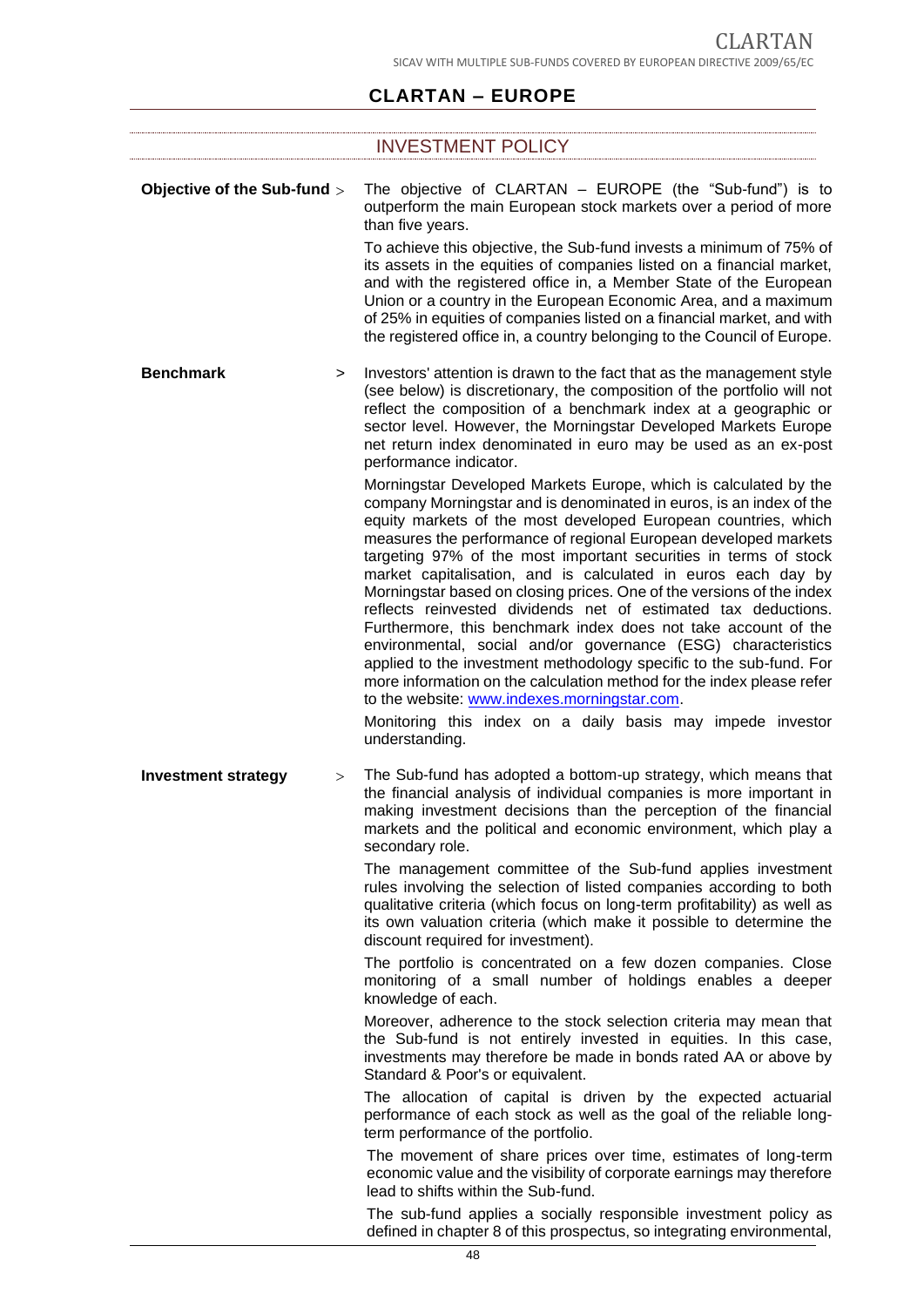social and governance (ESG) factors. The environmental criteria applied to this Sub-fund do not correspond to sustainable investments or environmental objectives as defined by Regulation (EU) 2020/852. For more information on the integration of ESG factors and the application of the ESG methodology, investors may consult the aforementioned chapter or visit the website www.clartan.com.

- **Investment policy**  $\rightarrow$  As a result. The Sub-fund will invest:
	- at least 75% of its net assets in the equities of listed companies which have their registered office in a Member State of the European Union or a country in the European Economic Area;
	- up to 100% of its net assets in the equities of European companies based outside the eurozone;
	- up to 25% of its net assets in the equities of listed companies which have their registered office in a country belonging to the Council of Europe and not already belonging to the European Economic Area;
	- up to 20% of its net assets in the equities of listed companies which have their registered office in an emerging European country outside the OECD.

The Sub-fund may invest, on an occasional basis, up to 20% of its net assets in securities similar to equities or bonds, such as convertible bonds, warrants, preferred shares, investment certificates or participation certificates. The Sub-fund does not invest in contingent convertible bonds ("CoCo bonds").

Investments in equities will be made without any restriction on sector, capitalisation or currency.

For the purpose of investing its cash holdings, the Sub-fund may invest up to 25% of its net assets in bonds of issuers rated at least AA by Standards & Poor's or equivalent. The Sub-fund will not be invested in negotiable debt securities.

The Sub-fund may invest up to 10% of its net assets in shares/units of UCITS and/or other UCIs, including money market UCITS.

From time to time, the Sub-fund may use futures or options traded on French and foreign regulated markets or over-the-counter.

To cover the assets committed by the Sub-fund:

- hedging of equity risk: on a specific security held in the portfolio, through the purchase of put options covering the position;
- hedging of currency risk: currency options, currency swaps and forward foreign exchange contracts to cover the Subfund's foreign currency commitments.

To achieve a performance objective:

- on a specific security, through the sale of call options covered by securities in the portfolio;
- on a specific security, through the sale of put options where the Sub-fund has the necessary cash available to exercise them, and where the exercise of these options would mean that the Sub-fund's commitment ratios are respected. Where these put options may increase equity exposure, but within the limit of 100% of net assets.

The financial impact of the use of derivatives by the Sub-fund, including under exceptional market circumstances, will not lead to a change in the investment characteristics of the Sub-fund as described in the Key Investor Information Document (KIID), and the SICAV's Prospectus and Articles of Incorporation, in particular, as regards the minimum exposure to European equities of 75%.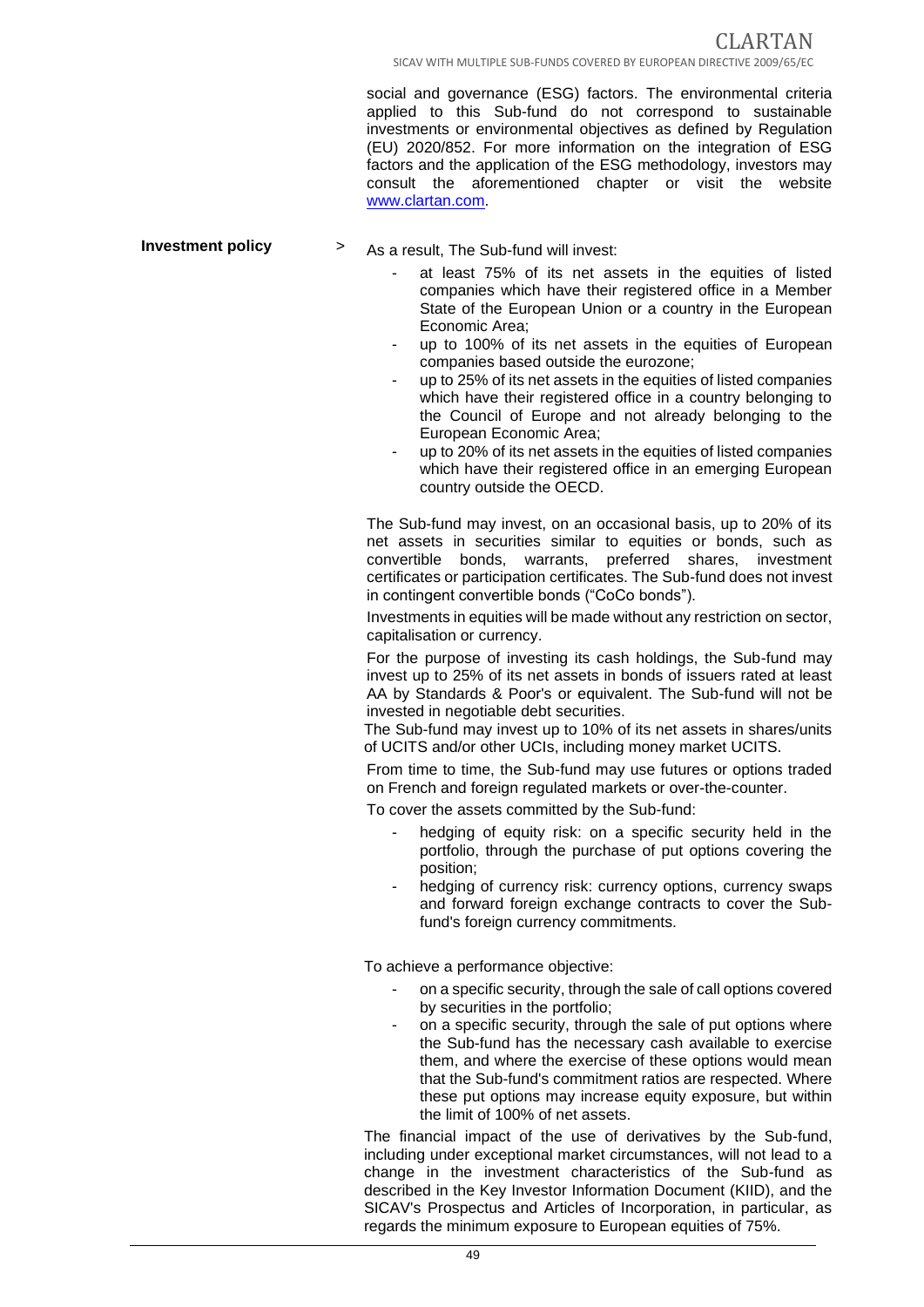| Reference currency        |        | EUR                                                                                                                                                                                                                  |
|---------------------------|--------|----------------------------------------------------------------------------------------------------------------------------------------------------------------------------------------------------------------------|
| <b>Investment horizon</b> | $\geq$ | More than 5 years                                                                                                                                                                                                    |
| <b>Risk management</b>    | >      | Commitment approach.                                                                                                                                                                                                 |
| <b>Risk factors</b>       | $\geq$ | Investors are advised to consult section 7. of this Prospectus, "Risks"<br>associated with an investment in the SICAV", for information about<br>the potential risks associated with an investment in this Sub-fund. |
|                           |        | <b>INVESTMENT MANAGER</b>                                                                                                                                                                                            |
| <b>Management Company</b> | $\geq$ | CLARTAN ASSOCIES is subject to the supervision of the Autorité<br>des marchés financiers (France).                                                                                                                   |
|                           |        | FEES AND CHARGES PAYABLE BY THE SHAREHOLDER                                                                                                                                                                          |
| <b>Subscription fee</b>   | $\geq$ | No more than 3% of the subscription amount payable to entities<br>and agents involved in the marketing and investment of shares.<br>No subscription fee will be charged for Class I shares.                          |

**Redemption fee**  $>$  None. **Conversion fee**  $>$  None.

| FEES AND EXPENSES PAYABLE BY THE SUB-FUND |
|-------------------------------------------|
|-------------------------------------------|

| <b>Management Fee</b>                                                                        | $>$ For Class C shares:                                                                                                                                                                                                                      |
|----------------------------------------------------------------------------------------------|----------------------------------------------------------------------------------------------------------------------------------------------------------------------------------------------------------------------------------------------|
|                                                                                              | 1.80% per annum on the basis of the average net assets of the<br>relevant share class.                                                                                                                                                       |
|                                                                                              | For Class D shares:                                                                                                                                                                                                                          |
|                                                                                              | 1.80% per annum on the basis of the average net assets of the<br>relevant share class.                                                                                                                                                       |
|                                                                                              | For Class I shares:                                                                                                                                                                                                                          |
|                                                                                              | 1.20% per annum on the basis of the average net assets of the<br>relevant share class.                                                                                                                                                       |
|                                                                                              | In addition, the Management Company may charge the sub-fund<br>with the costs of financial research, and as from 12 October 2020<br>the costs of non-financial research used by the Management<br>Company in the management of the sub-fund. |
| Custodian fee (excluding><br>transaction<br>costs<br>and<br>correspondent bank fees)         | Holding fees up to a maximum of 0.04% p.a., on the basis of the<br>Sub-fund's average net assets.                                                                                                                                            |
|                                                                                              | Custody fees up to a maximum of 0.02% p.a., on the basis of the<br>Sub-fund's average net assets.                                                                                                                                            |
|                                                                                              | Cash flow monitoring fees up to a maximum of EUR 800 per month<br>for the Sub-fund.                                                                                                                                                          |
|                                                                                              | The aforementioned fees are expressed net of VAT.                                                                                                                                                                                            |
| <b>Other</b><br>Management><br><b>Company fees and Central</b><br><b>Administration fees</b> | Maximum of 0.15% per annum on the basis of the Sub-fund's<br>average net assets.                                                                                                                                                             |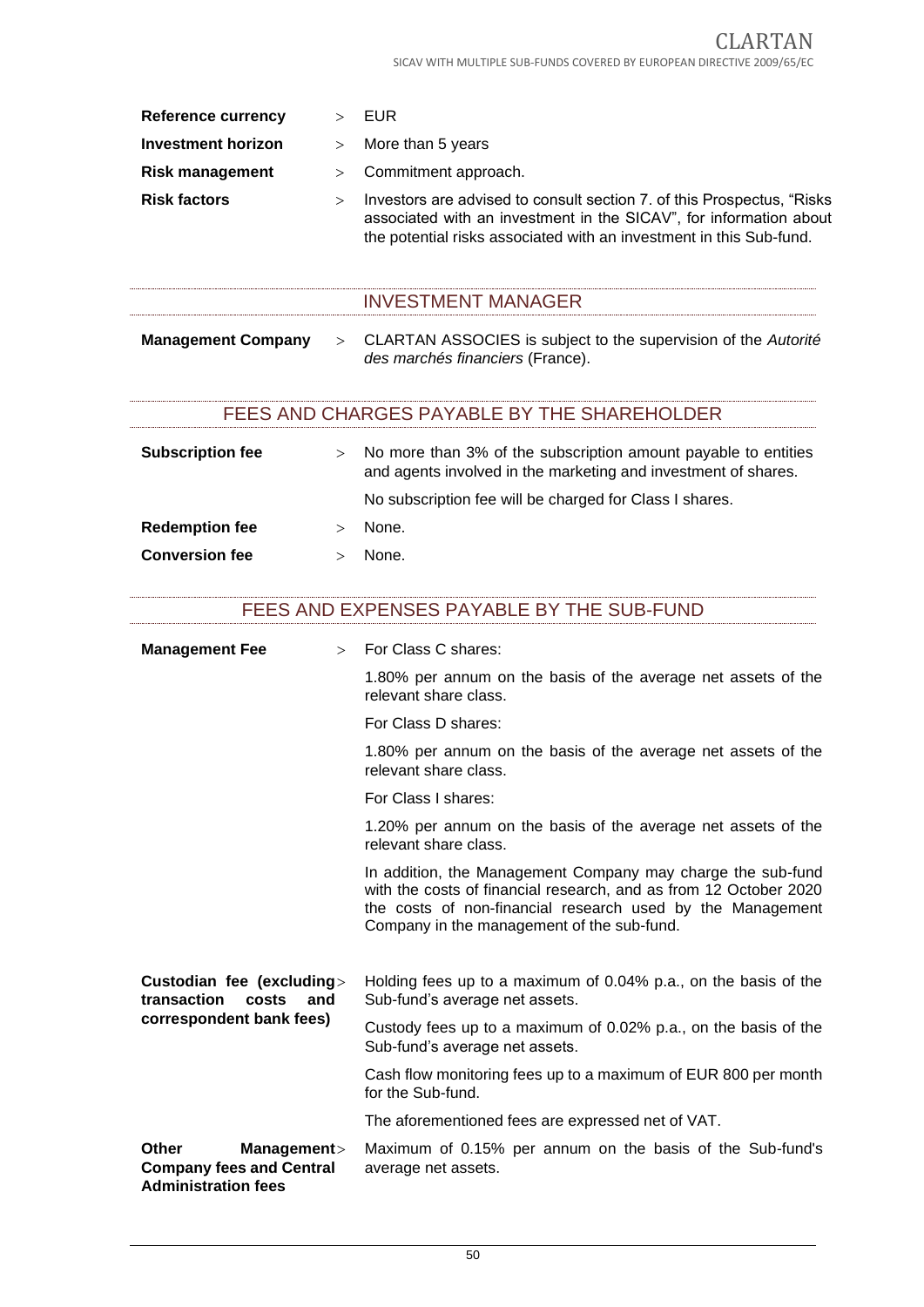**Other fees and expenses** The Sub-fund shall also pay other operating expenses, as described in article 31 of the SICAV's Articles of Incorporation.

| <b>DISTRIBUTION OF SHARES</b>                                                               |                                                                                               |                                                                                                                                                                                                                                                                                                                                                                                                                                                                                                                                                                                                                                                    |                 |  |
|---------------------------------------------------------------------------------------------|-----------------------------------------------------------------------------------------------|----------------------------------------------------------------------------------------------------------------------------------------------------------------------------------------------------------------------------------------------------------------------------------------------------------------------------------------------------------------------------------------------------------------------------------------------------------------------------------------------------------------------------------------------------------------------------------------------------------------------------------------------------|-----------------|--|
| Share classes offered for>                                                                  | <b>Share class</b>                                                                            | <b>ISIN code</b>                                                                                                                                                                                                                                                                                                                                                                                                                                                                                                                                                                                                                                   | <b>Currency</b> |  |
| subscription                                                                                | C shares                                                                                      | LU1100076808                                                                                                                                                                                                                                                                                                                                                                                                                                                                                                                                                                                                                                       | EUR             |  |
|                                                                                             | D shares                                                                                      | LU1100076980                                                                                                                                                                                                                                                                                                                                                                                                                                                                                                                                                                                                                                       | <b>EUR</b>      |  |
|                                                                                             | shares                                                                                        | LU1100077012                                                                                                                                                                                                                                                                                                                                                                                                                                                                                                                                                                                                                                       | EUR             |  |
| Form of the shares<br>>                                                                     |                                                                                               | Shares are issued in registered form by recording the investor's<br>name on the register of shareholders. Shares may be held and<br>traded via a recognised clearing system.<br>Fractions of shares may be issued, up to 0.0001 of a share.                                                                                                                                                                                                                                                                                                                                                                                                        |                 |  |
| initial><br><b>Minimum</b>                                                                  | <b>Share class</b>                                                                            | Minimum initial investment                                                                                                                                                                                                                                                                                                                                                                                                                                                                                                                                                                                                                         |                 |  |
| investment                                                                                  | C shares                                                                                      | <b>EUR 100</b>                                                                                                                                                                                                                                                                                                                                                                                                                                                                                                                                                                                                                                     |                 |  |
|                                                                                             | D shares                                                                                      | <b>EUR 100</b>                                                                                                                                                                                                                                                                                                                                                                                                                                                                                                                                                                                                                                     |                 |  |
|                                                                                             | shares                                                                                        | <b>EUR 1,000</b>                                                                                                                                                                                                                                                                                                                                                                                                                                                                                                                                                                                                                                   |                 |  |
|                                                                                             |                                                                                               |                                                                                                                                                                                                                                                                                                                                                                                                                                                                                                                                                                                                                                                    |                 |  |
| Subscriptions,<br>redemptions<br>and<br>conversions                                         | >                                                                                             | accept all the subscription requests received on a given valuation<br>day without applying the minimum initial subscription requirement.<br>Subscription, redemption and conversion requests received by<br>EUROPEAN FUND ADMINISTRATION before 15:00 the day<br>before a Valuation Day are accepted at the NAV of that Valuation<br>Day, subject to the payment of fees indicated above in the sections<br>"FEES AND CHARGES PAYABLE BY THE SHAREHOLDER" and<br>"FEES AND CHARGES PAYABLE BY THE SUB-FUND".<br>Subscriptions and redemptions must be paid up no later than three<br>bank business days in Luxembourg following the Valuation Day. |                 |  |
| <b>Valuation Day</b><br>>                                                                   |                                                                                               | All bank business days in Luxembourg and in France, or if not a<br>bank business day in both Luxembourg and France, on the next<br>bank business day common to both countries.                                                                                                                                                                                                                                                                                                                                                                                                                                                                     |                 |  |
| <b>Publication of the NAV</b>                                                               | ><br>(www.clartan.com).                                                                       | At the registered office of the SICAV, at the offices of the<br>Management Company and on the CLARTAN ASSOCIES website                                                                                                                                                                                                                                                                                                                                                                                                                                                                                                                             |                 |  |
| Eligibility for the French><br><b>Equity Savings Plan (Plan</b><br>d'Epargne Action or PEA) | Yes                                                                                           |                                                                                                                                                                                                                                                                                                                                                                                                                                                                                                                                                                                                                                                    |                 |  |
|                                                                                             | POINTS OF CONTACT                                                                             |                                                                                                                                                                                                                                                                                                                                                                                                                                                                                                                                                                                                                                                    |                 |  |
| Subscriptions,<br>$\geq$<br>redemptions, conversions<br>and transfers                       | Fax: +352 48 65 61 8002                                                                       | EUROPEAN FUND ADMINISTRATION                                                                                                                                                                                                                                                                                                                                                                                                                                                                                                                                                                                                                       |                 |  |
| <b>Document request</b>                                                                     | <b>CLARTAN ASSOCIES</b><br>$\geq$<br>Tel.: +33 (0)1 53 77 60 80<br>Email: contact@clartan.com |                                                                                                                                                                                                                                                                                                                                                                                                                                                                                                                                                                                                                                                    |                 |  |
|                                                                                             | Website: www.clartan.com                                                                      |                                                                                                                                                                                                                                                                                                                                                                                                                                                                                                                                                                                                                                                    |                 |  |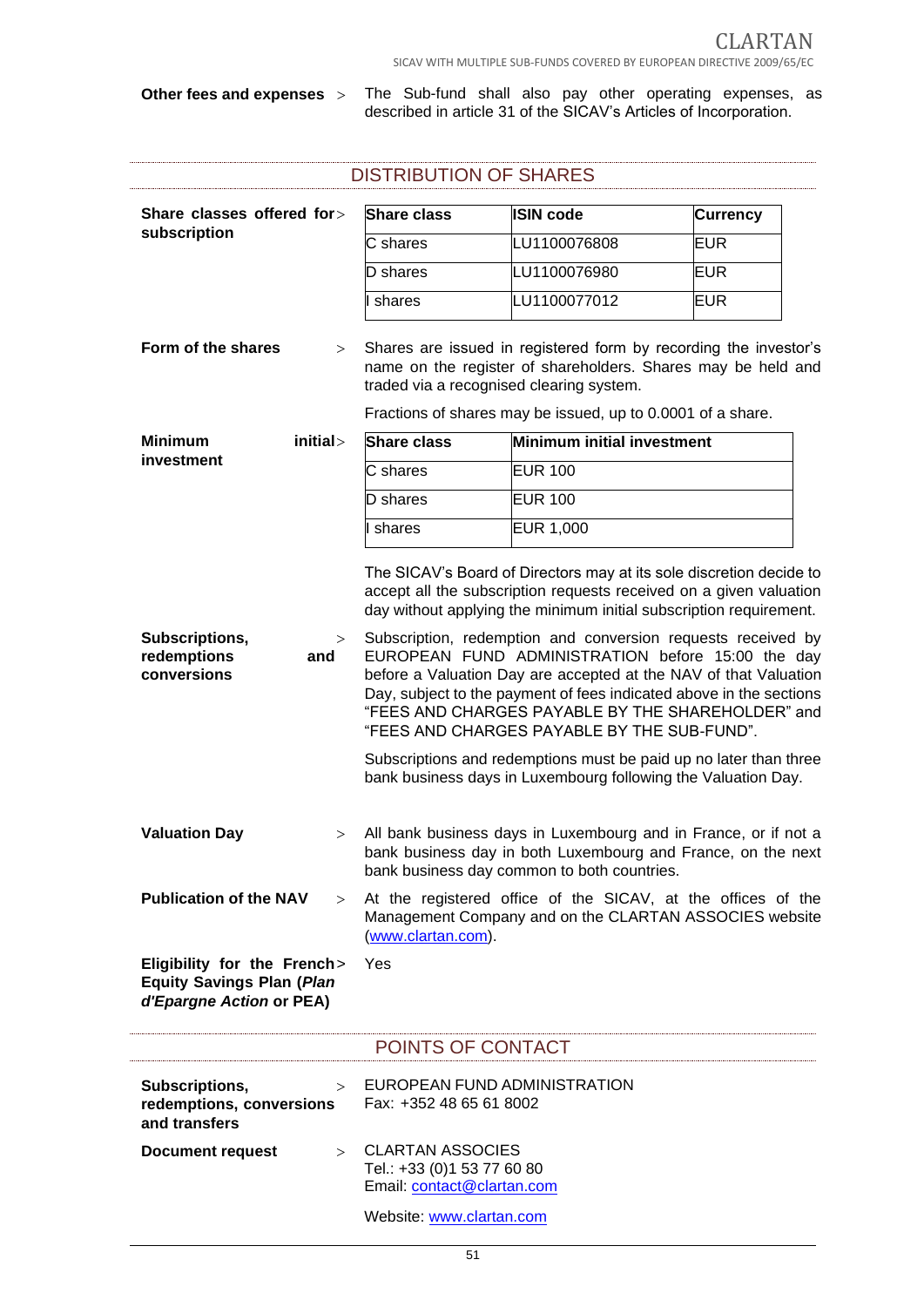For information on the social, environmental and governance (ESG) criteria applied, please visit the website www.clartan.com.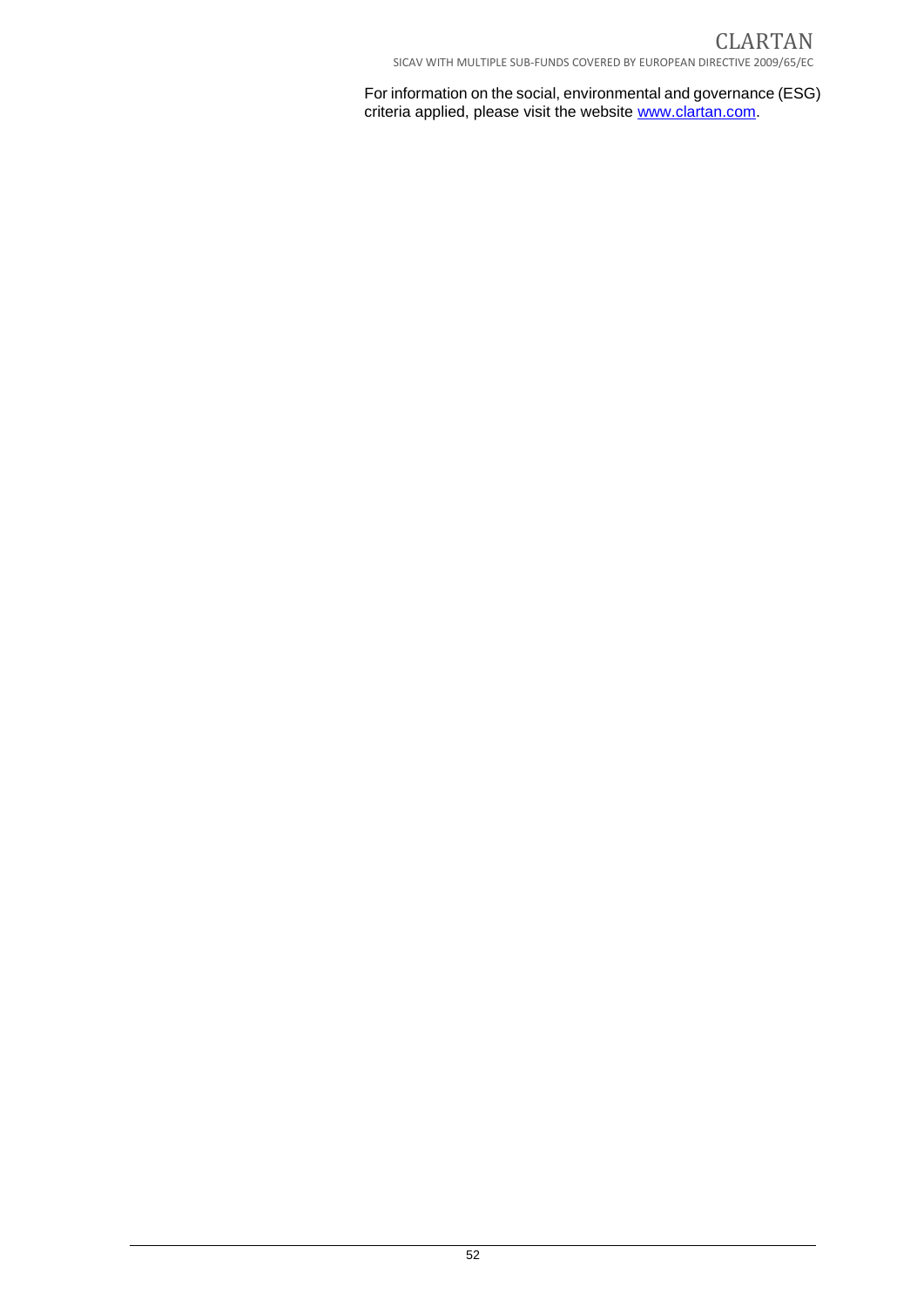# **CLARTAN – EVOLUTION**

|                             |   | <b>INVESTMENT POLICY</b>                                                                                                                                                                                                                                                                                                                                                                                                                                                                                                                                                                                                                                                                                        |
|-----------------------------|---|-----------------------------------------------------------------------------------------------------------------------------------------------------------------------------------------------------------------------------------------------------------------------------------------------------------------------------------------------------------------------------------------------------------------------------------------------------------------------------------------------------------------------------------------------------------------------------------------------------------------------------------------------------------------------------------------------------------------|
| Objective of the Sub-fund > |   | CLARTAN - EVOLUTION (the "Sub-fund") aims to optimise the<br>risk/return ratio versus that of the main global stock markets<br>(essentially the stock markets of OECD countries) over a period of<br>more than five years.<br>In order to achieve its objective, the Sub-fund invests between 20%<br>and 70% of its net assets in the equities of companies that are listed,<br>for the most part, on the financial markets of OECD countries, and<br>otherwise in fixed income products, money market products or liquid<br>assets.                                                                                                                                                                            |
| <b>Benchmark</b>            | > | Given this discretionary investment style (see below), there is no<br>relevant benchmark for the fund.                                                                                                                                                                                                                                                                                                                                                                                                                                                                                                                                                                                                          |
| <b>Investment strategy</b>  | > | The component of the Sub-fund that is invested in equities has<br>adopted a bottom-up strategy, which means that the financial<br>analysis of individual companies is more important in making<br>investment decisions than the perception of the financial markets and<br>the political and economic environment, which play a secondary role.                                                                                                                                                                                                                                                                                                                                                                 |
|                             |   | The management committee of the Sub-fund applies investment<br>rules involving the selection of listed companies according to both<br>qualitative criteria (which focus on long-term profitability) as well as<br>its own valuation criteria (which make it possible to determine the<br>discount required for investment).                                                                                                                                                                                                                                                                                                                                                                                     |
|                             |   | The portfolio is concentrated on a few dozen companies. Close<br>monitoring of a small number of holdings enables a deeper<br>knowledge of each.                                                                                                                                                                                                                                                                                                                                                                                                                                                                                                                                                                |
|                             |   | The allocation of capital is driven by the expected actuarial<br>performance of each stock as well as the goal of the reliable long-<br>term performance of the portfolio.                                                                                                                                                                                                                                                                                                                                                                                                                                                                                                                                      |
|                             |   | The movement of share prices over time, estimates of long-term<br>economic value and the visibility of corporate earnings may therefore<br>lead to shifts within the Sub-fund.                                                                                                                                                                                                                                                                                                                                                                                                                                                                                                                                  |
|                             |   | In addition, the component of the portfolio that is not invested in<br>equities will be invested in fixed income products, money market<br>funds or liquid assets. The investment strategy for the component<br>invested in bonds, which is predominantly rated at least BBB- by<br>Standard & Poor's or equivalent, is focused on the choice of maturity<br>for the portfolio (the higher the yields, the more the fund may invest<br>in long-maturity bonds) and issuer quality. However, a share of 10%<br>of net assets may be allocated to investment in bonds with a low<br>rating, that is high-yield bonds rated below BBB-, and a share of 10%<br>of net assets may also be invested in unrated bonds. |
|                             |   | The sub-fund applies a socially responsible investment policy as<br>defined in chapter 8 of this prospectus, so integrating environmental,<br>social and governance (ESG) factors. The environmental criteria<br>applied to this Sub-fund do not correspond to sustainable<br>investments or environmental objectives as defined by Regulation<br>(EU) 2020/852. For more information on the integration of ESG<br>factors and the application of the ESG methodology, investors may<br>consult the aforementioned chapter or visit the website                                                                                                                                                                 |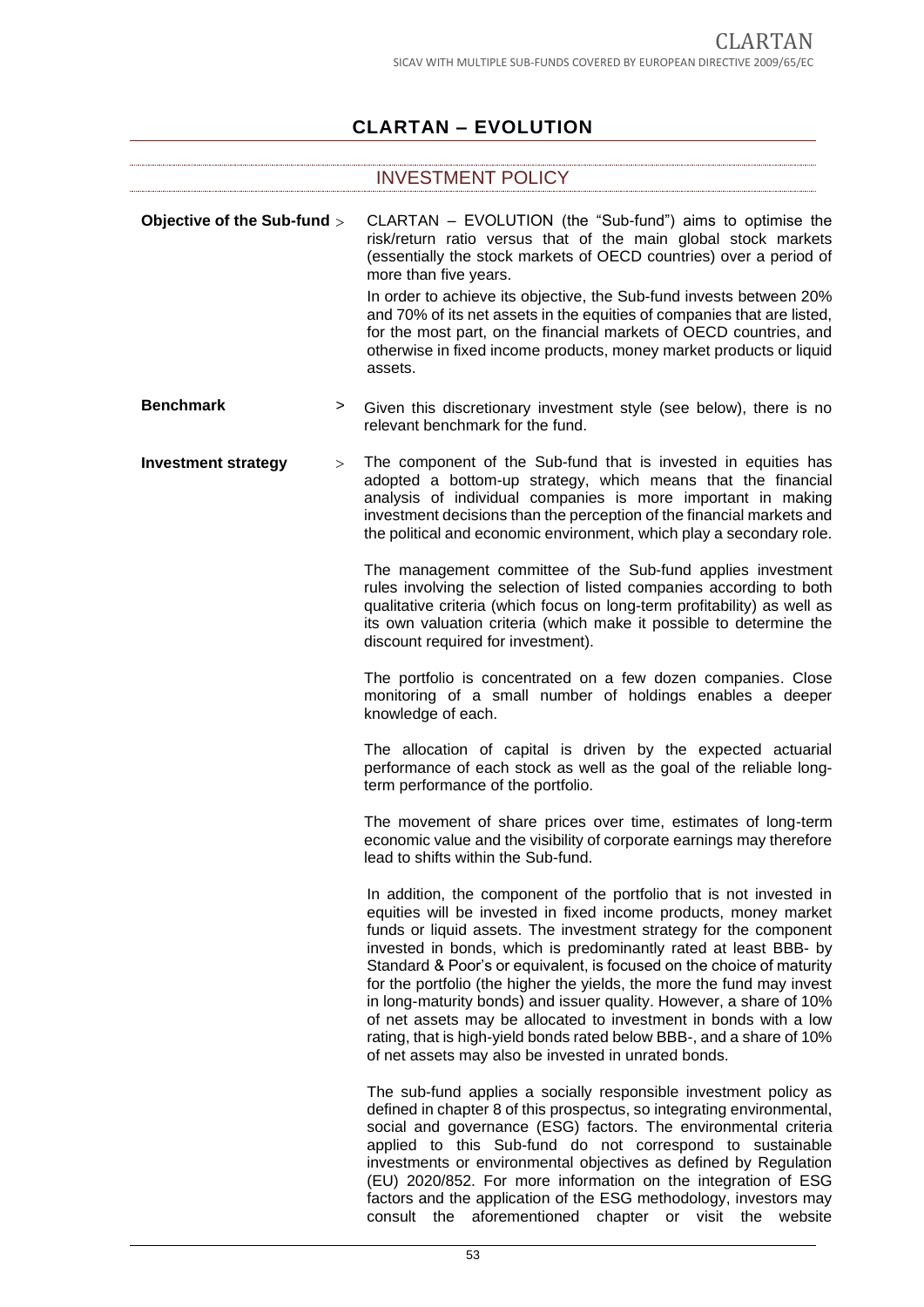#### www.clartan.com.

**Investment policy** > As a result, the Sub-fund will invest:

- between 20% and 70% of its net assets in the equities of listed companies (including at most 20% of net assets in the equities of listed companies based in non-OECD countries)
- up to 70% of its net assets in the equities of companies based outside the eurozone;
- up to 20% of its net assets in shares of Chinese companies, particularly China A-shares listed on the markets of the People's Republic of China through Shanghai-Hong Kong Stock Connect and Shenzhen-Hong Kong Stock Connect.

The Sub-fund may invest, on an occasional basis, up to 30% of its net assets in securities similar to equities or bonds, such as convertible bonds, warrants, preferred shares, investment certificates or participation certificates. The Sub-fund does not invest in contingent convertible bonds ("CoCo bonds").

Exposure to equities (after taking into account derivative financial instruments) may vary from 0% to 70%.

Investments in equities will be made without any restriction on sector, capitalisation or currency.

The Sub-fund may invest up to 80% of its net assets in bonds rated at least BBB- by Standard & Poor's or equivalent. It may invest up to 10% of its net assets in high-yield bonds (rated below BBB-), and up to 10% of its net assets in unrated bonds.

The Sub-fund may invest up to 10% of its net assets in shares/units of UCITS and/or other UCIs, including money market UCITS.

#### *Markets in which the Sub-fund may operate:*

The Sub-fund may use derivative financial instruments (futures or options) traded on French and foreign regulated markets or over the counter.

#### *Risks that may be managed by the fund manager:*

The Sub-fund may hedge equity, interest rate and foreign exchange risk.

#### *Type of management:*

The Sub-fund may take positions with a view to hedging all or part of the portfolio and/or achieving a performance objective.

#### *Type of instruments used:*

The derivative financial instruments that may be used are:

- call and put options, covered by securities held in the portfolio;
- short-term call options, with a maturity of less than two months, and put options on indices relevant to the composition of the equity portfolio, i.e. regional indices of OECD countries;
- call and put options, where the Sub-fund has the necessary cash available to exercise them and provided that the commitment ratios are respected;
- futures, where the Sub-fund has the necessary cash available (buyer) or covered by securities in the portfolio (seller) and provided that the commitment ratios are respected;
	- futures (seller) on indices relevant to the composition of the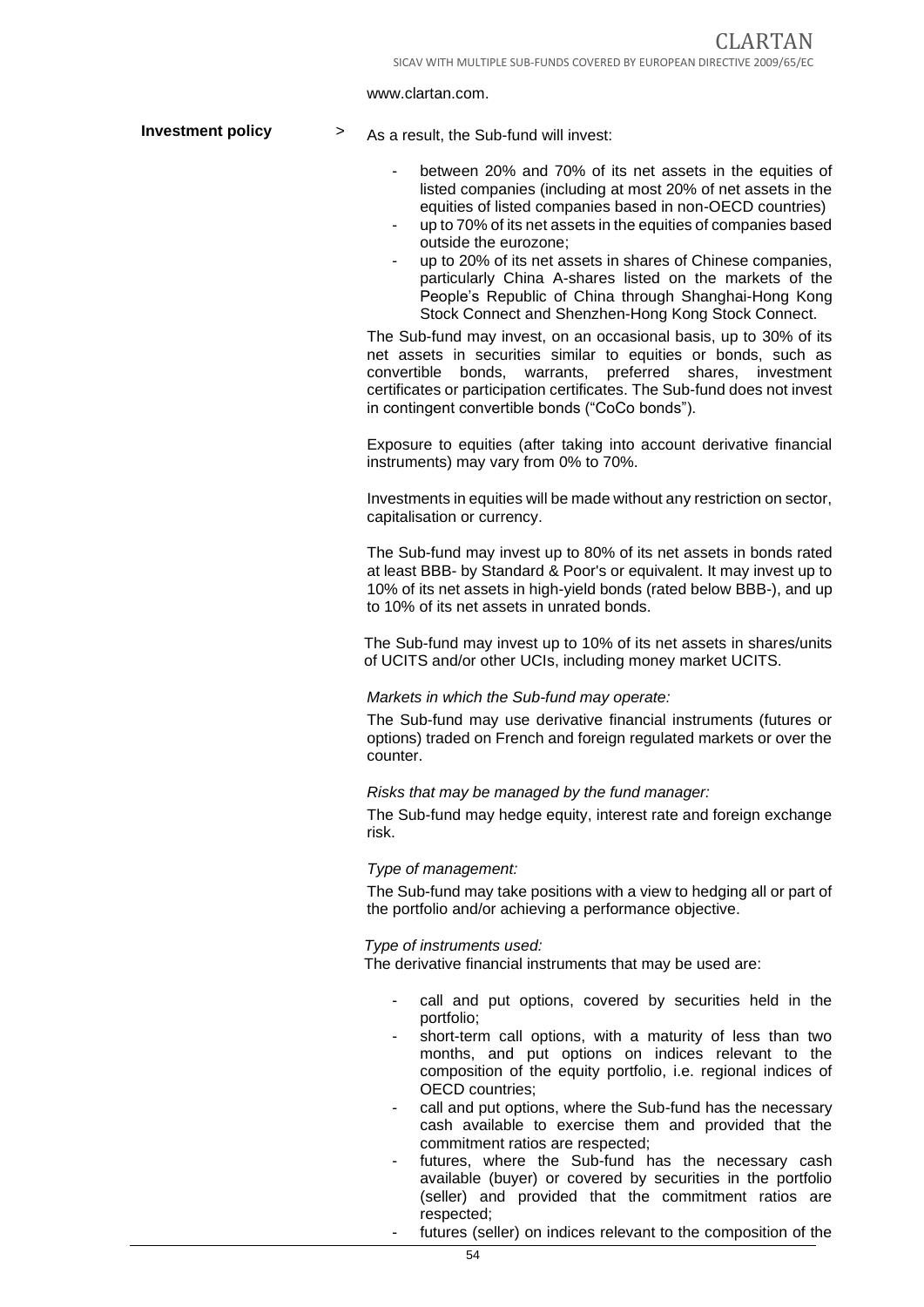equity portfolio, i.e. regional indices of OECD countries;

- currency options, currency swaps and forward foreign exchange contracts to hedge the Sub-fund's foreign currency commitments;
- interest rate swaps to hedge the Sub-fund's commitments in fixed income products;
- performance swaps.

#### *Strategy for using derivative financial instruments to achieve the investment objective:*

The use of forward derivative financial instruments will not generate any overexposure and may result in equity exposure representing 0% to 70% of the Sub-fund.

Derivative financial instruments may only be entered into with counterparties that are credit institutions selected by the Management Company in accordance with its best execution/best selection policy and its procedure for approving new counterparties.

The counterparty for the abovementioned forward derivative financial instruments will have no discretionary powers over the composition of the Sub-fund's investment portfolio or the assets underlying the forward derivative financial instruments.

The envisaged proportion of the Sub-fund's net asset value allocated to total return swaps is less than 3%. Under normal market conditions, the maximum proportion of the Sub-fund's net asset value allocated to total return swaps is less than 10%.

**Reference currency**  $\longrightarrow$ **Investment horizon** > More than 5 years **Risk management** > Commitment approach. **Risk factors Investors are advised to consult section 7. of this Prospectus, "Risks** associated with an investment in the SICAV", for information about the potential risks associated with an investment in this Sub-fund.

### INVESTMENT MANAGER

**Management Company** CLARTAN ASSOCIES is subject to the supervision of the *Autorité des marchés financiers* (France).

### FEES AND CHARGES PAYABLE BY THE SHAREHOLDER

| <b>Subscription fee</b> | $\geq$ | No more than 3% of the subscription amount payable to entities<br>and agents involved in the marketing and investment of shares.<br>No subscription fee will be charged for Class I shares. |
|-------------------------|--------|---------------------------------------------------------------------------------------------------------------------------------------------------------------------------------------------|
| <b>Redemption fee</b>   |        | None.                                                                                                                                                                                       |
| <b>Conversion fee</b>   |        | None.                                                                                                                                                                                       |

### FEES AND EXPENSES PAYABLE BY THE SUB-FUND

| <b>Management Fee</b> | $>$ For Class C shares:                                                                |
|-----------------------|----------------------------------------------------------------------------------------|
|                       | 1.60% per annum on the basis of the average net assets of the<br>relevant share class. |
|                       | For Class D shares:                                                                    |

55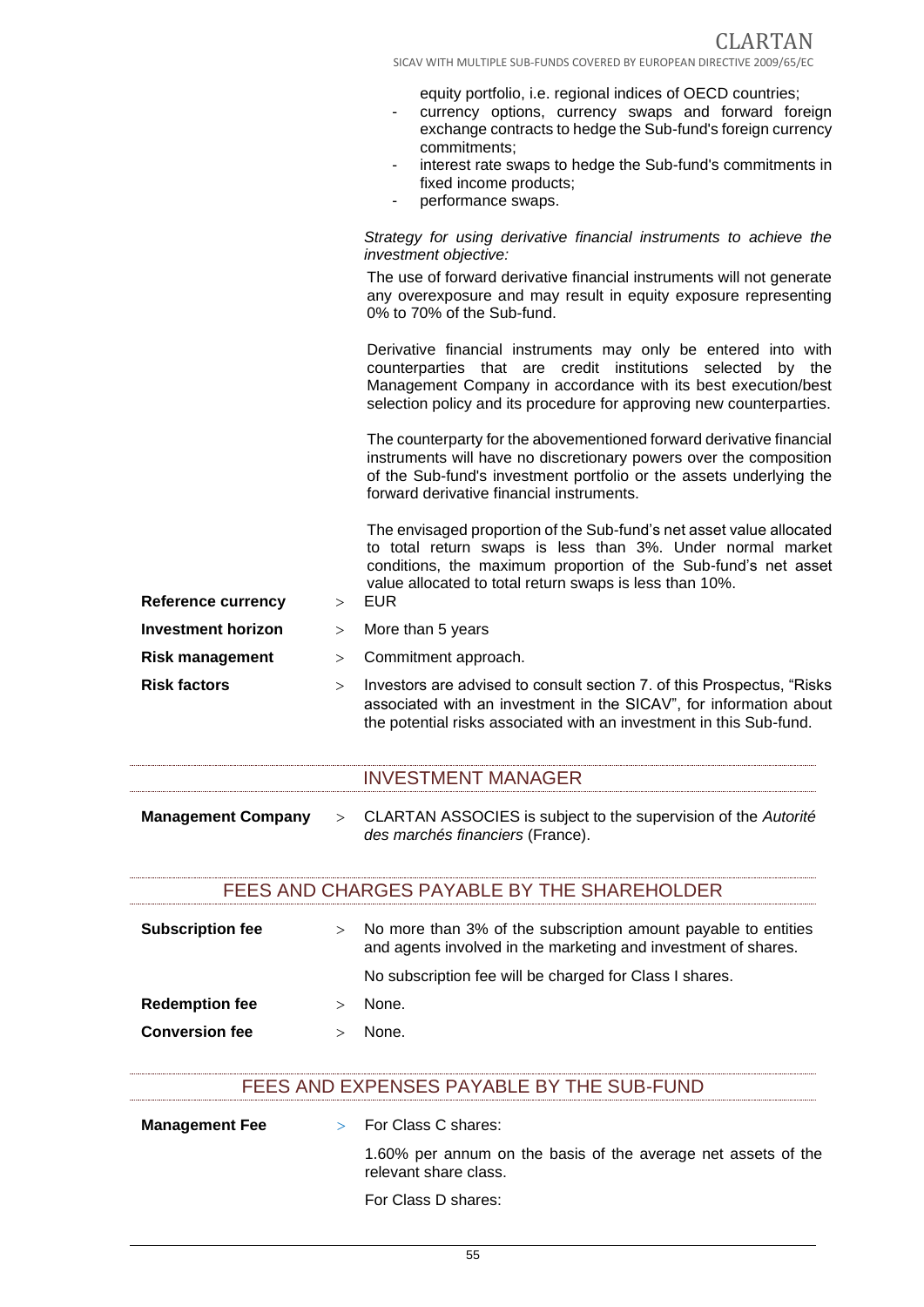1.60% per annum on the basis of the average net assets of the relevant share class.

For Class I shares:

1.10% per annum on the basis of the average net assets of the relevant share class.

In addition, the Management Company may charge the sub-fund with the costs of financial research, and as from 12 October 2020 the costs of non-financial research used by the Management Company in the management of the sub-fund.

| Custodian fee (excluding $>$<br>transaction costs and                                          | Holding fees up to a maximum of 0.04% p.a., on the basis of the<br>Sub-fund's average net assets.                             |
|------------------------------------------------------------------------------------------------|-------------------------------------------------------------------------------------------------------------------------------|
| correspondent bank fees)                                                                       | Custody fees up to a maximum of 0.02% p.a., on the basis of the<br>Sub-fund's average net assets.                             |
|                                                                                                | Cash flow monitoring fees up to a maximum of EUR 800 per month<br>for the Sub-fund.                                           |
|                                                                                                | The aforementioned fees are expressed net of VAT.                                                                             |
| <b>Other Management</b><br>$\geq$<br>Company fees and<br><b>Central Administration</b><br>fees | Maximum of 0.18% per annum on the basis of the Sub-fund's<br>average net assets.                                              |
| Other fees and expenses >                                                                      | The Sub-fund shall also pay other operating expenses, as<br>described in article 31 of the SICAV's Articles of Incorporation. |

| Share classes offered for $\rightarrow$<br>subscription |        | <b>Share class</b> | <b>ISIN code</b>                                                                                                                                                             | <b>Currency</b> |
|---------------------------------------------------------|--------|--------------------|------------------------------------------------------------------------------------------------------------------------------------------------------------------------------|-----------------|
|                                                         |        | C shares           | LU1100077103                                                                                                                                                                 | EUR             |
|                                                         |        | D shares           | LU1100077285                                                                                                                                                                 | <b>EUR</b>      |
|                                                         |        | shares             | LU1100077368                                                                                                                                                                 | EUR             |
| Form of the shares                                      | $\geq$ |                    | Shares are issued in registered form by recording the investor's<br>name on the register of shareholders. Shares may be held and<br>traded via a recognised clearing system. |                 |
|                                                         | $\geq$ | <b>Share class</b> | Fractions of shares may be issued, up to 0.0001 of a share.<br>Minimum initial investment                                                                                    |                 |
|                                                         |        | C shares           | <b>EUR 100</b>                                                                                                                                                               |                 |
| <b>Minimum initial</b><br>investment                    |        | D shares           | <b>EUR 100</b>                                                                                                                                                               |                 |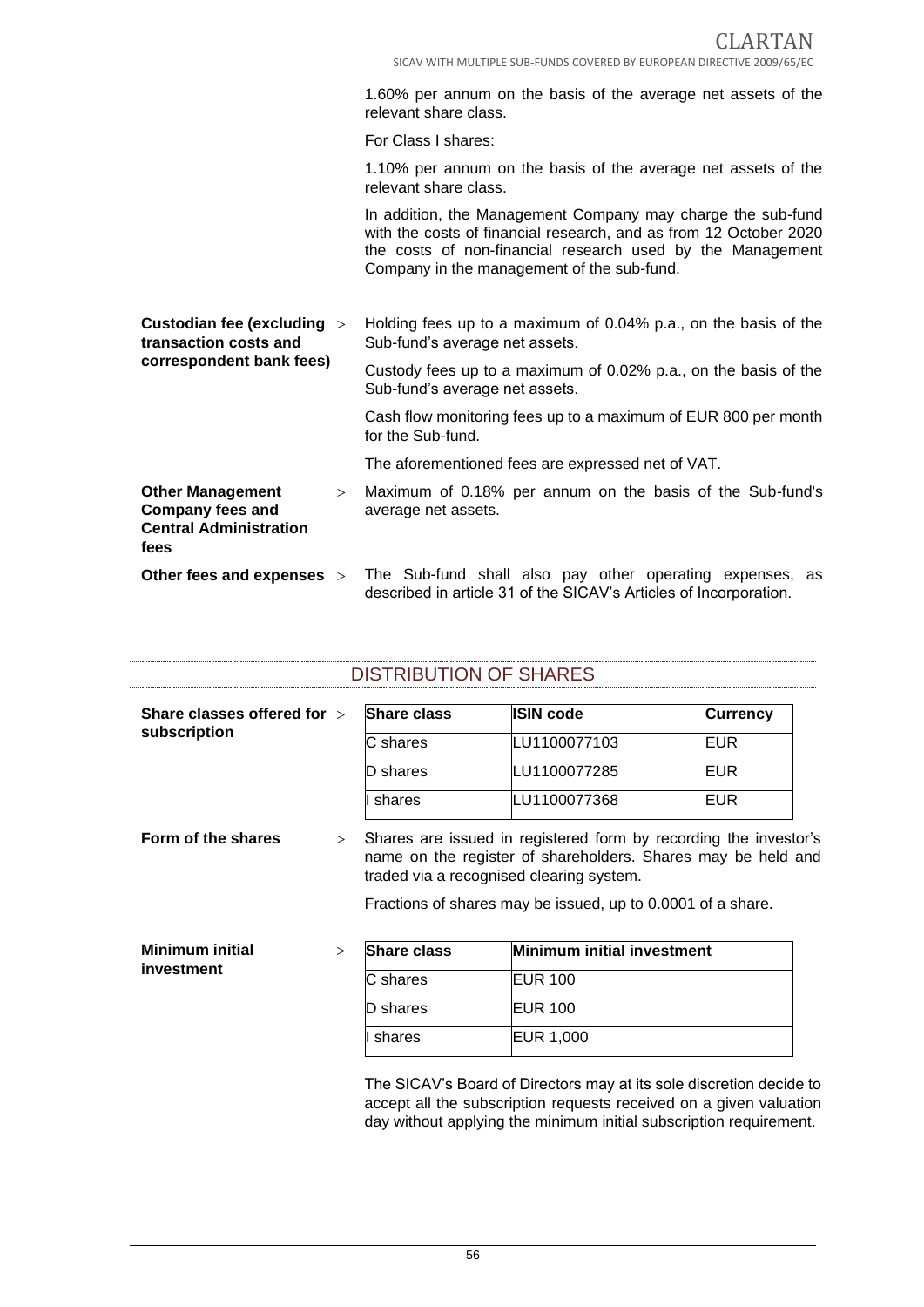| Subscriptions,<br>redemptions and<br>conversions            | >      | Subscription, redemption and conversion requests received by<br>EUROPEAN FUND ADMINISTRATION before 15:00 the day<br>before a Valuation Day are accepted at the NAV of that Valuation<br>Day, subject to the payment of fees indicated above in the sections<br>"FEES AND CHARGES PAYABLE BY THE SHAREHOLDER" and<br>"FEES AND CHARGES PAYABLE BY THE SUB-FUND".<br>Subscriptions and redemptions must be paid up no later than three<br>bank business days in Luxembourg following the Valuation Day. |
|-------------------------------------------------------------|--------|--------------------------------------------------------------------------------------------------------------------------------------------------------------------------------------------------------------------------------------------------------------------------------------------------------------------------------------------------------------------------------------------------------------------------------------------------------------------------------------------------------|
| <b>Valuation Day</b>                                        |        | > All bank business days in Luxembourg and in France, or if not a<br>bank business day in both Luxembourg and France, on the next<br>bank business day common to both countries.                                                                                                                                                                                                                                                                                                                       |
| <b>Publication of the NAV</b>                               | >      | At the registered office of the SICAV, at the offices of the<br>Management Company and on the CLARTAN ASSOCIES website<br>(www.clartan.com).                                                                                                                                                                                                                                                                                                                                                           |
|                                                             |        | POINTS OF CONTACT                                                                                                                                                                                                                                                                                                                                                                                                                                                                                      |
| Subscriptions,<br>redemptions, conversions<br>and transfers | $\geq$ | EUROPEAN FUND ADMINISTRATION<br>Fax: +352 48 65 61 8002                                                                                                                                                                                                                                                                                                                                                                                                                                                |
| <b>Document request</b>                                     | $\geq$ | <b>CLARTAN ASSOCIES</b><br>Tel.: +33 (0)1 53 77 60 80<br>Email: contact@clartan.com<br>Website: www.clartan.com<br>For information on the social, environmental and governance (ESG)<br>criteria applied, please visit the websitewww.clartan.com.                                                                                                                                                                                                                                                     |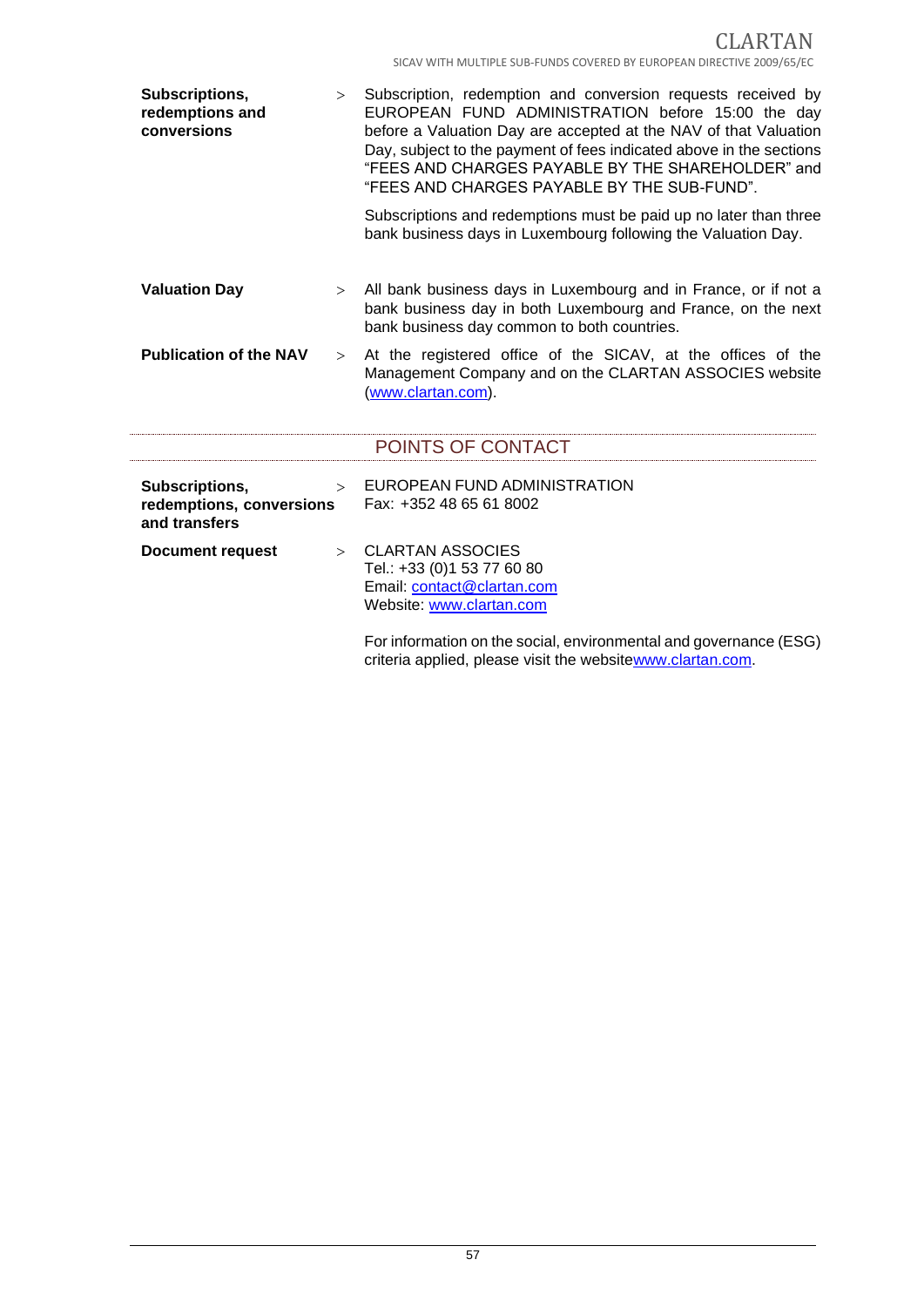# **CLARTAN – PATRIMOINE**

|                             |        | <b>INVESTMENT POLICY</b>                                                                                                                                                                                                                                                                                                                                                                                                                                                                                                                                                                                                                    |
|-----------------------------|--------|---------------------------------------------------------------------------------------------------------------------------------------------------------------------------------------------------------------------------------------------------------------------------------------------------------------------------------------------------------------------------------------------------------------------------------------------------------------------------------------------------------------------------------------------------------------------------------------------------------------------------------------------|
| Objective of the Sub-fund > |        | CLARTAN - PATRIMOINE (the "Sub-Fund") is a vehicle suitable<br>for precautionary savings which attempts to achieve growth in the<br>capital invested over a horizon of longer than 2 years, whilst<br>seeking to maintain the value of the investment.                                                                                                                                                                                                                                                                                                                                                                                      |
| <b>Benchmark</b>            | $\geq$ | Given this discretionary investment style (see below), there is no<br>relevant benchmark for the fund.                                                                                                                                                                                                                                                                                                                                                                                                                                                                                                                                      |
| <b>Investment strategy</b>  | >      | The investment strategy for the component invested in bonds is<br>focused on the choice of maturity for the portfolio (the higher the<br>yields, the more the fund may invest in long-maturity bonds) and<br>issuer quality (at least 50% of net assets in bonds denominated in<br>euro rated at least BBB- by Standard & Poor's or equivalent).                                                                                                                                                                                                                                                                                            |
|                             |        | For the Sub-fund's component not invested in bonds rated at least<br>BBB- (Standard & Poor's or equivalent), a bottom-up strategy has<br>been adopted: the fundamental financial analysis of the issuers of<br>convertible bonds, corporate bonds and equities is more important<br>in making investment decisions than the perception of the financial<br>markets and the political and economic environment, which play a<br>secondary role. As a result, the Sub-fund may look for bonds that<br>are unrated or have a low rating, i.e. it may invest in high yield bonds<br>in speculative categories.                                  |
|                             |        | In the case of convertible bonds, corporate bonds and equities, the<br>Sub-fund applies a rigorous investment discipline based on the<br>selection of listed companies according to both qualitative criteria<br>(which focus on long-term profitability) as well as its own valuation<br>criteria.                                                                                                                                                                                                                                                                                                                                         |
|                             |        | The portfolio may be concentrated on a small number of positions.                                                                                                                                                                                                                                                                                                                                                                                                                                                                                                                                                                           |
|                             |        | The sub-fund applies a socially responsible investment policy as<br>chapter 8 of this prospectus, so integrating<br>defined<br>in<br>environmental, social and governance (ESG) factors. The<br>environmental criteria applied to this Sub-fund do not correspond to<br>sustainable investments or environmental objectives as defined by<br>Regulation (EU) 2020/852. For more information on the integration<br>of ESG factors and the application of the ESG methodology,<br>investors may consult the aforementioned chapter or visit the<br>website www.clartan.com.                                                                   |
| <b>Investment policy</b>    | >      | As a result, The Sub-fund will invest:                                                                                                                                                                                                                                                                                                                                                                                                                                                                                                                                                                                                      |
|                             |        | between 50% and 100% of its net assets in debt securities<br>and money market instruments, with a minimum of 50% of<br>its net assets in bonds rated at least BBB- by Standard &<br>Poor's or equivalent, denominated in euro. The modified<br>duration of the bond portfolio will be between 0 and 10.<br>Debt securities may, in particular but not exclusively, be<br>sovereign bonds, corporate bonds or index-linked bonds,<br>with no maturity constraints, securities similar to equities or<br>bonds, such as convertible bonds, warrants, transferable<br>debt securities, and more specifically, index-linked debt<br>securities. |

up to 35% of its net assets in the equities of listed companies with no restriction on sector or capitalisation, including no more than 20% of its net assets in the listed equities of companies non-OECD emerging countries

-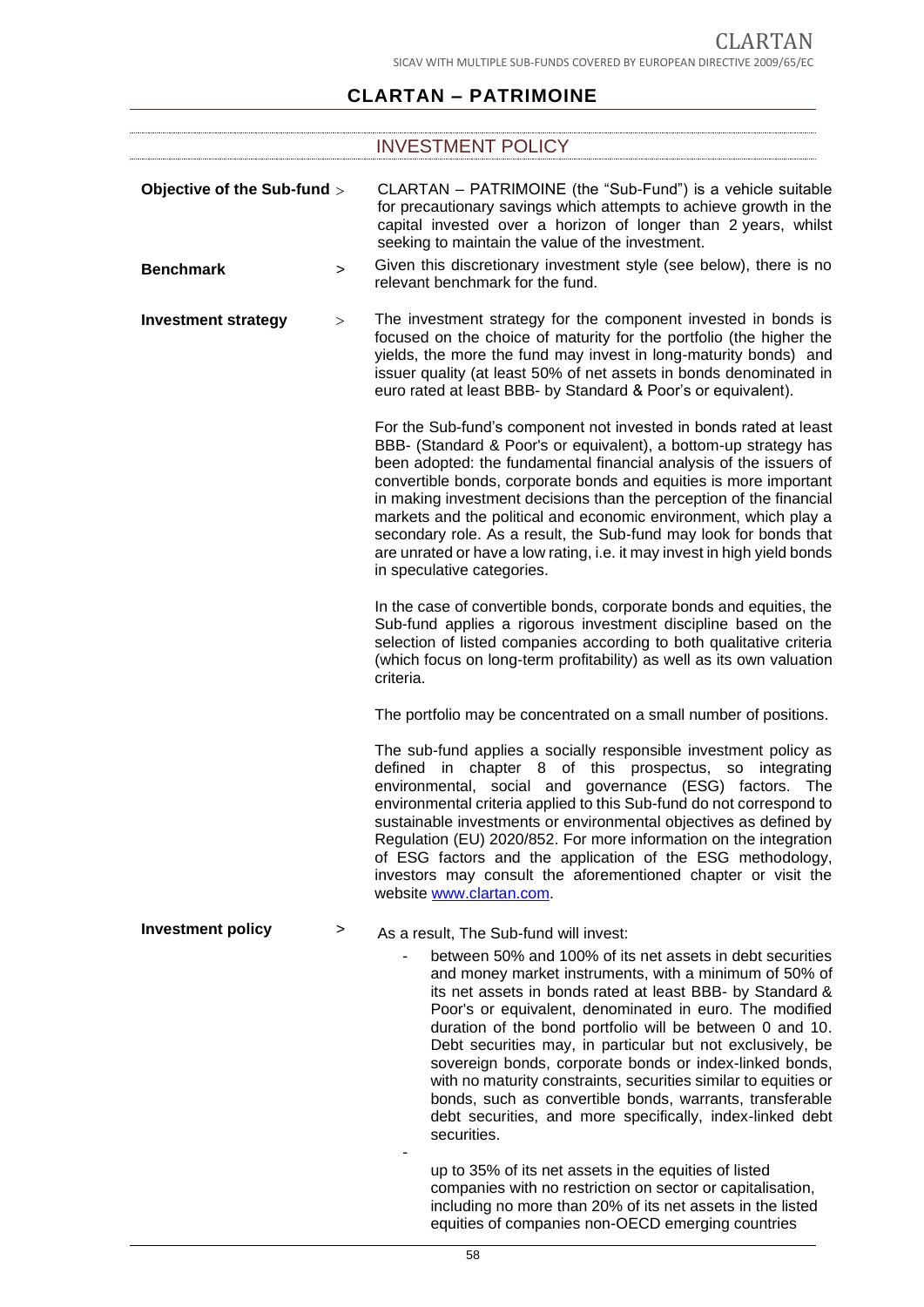(including Chinese companies and Chinese A-shares listed on the markets of the People's Republic of China via the Shanghai-Hong Kong Stock Connect and the Shenzhen-Hong Kong Stock Connect), preferred shares, investment certificates and participation certificates.

The Sub-fund does not invest in contingent convertible bonds ("CoCo bonds").

The Sub-fund may invest up to 10% of its net assets in shares/units of UCITS and/or other UCIs, and a maximum of 5% in money market UCITS for cash management purposes.

From time to time, the Sub-fund may buy or sell options and futures traded on European regulated markets or over-the-counter:

To cover the assets committed by the Sub-fund:

- hedging of equity risk: on a specific security held in the portfolio, through the purchase of put options covering the position, across a set of transferable securities by the purchase of puts and/or the use of futures (sellers) on relevant indices in respect of the composition of the share portfolio, i.e. regional indices of the countries of the OECD;
- hedging of currency risk: on a specific security that is held in the portfolio and denominated in a currency other than the euro, through futures contracts on the currency to cover the commitment.

To achieve a performance objective:

- on a specific security, through the sale of call options covered by securities in the portfolio;
- on a specific security, through the sale of put options where the Sub-fund has the necessary cash available to exercise them, and where the exercise of these options would mean that the Sub-fund's commitment ratios are respected.

The financial impact of the use of derivative financial instruments by the Sub-fund, including under exceptional market circumstances, will not lead to a change in the investment characteristics of the Sub-fund as described in the Key Investor Information Document (KIID), and the SICAV's Prospectus and Articles of Incorporation. In particular, the overall exposure of the Sub-fund, including synthetic exposure, will not exceed 100%.

| <b>Reference currency</b> | $\mathbf{L}$ | EUR.                                                                                                                                                                                                                 |
|---------------------------|--------------|----------------------------------------------------------------------------------------------------------------------------------------------------------------------------------------------------------------------|
| <b>Investment horizon</b> | $\geq$       | More than 2 years                                                                                                                                                                                                    |
| <b>Risk management</b>    | $\geq$       | Commitment approach.                                                                                                                                                                                                 |
| <b>Risk factors</b>       | $\geq$       | Investors are advised to consult section 7. of this Prospectus, "Risks"<br>associated with an investment in the SICAV", for information about<br>the potential risks associated with an investment in this Sub-fund. |

### INVESTMENT MANAGER

**Management Company** CLARTAN ASSOCIES is subject to the supervision of the *Autorité des marchés financiers* (France).

# FEES AND CHARGES PAYABLE BY THE SHAREHOLDER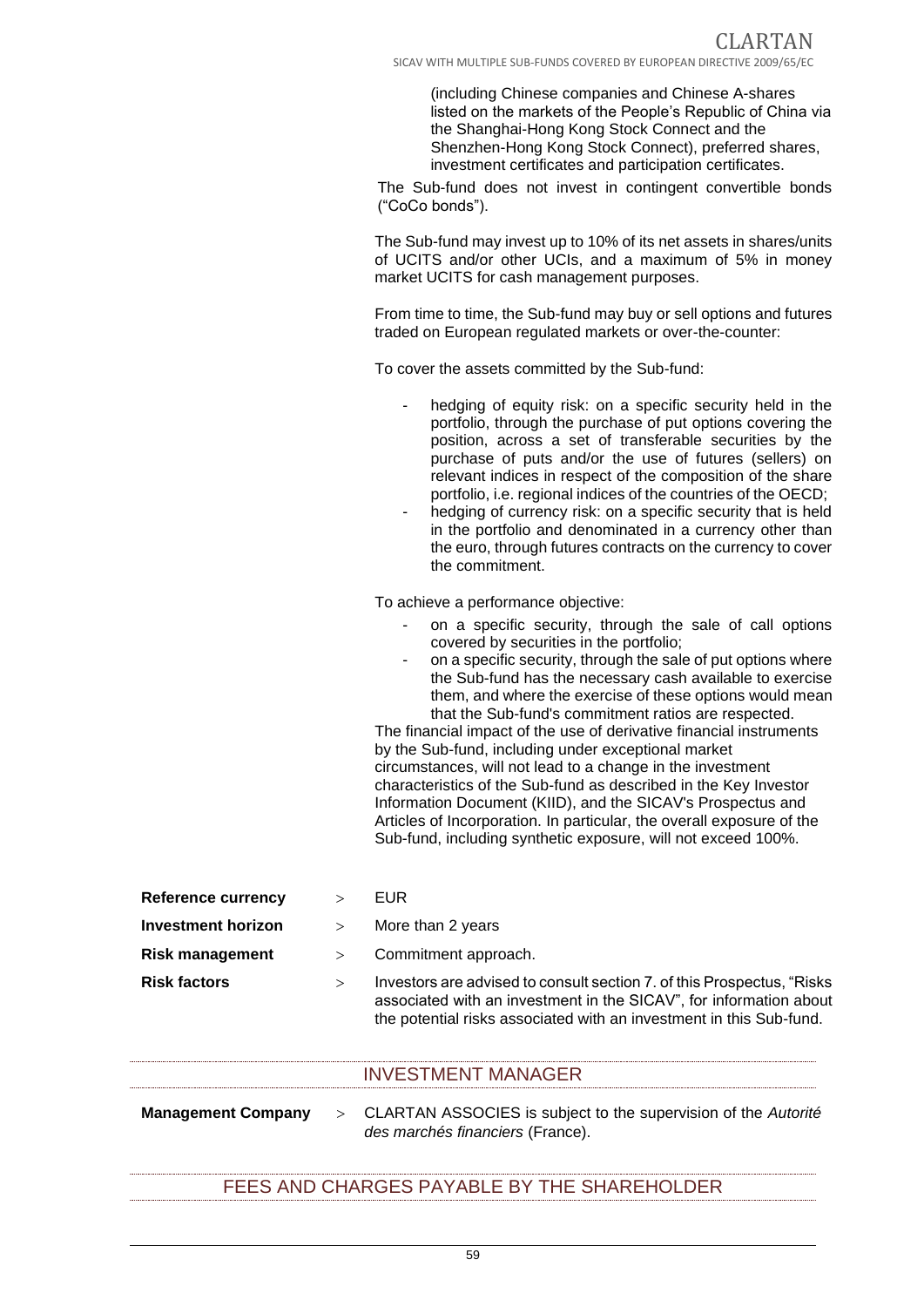CLARTAN SICAV WITH MULTIPLE SUB-FUNDS COVERED BY EUROPEAN DIRECTIVE 2009/65/EC

| <b>Subscription fee</b> | $\geq$ | No more than 1% of the subscription amount payable to entities<br>and agents involved in the marketing and investment of shares.<br>No subscription fee will be charged for Class I shares. |
|-------------------------|--------|---------------------------------------------------------------------------------------------------------------------------------------------------------------------------------------------|
| <b>Redemption fee</b>   |        | None.                                                                                                                                                                                       |
| <b>Conversion fee</b>   |        | None.                                                                                                                                                                                       |

| FEES AND EXPENSES PAYABLE BY THE SUB-FUND |  |
|-------------------------------------------|--|
|-------------------------------------------|--|

| <b>Management Fee</b>                                                                       | $\geq$ | For Class C shares:                                                                                                                                                                                                                          |
|---------------------------------------------------------------------------------------------|--------|----------------------------------------------------------------------------------------------------------------------------------------------------------------------------------------------------------------------------------------------|
|                                                                                             |        | 0.90% per annum on the basis of the average net assets of the<br>relevant share class.                                                                                                                                                       |
|                                                                                             |        | For Class D shares:                                                                                                                                                                                                                          |
|                                                                                             |        | 0.90% per annum on the basis of the average net assets of the<br>relevant share class.                                                                                                                                                       |
|                                                                                             |        | For Class I shares:                                                                                                                                                                                                                          |
|                                                                                             |        | 0.60% per annum on the basis of the average net assets of the<br>relevant share class.                                                                                                                                                       |
|                                                                                             |        | In addition, the Management Company may charge the sub-fund<br>with the costs of financial research, and as from 12 October 2020<br>the costs of non-financial research used by the Management<br>Company in the management of the sub-fund. |
| Custodian fee (excluding ><br>transaction costs and<br>correspondent bank fees)             |        | Holding fees up to a maximum of 0.04% p.a., on the basis of the<br>Sub-fund's average net assets.                                                                                                                                            |
|                                                                                             |        | Custody fees up to a maximum of 0.02% p.a., on the basis of the<br>Sub-fund's average net assets.                                                                                                                                            |
|                                                                                             |        | Cash flow monitoring fees up to a maximum of EUR 800 per month<br>for the Sub-fund.                                                                                                                                                          |
|                                                                                             |        | The aforementioned fees are expressed net of VAT.                                                                                                                                                                                            |
| <b>Other Management</b><br><b>Company fees and</b><br><b>Central Administration</b><br>fees | >      | Maximum of 0.15% per annum on the basis of the Sub-fund's<br>average net assets.                                                                                                                                                             |
| Other fees and expenses >                                                                   |        | The Sub-fund shall also pay other operating expenses, as<br>described in article 31 of the SICAV's Articles of Incorporation.                                                                                                                |

| Share classes offered for >  | <b>Share class</b> | <b>ISIN code</b>                                                                                                                                                             | <b>Currency</b> |
|------------------------------|--------------------|------------------------------------------------------------------------------------------------------------------------------------------------------------------------------|-----------------|
| subscription                 | C shares           | LU1100077442                                                                                                                                                                 | <b>EUR</b>      |
|                              | D shares           | LU1100077525                                                                                                                                                                 | <b>EUR</b>      |
|                              | shares             | LU1100077798                                                                                                                                                                 | <b>EUR</b>      |
|                              |                    |                                                                                                                                                                              |                 |
| Form of the shares<br>$\geq$ |                    | Shares are issued in registered form by recording the investor's<br>name on the register of shareholders. Shares may be held and<br>traded via a recognised clearing system. |                 |

Fractions of shares may be issued, up to 0.0001 of a share.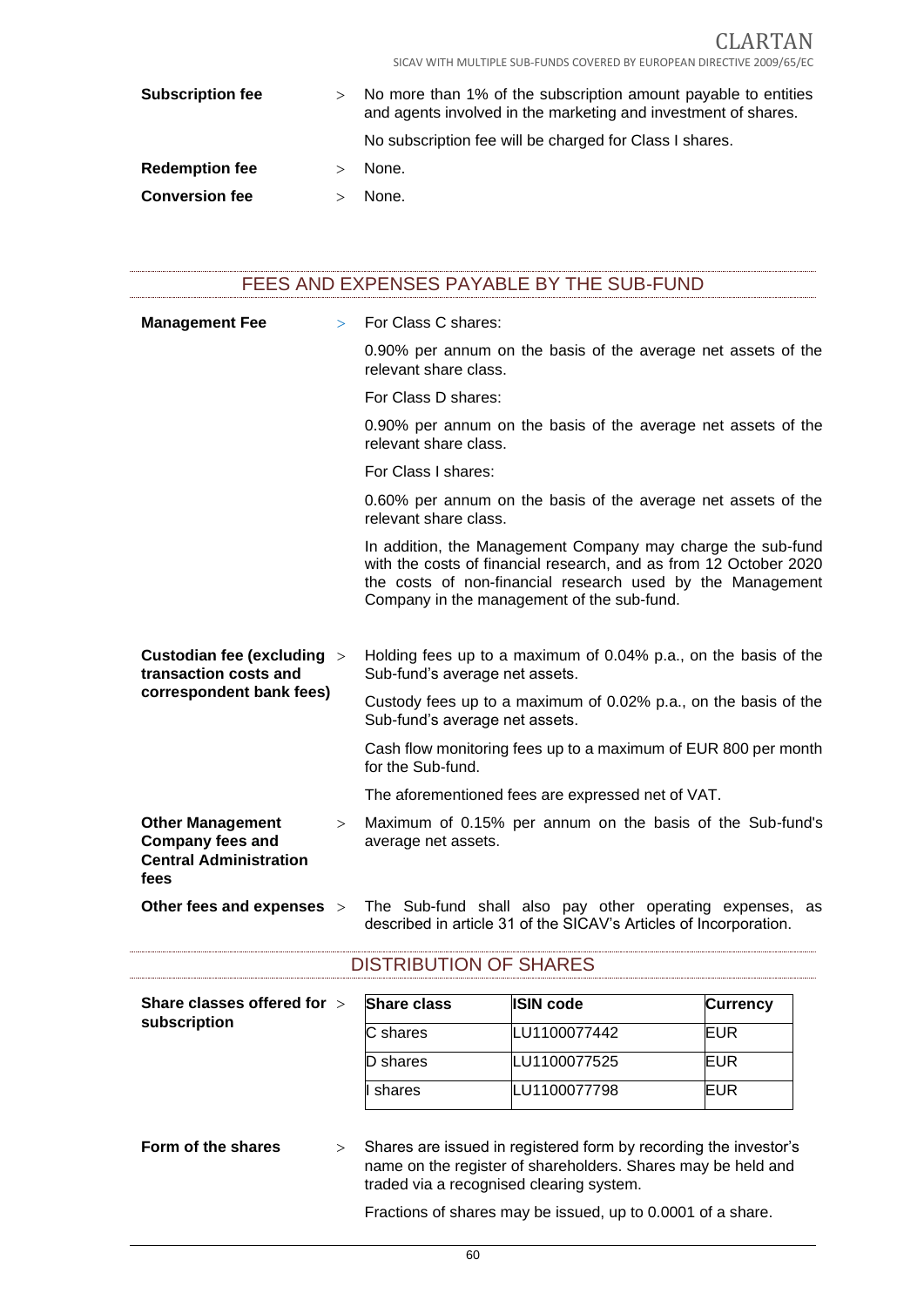CLARTAN SICAV WITH MULTIPLE SUB-FUNDS COVERED BY EUROPEAN DIRECTIVE 2009/65/EC

|                                              |                                    | <b>Share class</b>                                                                                              | Minimum initial investment                                                                                                                                                                                                                                                                                                                                                                                                                                                                                                                                                                                                                               |
|----------------------------------------------|------------------------------------|-----------------------------------------------------------------------------------------------------------------|----------------------------------------------------------------------------------------------------------------------------------------------------------------------------------------------------------------------------------------------------------------------------------------------------------------------------------------------------------------------------------------------------------------------------------------------------------------------------------------------------------------------------------------------------------------------------------------------------------------------------------------------------------|
| <b>Minimum</b><br>investment                 | initial>                           | C shares                                                                                                        | EUR <sub>50</sub>                                                                                                                                                                                                                                                                                                                                                                                                                                                                                                                                                                                                                                        |
|                                              |                                    | D shares                                                                                                        | EUR <sub>50</sub>                                                                                                                                                                                                                                                                                                                                                                                                                                                                                                                                                                                                                                        |
|                                              |                                    | shares                                                                                                          | <b>EUR 1,000</b>                                                                                                                                                                                                                                                                                                                                                                                                                                                                                                                                                                                                                                         |
| Subscriptions,<br>redemptions<br>conversions | ><br>and                           |                                                                                                                 | The SICAV's Board of Directors may at its sole discretion decide to<br>accept all the subscription requests received on a given valuation<br>day without applying the minimum initial subscription requirement.<br>Subscription, redemption and conversion requests received by<br>EUROPEAN FUND ADMINISTRATION before 15:00 the day<br>before a Valuation Day are accepted at the NAV of that Valuation<br>Day, subject to the payment of fees indicated above in the sections<br>"FEES AND CHARGES PAYABLE BY THE SHAREHOLDER" and<br>"FEES AND CHARGES PAYABLE BY THE SUB-FUND".<br>Subscriptions and redemptions must be paid up no later than three |
| <b>Valuation Day</b>                         | $\geq$                             |                                                                                                                 | bank business days in Luxembourg following the Valuation Day.<br>All bank business days in Luxembourg and in France, or if not a<br>bank business day in both Luxembourg and France, on the next<br>bank business day common to both countries.                                                                                                                                                                                                                                                                                                                                                                                                          |
| <b>Publication of the NAV</b>                | >                                  | (www.clartan.com).                                                                                              | At the registered office of the SICAV, at the offices of the<br>Management Company and on the CLARTAN ASSOCIES website                                                                                                                                                                                                                                                                                                                                                                                                                                                                                                                                   |
|                                              |                                    | POINTS OF CONTACT                                                                                               |                                                                                                                                                                                                                                                                                                                                                                                                                                                                                                                                                                                                                                                          |
| Subscriptions,<br>and transfers              | $\geq$<br>redemptions, conversions |                                                                                                                 | EUROPEAN FUND ADMINISTRATION<br>Fax: +352 48 65 61 8002                                                                                                                                                                                                                                                                                                                                                                                                                                                                                                                                                                                                  |
| <b>Document request</b>                      | $\geq$                             | <b>CLARTAN ASSOCIES</b><br>Tel.: +33 (0)1 53 77 60 80<br>Email: contact@clartan.com<br>Website: www.clartan.com | For information on the social, environmental and governance (ESG)                                                                                                                                                                                                                                                                                                                                                                                                                                                                                                                                                                                        |

criteria applied, please visit the websitewww.clartan.com.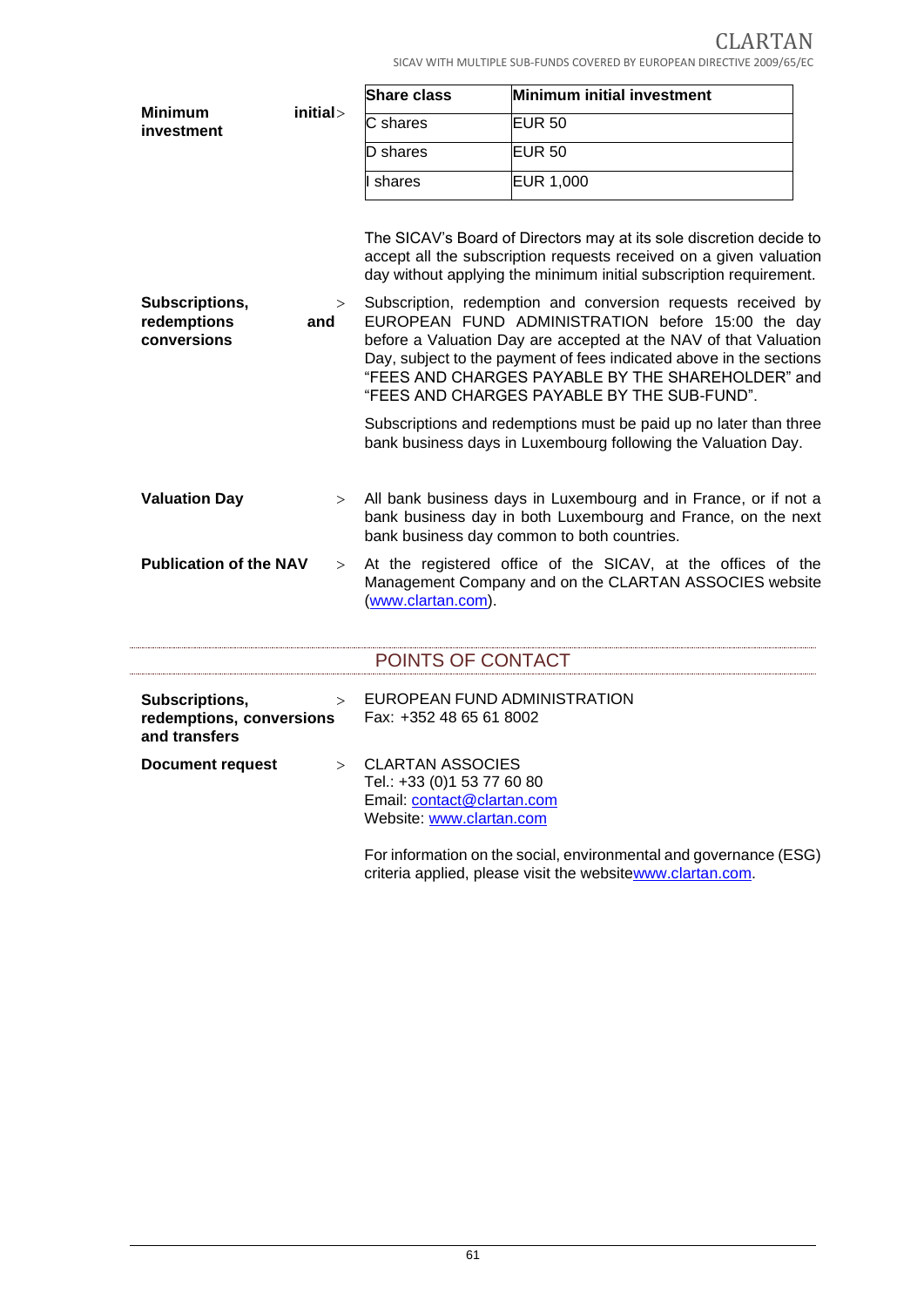# **CLARTAN – ETHOS ESG EUROPE SMALL & MID CAP**

## INVESTMENT POLICY

| Objective of the sub- $>$<br>fund |   | Clartan Ethos ESG Europe Small & Mid Cap (the "Sub-Fund")<br>seeks, over a period of more than 5 years, to achieve a<br>performance that is simultaneously positive in absolute terms and<br>superior to that of the main European small and mid-cap euro-<br>denominated indices, by applying the 8 Ethos Principles for<br>Socially Responsible Investment, as the Sub-Fund's advisor<br>(acting as a responsible investor, excluding companies whose<br>products are incompatible with the defined values, excluding<br>companies whose behaviour seriously violates the defined<br>fundamental principles, evaluating companies according to<br>environmental, social and governance (ESG) criteria, taking<br>climate change into account in the investment policy, exercising<br>shareholder voting rights, engaging in shareholder dialogue with<br>companies'<br>management bodies, intensifying<br>the<br>active<br>shareholding measures if necessary). The environmental criteria<br>applied to this Sub-fund do not correspond to sustainable<br>investments or environmental objectives as defined by Regulation<br>(EU) 2020/852. |
|-----------------------------------|---|-------------------------------------------------------------------------------------------------------------------------------------------------------------------------------------------------------------------------------------------------------------------------------------------------------------------------------------------------------------------------------------------------------------------------------------------------------------------------------------------------------------------------------------------------------------------------------------------------------------------------------------------------------------------------------------------------------------------------------------------------------------------------------------------------------------------------------------------------------------------------------------------------------------------------------------------------------------------------------------------------------------------------------------------------------------------------------------------------------------------------------------------------|
|                                   |   | To achieve this objective, the sub-fund invests in shares of<br>companies listed on a financial market with a capitalisation of less<br>than twenty billion euros at the time the company enters the sub-<br>fund's portfolio, having their registered office in a State belonging<br>to the Council of Europe and mainly in a Member State of the<br>European Economic Area and distinguished by Ethos for their<br>positive contribution to environmental, social and governance<br>issues. Shareholder voting rights are exercised in the interests of<br>shareholders and other stakeholders of the company.                                                                                                                                                                                                                                                                                                                                                                                                                                                                                                                                |
| <b>Benchmark</b>                  | > | Investors' attention is drawn to the fact that, as the management<br>style is discretionary, the composition of the portfolio will not seek<br>to replicate the composition of a benchmark index at geographical<br>or sector level. However, the Morningstar Developed Europe Mid<br>Cap Target Market Exposure Net Return index denominated in<br>euro may be used as a benchmark indicator.                                                                                                                                                                                                                                                                                                                                                                                                                                                                                                                                                                                                                                                                                                                                                  |
|                                   |   | Calculated by Morningstar, the Morningstar Developed Europe Mid<br>Cap Target Market Exposure Net Return is a euro-denominated,<br>mid-cap, float-weighted index of mid-cap equity markets calculated<br>daily in euros based on closing prices by Morningstar. One of the<br>versions of the index reflects reinvested dividends net of estimated<br>tax deductions. Furthermore, this benchmark index does not take<br>account of the environmental, social and/or governance (ESG)<br>characteristics applied to the investment methodology specific to<br>the sub-fund. Any additional information on the calculation method<br>of this index can be obtained by the investor on the<br>website www.indexes.morningstar.com.                                                                                                                                                                                                                                                                                                                                                                                                                |
|                                   |   | Monitoring this index on a daily basis may impede investor<br>understanding.                                                                                                                                                                                                                                                                                                                                                                                                                                                                                                                                                                                                                                                                                                                                                                                                                                                                                                                                                                                                                                                                    |
| <b>Investment strategy</b>        | > | The Sub-Fund's strategy is known as "bottom-up", which means<br>that the analysis of companies in financial terms and with regard to<br>ESG themes takes precedence for investment decisions over the<br>perception of the financial markets and the economic and political<br>environment, which supports it.                                                                                                                                                                                                                                                                                                                                                                                                                                                                                                                                                                                                                                                                                                                                                                                                                                  |
|                                   |   | The sub-fund favours companies that manage their environmental,<br>social and governance issues with conviction and tend to have a<br>positive impact on the environment and society as a whole. These<br>companies are selected by Ethos on the basis of analysis of ESG                                                                                                                                                                                                                                                                                                                                                                                                                                                                                                                                                                                                                                                                                                                                                                                                                                                                       |

criteria, an evaluation of their climate change strategy and an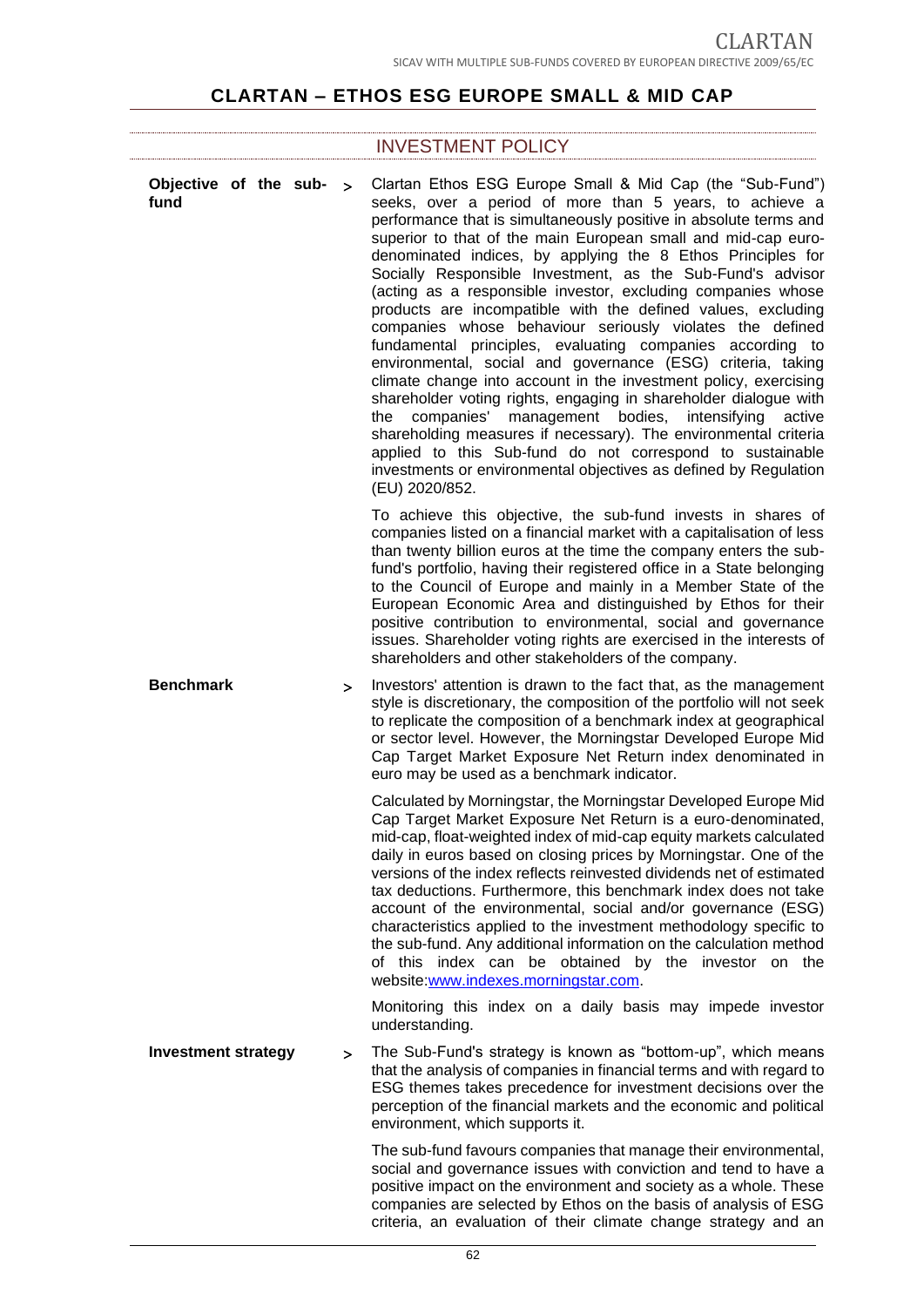assessment of the positive contribution of their products and services to solving environmental challenges. The analysis of social sustainability takes into consideration the company's relations with all its various stakeholders, in particular employees, customers, suppliers, civil society and shareholders. Corporate governance is assessed in particular through analysis of shareholders' rights, the composition and functioning of the Board of Directors and the structure of the remuneration system.

Within the investment universe thus defined by Ethos through nonfinancial analysis and evaluation, the Sub-Fund's Management Committee applies an investment discipline based on qualitative criteria (sustainability of profitability) as well as its own valuation criteria (determining the discount required to invest).

The portfolio is concentrated on a limited number of companies, with close monitoring of a small number of holdings providing a better understanding of each.

The allocation of capital is driven by the expected actuarial performance of each stock as well as the goal of the reliable longterm performance of the portfolio. The movement of share prices over time, estimates of long-term economic value and the visibility of corporate earnings may therefore lead to shifts within the Subfund.

- **Investment policy**  $\rightarrow$  As such, the Sub-Fund will be invested as follows:
	- At least 75% of its net assets in shares of listed companies having their registered office in a Member State of the European Economic Area.
	- No more than 25% of its net assets may be invested in shares of listed companies having their registered office in countries that are not members of the European Economic Area but belong to the Council of Europe.
	- Exclusively in shares of listed companies with a market capitalisation of less than 20 billion euros at the time of the company's inclusion in the Sub-Fund's portfolio.

Investment in shares will be made without sector and currency restrictions.

The Sub-Fund may retain up to 8% of its liquid assets which may be invested in money market funds.

The Sub-Fund may not use financial derivative instruments, with the exception of foreign exchange contracts which are permitted to hedge short-term foreign currency exposure on purchases or sales of securities in a currency other than the reference currency of the Sub-Fund.

The sub-fund applies Ethos' "Eight Principles for Socially Responsible Investment" in terms of exclusion, controversies, ESG rating, exercise of voting rights and shareholder dialogue. This commitment can be translated into taking initiatives vis-à-vis portfolio companies through, in particular, shareholder resolutions on strategy, capital structure, social and environmental impact and corporate governance, including matters such as the election of management bodies and their remuneration. This commitment may lead to a dialogue with the portfolio companies through general meetings, shareholder resolutions or, among other things, the exercise of voting rights. This commitment will be exercised within the limits of compliance with section 48 of the 2010 Act.

**Reference currency**  $\rightarrow$  EUR

**Investment horizon** > More than 5 years.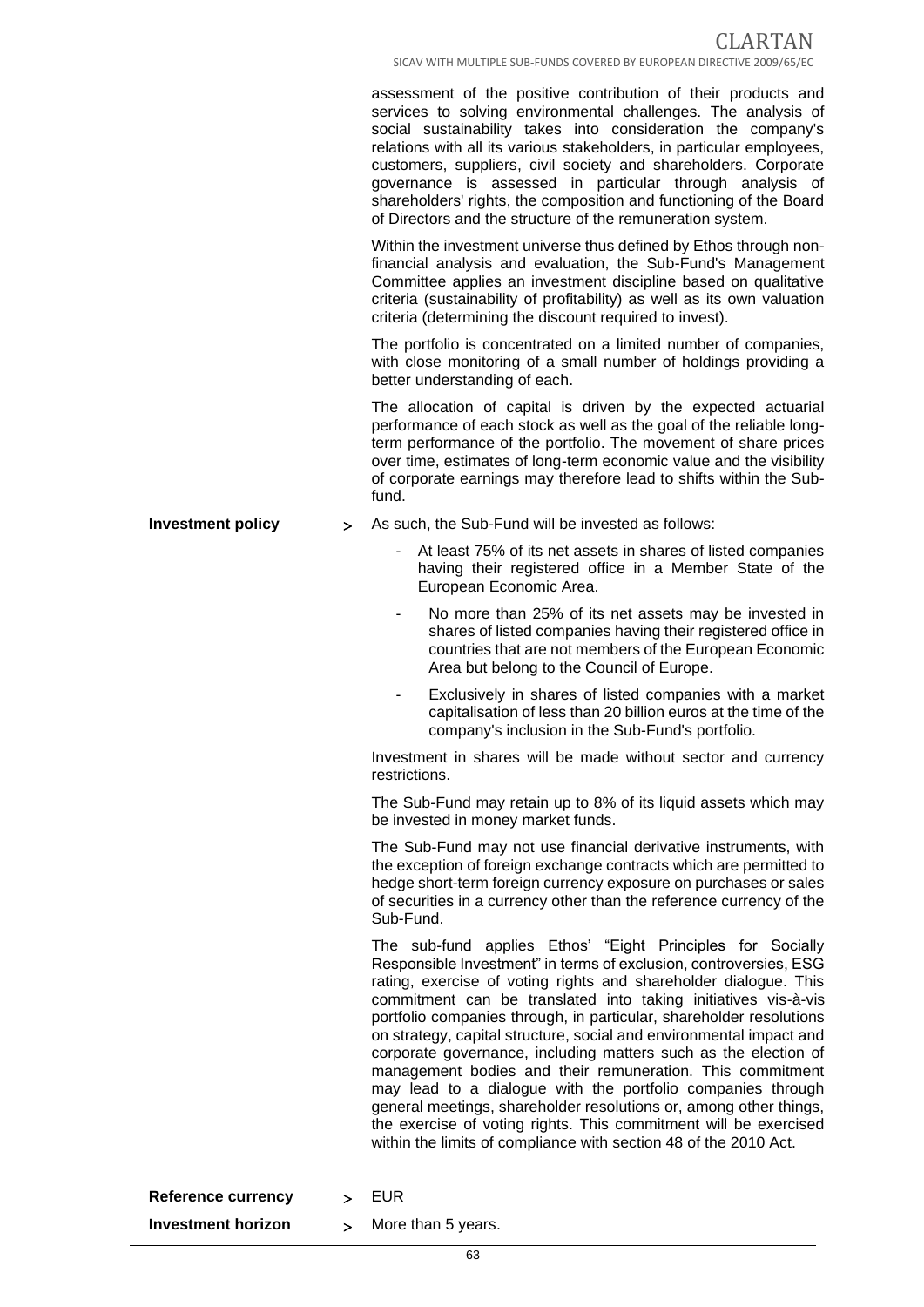| <b>Risk management</b> |                                                                                                           | $\geq$       | Commitment approach.                                                                                                                                                                                                                                                                                                                |
|------------------------|-----------------------------------------------------------------------------------------------------------|--------------|-------------------------------------------------------------------------------------------------------------------------------------------------------------------------------------------------------------------------------------------------------------------------------------------------------------------------------------|
|                        | <b>Risk factors</b>                                                                                       | $\mathbf{v}$ | Investors are invited to consult section 7 "Risks associated with an<br>investment in the SICAV" of this Prospectus to find out about the<br>potential risks associated with an investment in this sub-fund and,<br>in particular, the risks associated with investments complying with<br>ESG criteria and the concentration risk. |
|                        |                                                                                                           |              | <b>INVESTMENT MANAGER</b>                                                                                                                                                                                                                                                                                                           |
|                        | <b>Management Company</b>                                                                                 | $\geq$       | CLARTAN ASSOCIES subject to the supervision of the Autorité<br>des Marchés Financiers (France).                                                                                                                                                                                                                                     |
|                        |                                                                                                           |              | <b>ADVISOR</b>                                                                                                                                                                                                                                                                                                                      |
|                        | <b>Adviser</b><br>the<br>to<br><b>Management Company</b><br>in the field of<br>non-<br>financial analysis | $\geq$       | ETHOS SERVICES SA (Ethos), of Geneva (Switzerland) has<br>signed a specific contract with the Management Company, under<br>which Ethos advises the Management Company on non-financial<br>analysis, the exercise of voting rights and shareholder<br>engagement.                                                                    |
|                        |                                                                                                           |              | Ethos is a subsidiary of the Ethos Foundation, created in 1997<br>and bringing together more than 220 Swiss pension funds with<br>the aim of promoting socially responsible investment.                                                                                                                                             |
|                        |                                                                                                           |              | Investors are invited to consult Ethos' "Eight Principles for<br>Investment"<br><b>Ethos</b><br>Socially<br>Responsible<br>website<br>on.                                                                                                                                                                                           |

|                         |        | COMMISSIONS AND EXPENSES BORNE BY THE SHAREHOLDER                                                                                |
|-------------------------|--------|----------------------------------------------------------------------------------------------------------------------------------|
| <b>Subscription fee</b> | $\geq$ | No more than 3% of the subscription amount payable to entities<br>and agents involved in the marketing and investment of shares. |
|                         |        | Aucun droit d'entrée ne sera prélevé pour les actions de Classes<br>$L E$ et Z.                                                  |
| <b>Redemption fee</b>   |        | None.                                                                                                                            |
| <b>Conversion fee</b>   |        | None                                                                                                                             |

www.ethosfund.ch.

## FEES AND EXPENSES PAYABLE BY THE SUB-FUND

| <b>Management fee</b> | For share class C:                                                                     |
|-----------------------|----------------------------------------------------------------------------------------|
|                       | 1.80% per annum on the basis of the average net assets of the<br>relevant share class. |
|                       | For share class D:                                                                     |
|                       | 1.80% per annum on the basis of the average net assets of the<br>relevant share class. |
|                       | For share class I:                                                                     |

64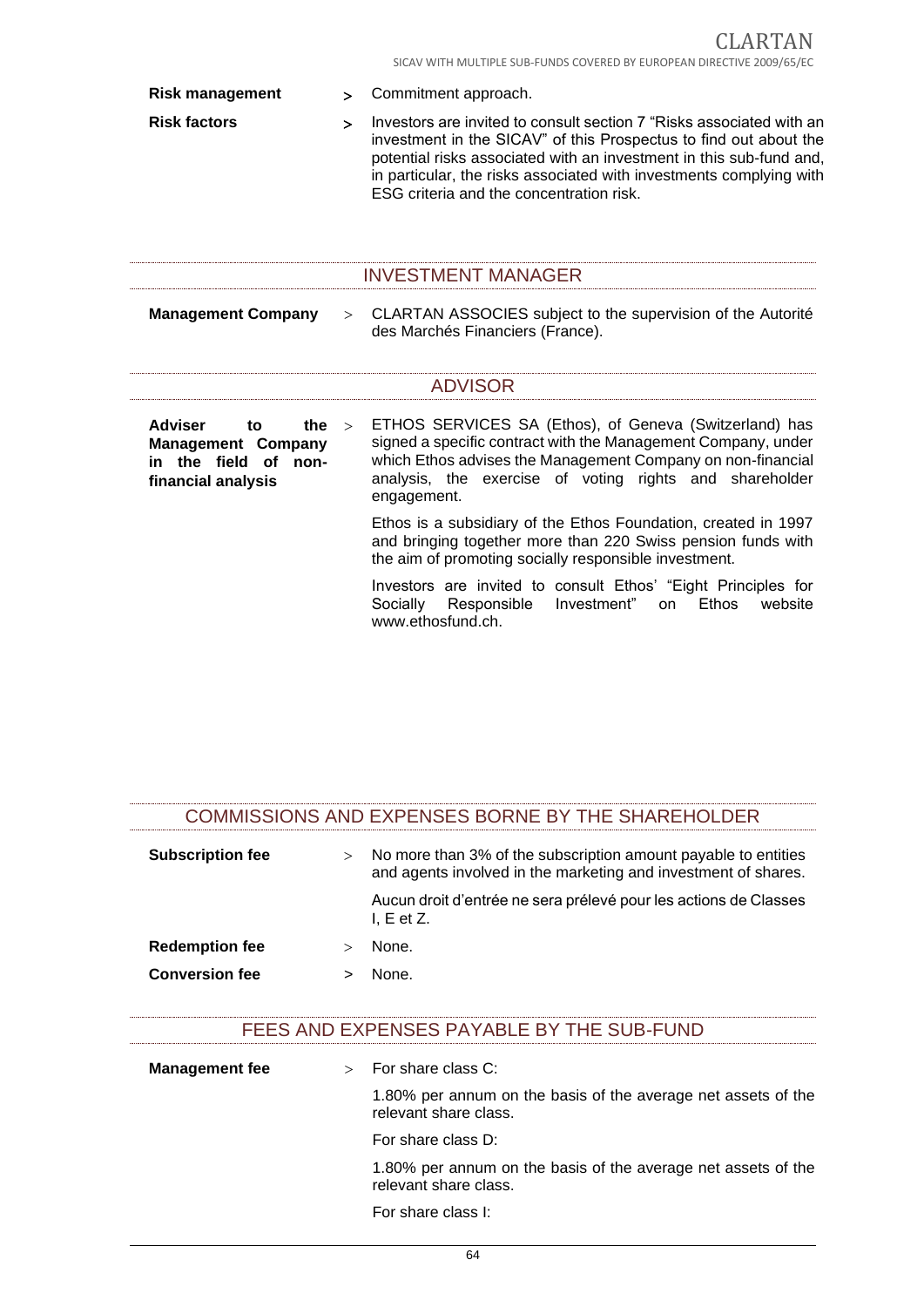1.20% per annum on the basis of the average net assets of the relevant share class.

For share class E:

0.70% per annum maximum based on the average net assets of the relevant share class.

For share class Z:

**fees)**

**Commission**

**Other fees and expenses**

0.70% per annum maximum based on the average net assets of the relevant share class.

In addition, the Management Company may charge the sub-fund with the costs of financial and non-financial research used by the Management Company in the management of the sub-fund.

**Custodian fee (excluding transaction costs and**  > Holding fees up to a maximum of 0.04% p.a., on the basis of the sub-fund's average net assets.

**correspondent bank**  Custody fees up to a maximum of 0.02% p.a., on the basis of the sub-fund's average net assets.

> Cash flow monitoring fees up to a maximum of EUR 800 per month for the sub-fund.

The aforementioned fees are expressed net of VAT.

- **Other fees of the Management Company and Central Administration**  Maximum 0.15% p.a., based on the average net assets of the sub-fund.
	- > The sub-fund shall also pay other operating expenses, as described in article 31 of the SICAV's Articles of Incorporation.

### DISTRIBUTION OF SHARES

| <b>Share classes offered</b><br>for subscription | $\geq$ | <b>Class of shares</b> | <b>ISIN code</b> | <b>Currency</b> |
|--------------------------------------------------|--------|------------------------|------------------|-----------------|
|                                                  |        | C shares               | LU2225829204     | <b>EUR</b>      |
|                                                  |        | D shares               | LU2225829386     | <b>EUR</b>      |
|                                                  |        | I shares               | LU2225829469     | <b>EUR</b>      |
|                                                  |        | E shares               | LU2225829543     | <b>EUR</b>      |
|                                                  |        | Z shares               | LU2225829626     | <b>EUR</b>      |
|                                                  |        |                        |                  |                 |

**Form of the shares**  $\geq$  Shares are issued in registered form by recording the investor's name on the register of shareholders. Shares may be held and traded via a recognised clearing system.

Fractions of shares may be issued, up to 0.0001 of a share.

| <b>Minimum initial</b><br>$\geq$ | <b>Class of shares</b> | <b>Minimum initial subscription</b> |
|----------------------------------|------------------------|-------------------------------------|
| investment                       | C shares               | <b>EUR 100</b>                      |
|                                  | D shares               | <b>EUR 100</b>                      |
|                                  | shares                 | EUR 1,000                           |
|                                  | E shares               | EUR 500,000                         |
|                                  | Z shares               | EUR 25,000,000                      |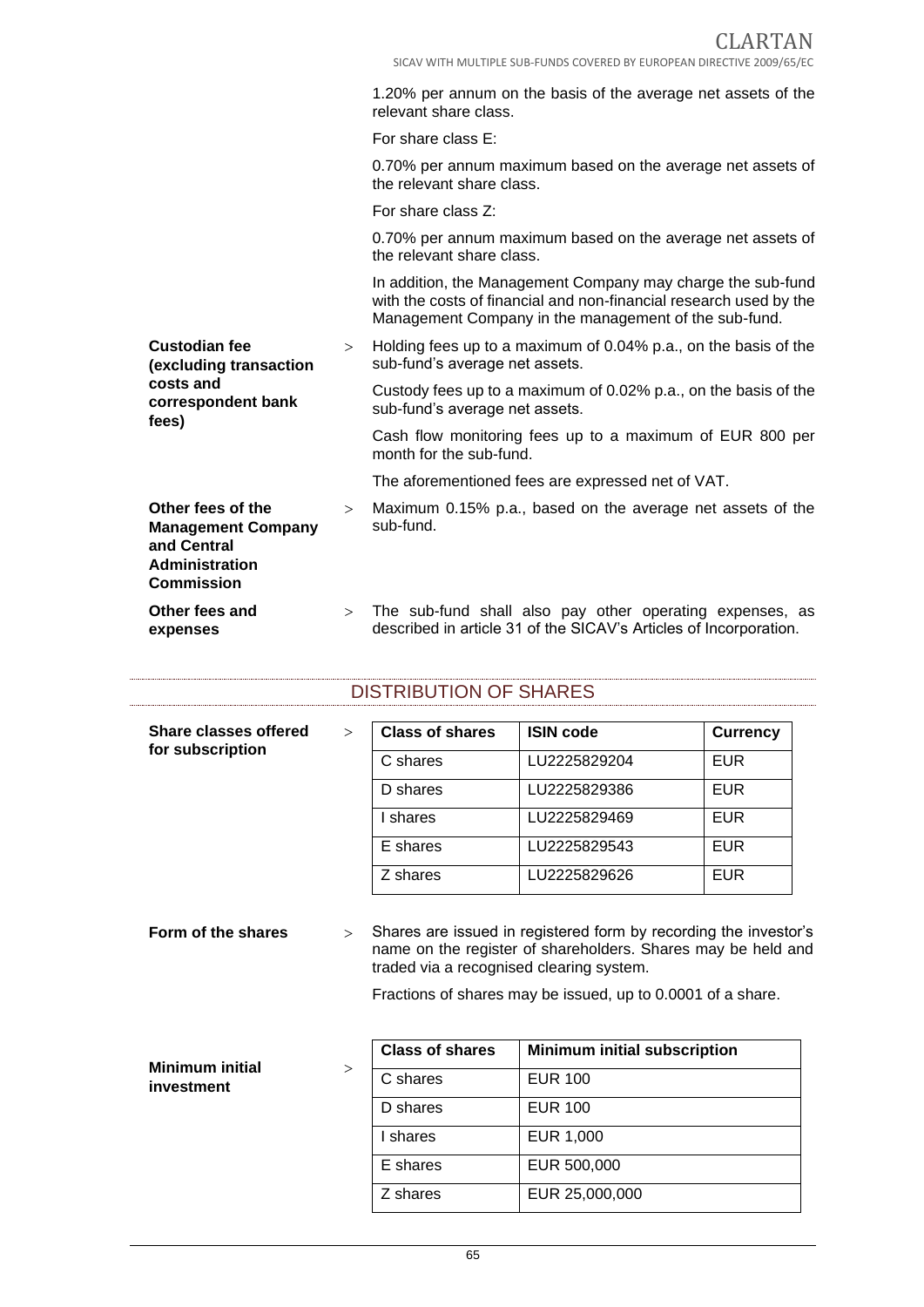The SICAV's Board of Directors may at its sole discretion decide to accept all the subscription requests received on a given valuation day without applying the minimum initial subscription requirement.

| Subscriptions,<br>redemptions and<br>conversions                                                     |   | Subscription, redemption and conversion orders received before<br>$\geq$<br>15:00 at EUROPEAN FUND ADMINISTRATION on a Valuation<br>Day are accepted on the basis of the NAV on that Valuation Day<br>subject to the fees indicated above under "SHAREHOLDER'S<br>FEES AND CHARGES" and "SHAREHOLDER'S FEES AND<br>CHARGES". |
|------------------------------------------------------------------------------------------------------|---|------------------------------------------------------------------------------------------------------------------------------------------------------------------------------------------------------------------------------------------------------------------------------------------------------------------------------|
|                                                                                                      |   | Subscriptions and redemptions must be paid up no later than<br>three bank business days in Luxembourg following the Valuation<br>Day.                                                                                                                                                                                        |
|                                                                                                      |   | The sub-fund's initial subscription period will be published on the<br>www.clartan.com website.                                                                                                                                                                                                                              |
| <b>Valuation Day</b>                                                                                 | > | All bank business days in Luxembourg and in France, or if not a<br>bank business day in both Luxembourg and France, on the next<br>bank business day common to both countries.                                                                                                                                               |
| <b>Publication of the NAV</b>                                                                        |   | > At the registered office of the SICAV, on the premises of the<br>Management Company and on the websites of CLARTAN<br>ASSOCIES www.clartan.com and Ethos www.ethosfund.ch.                                                                                                                                                 |
| <b>Eligibility for the French</b><br><b>Equity Savings Plan</b><br>(Plan d'Epargne Action<br>or PEA) |   | > Yes                                                                                                                                                                                                                                                                                                                        |

|                                              |        | POINTS OF CONTACT            |
|----------------------------------------------|--------|------------------------------|
| Subscriptions,                               | $\geq$ | EUROPEAN FUND ADMINISTRATION |
| redemptions,<br>conversions and<br>transfers |        | Fax: +352 48 65 61 8002      |
| <b>Document request</b>                      |        | > CLARTAN ASSOCIES           |
|                                              |        | Tel: +33 (0) 1 53 77 60 80   |
|                                              |        | E-mail: contact@clartan.com  |
|                                              |        | Website: www.clartan.com     |
|                                              |        |                              |
|                                              |        | <b>ETHOS</b>                 |
|                                              |        | Tel: +41 (0)22 716 15 55     |
|                                              |        | E-mail: info@ethosfund.ch    |
|                                              |        | Website: www.ethosfund.ch    |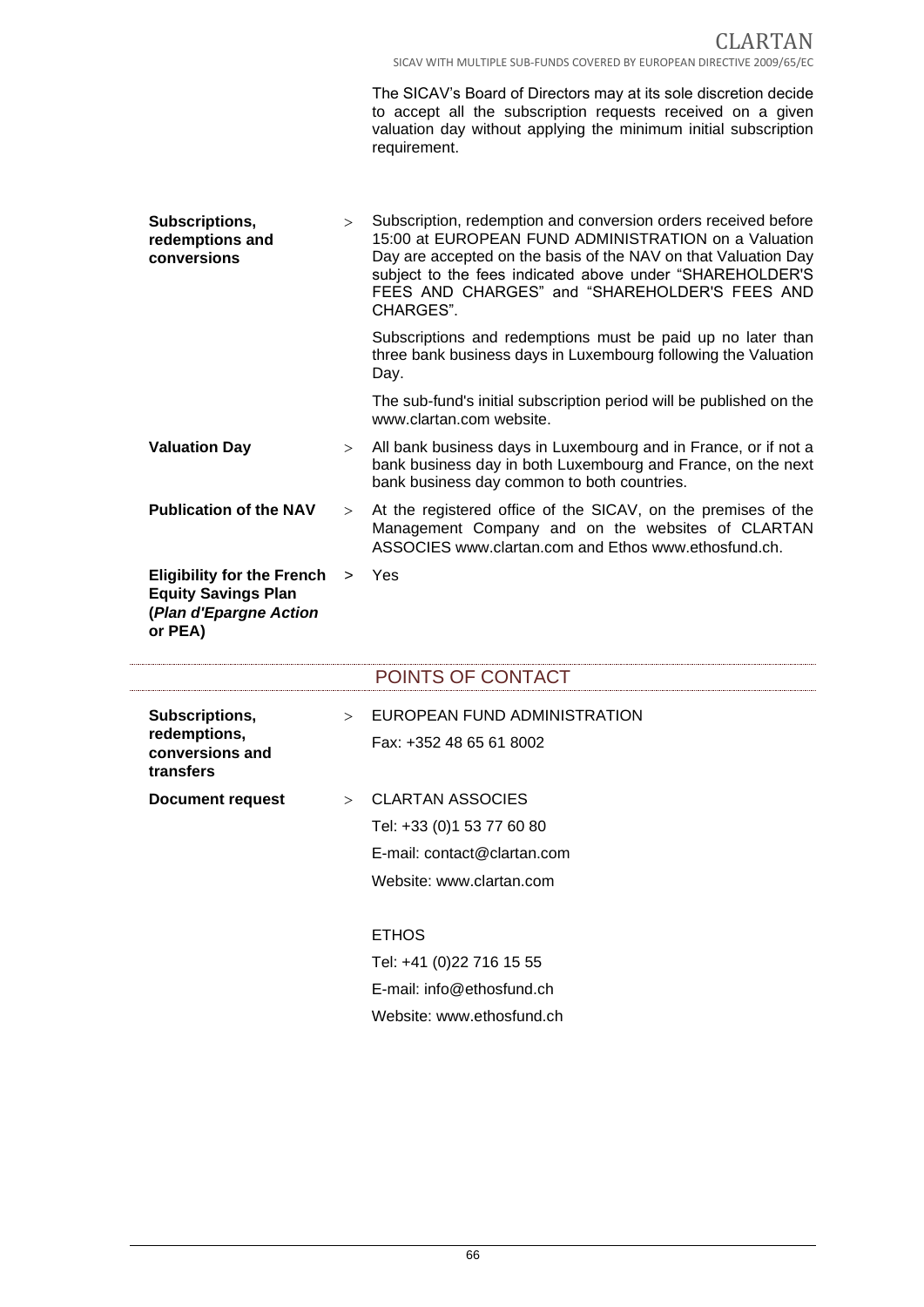# **CLARTAN – MULTIMANAGERS BALANCED**

# INVESTMENT POLICY

| Objective of the Sub-fund >     | CLARTAN - MULTIMANAGERS BALANCED (the "Sub-fund") is a<br>fund of funds seeking to protect and grow the capital over a period of<br>at least five years and to strike the right balance between<br>performance and volatility. Our investment strategy involves<br>discretionary asset allocation based on the meticulous selection of<br>UCIs managed by different managers (multi-management). The<br>portfolio has equity market exposure ranging between 20% and 70%,<br>derived from fixed income and cash products.                                                                                                                                                                                                                                              |
|---------------------------------|------------------------------------------------------------------------------------------------------------------------------------------------------------------------------------------------------------------------------------------------------------------------------------------------------------------------------------------------------------------------------------------------------------------------------------------------------------------------------------------------------------------------------------------------------------------------------------------------------------------------------------------------------------------------------------------------------------------------------------------------------------------------|
| <b>Benchmark</b><br>$\geq$      | Given this discretionary investment style, there is no relevant<br>benchmark for the Sub-fund. However, the composite 50% Eonia<br>Capitalisé + 50% Morningstar Developed Markets Europe Net Return<br>EUR denominated in euro may be used as an ex-post performance<br>indicator.                                                                                                                                                                                                                                                                                                                                                                                                                                                                                     |
| <b>Investment strategy</b><br>> | Our management process has two pillars: macro-financial (top down)<br>analysis, which governs assets allocation, and investing in a selection<br>of funds per asset class.                                                                                                                                                                                                                                                                                                                                                                                                                                                                                                                                                                                             |
|                                 | Macro-financial analysis                                                                                                                                                                                                                                                                                                                                                                                                                                                                                                                                                                                                                                                                                                                                               |
|                                 | As part of its collective investment style, the investment committee<br>uses macro-economic, geographical and sectoral analyses to decide<br>the allocation to the various asset classes and, in particular, the<br>equity exposure level.                                                                                                                                                                                                                                                                                                                                                                                                                                                                                                                             |
|                                 | Particular attention is paid to the valuation level of each asset class.<br>The scale of the equity commitment will increase as equity markets'<br>valuation weakens and, conversely, will decrease when the latter is<br>deemed to be high.                                                                                                                                                                                                                                                                                                                                                                                                                                                                                                                           |
|                                 | The investment strategy for the fixed income component will be<br>tailored to reflect anticipated trends on the yield curve.                                                                                                                                                                                                                                                                                                                                                                                                                                                                                                                                                                                                                                           |
|                                 | Fund selection by asset class<br>$\overline{\phantom{a}}$                                                                                                                                                                                                                                                                                                                                                                                                                                                                                                                                                                                                                                                                                                              |
|                                 | A quantitative analysis of each fund is carried out in respect of several<br>evaluation criteria: liquidity, fund size, short, medium and long-term<br>performance, longevity, volatility, Sharpe ratio, performance during<br>crises and maximum historic loss.                                                                                                                                                                                                                                                                                                                                                                                                                                                                                                       |
|                                 | Each fund is also subject to a qualitative analysis evaluating the<br>quality of the fund's management company, custodian, valuation<br>agent and auditor. A meeting with the fund manager is organised with<br>a view to assessing the quality and strength of the investment<br>process used.                                                                                                                                                                                                                                                                                                                                                                                                                                                                        |
|                                 | Currently the investment policy is not driven by environmental, social<br>and governance (ESG) considerations. The investments underlying<br>this financial product do not take into account the European Union's<br>criteria for environmentally sustainable economic activities. The<br>Management Company considers the application of ESG criteria<br>unessential for the purposes of achieving the sub-fund's objective.<br>Said application could restrict the investment universe and, as a<br>result, exclude certain investors, which would lead to the<br>Management Company disregarding investment opportunities<br>offering<br>risk-adjusted<br>attractive performance<br>possibilities.<br>Consequently, the Management Company does not take account of |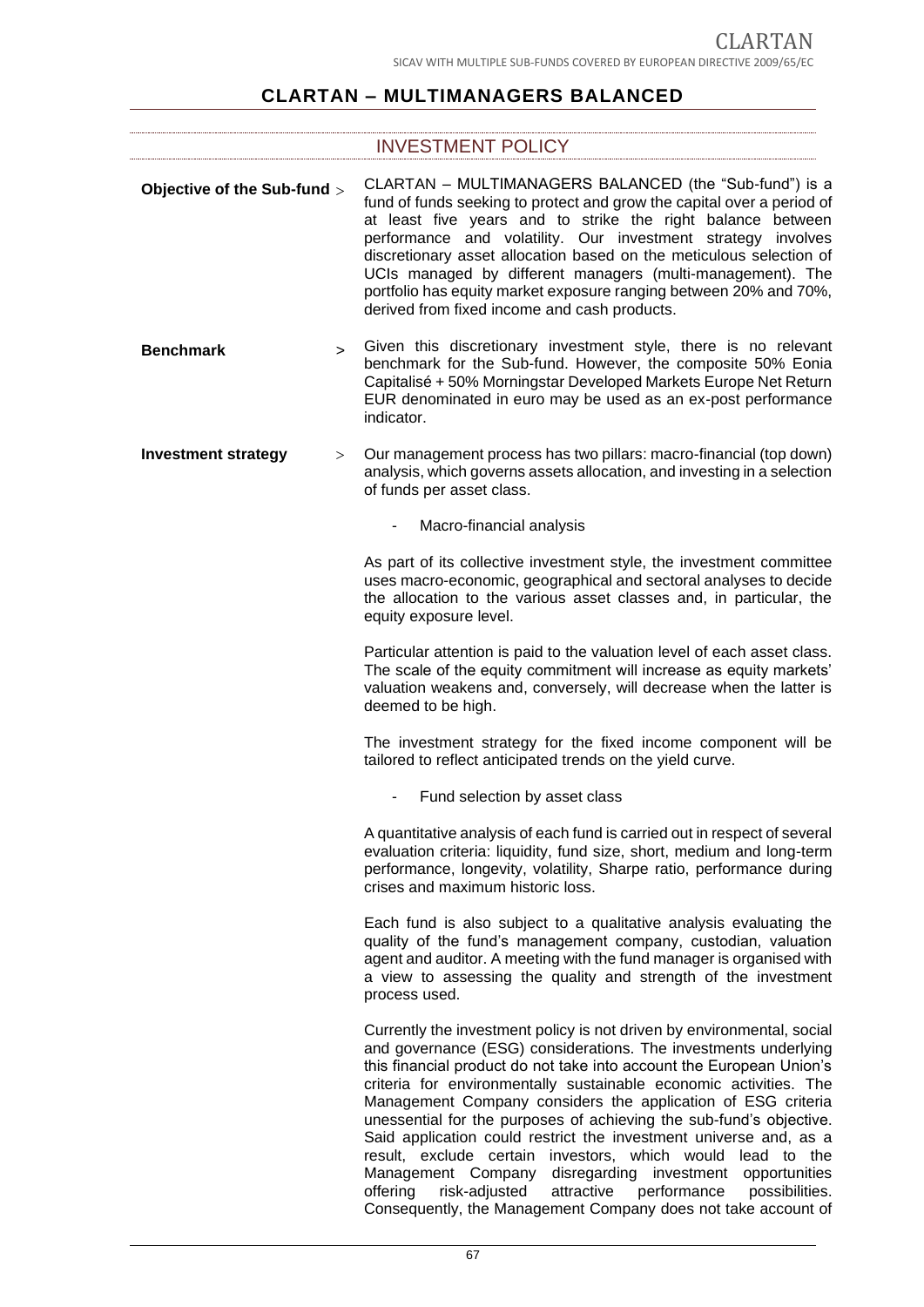sustainability risks or the negative effects on sustainability factors of investment decisions in its investment process.

**Investment policy** > The portfolio has equity market exposure ranging between 20% and 70%, derived from fixed income and cash products. The Sub-fund mainly invests in developed markets with a focus on the euro, although emerging markets provide a source of diversification.

| Asset classes                                        | Minimum<br>allocation | Maximum allocation |
|------------------------------------------------------|-----------------------|--------------------|
| <b>Shares</b>                                        | 20%                   | 70%                |
| Fixed income (bonds and<br>money market instruments) | 0%                    | 80%                |
| Mixed                                                | 0%                    | 80%                |
| Cash                                                 | 0%                    | 20%                |

- Investment limits

Units or shares of other UCITS

The Sub-fund invests up to 100% of its assets in units or shares of other UCITS. No more than 10% of the Sub-fund's net assets may be invested in UCIs that do not offer daily liquidity.

The Sub-fund will not invest in unaligned UCIs following an alternative strategy.

It may invest between 20% and 70% of its assets in units or shares of UCITS with exposure to the equity of companies of all sizes (including small and mid caps, with no set limit) and all sectors.

The Sub-fund may invest up to 80% of its assets in units or shares of UCITS of fixed income products, including European and international government bonds, European and international corporate bonds rated high yield or investment grade (rated at least BBB- by Standard and Poor's or Baa3 by Moody's, or deemed equivalent by the Management Company), and European and international convertible bonds. Investments in UCITS of high yield bonds cannot exceed 10% of the Sub-fund's assets. The Sub-fund does not invest in contingent convertible bonds ("CoCo bonds").

The Sub-fund may invest up to 80% of its net assets in units or shares of mixed UCITS.

The maximum management fee amount of target UCIs in which the Sub-fund will invest is 2.5% p.a.

| <b>Reference currency</b> |  | EUR |
|---------------------------|--|-----|
|                           |  |     |

- 
- **Investment horizon** > More than 5 years

- **Risk management** > Commitment approach.
- **Risk factors Investors** are advised to consult section 7. of this Prospectus, "Risks associated with an investment in the SICAV", for information about the potential risks associated with an investment in this Sub-fund.

# INVESTMENT MANAGER

**Management Company** CLARTAN ASSOCIES is subject to the supervision of the *Autorité des marchés financiers* (France).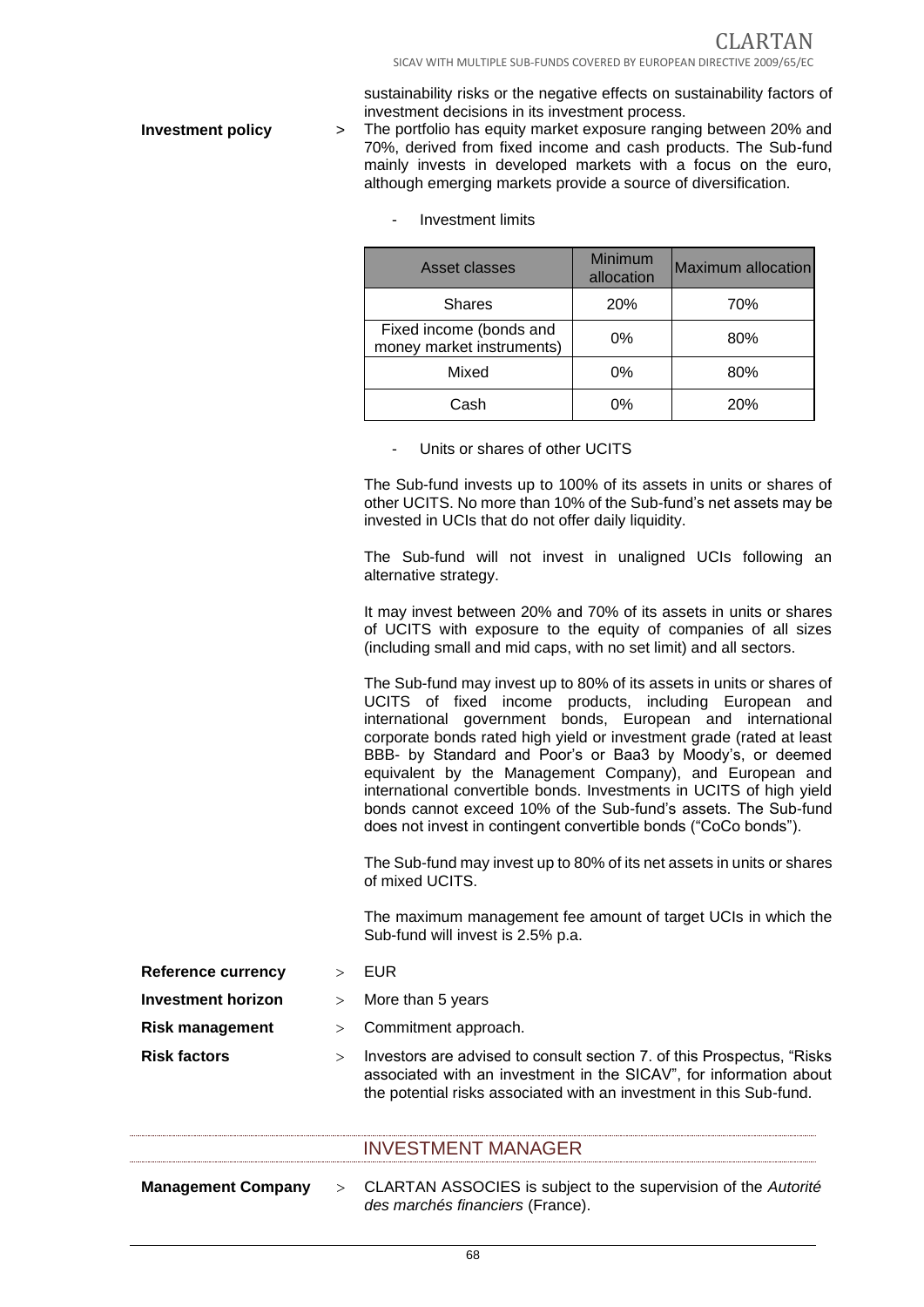# FEES AND CHARGES PAYABLE BY THE SHAREHOLDER

| <b>Subscription fee</b> | No more than 3% of the subscription amount payable to entities<br>and agents involved in the marketing and investment of shares. |
|-------------------------|----------------------------------------------------------------------------------------------------------------------------------|
| <b>Redemption fee</b>   | None.                                                                                                                            |
| <b>Conversion fee</b>   | None.                                                                                                                            |

# FEES AND EXPENSES PAYABLE BY THE SUB-FUND

| <b>Management Fee</b>                                                                       |        | For Class C shares:                                                                                                                                              |
|---------------------------------------------------------------------------------------------|--------|------------------------------------------------------------------------------------------------------------------------------------------------------------------|
|                                                                                             |        | 1.00% per annum on the basis of the average net assets of the<br>relevant share class.                                                                           |
|                                                                                             |        | In addition, the Management Company may charge the sub-fund for<br>financial research costs used by the Management Company in the<br>management of the sub-fund. |
| Custodian fee (excluding ><br>transaction costs and                                         |        | Holding fees up to a maximum of 0.04% p.a., on the basis of the<br>Sub-fund's average net assets.                                                                |
| correspondent bank fees)                                                                    |        | Custody fees up to a maximum of 0.02% p.a., on the basis of the<br>Sub-fund's average net assets.                                                                |
|                                                                                             |        | Cash flow monitoring fees up to a maximum of EUR 800 per month<br>for the Sub-fund.                                                                              |
|                                                                                             |        | The aforementioned fees are expressed net of VAT.                                                                                                                |
| <b>Other Management</b><br><b>Company fees and</b><br><b>Central Administration</b><br>fees | $\geq$ | Maximum of 0.50% per annum on the basis of the Sub-fund's<br>average net assets.                                                                                 |
| Other fees and expenses >                                                                   |        | The Sub-fund shall also pay other operating expenses, as<br>described in article 31 of the SICAV's Articles of Incorporation.                                    |

| Share classes offered for><br>subscription | <b>Share class</b> | <b>ISIN code</b>                                                                                                                 | <b>Currency</b> |
|--------------------------------------------|--------------------|----------------------------------------------------------------------------------------------------------------------------------|-----------------|
|                                            | C shares           | LU1481687413                                                                                                                     | <b>EUR</b>      |
| Form of the shares                         | $\geq$             |                                                                                                                                  |                 |
|                                            |                    | Shares are issued in registered form by recording the investor's<br>name on the register of shareholders. Shares may be held and |                 |
|                                            |                    | traded via a recognised clearing system.<br>Fractions of shares may be issued, up to 0.0001 of a share.                          |                 |
| initial><br><b>Minimum</b>                 | <b>Share class</b> | Minimum initial investment                                                                                                       |                 |

The SICAV's Board of Directors may at its sole discretion decide to accept all the subscription requests received on a given valuation day without applying the minimum initial subscription requirement.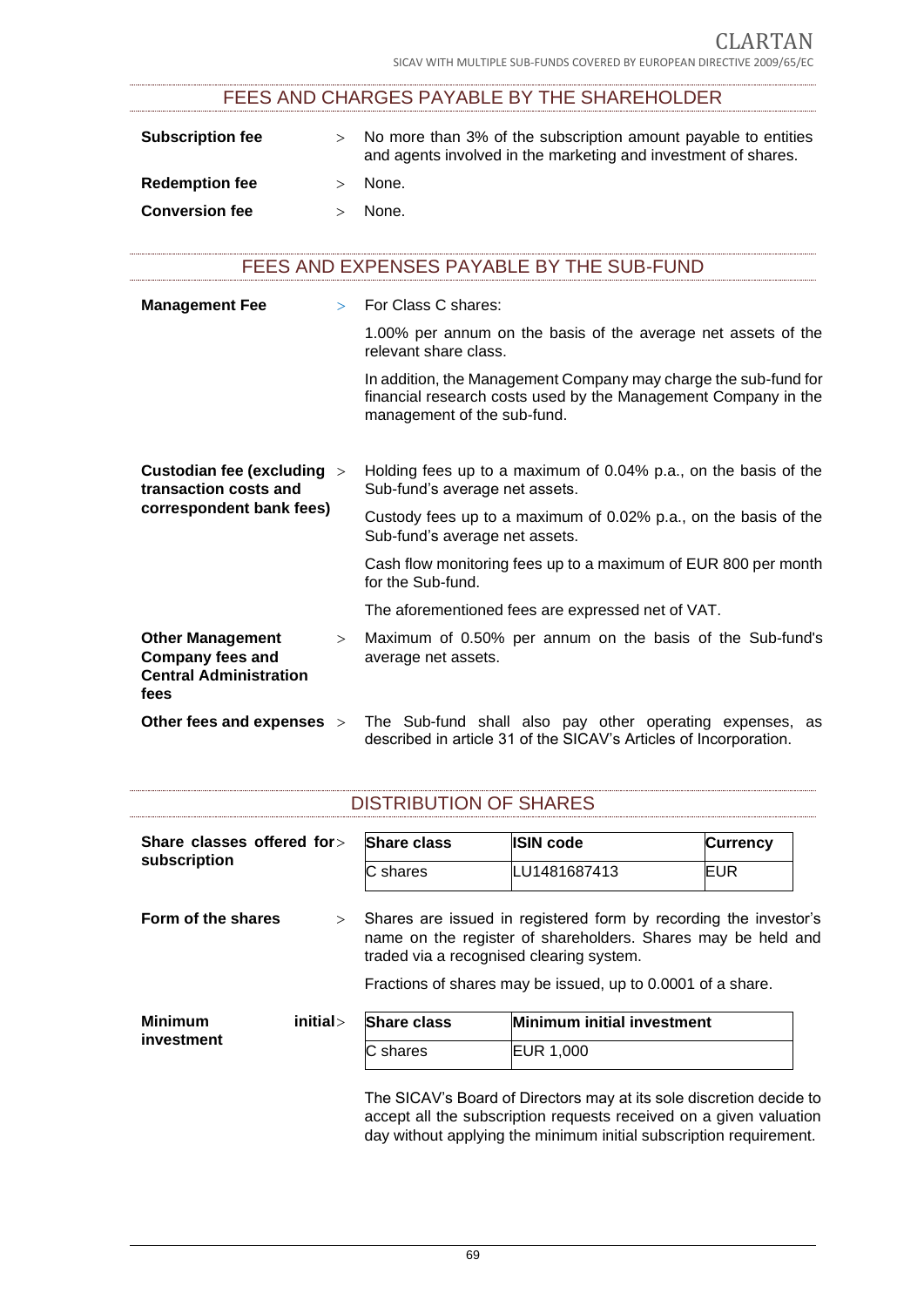CLARTAN SICAV WITH MULTIPLE SUB-FUNDS COVERED BY EUROPEAN DIRECTIVE 2009/65/EC

| Subscriptions,<br>redemptions<br>conversions                | $\geq$<br>and | Subscription, redemption and conversion requests received by<br>EUROPEAN FUND ADMINISTRATION before 15:00 the day<br>before a Valuation Day are accepted at the NAV of that Valuation<br>Day, subject to the payment of fees indicated above in the sections<br>"FEES AND CHARGES PAYABLE BY THE SHAREHOLDER" and<br>"FEES AND CHARGES PAYABLE BY THE SUB-FUND". |
|-------------------------------------------------------------|---------------|------------------------------------------------------------------------------------------------------------------------------------------------------------------------------------------------------------------------------------------------------------------------------------------------------------------------------------------------------------------|
|                                                             |               | Subscriptions and redemptions must be paid up no later than three<br>bank business days in Luxembourg following the Valuation Day.                                                                                                                                                                                                                               |
| <b>Valuation Day</b>                                        | $\geq$        | Every Wednesday, or if a given Wednesday is not a bank business<br>day in both Luxembourg and France, on the next bank business day<br>common to both countries.                                                                                                                                                                                                 |
| <b>Publication of the NAV</b>                               | $\geq$        | At the registered office of the SICAV, at the offices of the<br>Management Company and on the CLARTAN ASSOCIES website<br>(www.clartan.com).                                                                                                                                                                                                                     |
|                                                             |               | POINTS OF CONTACT                                                                                                                                                                                                                                                                                                                                                |
| Subscriptions,<br>redemptions, conversions<br>and transfers | $\geq$        | EUROPEAN FUND ADMINISTRATION<br>Fax: +352 48 65 61 8002                                                                                                                                                                                                                                                                                                          |
| Document request                                            | $\geq$        | <b>CLARTAN ASSOCIES</b><br>Tel.: +33 (0)1 53 77 60 80<br>Email: contact@clartan.com<br>Website: www.clartan.com<br>For information on the social, environmental and governance (ESG)<br>criteria applied, please visit the websitewww.clartan.com.                                                                                                               |

j.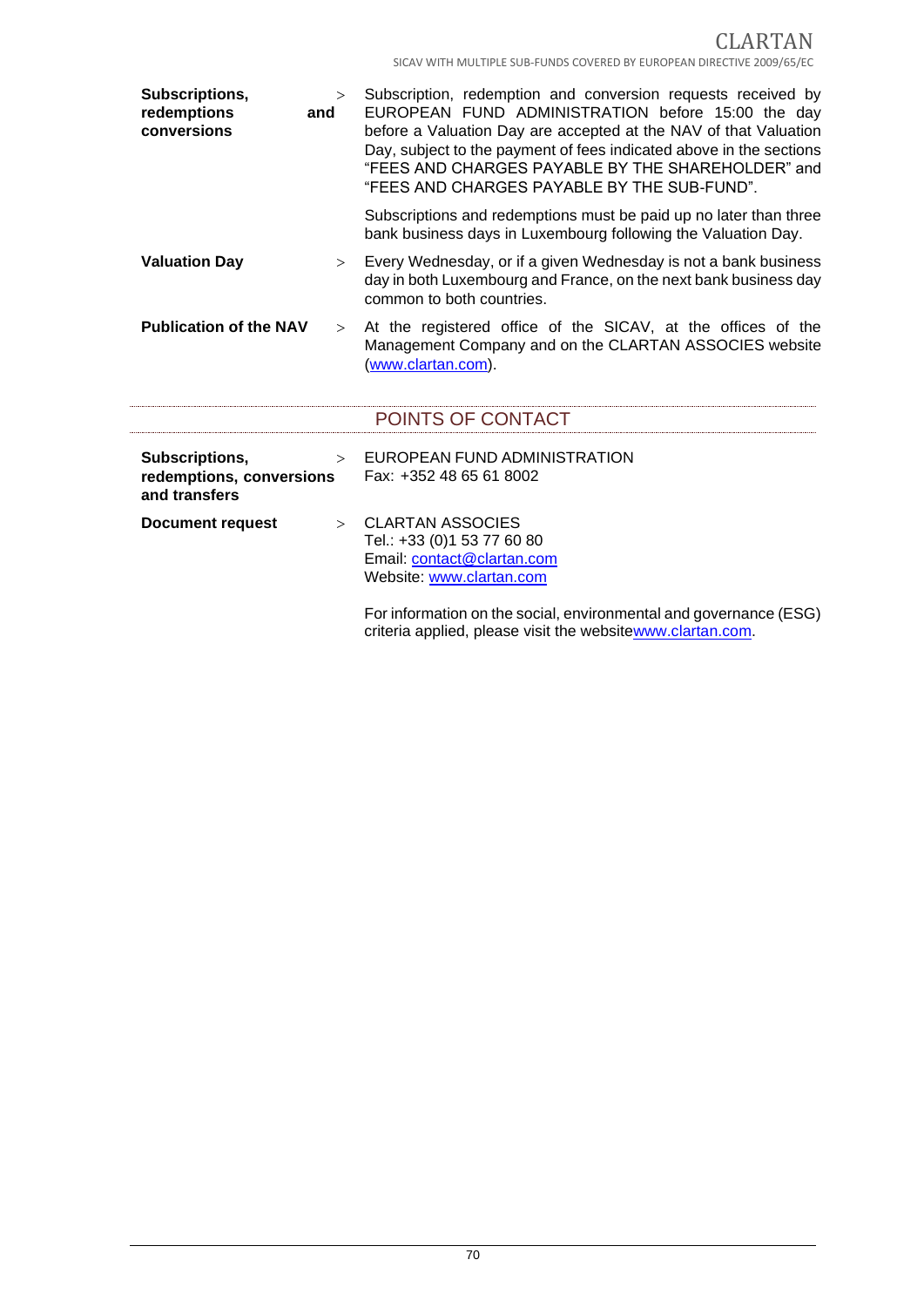# **CLARTAN**

# **ARTICLES OF INCORPORATION**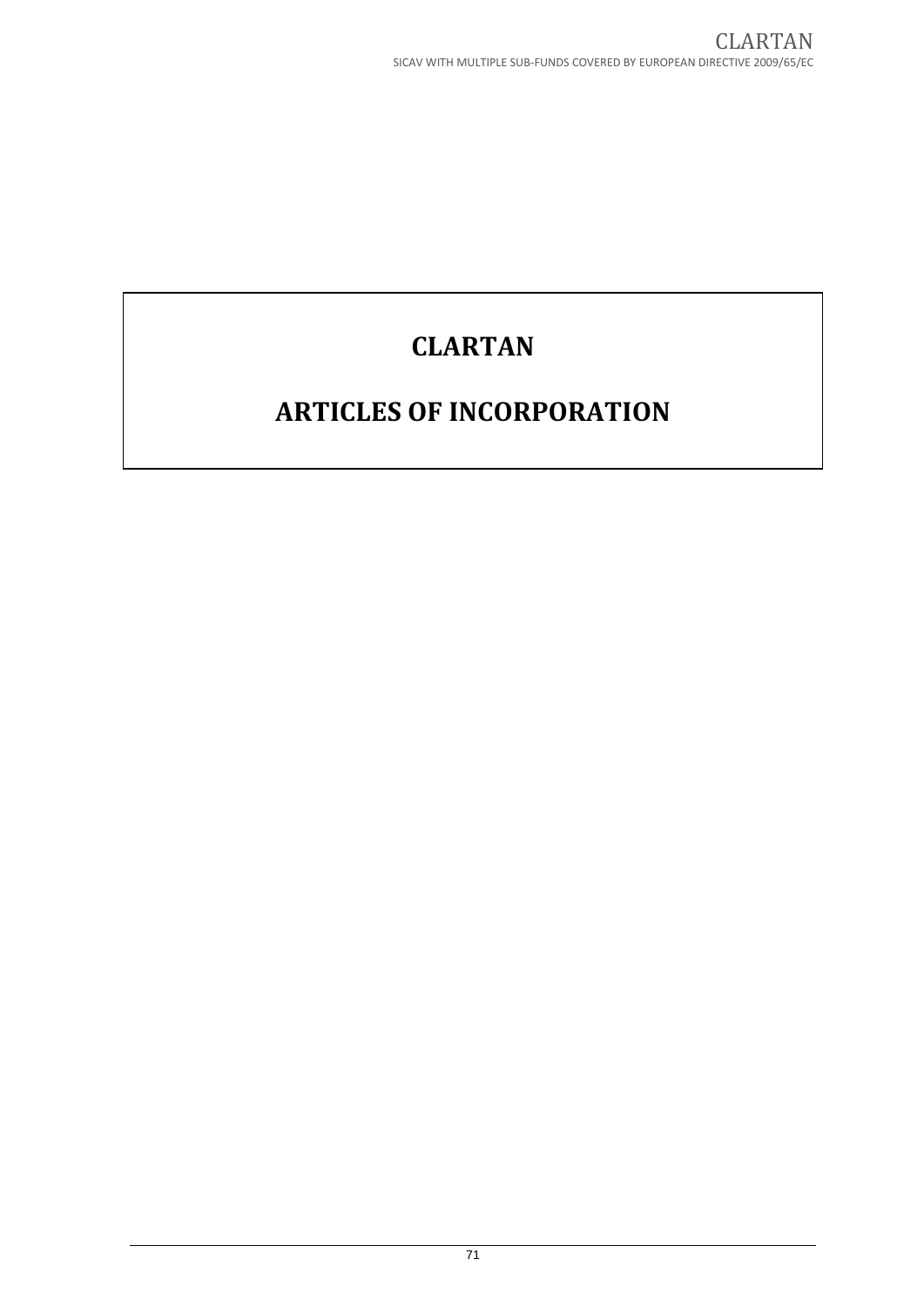# **TITLE I. – NAME – REGISTERED OFFICE – DURATION – CORPORATE OBJECT**

# **Article 1. Name**

There exists among the subscriber(s) and all those who shall subsequently become shareholders a *société anonyme* (public limited company) operating in the form of a *société d'investissement à capital variable* (open-ended investment company with variable capital – SICAV) with multiple Subfunds, bearing the name **CLARTAN** (the "Company").

# **Article 2. Registered office**

The Company's registered office is located in Luxembourg City in the Grand Duchy of Luxembourg. The Company may establish branch offices or agencies in the Grand Duchy of Luxembourg and abroad by an ordinary resolution of the Board of Directors. Within the municipality of Luxembourg, the registered office may be moved to another location by ordinary resolution of the Board of Directors. Insofar as it is legally possible, the board of directors may also decide to transfer the Company's registered office to any other place in the Grand Duchy of Luxembourg.

If exceptional political or military events occur which, in the opinion of the Board of Directors, may compromise the normal business activity of the company at its registered office or if normal communication with that registered office or communication between the registered office and abroad is obstructed or appears likely to be obstructed, the Board of Directors may temporarily relocate the registered office abroad until the complete cessation of this abnormal situation. This temporary measure shall have no effect on the nationality of the Company, which, notwithstanding such temporary transfer, shall remain of Luxembourg nationality.

# **Article. 3. Duration**

The Company is established for an indefinite duration. It may be dissolved by a resolution of the General Meeting of Shareholders ruling in the same manner as for an amendment to the Articles of Incorporation.

# **Article 4. Object**

The sole object of the Company is to invest the funds at its disposal in transferable securities, money market instruments and other assets authorised by Part I of the Law of 17 December 2010 on undertakings for collective investment (the "Law of 2010"), with the aim of spreading investment risks and enabling its shareholders to benefit from the income generated from the management of its portfolio. The Company may take any measures and carry out any operations that it deems useful for achieving and developing its object in the broadest sense as laid down by Part I of the Law of 2010.

# **TITLE II.** – **SHARE CAPITAL – CHARACTERISTICS OF THE SHARES**

## **Article 5. Share capital**

The share capital of the Company is represented by fully-paid up no-par shares. The Company's capital is expressed in euro and shall at all times be equal to the equivalent in euro of the net assets of all the Company's Sub-funds, as defined in article 13 of these Articles of Incorporation. The minimum share capital of the Company is one million two hundred and fifty thousand euro (EUR 1,250,000.00), or the equivalent amount in the currency of the share capital. The minimum share capital must be reached within a period of six months of the Company's approval.

The Company's initial capital is thirty-one thousand euro (EUR 31,000) and is represented by thirtyone (31) fully paid-up shares.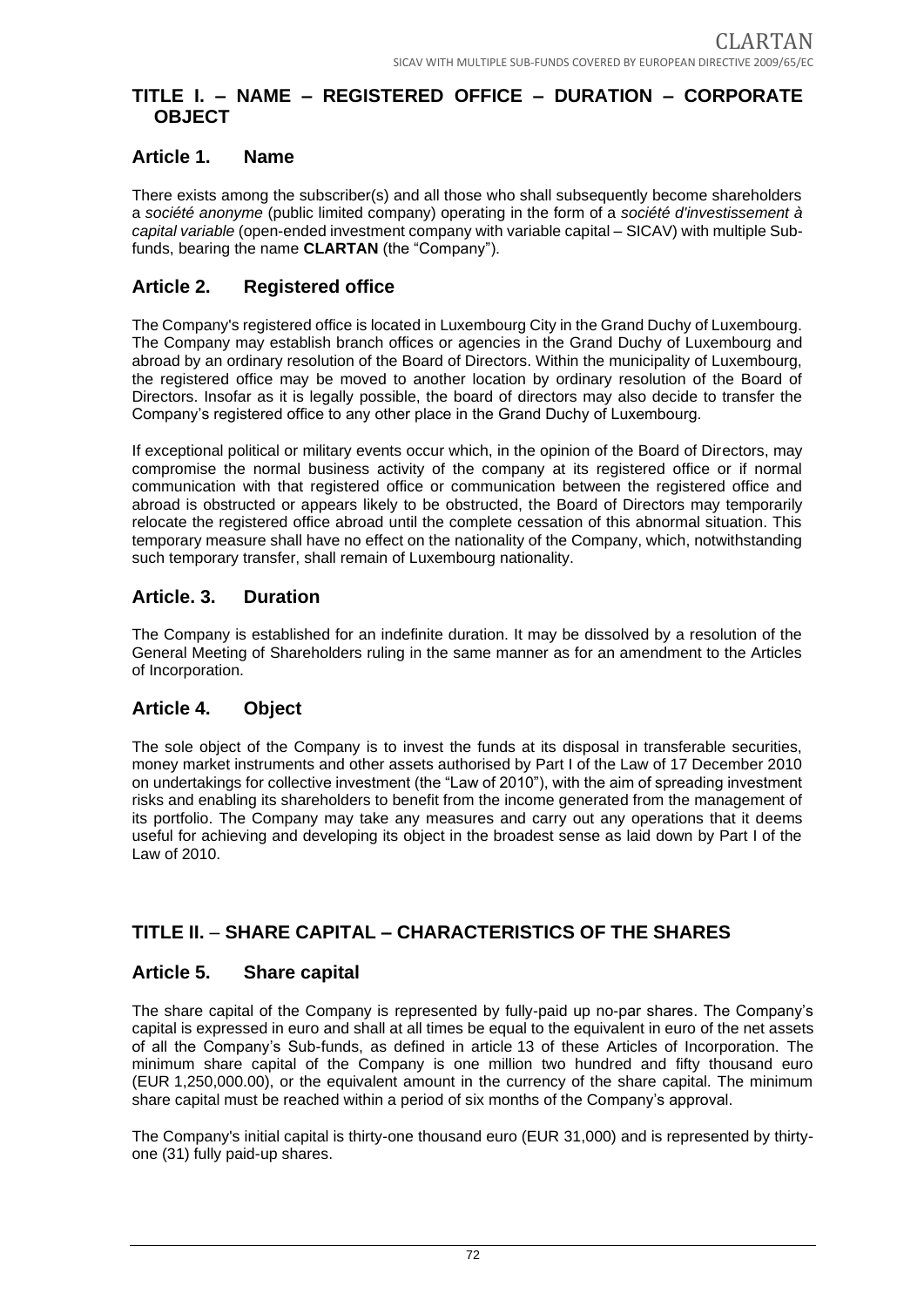## **Article 6. Sub-funds and share classes**

At the choosing of the Board of Directors, the shares may belong to different Sub-funds (which may, at the choosing of the Board of Directors, be denominated in different currencies), and the proceeds of the issuance of shares of each Sub-fund shall be invested in accordance with the investment policy determined by the Board of Directors, the investment restrictions laid down by the Law of 2010 and determined, where applicable, by the Board of Directors.

The Board of Directors may decide, for any Sub-fund, to create share classes whose characteristics are described in the Company's prospectus (the "Prospectus").

The shares of one class may differ from shares of one or more other classes as a result of features such as (but not limited to) fee structure, dividend policy or hedging of specific risks, to be determined by the Board of Directors. If classes are created, references to the Sub-funds in these Articles of Incorporation must, if necessary, be interpreted as references to these classes.

Each whole share confers on its holder a right to vote at the General Meeting of Shareholders.

The Board of Directors may decide to divide or consolidate the shares of a Sub-fund or share class of the Company.

## **Article 7. Form of the shares**

The shares are issued without par value and are fully paid-up. Each share, regardless of the Subfund and share class to which it belongs, may be issued:

1. as a registered share, made out in the name of the subscriber, documented by entry of the subscriber in the shareholders' register. The addition of the subscriber to the register may be confirmed in writing. No certificate of registration will be issued.

The shareholders' register is maintained by the Company or by one or more legal entities who are appointed by the Company for this purpose. The entry includes indication of the name of each owner of registered shares, their place of residence or their elected domicile and the number of registered shares in their possession. All transfers of registered shares, whether *inter vivos* or due to inheritance, shall be recorded on the register of shareholders.

If a shareholder does not provide the Company with an address, a note is made in the shareholders' register in this regard and it is assumed that the address of this shareholder is located at the registered office or any other address that is determined by the Company, until this shareholder of the Company has provided a new address. The shareholder can have the address entered on the shareholders' register changed at any time by a declaration sent in writing to the Company's registered office or by any other means deemed acceptable by the Company.

The named shareholder shall be responsible for notifying the Company of any change to the personal details stated on the register of shareholders, so that the Company can update these personal details.

2. in the form of bearer shares in book-entry form. The Board of Directors may decide, for one or more Sub-funds or for one or more share classes, that bearer shares shall be issued only in the form of global share certificates deposited with reputable clearing systems.

A shareholder may request the conversion of his bearer shares into registered shares, and the reverse, at any time. In this case, the Company shall be entitled to charge the costs incurred to the shareholder.

Insofar as it is permitted under Luxembourg laws and regulations, the board of directors may, at its discretion, decide on a compulsory exchange of bearer shares for registered shares, giving prior notice in one or more publications as chosen by the board of directors.

Fractions of shares may be issued, to the extent stipulated in the Prospectus. Rights relating to share fractions are exercised pro rata to the fraction held by the shareholder, except with respect to voting rights, which may only be exercised for a whole number of shares.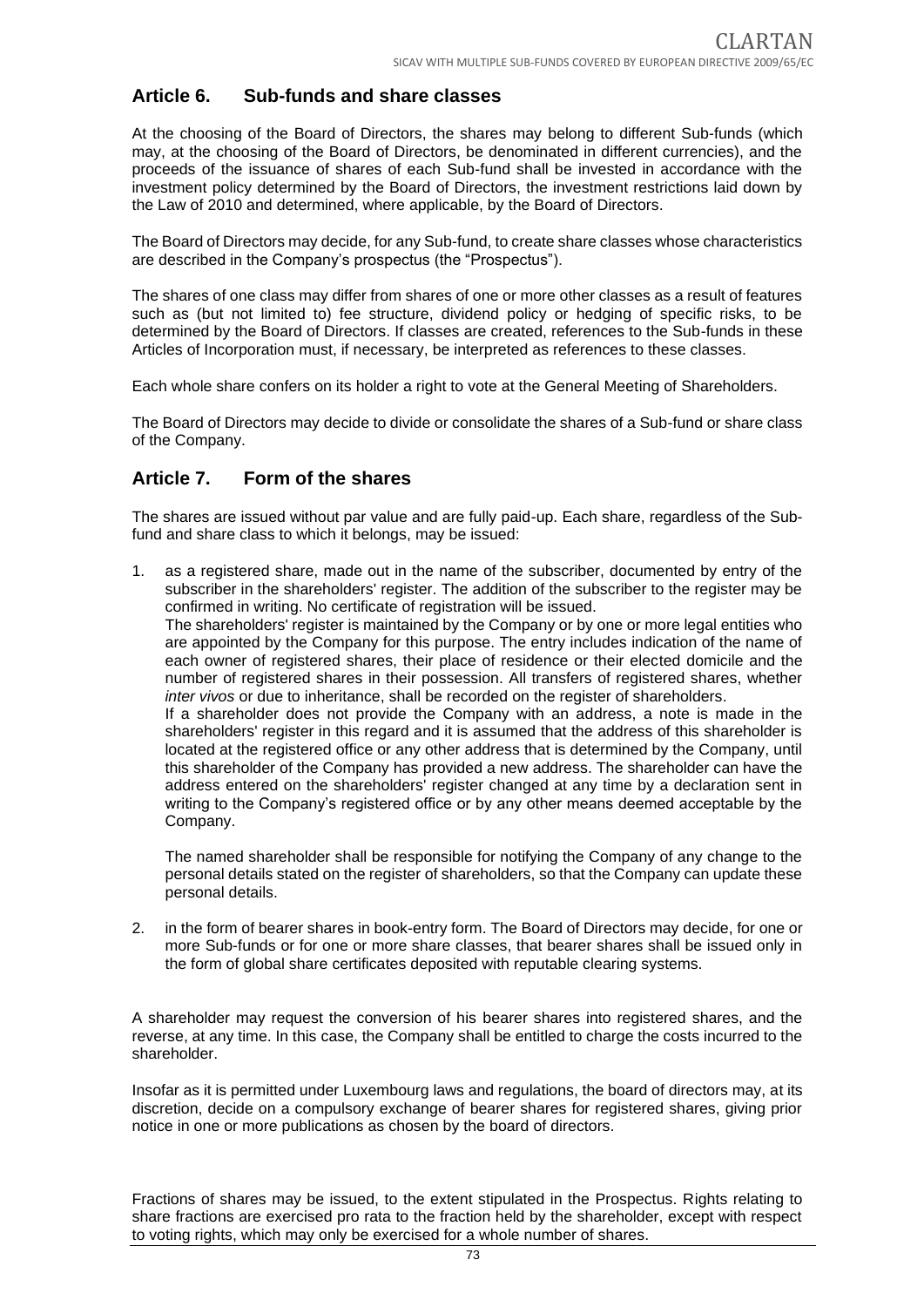The Company only acknowledges one holder per share. If there are several holders of a share, the Company shall be entitled to suspend the exercising of all rights attached thereto until one single person has been designated as the shareholder.

## **Article 8. Issue and subscription of shares**

The Board of Directors shall be entitled to issue additional fully paid-up shares within each Subfund, at any time and without restriction, without granting a preferential right to the existing shareholders.

If the Company offers shares for subscription, the price of the shares offered shall correspond to the net asset value of these shares, irrespective of the Sub-fund and share class in which these shares are issued, as calculated according to these Articles of Incorporation. Subscriptions shall be accepted on the basis of the price set for the applicable Valuation Day, as laid down in the Company's Prospectus. Charges and fees, including for dilution, may be added to this price, as stipulated in the Prospectus. The price thus determined shall be payable within the customary time frames, as described in greater detail in the Prospectus, starting on the relevant Valuation Day.

Unless stipulated to the contrary in the Prospectus, subscription requests may be expressed as a number of shares or as an amount.

Subscription requests accepted by the Company shall be binding upon the subscriber, other than when calculation of the shares' net asset value has been suspended. However, the Board of Directors may, but shall not be obliged to, agree to change or cancel a subscription request in the event of a manifest error by the subscriber, provided that this change or cancellation is not detrimental to the Company's other shareholders. Similarly, the Company's Board of Directors shall be entitled, but is not under any obligation, to cancel the subscription request if the custodian has not received payment of the subscription price within the usual time frames, as described in greater detail in the Prospectus, starting on the relevant Valuation Day. Any payment of the subscription price already received by the custodian at the time of deciding to cancel the subscription request shall be returned to the subscribers concerned, with no interest applicable.

The Company's Board of Directors may also decide, at its own discretion, to cancel an initial offer for shares for subscription for a Sub-fund or one or more share classes. In such an event, subscribers that have already submitted subscription requests shall be informed in the appropriate manner and, as an exception to the preceding paragraph, the subscription requests received shall be cancelled. Any payment of the subscription price already received by the custodian shall be returned to the subscribers concerned, with no interest applicable.

In general, if the Company's Board of Directors rejects a subscription request, any payment of the subscription price already received by the custodian at the time of deciding to reject the subscription request shall be returned to the subscribers concerned, with no interest applicable, unless legal or regulatory provisions prevent or prohibit returning the subscription payment.

Shares shall be issued only on acceptance of a corresponding subscription request. For shares issued following acceptance of a corresponding subscription request, for which the Company has still not received part or all of the subscription price, the subscription price or the part thereof not yet received by the Company shall be treated as a debt owed to the Company by the subscriber concerned.

Subscriptions may also be made by a contribution of transferable securities or authorised assets other than cash, subject to the approval of the Board of Directors, which may refuse to accept the contribution, at its sole discretion and without having to explain its decision. These transferable securities and other authorised assets must be in line with the investment policy and restrictions as defined for each Sub-fund. They are valued in accordance with the valuation principles laid down in the Prospectus and these Articles of Incorporation. Insofar as is required by the law of 10 August 1915 on Commercial Companies, as amended, or by the board of directors, such contributions shall be recorded in a report drawn up by the Company's auditor. The charges relating to a contribution in kind shall be borne by the Company only if the Board of Directors considers this contribution in kind to be beneficial for the Company, in which case these costs may be borne partially or in full by the Company.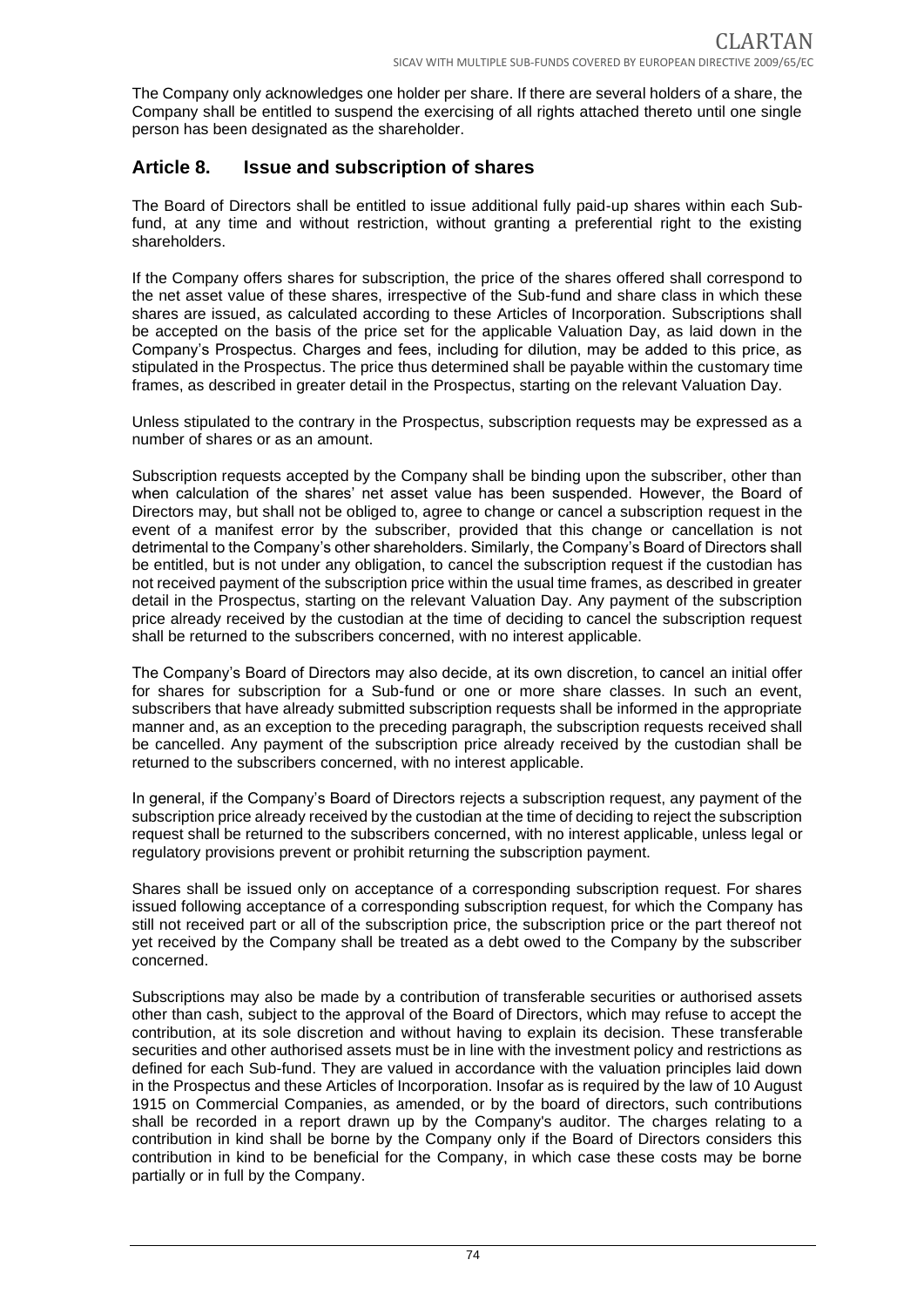The Board of Directors may delegate the responsibility for accepting subscriptions and payment of the price of new shares to be issued to any director or other legal representative duly authorised by the Company for that purpose.

All subscriptions of new shares must be fully paid-up, otherwise they are declared invalid. Issued shares shall carry the same rights as shares already in existence on the day of issue.

The Board of Directors may reject subscription requests at any time, at its sole discretion and without having to explain its decision.

## **Article 9. Redemption of shares**

Each shareholder has the right to request that the Company redeem all or part of their shares at any time.

A share's redemption price shall be equal to its net asset value as determined for each share class, in accordance with these Articles of Incorporation. Redemptions shall be based on the price determined, in accordance with the Prospectus, on the applicable Valuation Day. The redemption price may be reduced by redemption fees or dilution charges and fees stipulated in the Prospectus. Redemptions must be settled in the currency of the share class within the customary time frames, as described in more detail in the Prospectus and starting on the applicable valuation day. The Company and the Board of Directors shall not be held liable in the event of a delay or failure in paying the redemption price if such delay or failure results from the introduction of foreign exchange controls or other circumstances beyond the control of the Company and/or the Board of Directors.

Redemption requests must be sent by the shareholder (i) in writing to the registered office of the Company or to another legal entity appointed for the redemption of shares or (ii) by a request submitted by any electronic means deemed acceptable by the Company. It must state the name of the investor, the Sub-fund, the class and the number of shares or amount to be redeemed, together with instructions for paying the redemption price and/or any other information indicated in the Prospectus or the redemption form available on request from the Company's registered office or from another legal entity appointed to handle share redemptions. For the redemption price to be paid, redemption requests must be accompanied by any documents required to process the transfer together with any additional documents and information requested by the Company or by any other person authorised by the Company.

Redemption requests accepted by the Company shall be binding upon the shareholder requesting the redemption, other than when calculation of the shares' net asset value has been suspended. However, the Board of Directors may, but shall not be obliged to, agree to change or cancel a redemption request in the event of manifest error by the shareholder requesting the redemption, provided that this change or cancellation is not detrimental to the Company's other shareholders.

Shares redeemed by the Company will be cancelled.

Subject to the approval of the shareholder(s) concerned and in compliance with the principle of equal treatment of shareholders, the Board of Directors may from time to time decide to make payments in kind by allocating transferable securities or securities other than transferable securities and cash from the portfolio of the Sub-fund concerned, equal in value to the redemption price of the shares, to the shareholder(s) having requested the redemption of their shares. If so required by the law and the applicable regulations or by the Board of Directors, any payment in kind shall be evaluated in a report drawn up by the Company's approved statutory auditor and shall be carried out fairly. The additional costs generated by such redemptions in kind shall be borne by the shareholders concerned, unless the Board of Directors considers these redemptions in kind to be beneficial for the Company, in which case these additional costs may be borne partially or in full by the Company.

The Board of Directors may delegate the responsibility for accepting redemptions and payment of the price of new shares to be redeemed to (i) any director or (ii) other legal entity duly authorised by the Company for that purpose.

If redemption and/or conversion requests involve 10% or more of the Sub-fund's net assets, or a threshold below 10% if the board of directors feels it appropriate, the board of directors may either: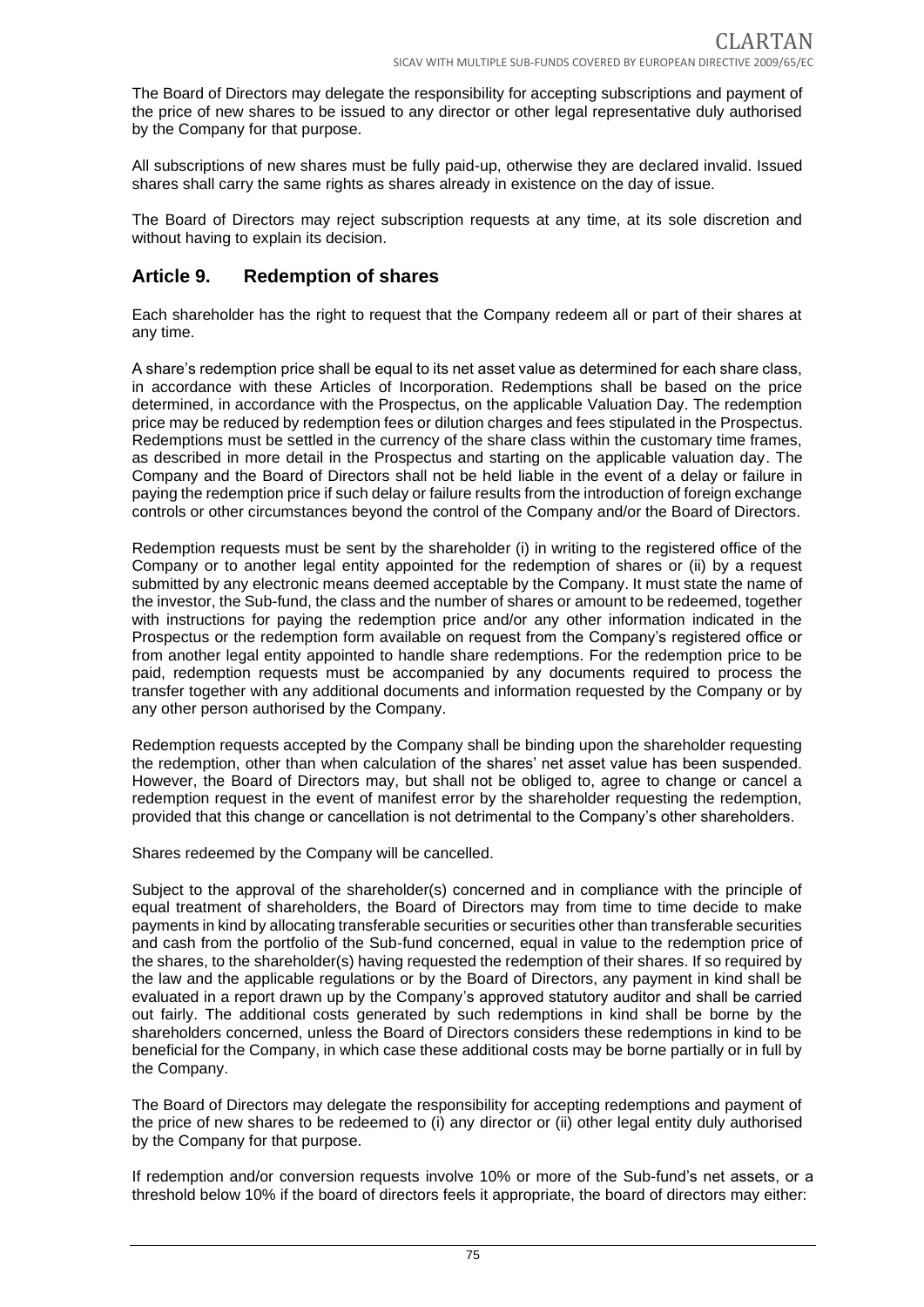- postpone payment of the redemption price for such requests until such time that the Company has sold the necessary assets and has the proceeds of these sales at its disposal;
- postpone all or some of these requests to a later Valuation Day set by the Board of Directors, as soon as the Company has sold the necessary assets, taking into consideration the interests of all the shareholders and that it has the proceeds of these sales at its disposal. These requests shall be handled with priority over all other requests.

The Company may also delay the payment of any redemption and/or conversion involving a Subfund:

• if one of the stock markets or other markets to which the Sub-fund concerned is heavily exposed, in the opinion of the Board of Directors, is closed; or

if transactions on the stock markets or other markets to which the Sub-fund concerned is heavily exposed, in the opinion of the Board of Directors, are restricted or suspended.

If following the acceptance and execution of a redemption request the value of the remaining shares held by the shareholder in a Sub-fund or share class falls below the minimum amount that may be set by the Board of Directors for the Sub-fund or share class, the Board of Directors shall be entitled to assume that this shareholder has requested the redemption of all the shares held in this Subfund or share class. In such cases the Board of Directors may, at its sole discretion, force the redemption of the remaining shares held by the shareholder in the Sub-fund or class concerned.

## **Article 10. Conversion of shares**

Every shareholder has the right, subject to any restrictions that may be imposed by the Board of Directors, to convert from one Sub-fund or share class to another Sub-fund or share class and to request the conversion of shares that they hold in one Sub-fund or share class into shares of another Sub-fund or share class.

The conversion is based on the net asset values, as determined in accordance with these Articles of Incorporation, of the share class or classes of the Sub-funds concerned on the shared valuation day set in accordance with the provisions of the Prospectus and taking into account, where applicable, the exchange rate prevailing between the currencies of the two Sub-funds or share classes on the said valuation day. The Board of Directors may apply restrictions that it deems necessary with respect to the frequency of conversions. It may subject conversions to the payment of fees which it shall reasonably determine.

Conversion requests accepted by the Company shall be binding upon the shareholder requesting the conversion, other than when calculation of the net asset value of the shares concerned by the conversion has been suspended. However, the Board of Directors may, but shall not be obliged to, agree to change or cancel a conversion request in the event of manifest error by the shareholder requesting the conversion, provided that this change or cancellation is not detrimental to the Company's other shareholders.

Conversion requests must be sent by the shareholder (i) in writing to the registered office of the Company or to another legal entity appointed for the conversion of shares or (ii) by a request submitted by any electronic means deemed acceptable by the Company. Orders must state the name of the investor, the Sub-fund and share class held and the number of shares or amount to be converted, as well as the Sub-fund and share class to be obtained in exchange and/or any other information indicated in the Prospectus or the conversion form available on request from the Company's registered office or from another legal entity appointed to handle share conversions. The Board of Directors may set a minimum conversion threshold for each share class. This threshold may be set by number of shares and/or amount.

In relation to fractions of shares created as a result of the conversion, the Board of Directors may decide to attribute said fractions or to pay the corresponding cash amount to shareholders requesting a conversion.

Shares which have been converted into other shares shall be cancelled.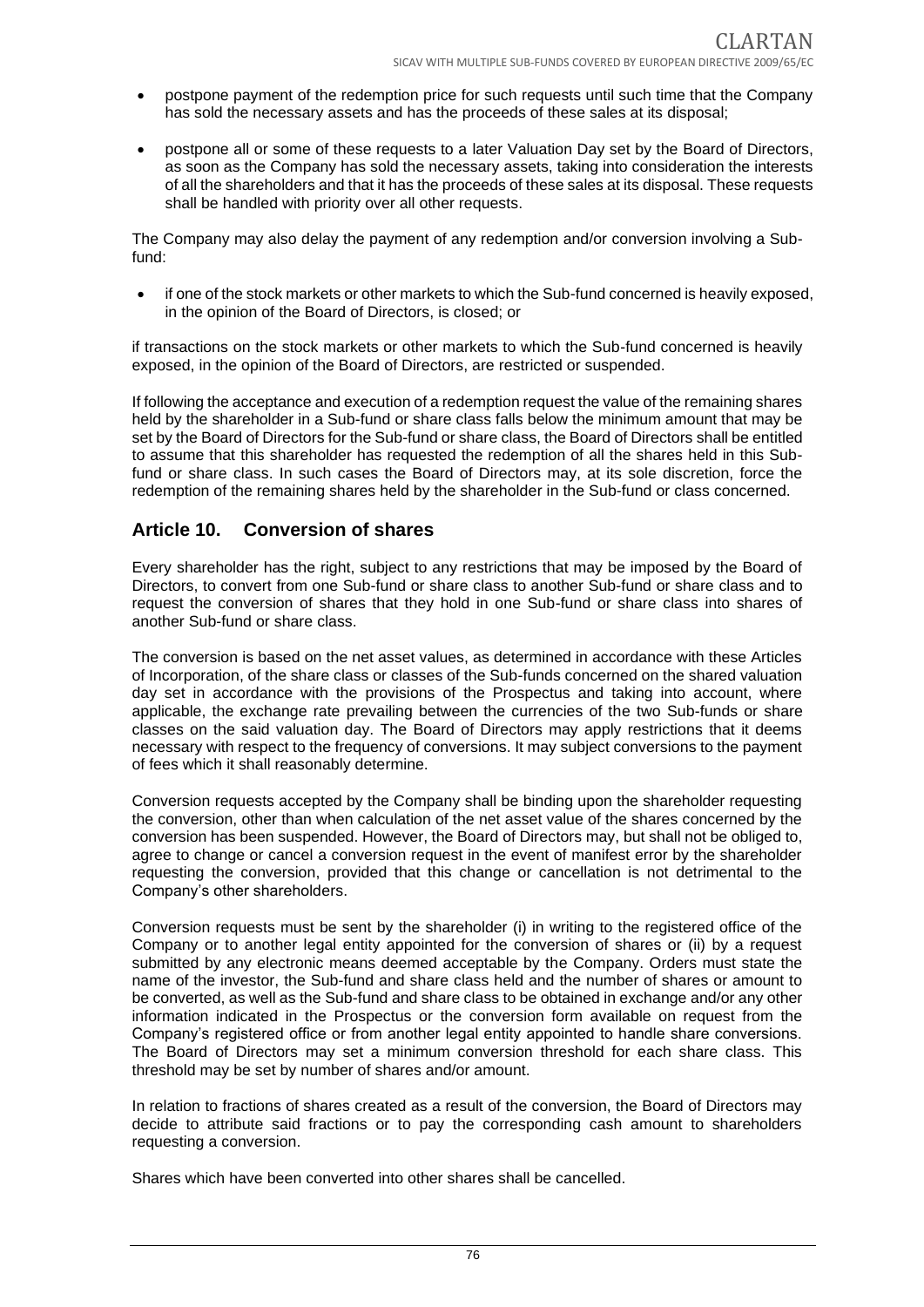The Board of Directors may delegate the responsibility for accepting conversions and paying or receiving the price of converted shares to any director or other legal entity duly authorised by the Company for that purpose.

If redemption and/or conversion requests involve 10% or more of the Sub-fund's net assets, or a threshold below 10% if the board of directors feels it appropriate, the board of directors may either:

- postpone payment of the redemption price for such requests until such time that the Company has sold the necessary assets and has the proceeds of these sales at its disposal;
- postpone all or some of these requests to a later Valuation Day set by the Board of Directors, as soon as the Company has sold the necessary assets, taking into consideration the interests of all the shareholders and that it has the proceeds of these sales at its disposal. These requests shall be handled with priority over all other requests.

The Company may also delay the payment of any redemption and/or conversion involving a Subfund:

- if one of the stock markets or other markets to which the Sub-fund concerned is heavily exposed, in the opinion of the Board of Directors, is closed; or
- if transactions on the stock markets or other markets to which the Sub-fund concerned is heavily exposed, in the opinion of the Board of Directors, are restricted or suspended.

The Board of Directors may refuse any conversion request for an amount lower than the minimum conversion amount, such as may have been set by the Board of Directors and indicated in the Prospectus.

If following the acceptance and execution of a conversion request the value of the remaining shares held by the shareholder in the Sub-fund or share class from which the shareholder wants to switch falls below the minimum amount that may be set by the Board of Directors for the Sub-fund or share class, the Board of Directors shall be entitled to assume that this shareholder has requested the conversion of all the shares held in this Sub-fund or share class. In such cases the Board of Directors may, at its sole discretion, force the conversion of the remaining shares held by the shareholder in the Sub-fund or class from which the conversion is requested.

# **Article 11. Transfer of shares**

All transfers of registered shares, whether *inter vivos* or due to inheritance, shall be recorded on the register of shareholders.

Bearer shares represented by global equities certificates deposited in clearing systems will be transferred by registering the share transfer with the clearing systems in question. Registered shares shall be transferred by entry on the register subsequent to the handover to the Company of the transfer documents requested by the Company, including a written transfer declaration entered on the register of shareholders, dated and signed by the transferor and the transferee, or by their representatives who can provide the necessary powers of attorney.

The Company may consider the bearer to be the owner of the shares in the case of bearer shares, and in the case of registered shares consider the person in whose name the shares are recorded on the register of shareholders to be the owner of the shares. The Company may not be held liable in respect of third parties as a result of transactions involving these shares and shall be entitled to disregard all rights, interests or claims of any other person over these shares. However, these provisions shall not prevent those who are so entitled from requesting the entry of registered shares on the register or a change to the entry on the register of shareholders.

## **Article 12. Restrictions on the ownership of shares**

The Company may restrict, block or prohibit the ownership of the Company's shares by any natural person or legal entity, including US Persons as defined below.

The Company may in addition stipulate any restrictions it deems appropriate with a view to ensuring that no share of the Company is acquired or held by (a) a person in breach of the laws or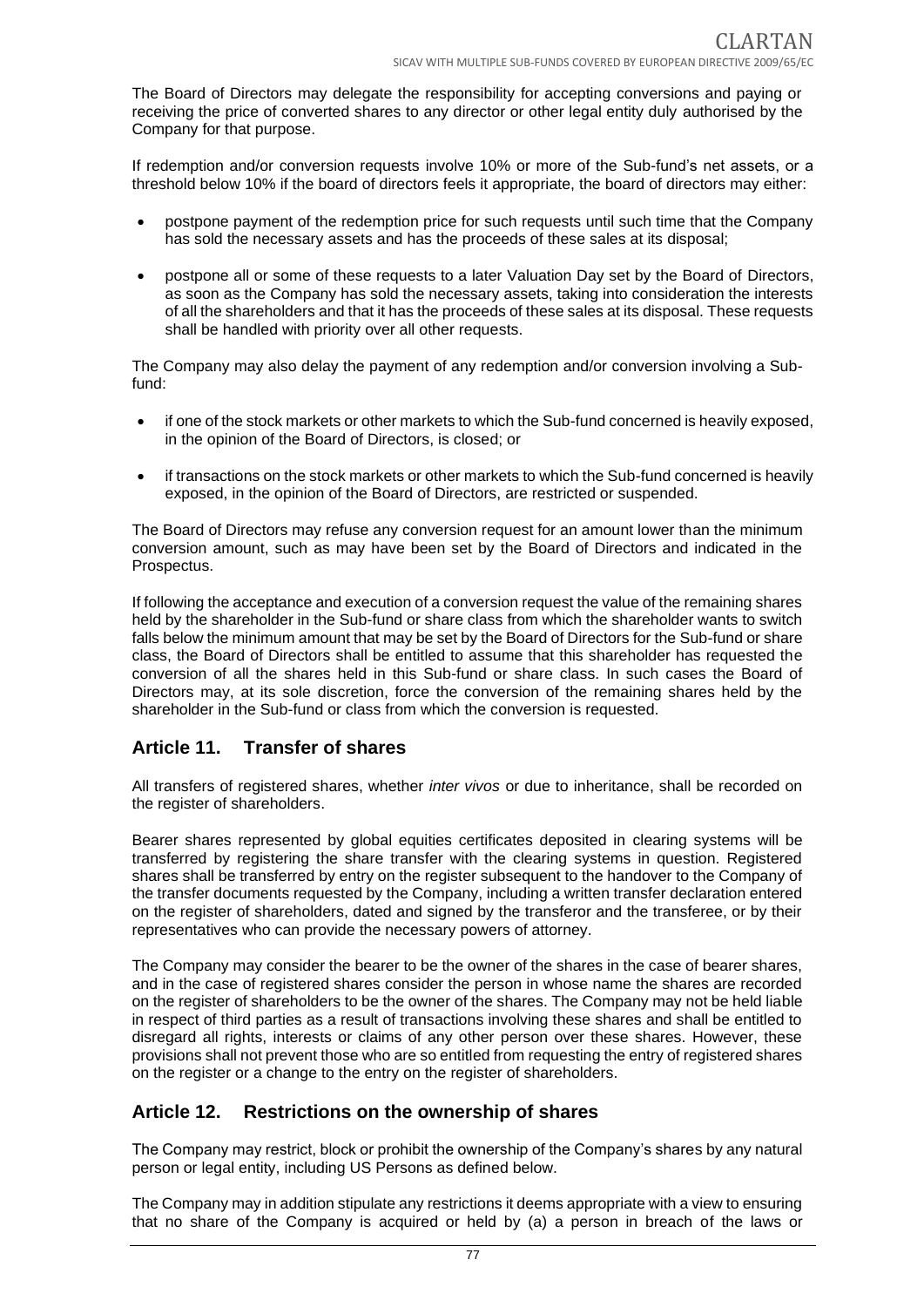requirements of any country or government authority, or (b) any person whose circumstances, in the view of the board of directors, may lead the Company or its shareholders to incur a risk of legal, tax or financial consequences that it would not otherwise have incurred or (c) a US person (each of the persons described in (a), (b) and (c) hereinafter being referred to as an "Inadmissible Person").

To this effect:

- a) The Company may refuse the issue of shares and the registration of the transfer of shares when it appears that such issue or transfer has or could have the result of attributing the ownership of shares to a Prohibited Person;
- b) The Company may request that any person entered in the shareholders' register, or any other person requesting to register a transfer of shares therein, provide it with any information and certificates it deems necessary, where applicable supported by a sworn declaration, for the purpose of determining whether these shares are or will be effectively owned by a Prohibited Person;
- c) The Company may force the redemption of the shares if it appears that a Prohibited Person, either individually or jointly with other persons, is the owner of shares of the Company, or if it appears that the confirmations given by a shareholder were incorrect or are no longer correct. In this case, the following procedure shall apply:
	- a) The Company shall send a notice (hereinafter "redemption notice") to the shareholder that owns the shares or appears on the register of shareholders as being the owner of the shares; the redemption notice shall state the shares to be redeemed, the redemption price payable and the place where such price shall be paid to the shareholder. The redemption notice may be sent to the shareholder by registered mail to his last-known address or to the address recorded in the register of shareholders. The shareholder in question must return the individual and/or collective bearer share certificate(s) specified in the redemption notice immediately.

From close of business on the day specified in the redemption notice, the shareholder in question shall cease to be the owner of the shares specified in the redemption notice; in the case of registered shares, his name shall be removed from the register of shareholders and, in the case of bearer shares, the individual and/or collective bearer share certificate(s) representing these shares shall be cancelled in the Company's records.

- b) The price at which the shares specified in the redemption notice shall be redeemed (the "redemption price") shall be equal to the redemption price based on the net asset value of the Company's shares (reduced, where applicable, in the manner provided for in these Articles of Incorporation) immediately prior to the redemption notice. As of the date of the redemption notice, the shareholder concerned shall lose all the rights of a shareholder.
- c) The redemption price shall be paid in the currency chosen by the Board of Directors. The redemption price shall be deposited by the Company on the shareholder's behalf with a bank, in Luxembourg or elsewhere, specified in the redemption notice, which shall transfer it to the shareholder in question on delivery of the certificate(s) indicated in the redemption notice. As soon as the redemption price has been paid in accordance with these conditions, the former owner of the shares mentioned in the redemption notice shall no longer be able to exercise the right attached to any such shares or take any action against the Company and its assets, with the exception of the right of the shareholder who appears to be the owner of the shares to receive the redemption price deposited (without interest) at the bank in exchange for the certificates indicated in the redemption notice.
- d) The exercise by the Company of the powers conferred in this Article shall under no circumstances be challenged or invalidated on the grounds that there was insufficient proof of ownership of the shares by a certain person, or that a share belonged to a person other than the person acknowledged by the Company in sending the redemption notice, subject to the proviso that the Company is exercising its powers in good faith.
- d) The Company may withdraw, at any General Meeting of Shareholders, the right to vote from any Prohibited Person and from any shareholder who has been issued a redemption notice for the shares specified in the redemption notice.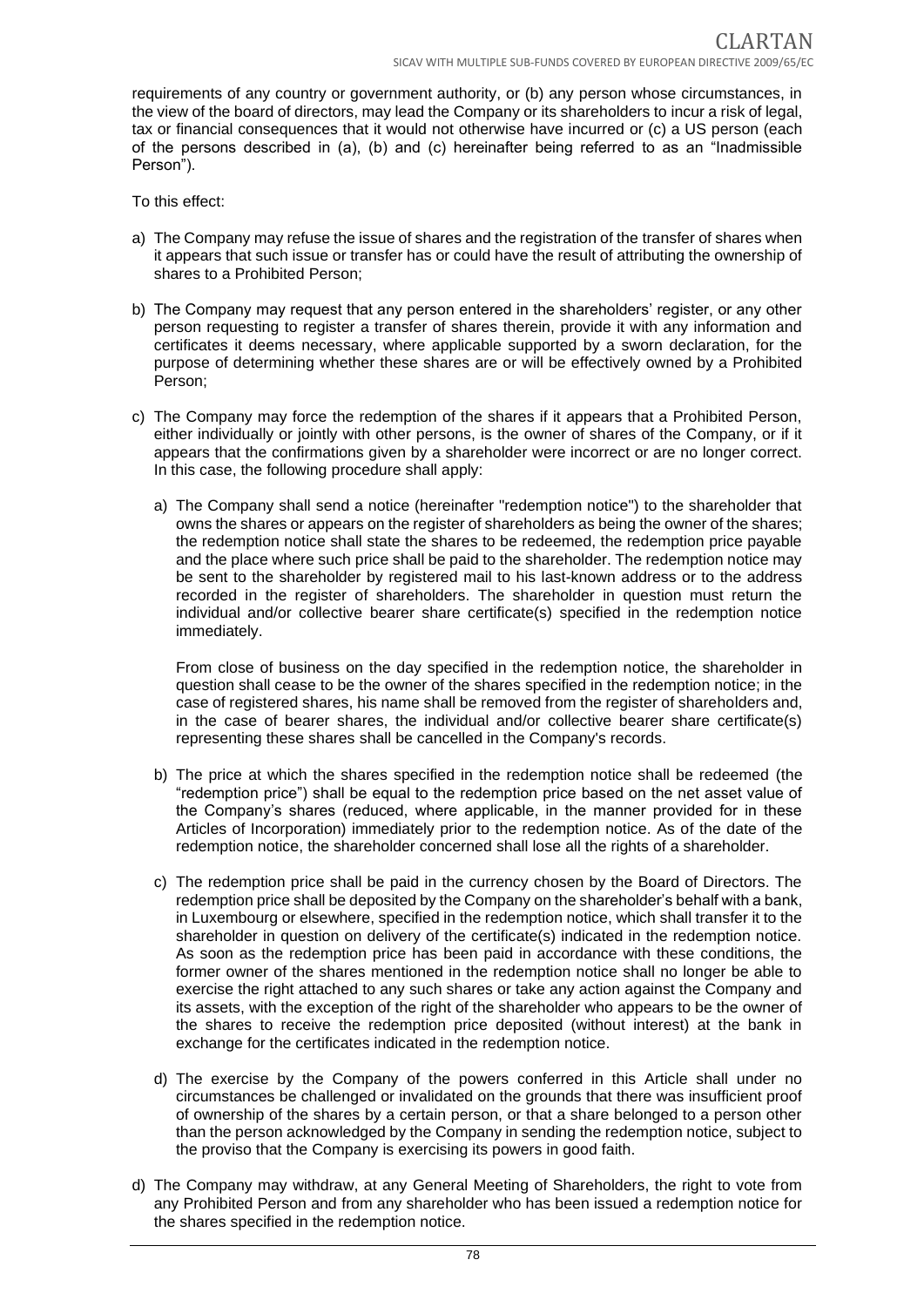The term "US Person", as used in these Articles of Incorporation, refers to any citizen or resident of the United States of America or territories subject to its jurisdiction, or any persons normally resident there (including the estate of any individual, company or other entity established or organised there). If necessary, this definition may be revised by the Board of Directors and indicated in the Prospectus.

If the Board of Directors becomes aware or reasonably suspects that a shareholder continues to hold shares while no longer fulfilling the holding conditions provided for the Sub-fund or share class in question, the Company may:

- force the redemption of the shares in question in accordance with the redemption procedure described above; or
- force the conversion of the shares into shares of another class within the same Sub-fund whose holding conditions the shareholder concerned fulfils (provided that a class with similar characteristics in terms of, inter alia, investment objective, investment policy, reference currency, frequency of net asset value calculation and dividend policy exists). The Company shall notify the relevant shareholder of this conversion.

## **Article 13. Calculation of the net asset value of shares**

The net asset value of a share, regardless of the Sub-fund and class for which it was issued, shall be determined in the currency specified by the Board of Directors by a figure obtained by dividing, on the valuation day defined in these Articles of Incorporation, the net assets of the Sub-fund or class concerned by the number of shares issued for this Sub-fund and share class.

#### **The valuation of the different Sub-funds' net assets will be carried out as follows:**

The net assets of the Company shall be composed of the assets of the Company as defined hereafter less the liabilities of the Company as defined hereafter on the Valuation Day on which the net asset value of the shares is determined.

#### **I. The assets of the Company include:**

- a) cash in hand and on deposit, including accrued, unmatured interest;
- b) all bills payable at sight and accounts receivable (including uncollected proceeds from the sale of securities);
- c) all securities, units, shares, bonds, option or subscription rights and other investments and securities owned by the Company;
- d) all dividends and distributions receivable by the Company in cash or securities and of which the Company could reasonably be aware (the Company may nevertheless make adjustments to take account of fluctuations in the market value of the securities caused by practices such as ex-dividend or ex-rights trading);
- e) all accrued, unmatured interest on securities owned by the Company, unless, however, this is included in the principal of these securities;
- f) any unamortised portion of the SICAV's formation expenses;
- g) all other assets of any kind, including expenses paid in advance.

The value of these assets is determined as follows:

- a) The value of all cash in funds or on account, bill credits, sight drafts and receivables, prepaid expenses, dividends and interest declared or accrued but not yet collected is calculated at the nominal value of these assets, unless, however, it is unlikely that the value is received; in the latter case, the value is determined by the Company making an appropriate deduction, at its own discretion, to represent the actual value of these assets.
- b) The value of all transferable securities, money market instruments and financial derivatives that are listed on an exchange or traded on any other regulated market that operates regularly and is recognised and open to the public shall be determined according to the last available price.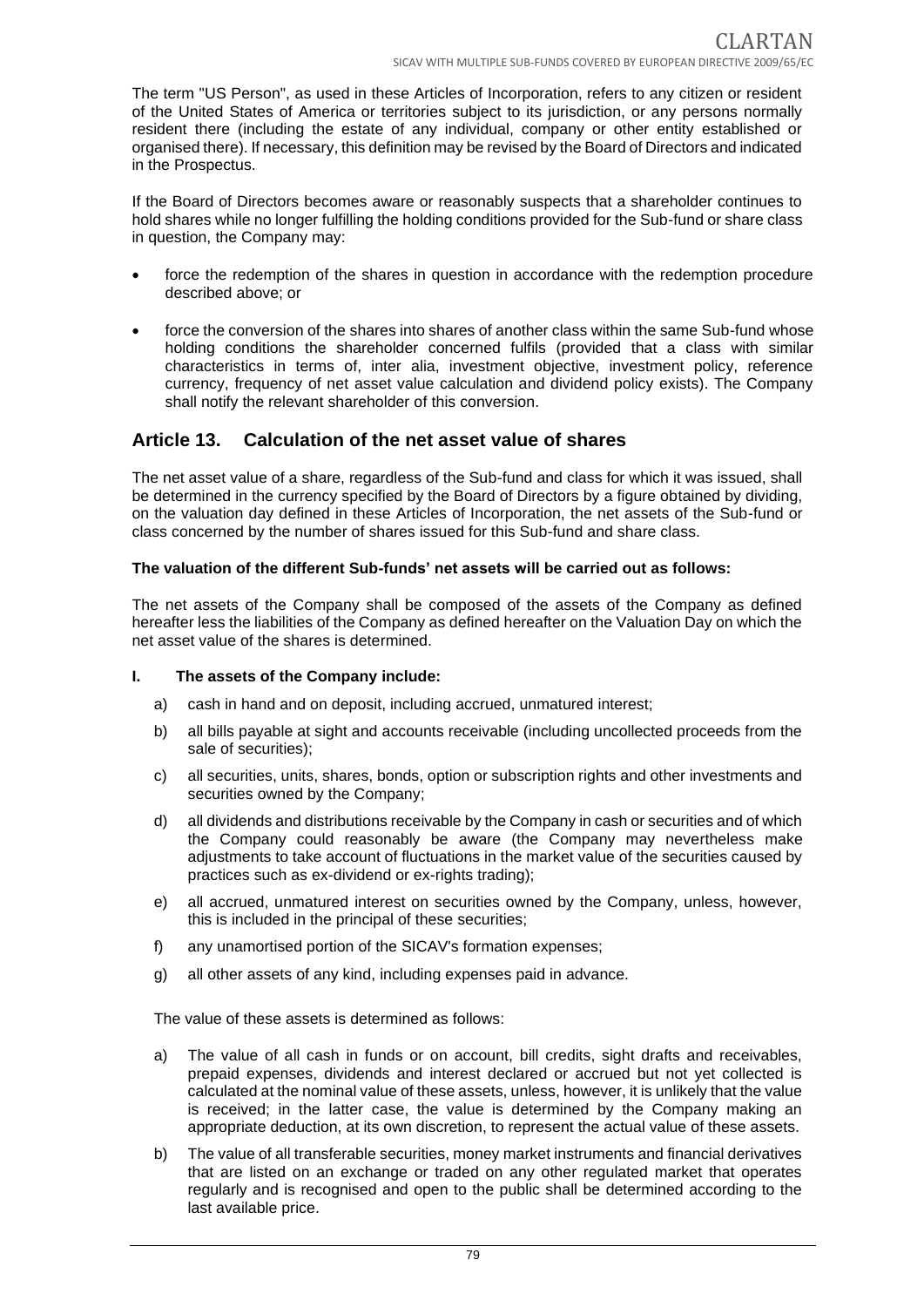- c) If Company investments are listed on a stock exchange or traded on another regulated market that operates regularly and is recognised and open to the public and traded by market makers outside the stock market on which the investments are listed or the market on which they are traded, the Board of Directors may determine a principal market for the investments in question, which shall thereafter be valued at the last price available on this market.
- d) Financial derivatives not listed on an official stock exchange or traded on any other regulated market that operates regularly and is recognised and open to the public shall be valued in accordance with market practice, as may be described in greater detail in the Prospectus.
- e) Cash and money market instruments may be valued at their nominal value plus an interest rate, or on the basis of their discounted cost. Where practical, all the other assets may be valued on the same basis.
- f) The value of units representing any open-ended undertaking for collective investment shall be determined using the last official net asset value per unit or the last net asset value estimate if this value is more recent than the official net asset value, provided that the Company is guaranteed that the valuation method used for this estimate is consistent with that used for the calculation of the official net asset value.
- g) In so far as:
	- the transferable securities, money market instruments and/or derivative instruments in the portfolio on the Valuation Date are neither listed nor traded either on a stock exchange or on another regulated market that operates regularly and is recognised and open to the public,
	- transferable securities, money market instruments and/or financial derivatives listed and traded on a stock exchange or other such market whose prices determined according to paragraph b) do not, in the opinion of the Board of Directors, reflect the true value of these transferable securities, money market instruments and/or financial derivatives; or
	- financial derivatives traded over the counter and/or securities that represent undertakings for collective investment whose prices determined according to paragraphs d) or f) do not, in the opinion of the Board of Directors, reflect the true value of the financial derivatives or securities that represent undertakings for collective investment,

the board of directors estimates the probable sale value conservatively and in good faith.

- h) Securities expressed in a currency other than that of the respective Sub-funds are converted at the last-known exchange rate. If these rates are not available, the exchange rate shall be determined in good faith.
- i) If the valuation principles described above do not reflect the valuation method used universally in the specific markets or if these valuation principles do not appear to be sufficiently accurate for determining the value of the Company's assets, the Board of Directors may set other valuation principles in good faith and in compliance with generally accepted valuation principles and methods.
- j) If, due to exceptional circumstances, it is impossible or would be inappropriate to value the Company's assets using the above criteria, the Board of Directors shall be authorised to adopt any other appropriate principle for valuing the Company's assets.
- k) In circumstances where the interests of the Company or its shareholders justify it (to avoid market timing, for example), the Board of Directors may take any appropriate measures to adjust the value of the Company's assets, such as applying a fair price fixing method, as described in greater detail in the Prospectus.

#### **II. The liabilities of the Company include:**

- a) all borrowings, bills and accounts due;
- b) all costs, matured or due, including the remuneration of investment advisers, investment managers, the Management Company, custodian, central administration, domiciliary agent and authorised agents and representatives of the Company;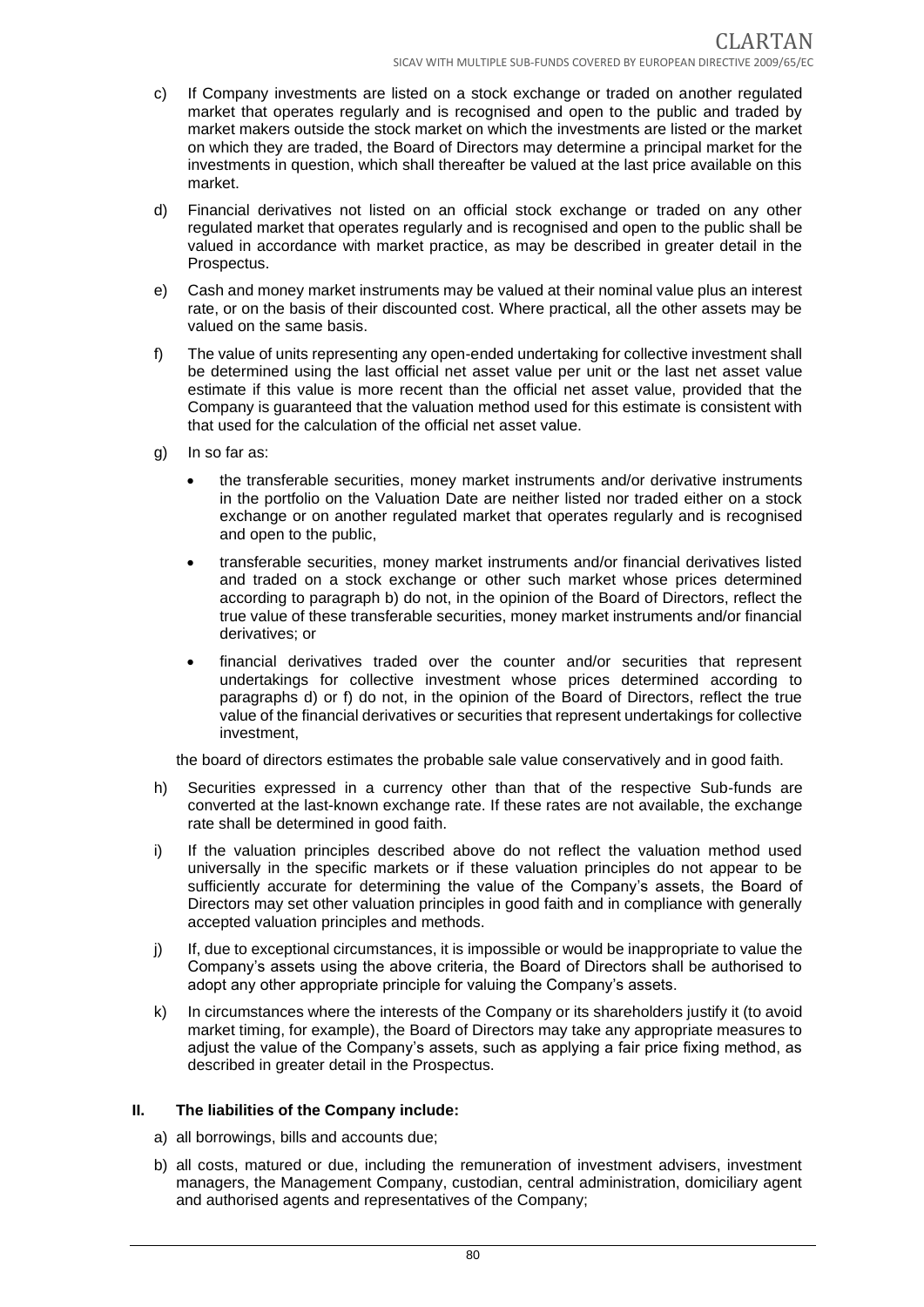- c) all known liabilities, whether matured or otherwise, including all matured contractual obligations concerning payments in cash or in kind, including the amount of dividends announced by the Company but not yet paid, when the Valuation Day coincides with the date on which it is decided which person is or will be entitled to such payment;
- d) an appropriate provision for the *taxe d'abonnement* (subscription tax) and other taxes on capital and income accruing up to the Valuation Day and determined by the Board of Directors, and other provisions authorised or approved by the Board of Directors;
- e) any other type of Company liability whatsoever, excluding those liabilities represented by the Company's shares. When calculating these liabilities, the Company shall include all expenses for which it is liable, including the charges and fees described in article 31 of these Articles of Incorporation. When calculating the liabilities, the Company may take into account administrative and other expenses of a regular or periodic nature by estimating them over the year or any other period and spreading the amount proportionally over this period.
- **III. The net assets** attributable to all the shares of a Sub-fund are composed of the assets of the Sub-fund less the liabilities of the Sub-fund on the Valuation Day on which the net asset value of the shares is determined.

Without prejudice to the applicable legal and regulatory provisions or a decision by the Board of Directors of the Company, the net asset value of the shares shall be definitive and binding upon subscribers, shareholders that have asked for their shares to be redeemed or converted, and other shareholders of the Company.

If, after market closure on a given Valuation Day, a significant change affects the prices in the markets on which a substantial part of the Company's assets are listed or traded, or a significant change affects the Company's debts and liabilities, the Board of Directors may, but shall not be obliged to, calculate a net asset value per share adjusted for this valuation day that reflects the changes in question. The adjusted net asset value per share shall be binding upon subscribers, investors that have asked for their shares to be redeemed or converted and other shareholders of the Company.

When subscriptions or redemptions are carried out with respect to shares of a specific class within a given Sub-fund, the net assets of the Sub-fund attributable to all the shares of that class are increased or reduced by the net amounts received or paid by the Company as a result of these subscriptions or redemptions.

- **IV.** For each Sub-fund, the Board of Directors shall establish a pool of assets that will be attributed to the shares issued for the Sub-fund concerned in the manner stipulated below, in accordance with the provisions of this Article. To this effect:
	- **1.** The proceeds arising from the issue of shares of a given Sub-fund shall be attributed to this Sub-fund in the Company's books and the assets, liabilities, income and fees relating to this Sub-fund shall be attributed thereto.
	- **2.** When an asset is derived from another asset, the latter shall be attributed, in the Company's books, to the same Sub-fund as the asset from which it is derived, and each time that an asset is revalued, the increase or decrease in its value shall be attributed to the Sub-fund to which it belongs.
	- **3.** When the Company bears a liability that is associated with an asset of a given Sub-fund or with a transaction carried out with respect to an asset of a given Sub-fund, this liability shall be attributed to this Sub-fund;
	- **4.** In the event that an asset or a liability of the Company cannot be attributed to a given Subfund, this asset or liability shall be attributed to all the Sub-funds in proportion to the net values of the shares issued for the different Sub-funds.
	- **5.** Following the payment of dividends on distribution shares of a given Sub-fund, the net asset value of this Sub-fund attributable to these distribution shares shall be reduced by the amount of these dividends.
	- **6.** If several share classes have been created within a Sub-fund in accordance with these Articles of Incorporation, the allocation rules described above shall apply to these classes *mutatis mutandis*.

#### **V. For the purposes of this Article:**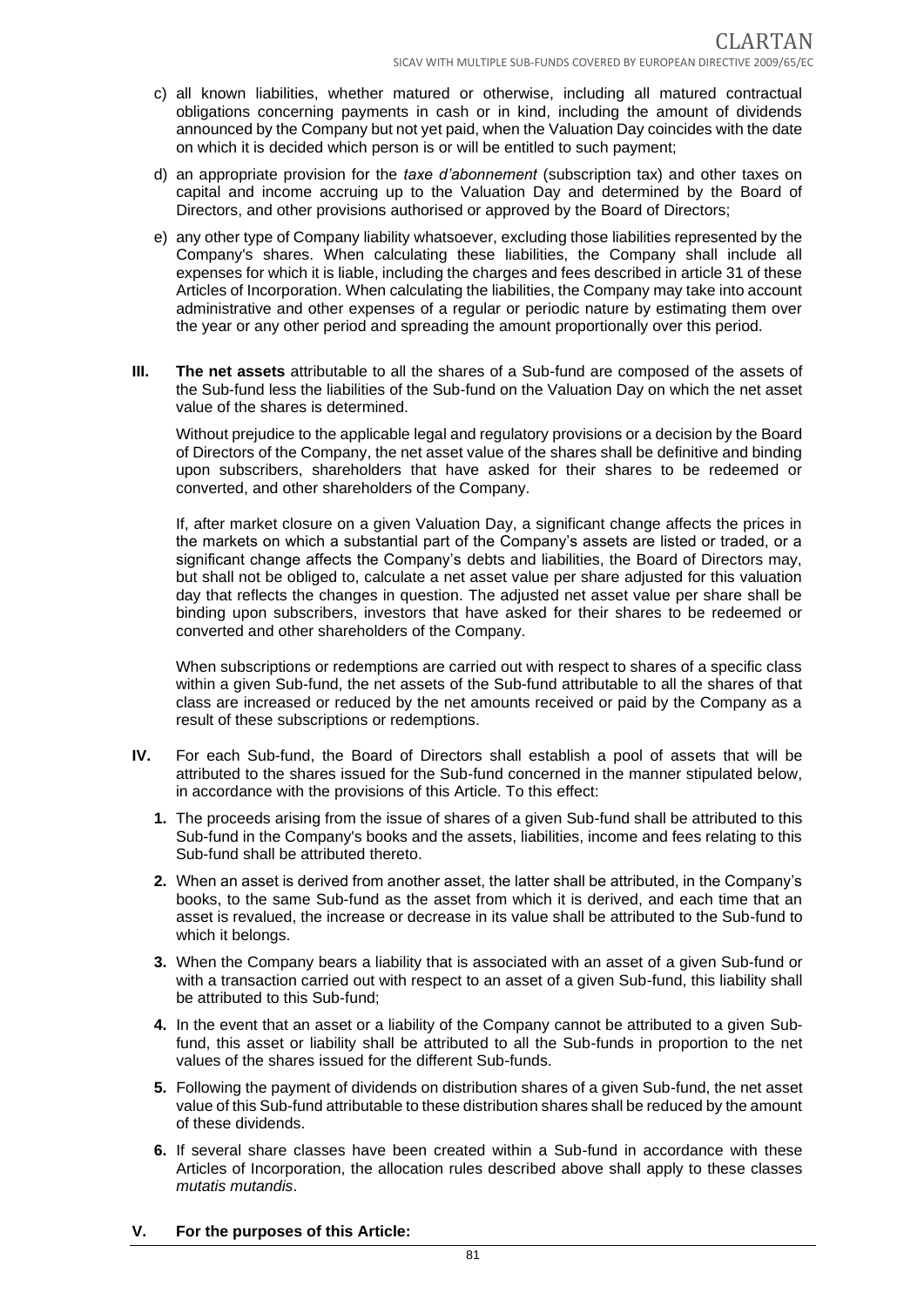- **1.** each share of the Company which is in the process of being redeemed shall be deemed to be a share issued and existing until close of business on the Valuation Date applying to the redemption of that share and the respective price shall be deemed to be a liability of the Company with effect from that day and until such time as the price is paid;
- **2.** Each share to be issued by the Company in accordance with subscription applications received shall be treated as being issued with effect from close of business on the Valuation Date on which its issue price was determined, and the respective price shall be treated as an amount due to the Company until the latter has received it;
- **3.** all investments, cash balances or other assets of the Company expressed in a currency other than the respective reference currency of each Sub-fund shall be valued by taking into consideration the last available exchange rates; and
- **4.** insofar as possible, all purchases or sales of securities contracted by the Company shall be taken into account on the Valuation Day.

#### **VI. Management of common pools of assets**

- **1.** The Board of Directors may invest and manage all or some of the common pools of assets constituted for one or more Sub-funds (hereinafter referred to as the "Participating Funds") provided that it is appropriate to apply this formula once the investment sectors in question are taken into account. Each extended asset pool (the "Extended Asset Pool") shall first be set up by transferring money or (subject to the restrictions mentioned below) other assets drawn from each of the Participating Funds. The Board of Directors may subsequently make other one-off transfers to the Extended Asset Pool. The Board of Directors may also transfer assets from the Extended Asset Pool to the Participating Fund concerned. Assets other than cash may only be allocated to an Extended Asset Pool if they fall within the investment sector of the Extended Asset Pool concerned.
- **2.** A Participating Fund's contribution to an Extended Asset Pool shall be valued by reference to hypothetical units ("units") of a value equivalent to that of the Extended Asset Pool. When setting up an Extended Asset Pool, the Board of Directors shall determine, at its sole and full discretion, the initial value of a unit, expressed in a currency that the Board of Directors regards as appropriate and which shall be allocated to each Participating Fund unit with a total value equal to the amount of cash (or other assets) contributed. Fractions of units, calculated in the manner specified in the Prospectus, shall be determined by dividing the net asset value of the Extended Pool of Assets (calculated as stipulated below) by the number of outstanding units.
- **3.** If liquid or other assets are contributed to or withdrawn from an Extended Pool of Assets, the allocation of Participating Fund units will, depending on the case, be increased or reduced by a number of units determined by dividing the amount of cash or the value of assets contributed or withdrawn by the current value of one unit. If a contribution is made in cash, then for calculation purposes it may be treated as having been reduced by an amount that the board of directors deems appropriate so as to reflect any taxes, brokerage fees and purchasing costs that may be incurred by investing in the liquid assets concerned. If cash is withdrawn, a corresponding amount may be added to reflect the likely cost of selling transferable securities and other assets that make up the Extended Asset Pool.
- **4.** The value of the assets contributed, withdrawn or forming part of an Extended Asset Pool at any time and the net asset value of the Extended Asset Pool shall be determined, *mutatis mutandis*, in accordance with the provision of article 13, provided that the value of the assets mentioned above is calculated on the day on which the said contribution or withdrawal takes place.
- **5.** Dividends, interest and other distributions constituting income earned on the assets of an Extended Asset Pool shall be credited immediately to the Participating Funds in proportion to the respective rights attached to the assets in the Extended Asset Pool at the time they are received.

#### **Article 14. Frequency and temporary suspension of the calculation of the net asset value and the issue, redemption and conversion of shares**

**I. Frequency of the calculation of the net asset value**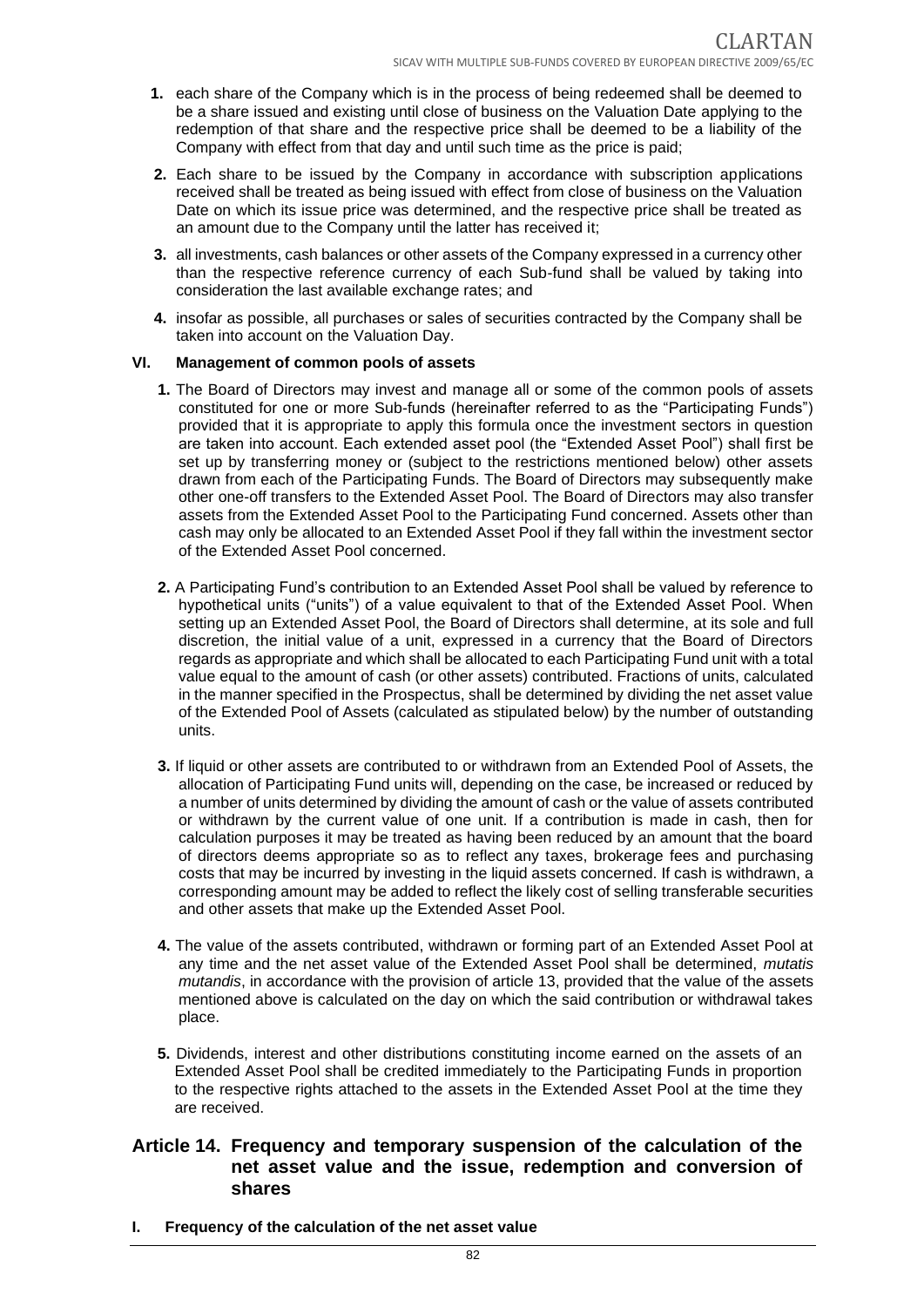To determine the issue, redemption and conversion price per share, the Company will calculate the net asset value of shares in each Sub-fund on a date ("Valuation Date") decided by the board of directors and as often as is stated in the Prospectus and at least twice per month.

The net asset value of the share classes of each Sub-fund shall be expressed in the reference currency of the share class concerned.

#### **II. Temporary suspension of the calculation of the net asset value**

Without prejudice to the legal causes of suspension, the Company may suspend the calculation of the net asset value of shares and consequently the subscription, redemption and conversion of shares for all the Sub-funds or for one or several Sub-funds only, should the following circumstances arise:

- during all or part of a period when one of the principal stock exchanges or other markets on which a substantial part of the portfolio of one or several Sub-funds is listed is closed other than for ordinary holidays or when trading thereon is restricted or suspended;
- during any situation which constitutes an emergency as a result of which the Company is not able to sell or value the assets of one or more Sub-funds;
- if calculation of the net asset value of one or more undertakings for collective investment in which a Sub-fund has invested a substantial proportion of its assets is suspended;
- during any breakdown in the means of communication and calculation used to determine the price, the value of the assets or the stock market price of one or more Sub-funds, in the conditions defined above in the first point;
- during any period when the Company is unable to repatriate funds for the purpose of making payments on the redemption of shares of one or more Sub-funds or during which any transfer of funds involved in the sale or purchase of investments or payments due on the redemption of shares cannot, according to the Board of Directors, be carried out at normal exchange rates;
- in the event of the publication of (i) an invitation to attend a General Meeting of Shareholders at which the winding up and liquidation of the Company or Sub-fund(s) is proposed or (ii) a notice to shareholders notifying them of a decision by the Board of Directors to liquidate one or more Sub-funds, or if such a suspension is justified in order to protect the shareholders, (iii) a notice convening a General Meeting of Shareholders to vote on the merger of the Company or one or more Sub-funds or (iv) a notice to shareholders notifying them of the Board of Directors' decision to merge one or more Subfunds;
- if for any other reason the value of the assets or the debt and liabilities attributable to the Company or to the Sub-fund in question cannot be determined accurately and promptly;
- for any other circumstances in which the absence of a suspension may cause the Company, one of its Sub-funds or shareholders certain liabilities, financial disadvantages or any other damage that the Company, Sub-fund or its shareholders would not otherwise have suffered.

In the event of the temporary suspension of redemption, conversion or subscription of shares of a master fund, the Company may, either on its own initiative or at the request of its competent authorities, suspend redemptions, conversions or subscriptions of the shares of a feeder fund for a period identical to the suspension period applicable to the master fund.

For the Sub-funds in question, the Company shall inform shareholders of such suspension of the calculation of the net asset value, in accordance with the laws and regulations in force and using the procedures approved by the Board of Directors. Such a suspension shall have no effect on the net asset value calculation or on the subscription, redemption or conversion of shares of the Subfunds for which the suspension does not apply.

#### **III. Restrictions on subscriptions to and conversions into certain Sub-funds**

The Company may close a Sub-fund to new subscriptions and incoming conversions definitively or temporarily (but not to redemptions or outgoing conversions) if it deems it necessary to protect the interests of existing shareholders.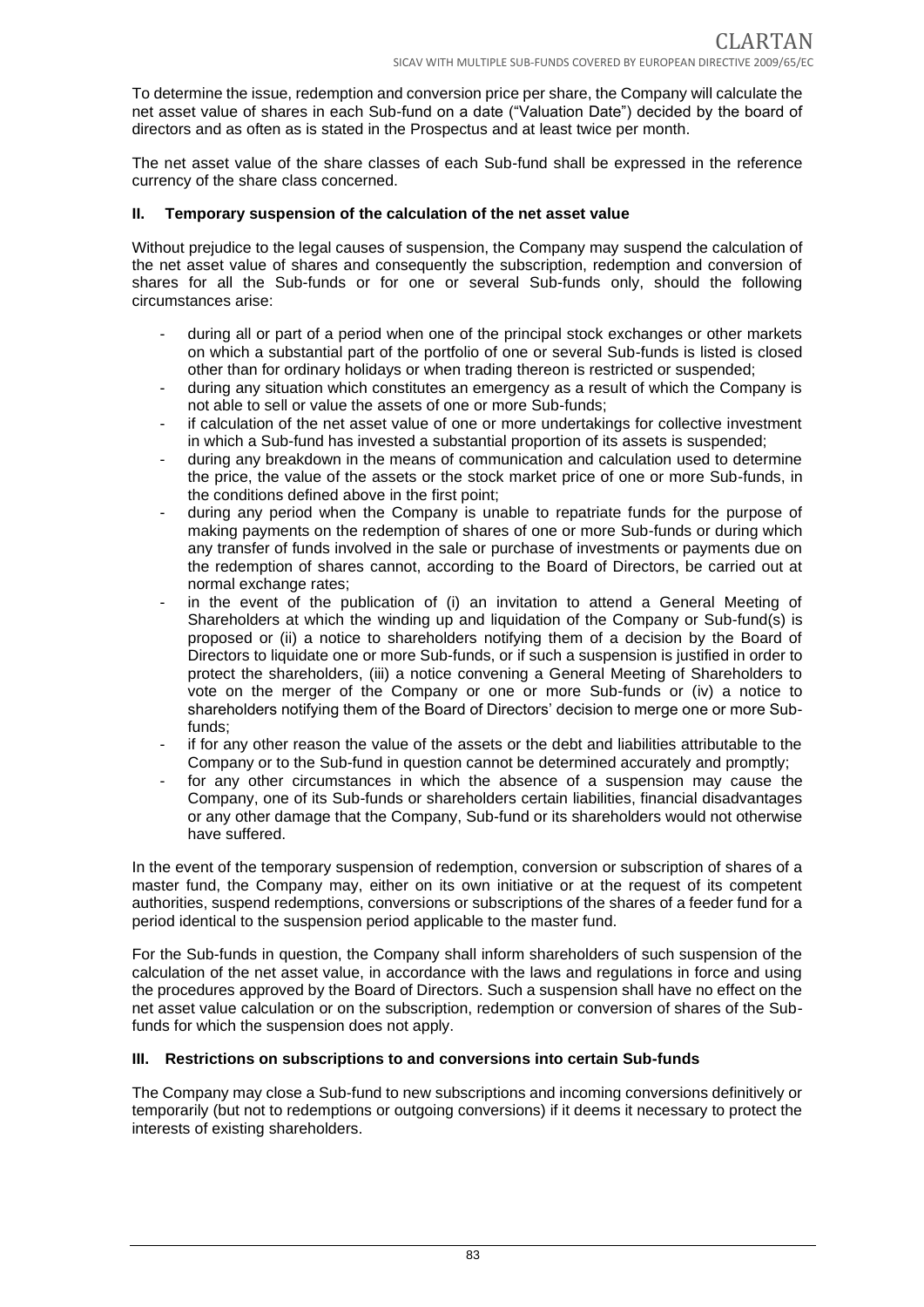# **TITLE III. – ADMINISTRATION AND SUPERVISION OF THE COMPANY**

#### **Article 15. Directors**

The Company is administered by a Board of Directors composed of at least three members who may or may not be shareholders. The directors shall be elected by the General Meeting of Shareholders for a maximum period of six years. Any director may be removed with or without good cause or replaced at any time by a resolution adopted by the General Meeting of Shareholders.

If a seat on the Board falls vacant as a result of the death or resignation of a director or for any other reason, he/she may be temporarily replaced provided that the formalities required by law are respected. In this case, the General Meeting of Shareholders shall elect a permanent director when it next convenes.

## **Article 16. Board of Directors' Meetings**

The Board of Directors shall elect a chairman from among its members. It may also appoint one or more vice-chairmen and a secretary, who need not necessarily be a member of the Board of Directors. The Board of Directors shall meet upon notification by the chairman or, failing this, by two directors as often as required in the interests of the Company at the place indicated in the invitations to attend. Invitations to attend shall be made by any means, even verbally.

Resolutions of the Board of Directors shall only be valid if at least half of its members are present or represented.

Board of Directors' meetings shall be chaired by the chairman of the Board of Directors or, in his/her absence, by one of the directors present, chosen by majority vote of the Board members present at the meeting.

Any director may appoint another director in writing, by letter, fax, email or any other means approved by the Board of Directors, including any other legally permitted electronic means of communication capable of proving such appointment, to represent him/her at a meeting of the Board of Directors and vote on his/her behalf on the items included on the meeting's agenda. One director may represent several other directors.

Resolutions shall be passed by a majority of votes of the directors present or represented. In the case of a tied vote, the person presiding over the meeting shall have the casting vote.

In matters of urgency, the directors may vote on the items on the agenda by letter, fax, email or any other means approved by the Board of Directors, including any other legally permitted electronic means of communication.

Any director may take part in a meeting of the Board of Directors by conference call, videoconference or any other similar means of communication by which they can be identified. Such means of communication must satisfy technical characteristics that guarantee effective participation in the meeting of the Board of Directors, whose deliberations are relayed in real time. Meetings held using these telecommunication methods shall be deemed to have been held at the registered office of the Company.

A resolution signed by all the members of the Board of Directors has the same authority as a decision taken by the Board of Directors. Directors' signatures may be affixed to one or more copies of the same resolution. They may be verified by letter, fax, scan or any other similar medium, including any other legally permitted electronic means of communication.

The deliberations of the Board of Directors shall be recorded in minutes signed by all the members of the Board of Directors present or by the chairman of the Board of Directors or, in his absence, by the director who chaired the meeting. Copies or extracts to be provided in court or elsewhere shall be signed by the chairman or the managing director, or by two directors.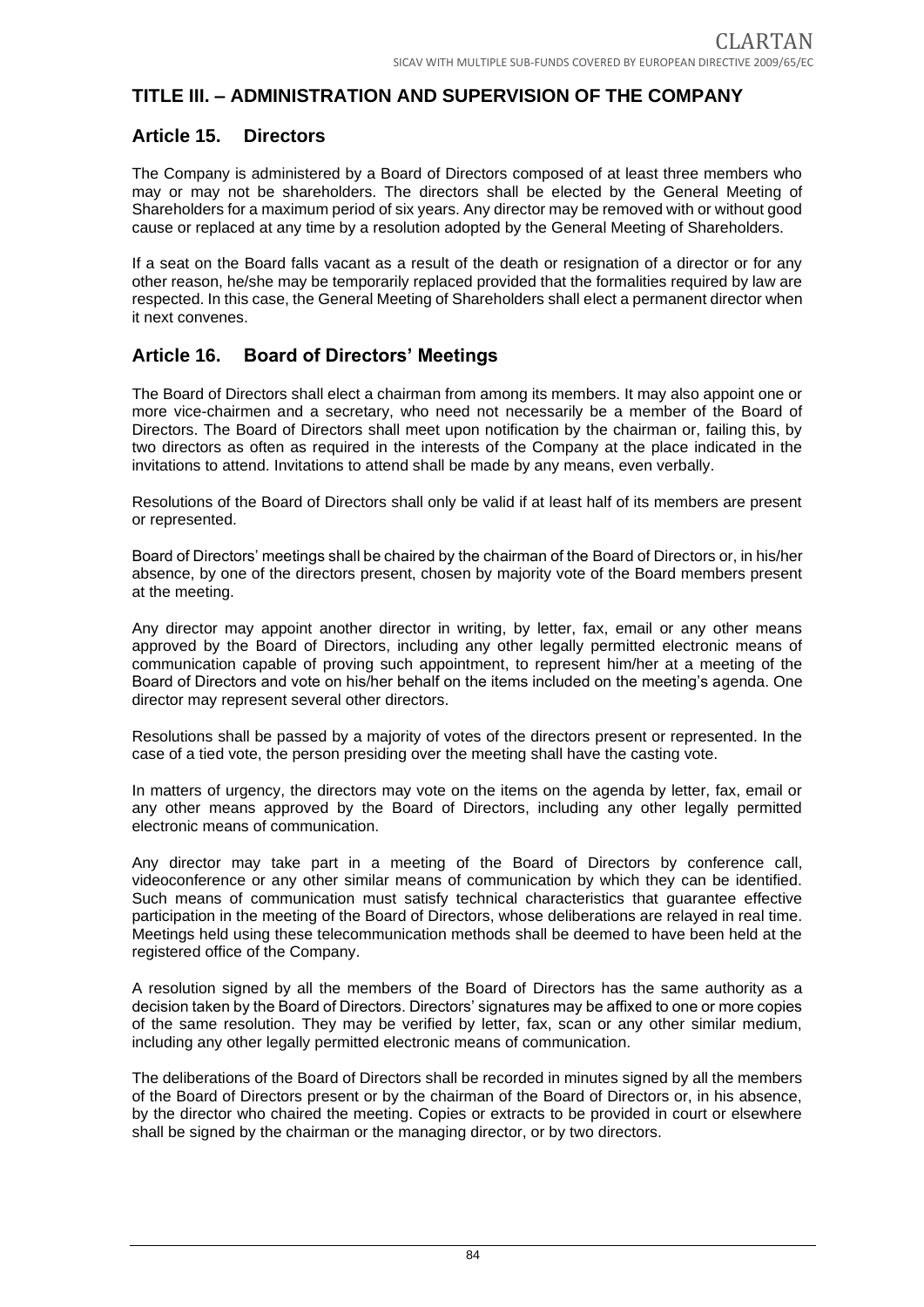## **Article 17. Powers of the Board of Directors**

The Board of Directors, in applying the principle of risk spreading, has the power to determine the general investment strategy and the investment policy, as well as the guidelines to be followed in the administration of the Company.

The Board of Directors shall also set all the restrictions that will apply to the Company's investments from time to time, in accordance with Part I of the Law of 2010.

The Board of Directors may decide that the Company will invest in (i) transferable securities and money market instruments listed or traded on a regulated market within the meaning of Directive 2004/39/EC of the European Parliament and Council of 21 April 2004 on markets in financial instruments, (ii) in transferable securities and money market instruments traded on another regulated market in a Member State of the European Union that operates regularly and is recognised and open to the public, (iii) in transferable securities and money market instruments admitted to an official listing on a stock market in a country in Eastern or Western Europe, Africa, the Americas, Asia and the Pacific region or traded on another market in these countries, provided that such markets operate regularly and are regulated, recognised and open to the public, (iv) in newly issued transferable securities and money market instruments, provided that the terms of issue include an undertaking that an application for an official listing on a stock market or other abovementioned regulated market has been submitted, and provided that this listing is obtained within one year of issue, and (v) in any other stocks, instruments or other securities that conform to the restrictions set by the Board of Directors in accordance with the applicable laws and regulations provided for in the Prospectus.

The Company's board of directors may decide to invest up to 100% of each of the Company's Subfunds' net assets in various transferable securities and money market instruments issued or guaranteed by an EU member State, its local authorities, a non EU member state approved by the Luxembourg supervisory authority, including Singapore, Brazil, Russia and Indonesia, or by public international bodies of which one or more EU member states, OECD member states or any state deemed appropriate by the board of directors, taking into account the investment objective of the Sub-fund in question, provided that if the Company decides to take advantage of this provision, then for the Sub-fund in question in holds securities from at least six different issues, with securities from any one issue not exceeding 30% of the total net assets of the Sub-fund concerned.

The Board of Directors may decide that the Company will invest in financial derivatives, including equivalent cash-settled instruments traded on a regulated market as defined by the Law of 2010 and/or financial derivatives traded over the counter, provided *inter alia* that the underlying consists of instruments covered by article 41(1) of the Law of 2010, in financial indices, interest rates, exchange rates or currencies, in which the Company may invest in accordance with its investment objectives such as they are described in the Prospectus.

Insofar as it is permitted by the Law of 2010 and the applicable regulations and in compliance with the provisions of the Prospectus, a Sub-fund may subscribe, purchase and/or hold shares issued or to be issued by one or more of the Company's other Sub-funds. In such cases, and in accordance with the conditions provided for by the applicable Luxembourg law and regulations, any voting rights attached to these shares shall be suspended for as long as they are held by the Sub-fund in question. Moreover, and for as long as a Sub-fund holds these shares, their value shall not be taken into account when calculating the Company's net assets in order to check the minimum net asset level imposed by the Law of 2010.

The Board of Directors may decide that a Sub-fund's assets are to be invested in such a way that they replicate the composition of an equity or bond index, provided that the index concerned is recognised by the Luxembourg regulator as being sufficiently diversified, is a representative sample of the market to which it refers and is published in an appropriate manner.

The Company shall not invest more than 10% of a Sub-fund's net assets in undertakings for collective investment as defined in article 41 (1) (e) of the Law of 2010 unless decided otherwise for a specific Sub-fund in the corresponding factsheet of the Prospectus. Within the provisions of applicable laws and regulations of Luxembourg, the board of directors may, whenever it considers it appropriate and within the broadest meaning of applicable regulations of Luxembourg but in accordance with the provisions of the Prospectus, (i) create a Sub-fund classed as either a feeder fund or master fund, (ii) convert an existing Sub-fund into a feeder fund or (iii) change the master fund of one of its feeder funds.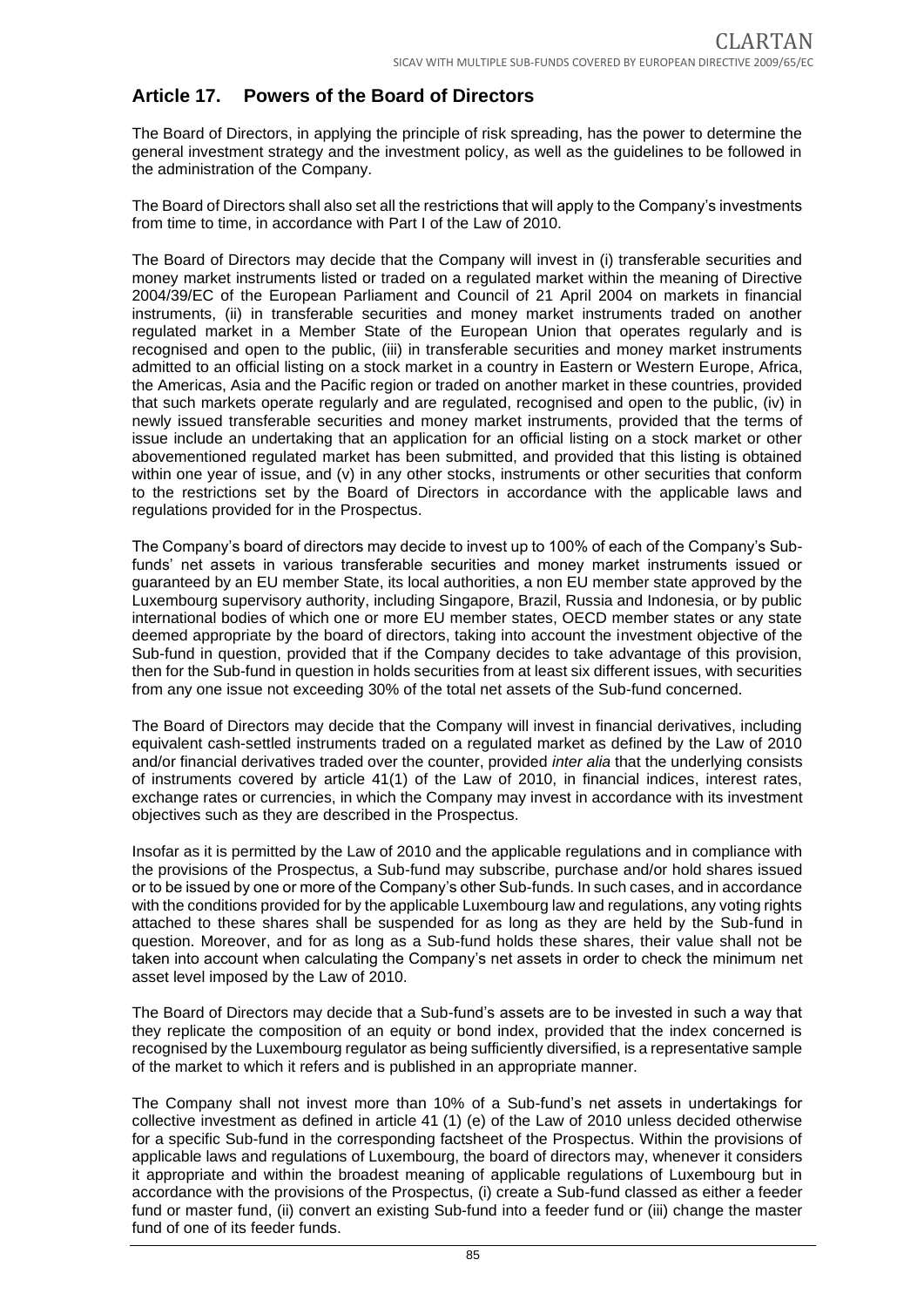Anything that is not expressly reserved for the General Meeting of Shareholders according to the law or these Articles of Incorporation falls within the competence of the Board of Directors.

# **Article 18. Commitment of the Company vis-à-vis third parties**

The Company shall be validly committed vis-à-vis third parties by the joint signature of two directors or by the sole signature of any other persons to whom such signatory authority has been delegated by the Board of Directors.

## **Article 19. Delegation of powers**

The Board of Directors may delegate the powers relating to the day-to-day management of the Company's business to one or more directors or to one or more other representatives, who need not necessarily be shareholders of the Company.

## **Article 20. Custodian**

The Company shall conclude an agreement with a Luxembourg bank under the terms of which this bank shall assume the role of custodian of the Company's assets, in compliance with the Law of 2010.

## **Article 21. Personal interests of directors**

No contract or any other transaction that the Company may enter into with any other company shall be affected or invalidated by the fact that one or more directors or representatives of the Company has a personal interest of any kind in such company, or by the fact that this director or representative of the Company is a director, partner, manager, authorised representative or employee of such company. Any director or representative of the Company who is a director, associate, manager, authorised representative or employee of any company with which the Company places contracts, or with which this director or representative of the Company has other business relations, shall not be prevented from deliberating, voting or acting in connection with this contract or business.

If a director or representative of the Company has a personal interest that conflicts with that of the Company in any of the Company's dealings that are submitted to the Board of Directors for approval, this director or representative of the Company must inform the Board of Directors of this conflict of interest. This director or representative of the Company shall not deliberate and shall not vote on this matter. A report on this matter must be presented at the next shareholders' meeting.

The preceding paragraph shall not apply if the decision of the Board of Directors or the director concerns standard transactions entered into under normal conditions.

Such as it is used above, the term "personal interest" shall not apply to relations, interests, situations or transactions of any kind involving any entity that promotes the Company or any subsidiary of this entity or any other company or entity, where applicable, determined by the Board of Directors at its own discretion, provided that this personal interest is not considered to be a conflicting interest under the applicable laws and regulations.

## **Article 22. Compensation of directors**

The Company may compensate any director or representative of the Company, as well as their heirs, executors and other legal administrators, in respect of expenses reasonably incurred by them as a result of any actions or proceedings to which they shall be a party or in which they have been involved owing to their being a current or former director or representative of the Company or for having been, at the request of the Company, a director or representative of any other company of which the Company is a shareholder or creditor and insofar as they will not be compensated by this other entity, except where they shall ultimately be found liable for gross negligence or mismanagement in such actions or proceedings. In the event of an out-of-court settlement, such compensation shall only be granted if the Company is informed by its independent legal adviser that the person to be compensated did not fail to carry out his or her duty. The right to compensation as described above shall not exclude other individual rights pertaining to these directors or representatives of the Company.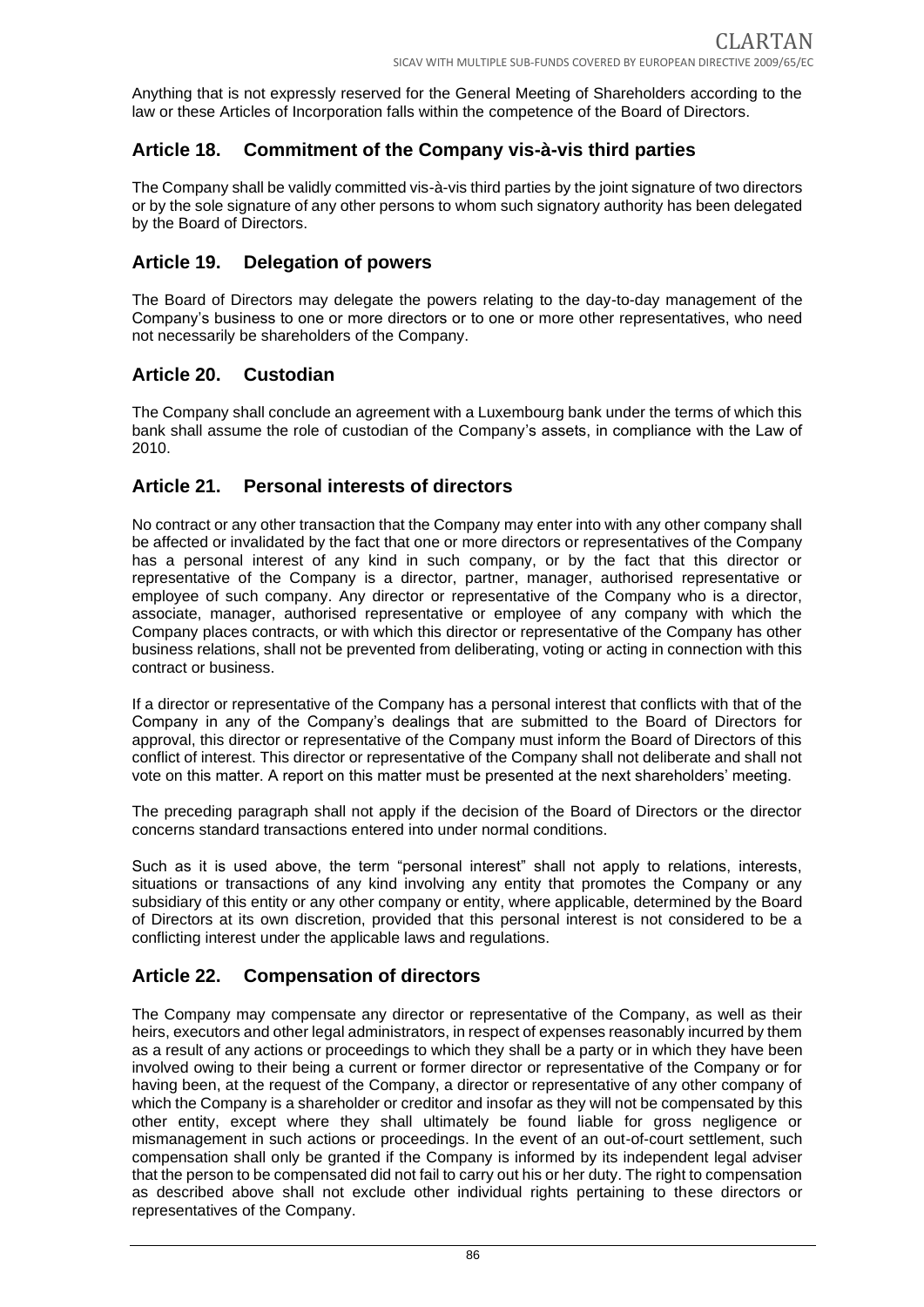## **Article 23. Supervision of the Company**

Pursuant to the law of 2010, all aspects concerning the assets of the Company shall be subject to the control of an auditor. The statutory auditor shall be appointed by the General Meeting of Shareholders. The approved statutory auditor may be replaced by the General Meeting of Shareholders under conditions provided for by the applicable laws and regulations.

## **TITLE IV. – GENERAL MEETING**

#### **Article 24. Representation**

The General Meeting of Shareholders represents all the shareholders. It shall have the most extensive powers to instruct, establish or approve all activities relating to the operations of the Company.

The decisions of the General Meeting of Shareholders shall be binding upon all the Company's shareholders, irrespective of the Sub-fund in which they hold shares. If a deliberation of the General Meeting of Shareholders is likely to alter the respective rights of the shareholders of the various Sub-funds, the deliberation must, if so stipulated by the applicable law, be deliberated by the Subfunds concerned.

## **Article 25. General Meetings**

All General Meetings of Shareholders shall be convened by the Board of Directors.

The General Meeting of Shareholders shall be convened within the time limits and according to the procedures provided for by the law. If bearer shares were issued, the invitation is effected by means of a notification published in compliance with the statutory forms and time limits.

Under the conditions provided for by the applicable laws and regulations, the invitation to attend for any General Meeting of Shareholders may state that the quorum and majority required shall be determined by reference to the shares issued and outstanding at a specific time and date prior to the meeting (the "Registration Date"), as a shareholder's right to participate in a General Meeting of Shareholders and to exercise the voting right attached to his/her share(s) shall be determined by the number of shares held by said shareholder on the Registration Date.

The Annual General Meeting of the Shareholders shall be held in the Grand Duchy of Luxembourg at the place indicated in the notice to attend, on the third Thursday of April each year at 10:00, and for the first time in 2015. If this is a public holiday, the General Meeting of Shareholders shall be held on the next bank business day.

If permitted under applicable laws and regulations, the board of directors may decide to hold the annual general meeting of shareholders on another date and/or at another time and/or in another place than stipulated in the previous paragraph, mentioning this other date, time or place on the convening notice.

Other General Meetings of Shareholders of the Company or of Sub-funds may be held in the places and on the dates indicated in the invitations to attend these meetings. Meetings of shareholders of Sub-funds may be held to deliberate any matter that relates specifically to these Sub-funds. Two or more Sub-funds may be treated as a single Sub-fund if they are affected in the same way by motions that require the approval of the shareholders of the Sub-funds in question.

Moreover, all General Meetings of Shareholders must be convened such that they are held within one month if shareholders representing one tenth of the share capital send a written request to this effect to the Board of Directors, indicating the items on the agenda.

One or several shareholders representing at least ten per cent of the share capital may ask the Board of Directors to add one or more items to the agenda of any General Meeting of Shareholders. Such request must be sent to the registered office of the Company by registered letter at least five days prior to the meeting.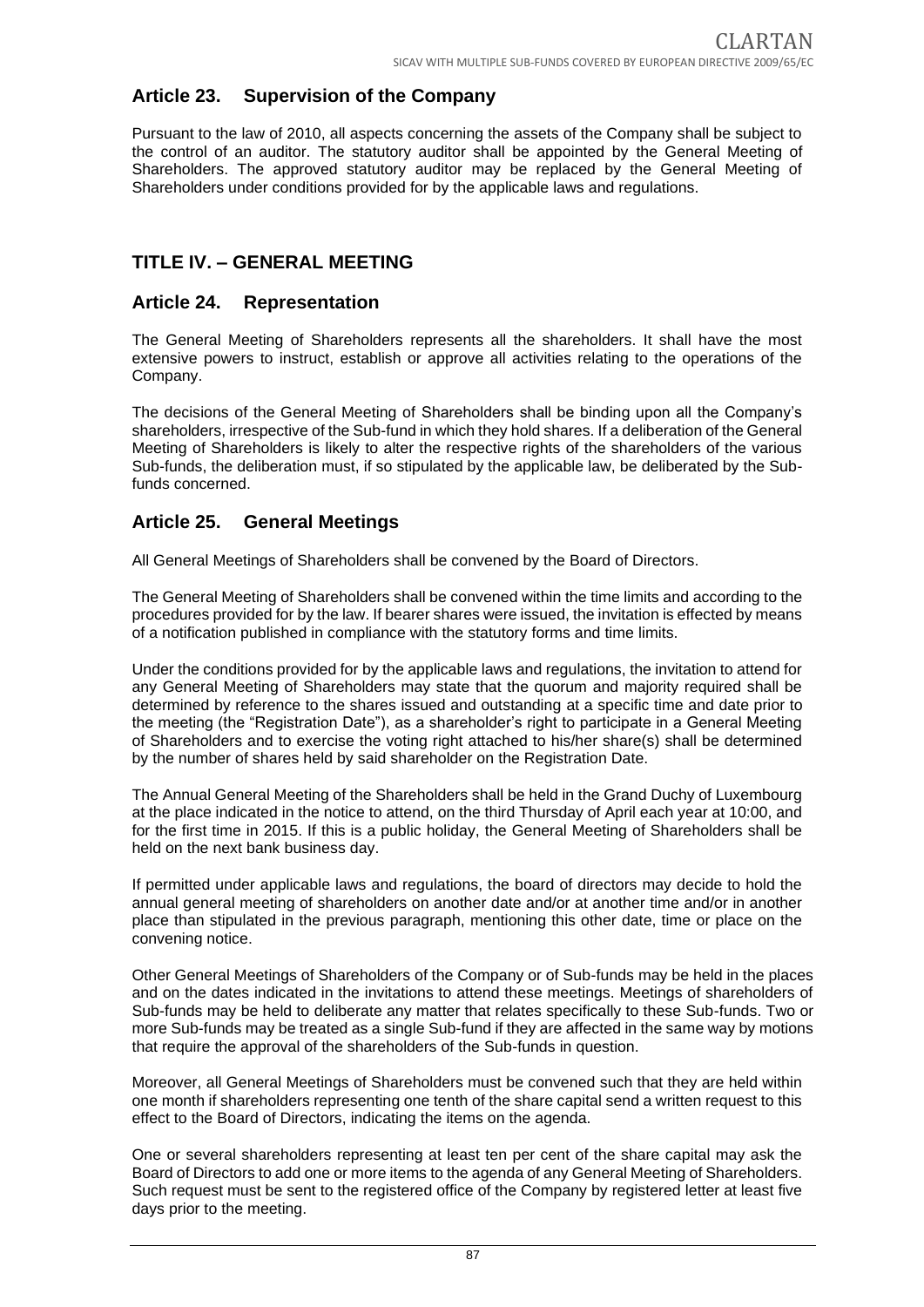Any General Meeting of Shareholders may be held abroad if the Board of Directors, at its discretion, deems it necessary in exceptional circumstances.

The matters dealt with during a General Meeting of Shareholders shall be limited to the items contained on the agenda and to the business connected with such items.

## **Article 26. Meetings without prior notice**

Whenever all the shareholders are present or represented and declare that they consider themselves to have been duly called to attend and have had prior knowledge of the agenda submitted for their deliberation, the General Meeting of Shareholders may take place without being convened in advance.

## **Article 27. Votes**

Each share, regardless of the Sub-fund and share class to which it belongs and regardless of its net asset value in the Sub-fund or share class for which it was issued, entitles its holder to one vote. Voting rights may only be exercised for a whole number of shares. Any fractions of shares shall not be taken into account when calculating votes and quorum. Shareholders may arrange to be represented by a representative with power of attorney at General Meetings of Shareholders in writing, by fax, or any other legally permitted electronic means of communication capable of proving such power of attorney. Unless expressly revoked, such power of attorney shall remain valid for any General Meeting of Shareholders that is reconvened (or postponed by decision of the Board of Directors) to deliberate an identical agenda. The Board of Directors may also authorise a shareholder to participate in any meeting of shareholders by videoconference, or any other means of telecommunication through which the shareholder in question can be identified. These media must allow the shareholder to participate fully in such a meeting, whose proceedings must be relayed in real time to said shareholder. Any General Meeting of Shareholders held solely or partly by videoconference or using some other means of telecommunication shall be deemed to be taking place at the place indicated in the invitation to attend.

All shareholders are entitled to vote by post using the form available at the registered office of the Company. Shareholders must use the voting forms provided by the Company and must as a minimum state:

- the name, address or registered office of the shareholder concerned;
- the number of shares held by the shareholder concerned and participating in the vote, mentioning the shares in question, the Sub-fund and, if applicable, the share class in respect of which they were issued;
- the place, time and date of the General Meeting of Shareholders;
- the meeting's agenda;
- the motion submitted for approval by the General Meeting of Shareholders; and
- for each motion, three boxes for the shareholder to vote for or against or to abstain from each of the motions proposed, by ticking the appropriate box.

Forms that do not indicate which way to vote or the intention to abstain from voting shall be considered null and void.

The Board of Directors may determine any other conditions to be met by the shareholders in order to participate in the General Meeting of Shareholders.

#### **Article 28. Quorum and majority requirements**

The General Meeting of Shareholders shall deliberate in accordance with the provisions of the Law of 10 August 1915 on commercial companies, as amended.

Unless otherwise stipulated by the applicable law and regulations or by these Articles of Incorporation, resolutions of the General Meeting of Shareholders shall be adopted by a simple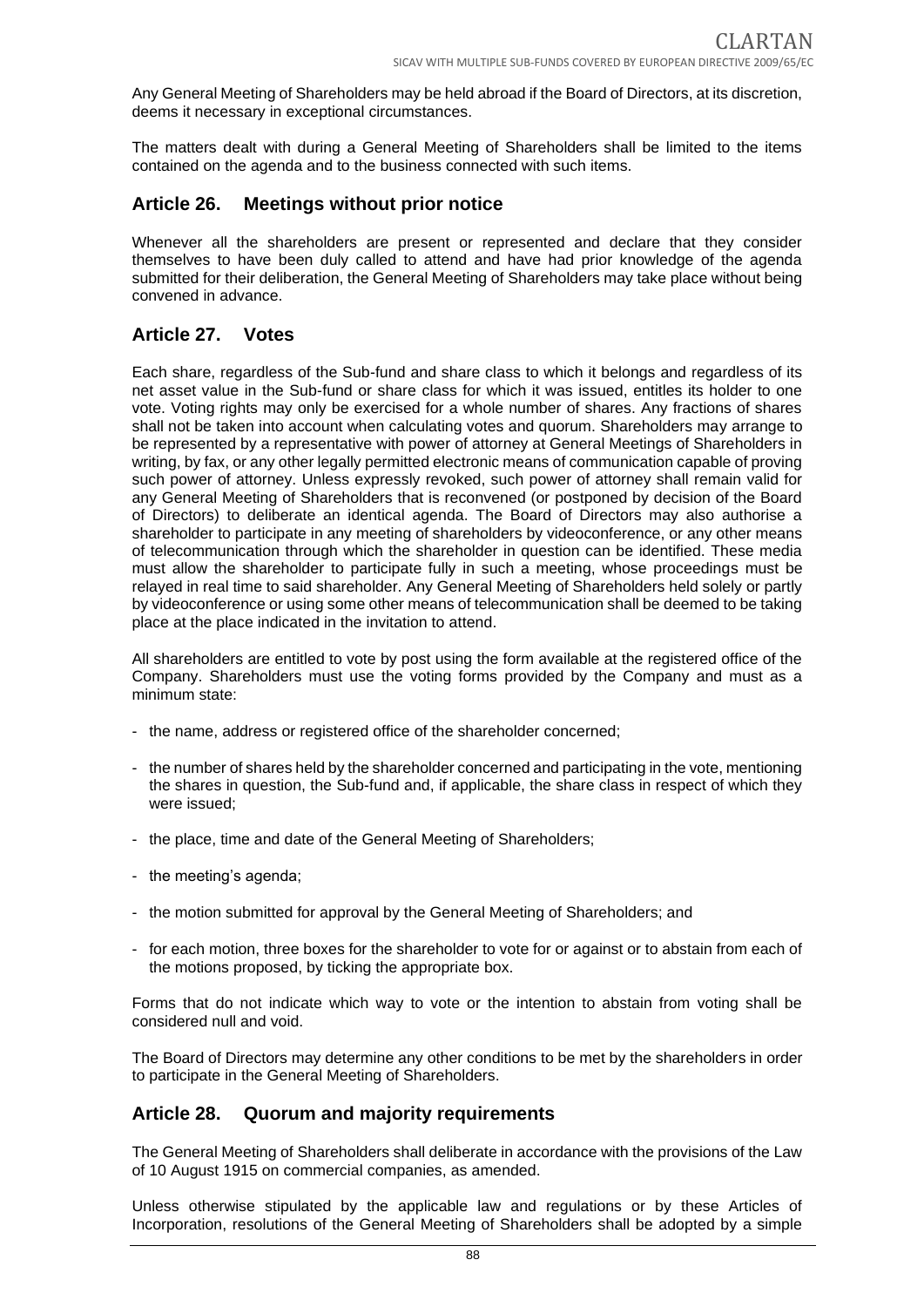majority of the votes cast. The votes cast shall not include those attached to shares represented at the meeting for which the shareholders have not voted, have abstained or have returned blank or invalid voting forms.

# **TITLE V. – FINANCIAL YEAR – APPROPRIATION OF INCOME**

#### **Article 29. Financial year and accounting currency**

The financial year begins on 1 January of each year and ends on 31 December of the following year.

The Company's financial statements shall be expressed in the currency of the Company's share capital, as indicated in article 5 of these Articles of Incorporation. If there are several Sub-funds, as provided for herein, the financial statements of said Sub-funds shall be converted into the currency of the share capital and consolidated to produce the Company's financial statements.

In accordance with the provisions of the Law of 2010, the Company's annual financial statements shall be audited by the approved statutory auditor appointed by the Company.

## **Article 30. Dividends**

For each Sub-fund of the Company, and following a proposal by the Board of Directors, the General Meeting of Shareholders shall determine the amount of dividends and interim dividends to be paid on distribution shares within the limits laid down by the Law of 2010. The portion of dividends, income and capital gains attributable to accumulation shares shall be reinvested.

In the case of all the Sub-funds, interim dividends may be declared and paid by the Board of Directors in relation to distribution shares, subject to the legal requirements in force.

Dividends may be paid in a currency and at a time and place chosen by the Board of Directors and at the exchange rate prevailing on the date set by the Board of Directors. Any dividend that has not been claimed by its beneficiary within five years of its declaration shall be forfeited and revert to the Company. No interest shall be paid on any dividend declared by the Company and kept, by the Company or by any agent appointed for this purpose, at the disposal of the beneficiary.

In exceptional circumstances and at its sole discretion, the Board of Directors may decide to pay a distribution in kind of one or more securities held in a Sub-fund's portfolio, provided that such distribution in kind applies to all the shareholders of the Sub-fund concerned, irrespective of the share class held. In such circumstances, shareholders shall receive a portion of the assets of the Sub-fund assigned to the share class, pro rata the number of shares held by shareholders of this share class.

## **Article 31. Expenses payable by the Company**

The Company shall bear all the operating costs, in particular:

- all fees and expenses payable to the Board of Directors;
- the remuneration of investment advisers, investment managers, the Management Company, custodian, central administration, agents responsible for financial services, paying agents, the approved statutory auditor, the Company's legal advisers and other advisers or agents whose services the Company may call on;
- brokerage fees;
- the costs of preparing, printing and distributing the Prospectus, the KIIDs and the annual and semi-annual reports;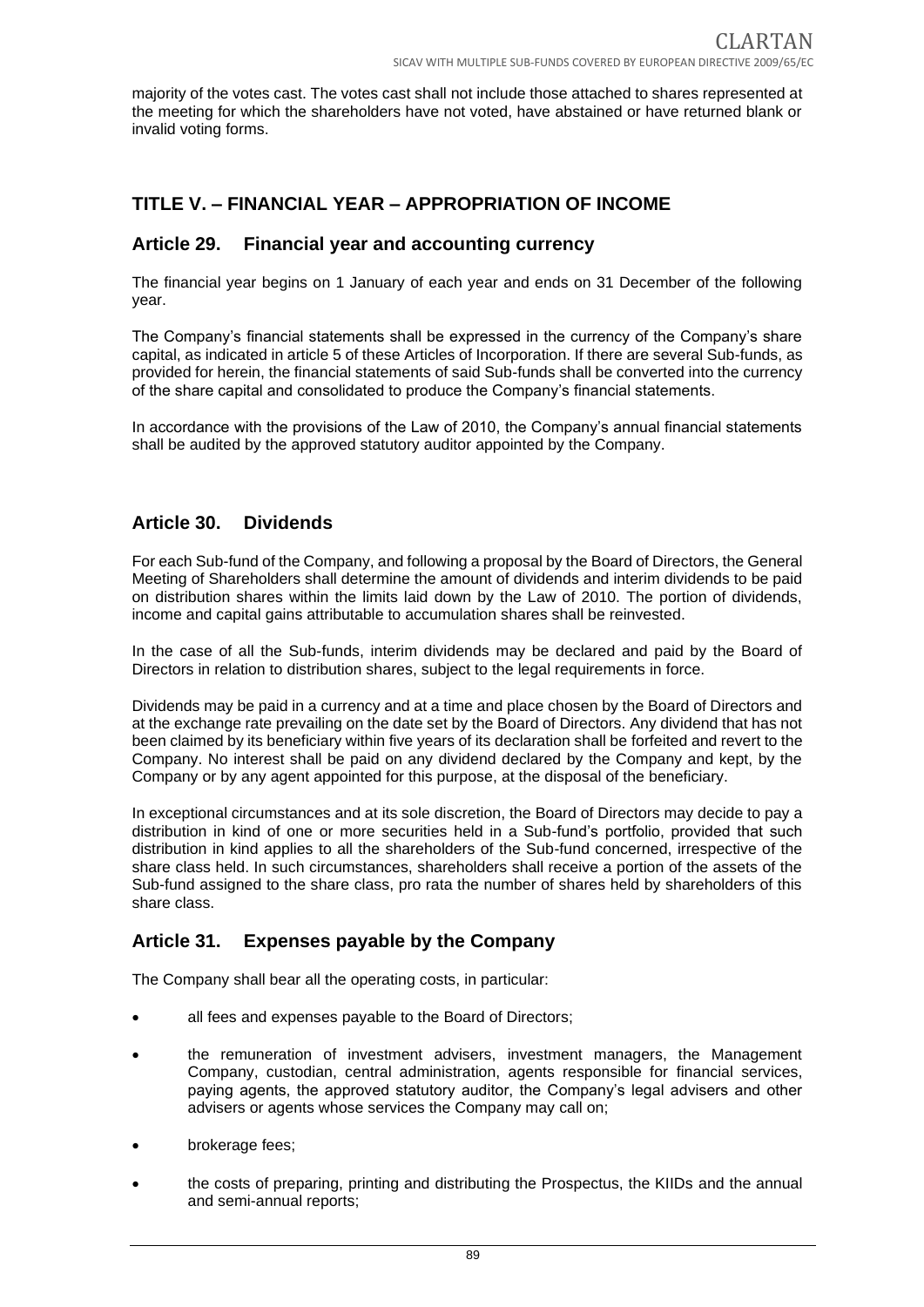- fees and expenses incurred in the formation of the Company;
- taxes and duties, including the *taxe d'abonnement* (subscription tax), and government charges arising from its business activity;
- the insurance costs of the Company, its directors and managers;
- fees and expenses associated with registering the Company and maintaining said registration with the Luxembourg and foreign government bodies and stock exchanges;
- the costs of publishing the net asset value and the subscription and redemption prices, or any other document, including the cost of preparing and printing these in each language deemed useful in the interest of shareholders;
- the costs relating to the distribution of the Company's shares, including marketing and advertising costs determined in good faith by the Company's Board of Directors;
- the cost of creating, hosting, maintaining and updating the Company's website(s);
- legal fees incurred by the Company or its custodian when acting in the interest of the Company's shareholders;
- the legal costs incurred by the Company's directors, executive management, managers, authorised representatives, employees and agents in connection with any actions or proceedings to which they shall be a party or in which they have been involved as a result of being or having been a director, executive manager, manager, authorised representative, employee or agent of the Company;
- all extraordinary expenses, including but not limited to legal costs, interest and the total amount of all taxes, duties, levies or similar expenses charged to the Company or its assets.

The Company forms a single legal entity. The assets of a given Sub-fund shall be liable only for the debts, commitments and liabilities of that Sub-fund. Fees which are not directly attributable to one Sub-fund are divided between all the Sub-funds in proportion to the net assets of each Sub-fund.

The Company's formation expenses may be amortised over a maximum period of five years starting from the launch date of the first Sub-fund, pro rata to the number of Sub-funds in operation at that time.

If the launch of a Sub-fund occurs after the launch date of the Company, the formation expenses related to the launch of the new Sub-fund shall be borne by this Sub-fund and may be amortised over a maximum period of five years, starting from the launch date of the Sub-fund.

## **TITLE VI. – LIQUIDATION/MERGER**

#### **Article 32. Liquidation of the Company**

The Company may be dissolved by a resolution of the General Meeting of Shareholders ruling in the same manner as for an amendment to the Articles of Incorporation.

In the event of dissolution of the Company, the liquidation proceedings shall be conducted by one or more liquidators appointed in accordance with the Law of 2010, the Law of 10 August 1915 on commercial companies, as amended, and the Articles of Incorporation of the Company. The net proceeds of the liquidation of each Sub-fund shall be distributed, in one or more tranches, to shareholders of the class concerned in proportion to the number of shares that they hold in this class. Subject to compliance with the principle of equal treatment of shareholders, all or part of the net proceeds of the liquidation may be paid in cash and/or in kind, in the form of transferable securities or other assets held by the Company. A payment in kind shall require the prior approval of the shareholder concerned.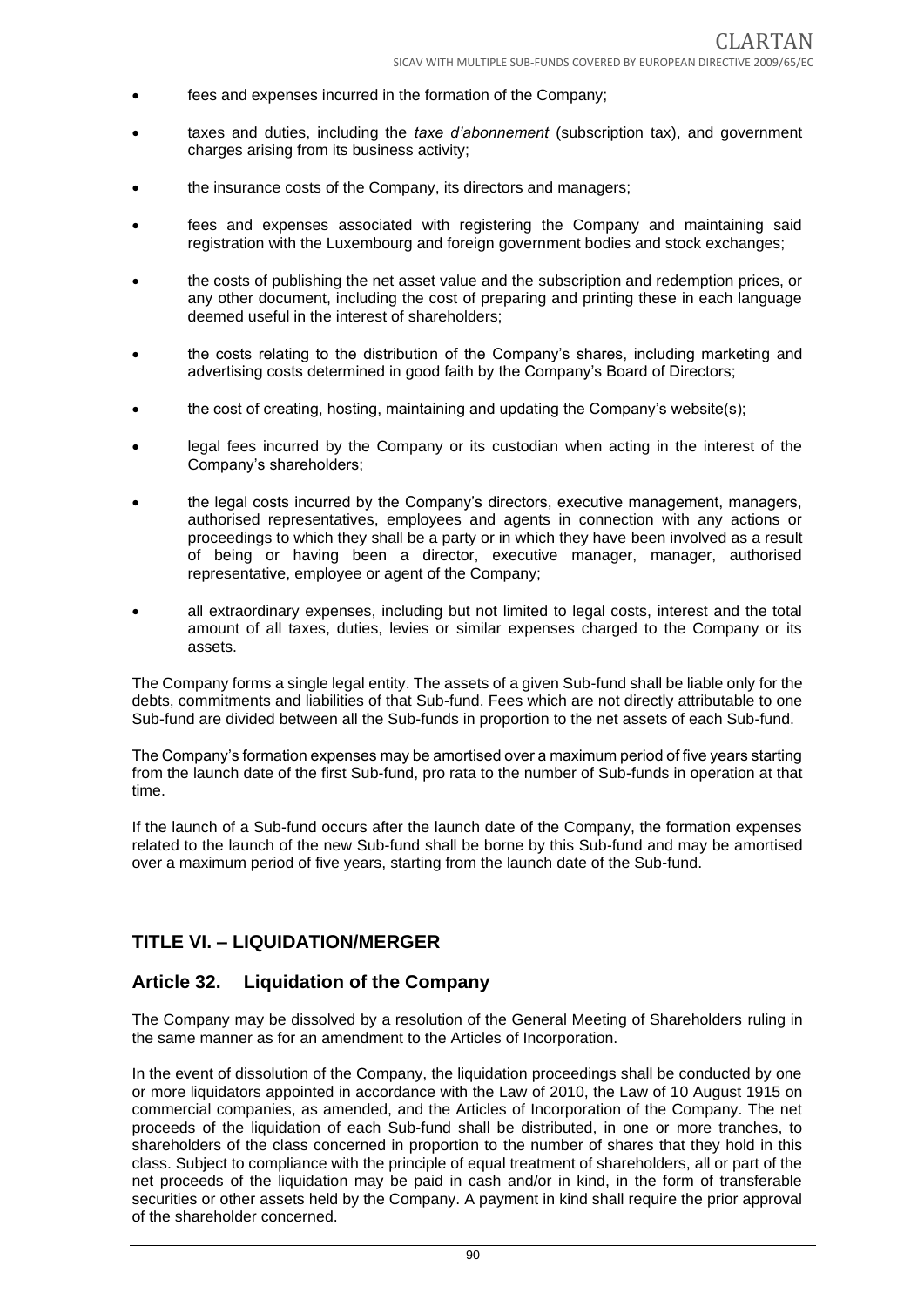Any amounts unclaimed by shareholders on completion of the liquidation will be deposited with the *Caisse de Consignation* in Luxembourg. Amounts not claimed within the legal limitation period shall be forfeited.

If the Company's share capital falls below two thirds of the minimum capital, the directors must table a motion to dissolve the Company at a General Meeting of Shareholders, which will deliberate without quorum requirements and adopt resolutions by simple majority of the shares represented at the meeting.

If the Company's share capital falls below one quarter of the minimum capital, the directors must table a motion to dissolve the Company at a General Meeting of Shareholders; in such an event the General Meeting shall deliberate without any quorum requirement and the dissolution may be decided by the shareholders holding one quarter of the shares represented at the meeting.

The meeting must be convened so that it is held within a period of forty days as of the determination that the net assets have fallen below two thirds or one quarter of the minimum capital, as the case may be.

## **Article 33. Liquidation of Sub-funds or share classes**

The Board of Directors may decide to liquidate a Sub-fund or share class of the Company if (1) the net assets of this Sub-fund or this share class of the Company fall below an amount deemed insufficient by the Board of Directors, or if (2) a change in the economic or political situation relating to this Sub-fund or the share class concerned, (3) financial restructuring or (4) the interests of shareholders of this Sub-fund or share class justify this liquidation. The shareholders of this Subfund or class shall be notified of the liquidation decision and the reasons behind it. Unless the Board of Directors decides otherwise in the interest of shareholders or to ensure equal treatment of shareholders, shareholders of the Sub-fund or class concerned may continue to ask for their shares to be redeemed or converted, taking into account the estimated liquidation costs.

If a Sub-fund is liquidated, subject to compliance with the principle of equal treatment of shareholders, all or part of the net proceeds of the liquidation may be paid in cash and/or in kind, in the form of transferable securities and/or other assets held by the Sub-fund in question. A payment in kind shall require the prior approval of the shareholder concerned.

The net liquidation proceeds may be distributed in one or more tranches. The net liquidation proceeds that cannot be distributed to shareholders or beneficiaries on completion of the liquidation of the Sub-fund or share class concerned shall be deposited with the *Caisse de Consignation* for the account of their beneficiaries.

The Board of Directors also has the option of proposing the liquidation of a Sub-fund or share class at the General Meeting of Shareholders of this Sub-fund or class. Such a General Meeting of Shareholders shall be held without any quorum requirement and resolutions shall be adopted by simple majority of the votes cast.

In the event of liquidation of a Sub-fund that would see the Company cease to exist, the liquidation shall be decided by a General Meeting of Shareholders which will deliberate in accordance with the quorum and majority requirements applicable to amend to these Articles of Incorporation, as provided for in article 32 above.

# **Article 34. Merger of Sub-funds**

The Board of Directors may decide to merge Sub-funds by applying the rules for mergers of UCITS provided for in the Law of 2010 and its transposing regulations. However, the Board of Directors may decide to submit the merger proposal to the General Meeting of Shareholders of the Subfund(s) to be absorbed. No quorum shall be required at this General Meeting of Shareholders and decisions shall be approved by simple majority of the votes cast.

If the Company were to cease to exist as a result of a merger of Sub-funds, the merger must be decided upon by the General Meeting of Shareholders ruling in accordance with the majority and quorum conditions required to amend these Articles of Incorporation.

## **Article 35. Forced conversion of a share class to another share class**